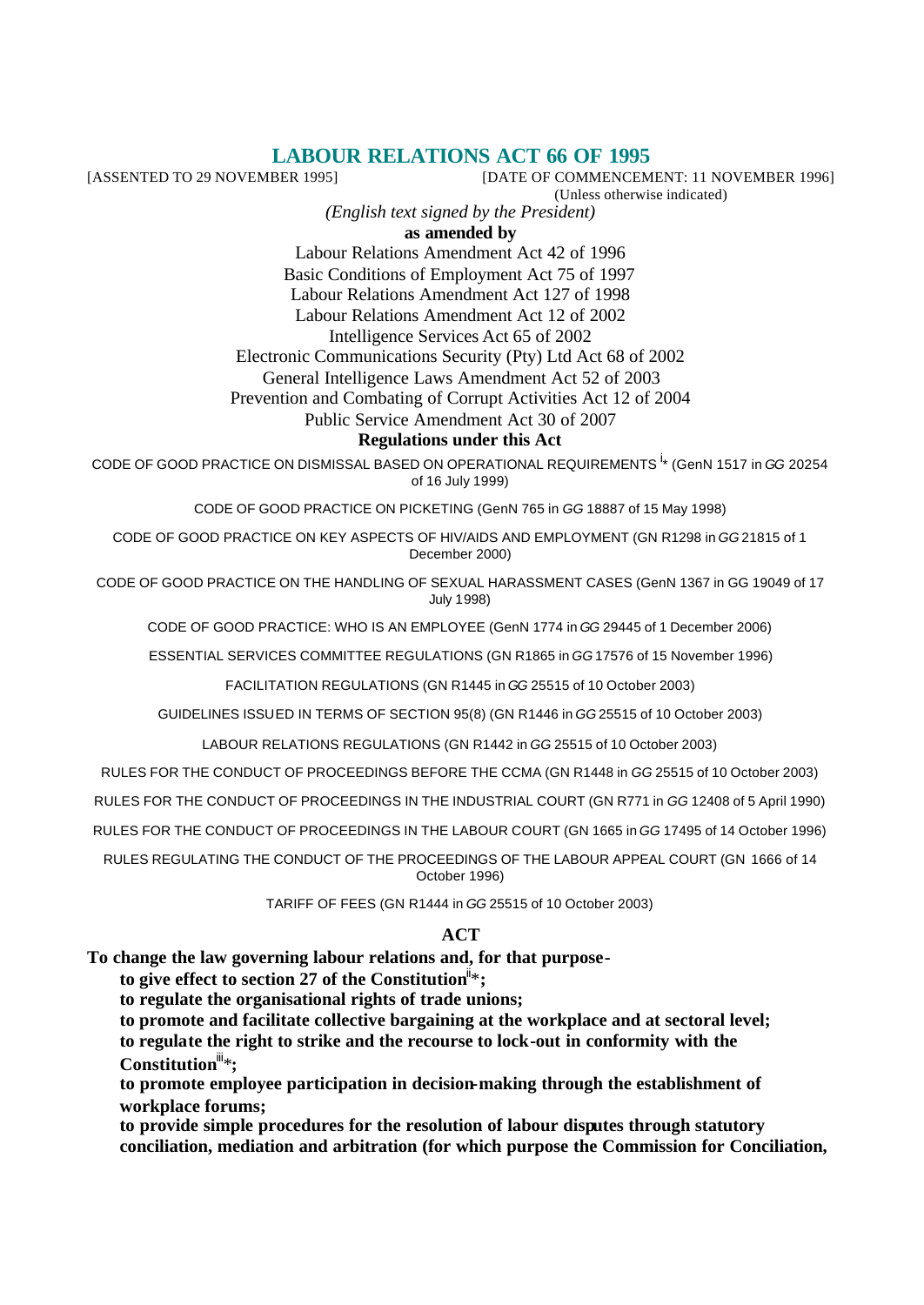**Mediation and Arbitration is established), and through independent alternative dispute resolution servives [sic] accredited for that purpose;**

**to establish the Labour Court and Labour Appeal Court as superior courts, with exclusive jurisdiction to decide matters arising from the Act;**

**to provide for a simplified procedure for the registration of trade unions and employers' organisations, and to provide for their regulation to ensure democratic practices and proper financial control;**

**to give effect to the public international law obligations of the Republic relating to labour relations;**

#### **to amend and repeal certain laws relating to labour relations; and to provide for incidental matters.**

#### ARRANGEMENT OF SECTIONS

[Arrangement of sections amended by s. 29 of Act 127 of 1998.]

*Section*

### CHAPTER I

#### PURPOSE, APPLICATION AND INTERPRETATION

- 1 Purpose of this Act
- 2 Exclusion from application of this Act
- 3 Interpretation of this Act

#### CHAPTER II

### FREEDOM OF ASSOCIATION AND GENERAL PROTECTIONS

- 4 Employees' right to freedom of association
- 5 Protection of employees and persons seeking employment
- 6 Employers' right to freedom of association
- 7 Protection of employers' rights
- 8 Rights of trade unions and employers' organisations
- 9 Procedure for disputes
- 10 Burden of proof

#### CHAPTER III

### COLLECTIVE BARGAINING

### PART A - ORGANISATIONAL RIGHTS

- 11 Trade union representativeness
- 12 Trade union access to workplace
- 13 Deduction of trade union subscriptions or levies
- 14 Trade union representatives
- 15 Leave for trade union activities
- 16 Disclosure of information
- 17 Restricted rights in domestic sector
- 18 Right to establish thresholds of representativeness
- 19 Certain organisational rights for trade union party to council
- 20 Organisational rights in collective agreements
- 21 Exercise of rights conferred by this Part
- 22 Disputes about organisational rights

#### PART B - COLLECTIVE AGREEMENTS

- 23 Legal effect of collective agreement
- 24 Disputes about collective agreements
- 25 Agency shop agreements
- 26 Closed shop agreements

#### PART C - BARGAINING COUNCILS

- 27 Establishment of bargaining councils
- 28 Powers and functions of bargaining council
- 29 Registration of bargaining councils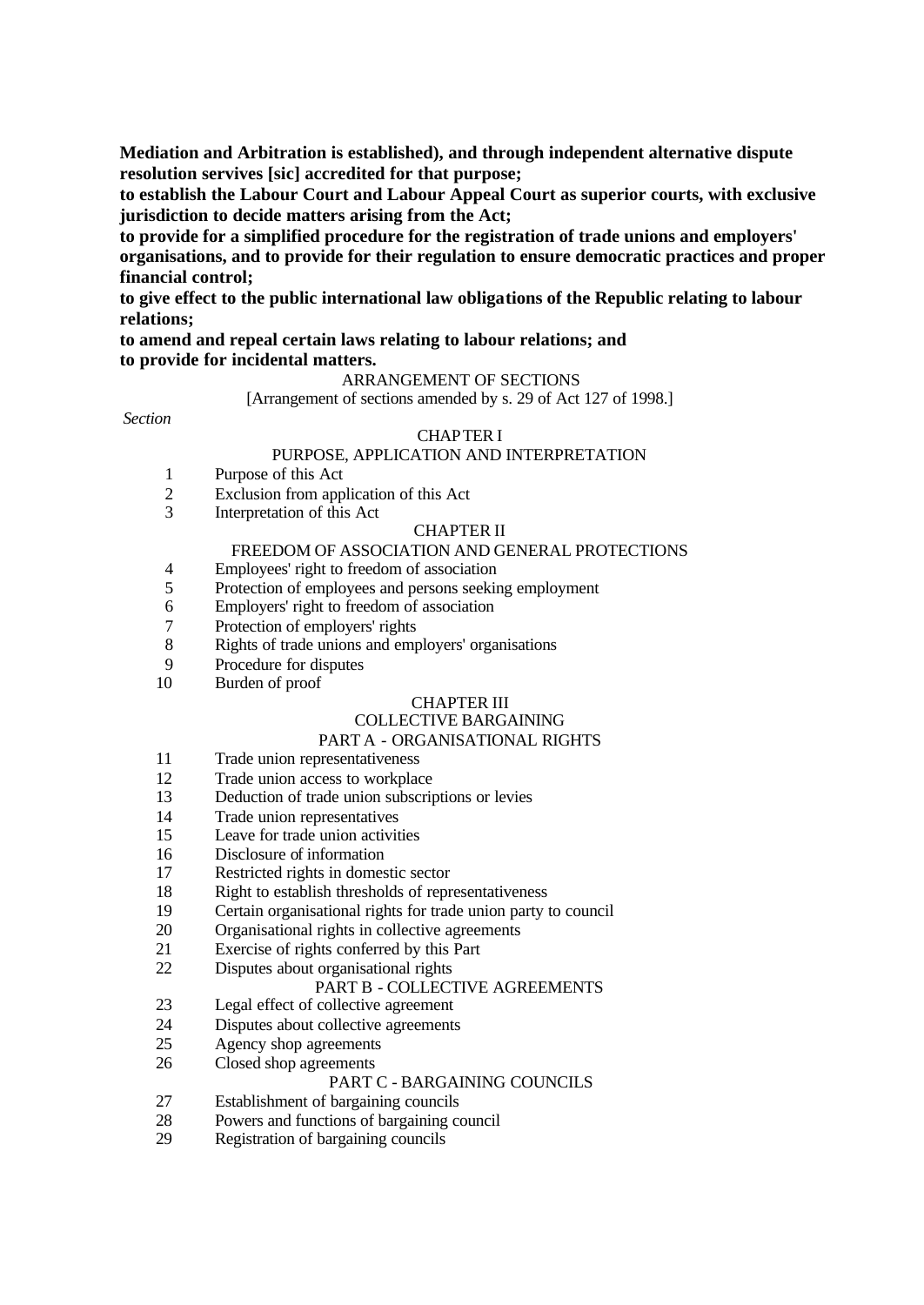- Constitution of bargaining council Binding nature of collective agreement concluded in bargaining council Extension of collective agreement concluded in bargaining council Appointment and powers of designated agents of bargaining councils 33A Enforcement of collective agreements by bargaining councils [S. 33A inserted by s. 7 of Act 12 of 2002.] Amalgamation of bargaining councils PART D - BARGAINING COUNCILS IN THE PUBLIC SERVICE Bargaining councils in public service Public Service Co-ordinating Bargaining Council Bargaining councils in sectors in public service Disputes between bargaining councils in public service [S. 38 substituted by s. 9 of Act 12 of 2002.] PART E - STATUTORY COUNCILS 39 Application to establish statutory council<br>40 Establishment and registration of statutor Establishment and registration of statutory council Establishment and registration of statutory council in absence of agreement Certificate of registration of statutory council Powers and functions of statutory councils Ministerial determinations Disputes about determinations Withdrawal of party from statutory council Appointment of new representative of statutory council Change of status of statutory council PART F - GENERAL PROVISIONS CONCERNING COUNCILS Representativeness of council Effect of registration of council Dispute resolution functions of council Accreditation of council or appointment of accredited agency 53 Accounting records and audits<br>54 Duty to keep records and provi Duty to keep records and provide information to registrar
- Delegation of functions to committe e of council
- Admission of parties to council
- Changing constitution or name of council
- Variation of registered scope of council
- Winding-up of council
- Winding-up of council by reason of insolvency
- Cancellation of registration of council
- Disputes about demarcation between sectors and areas
- Disputes about Parts A and C to F

#### CHAPTER IV

#### STRIKES AND LOCK-OUTS

- Right to strike and recourse to lock-out
- Limitations on right to strike or recourse to lock-out
- Secondary strikes
- Strike or lock-out in compliance with this Act
- Strike or lock-out not in compliance with this Act
- Picketing
- Essential services committee
- Designating a service as an essential service
- Minimum services
- Disputes about whether a service is an essential service
- Disputes in essential services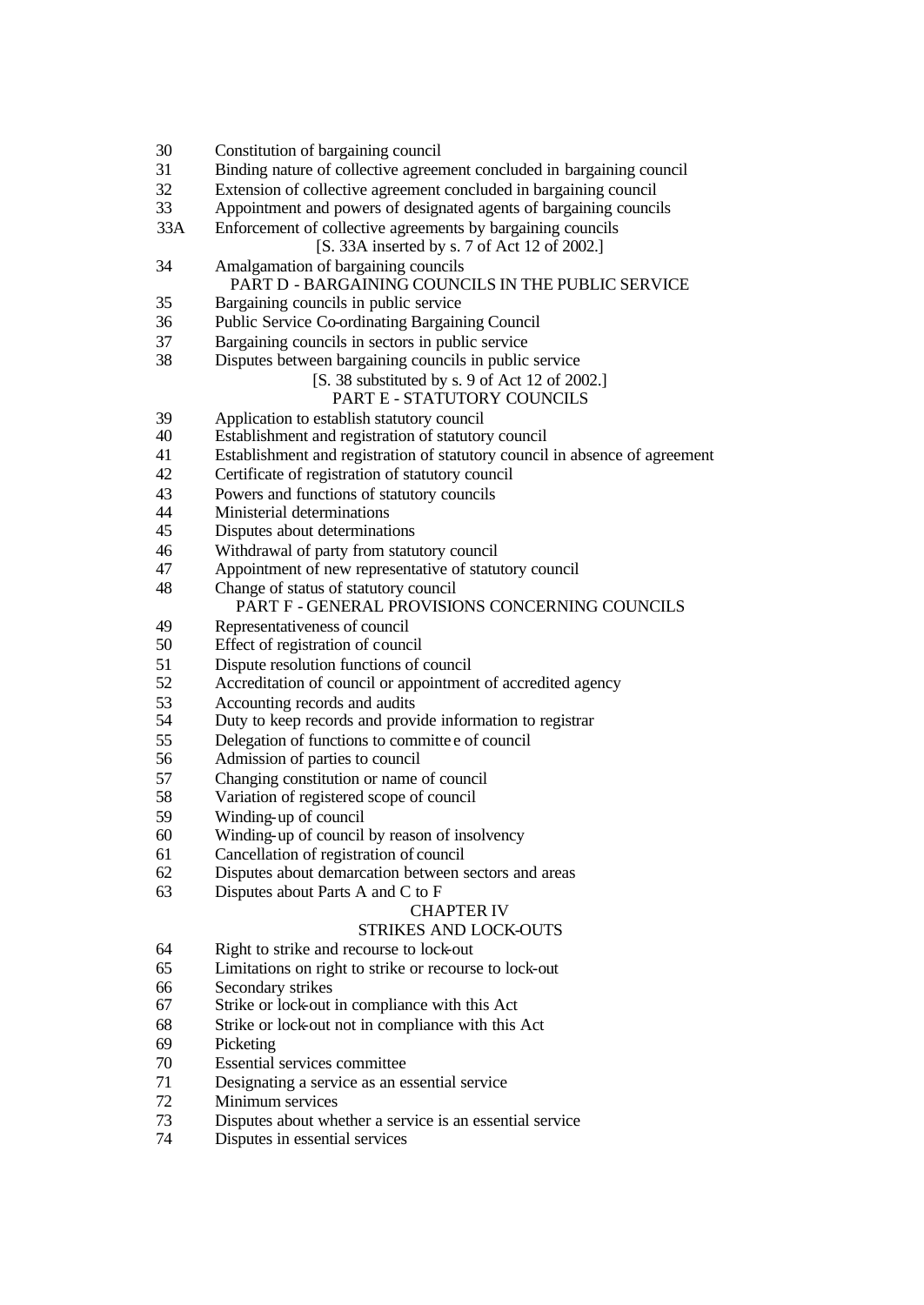- Maintenance services
- Replacement labour
- Protest action to promote or defend socio-economic interests of workers

#### CHAPTER V

#### WORKPLACE FORUMS

- Definitions in this Chapter
- General functions of workplace forum
- Establishment of workplace forum
- Trade union based workplace forum
- Requirements for constitution of workplace forum
- Meetings of workplace forum
- Specific matters for consultation
- Consultation
- Joint decision-making
- 87 Review at request of newly established workplace forum<br>88 Matters affecting more than one workplace forum in an er-
- Matters affecting more than one workplace forum in an employer's operation
- Disclosure of information
- Inspection and copies of documents
- Breach of confidentiality
- Full-time members of workplace forum
- Dissolution of workplace forum
- Disputes about workplace forums

#### CHAPTER VI

#### TRADE UNIONS AND EMPLOYERS' ORGANISATIONS

#### PART A - REGISTRATION AND REGULATION OF TRADE UNIONS AND EMPLOYERS'

#### ORGANISATIONS

- Requirements for registration of trade unions or employers' organisations
- Registration of trade unions or employers' organisations
- Effect of registration of trade union or employers' organisation
- 98 Accounting records and audits<br>99 Duty to keep records
- Duty to keep records
- Duty to provide information to registrar
- Changing constitution or name of registered trade unions or employers' organisations
- Amalgamation of trade unions or employers' organisations
- Winding-up of trade unions or employers' organisations
	- [Heading substituted by s. 19  $(a)$  of Act 12 of 2002.]
- Winding-up of trade unions or employers organisations by reason of insolvency
- Declaration that trade union is no longer independent

### [Heading substituted by s. 20 of Act 12 of 2002.]

- Cancellation of registration of trade unions or employers' organisations
- PART B REGULATION OF FEDERATIONS OF TRADE UNIONS AND EMPLOYERS'

#### ORGANISATIONS

- Regulation of federations of trade unions or employers' organisations PART C - REGISTRAR OF LABOUR RELATIONS
- Appointment of registrar of labour relations
- Functions of registrar
- Access to information

#### PART D - APPEALS FROM REGISTRAR'S DECISION

Appeals from registrar's decision

#### CHAPTER VII

#### DISPUTE RESOLUTION

#### PART A - COMMISSION FOR CONCILIATION, MEDIATION AND ARBITRATION

Establishment of Commission for Conciliation, Mediation and Arbitration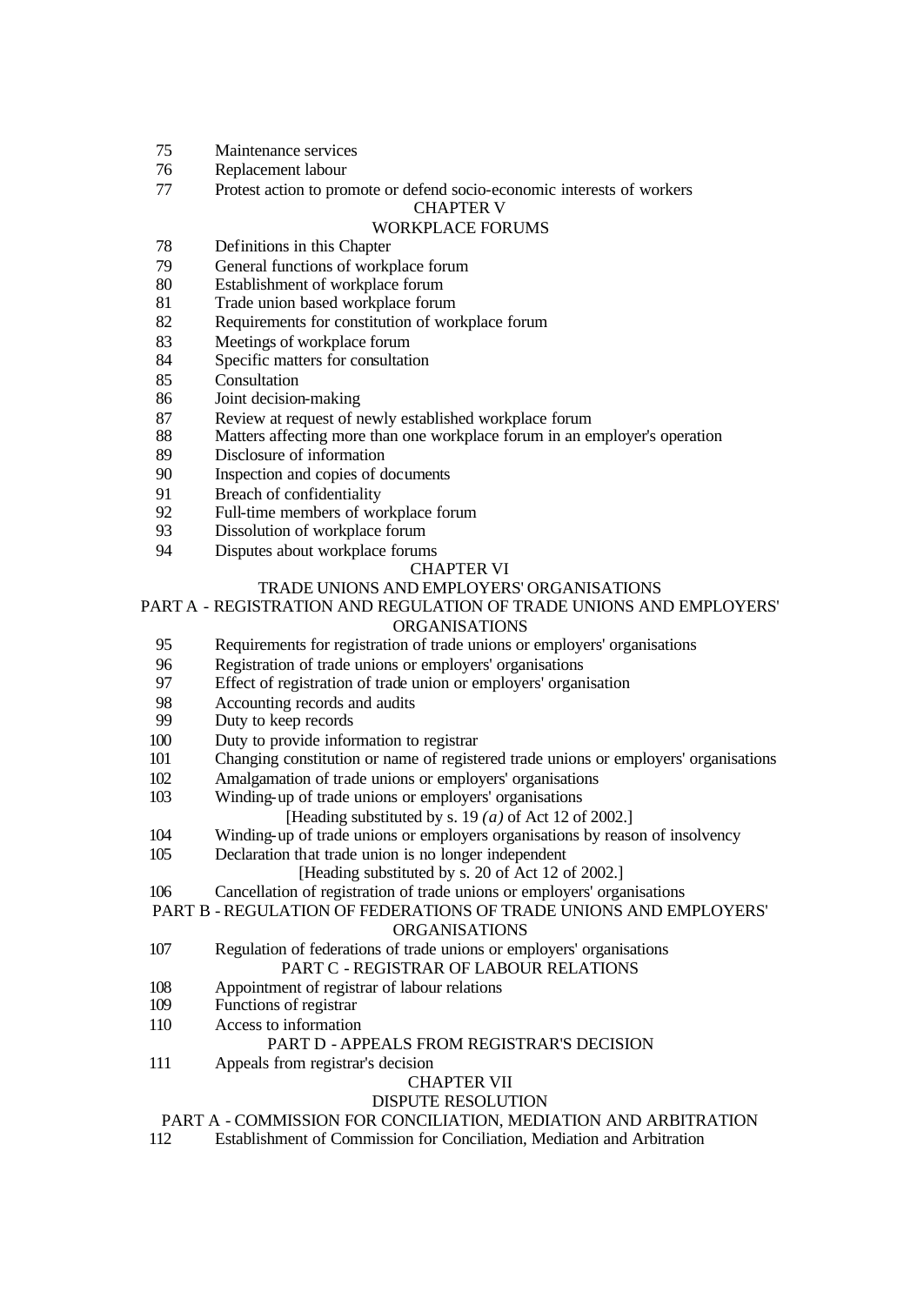- Independence of Commission
- Area of jurisdiction and offices of Commission
- Functions of Commission
- Governing body of Commission
- Commissioners of Commission
- Director of Commission
- Acting director of Commission
- Staff of Commission
- Establishment of committees of Commission
- Finances of Commission
- Circumstances in which Commission may charge fees
- Contracting by Commission, and Commission working in association with any person
- Delegation of governing body's powers, functions and duties
- Limitation of liability and limitation on disclosure of information

#### PART B - ACCREDITATION OF AND SUBSIDY TO COUNCILS AND PRIVATE AGENCIES

- Accreditation of councils and private agencies
- General provisions relating to accreditation
- Amendment of accreditation
- Withdrawal of accreditation
- Application to renew accreditation
- Subsidy to council or private agency

### PART C - RESOLUTION OF DISPUTES UNDER AUSPICES OF COMMISSION

- Resolution of disputes under auspices of Commission
- Disputes about matters of mutual interest
- Resolution of disputes through conciliation
- Appointment of commissioner to resolve dispute through arbitration
- Appointment of senior commissioner to resolve dispute through arbitration
- General provisions for arbitration proceedings
- Special provisions for arbitrating disputes in essential services
- Special provisions for arbitrations about dismissals for reasons relating to conduct or capacity
- Resolution of disputes if parties consent to arbitration under auspices of Commission
- Powers of commissioner when attempting to resolve disputes
- 142A Making settlement agreement arbitration award

[S. 142A inserted by s. 31 of Act 12 of 2002.]

- Effect of arbitration awards
- Variation and rescission of arbitration awards and rulings

[S. 144 substituted by s. 33 of Act 12 of 2002.]

- Review of arbitration awards
- Exclusion of Arbitration Act
- Performance of dispute resolution functions by Commission in exceptional circumstances
- Commission may provide advice
- Commission may provide assistance
- Commission may offer to resolve dispute through conciliation

#### PART D - LABOUR COURT

- Establishment and status of Labour Court
- Composition of Labour Court
- Appointment of judges of Labour Court
- Tenure, remuneration and terms and conditions of appointment of Labour Court judges
- Officers of Labour Court
- Area of jurisdiction and seat of Labour Court
- Jurisdiction of Labour Court
- Powers of Labour Court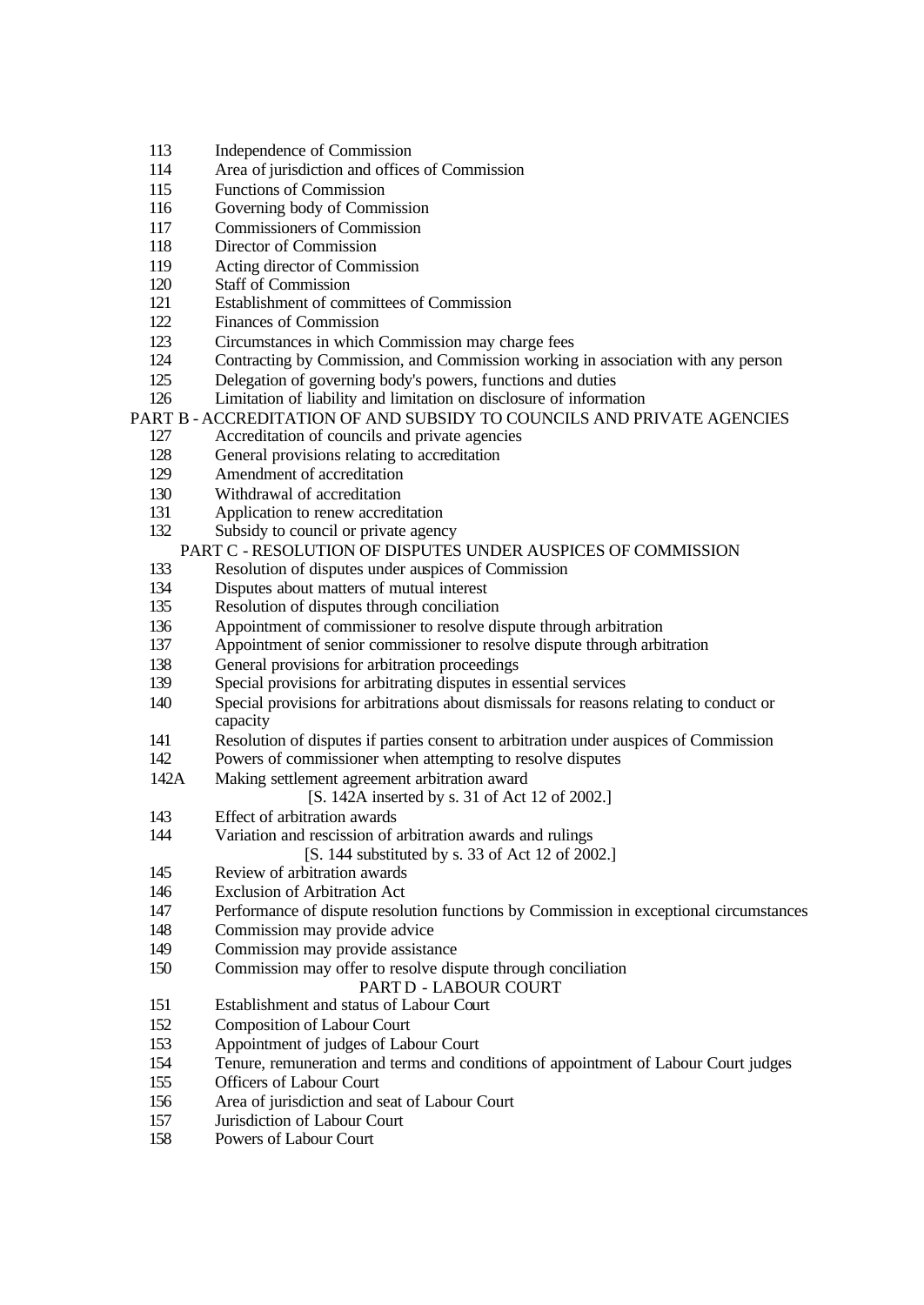- Rules Board for Labour Courts and rules for Labour Court
- Proceedings of Labour Court to be carried on in open court
- Representation before Labour Court
- Costs
- Service and enforcement of orders of Labour Court
- Seal of Labour Court
- Variation and rescission of orders of Labour Court
- Appeals against judgment or order of Labour Court

### PART E - LABOUR APPEAL COURT

- Establishment and status of Labour Appeal Court
- Composition of Labour Appeal Court
- Appointment of other judges of Labour Appeal Court
	- [S. 169 substituted by s. 47 of Act 42 of 1996.]
- Tenure, remuneration and terms and conditions of appointment of Labour Appeal Court judges
- **Officers of Labour Appeal Court**
- Area of jurisdiction and seat of Labour Appeal Court
- Jurisdiction of Labour Appeal Court
- Powers of Labour Appeal Court on hearing of appeals
- Labour Appeal Court may sit as court of first instance
- Rules for Labour Appeal Court
- Proceedings of Labour Appeal Court to be carried on in open court
- Representation before Labour Appeal Court
- Costs
- Service and enforcement of orders
- 181 Seal of Labour Appeal Court
- Judgments of Labour Appeal Court binding on Labour Court
- Labour Appeal Court final court of appeal
- PART F GENERAL PROVISIONS APPLICABLE TO COURTS ESTABLISHED BY THIS ACT

#### General provisions applicable to courts established by this Act

#### CHAPTER VIII

#### UNFAIR DISMISSAL AND UNFAIR LABOUR PRACTICE

#### [Heading substituted by s. 39 of Act 12 of 2002.]

- Right not to be unfairly dismissed or subjected to unfair labour practice
	- [S. 185 substituted by s. 40 of Act 12 of 2002.]
- Meaning of dismissal and unfair labour practice
- [Heading substituted by s. 41 *(a)* of Act 12 of 2002.]
- Automatically unfair dismissals
- Other unfair dismissals
- 188A Agreement for pre-dismissal arbitration

[S. 188A inserted by s. 43 of Act 12 of 2002.]

- Dismissals based on operational requirements
- 189A Dismissals based on operational requirements by employers with more than 50 employees [S. 189A inserted by s. 45 of Act 12 of 2002.]
- Date of dismissal
- Disputes about unfair dismissals and unfair labour practices
	- [Heading substituted by s. 46 *(a)* of Act 12 of 2002.]
- Onus in dismissal disputes
- Remedies for unfair dismissal and unfair labour practice
	- [Heading substituted by s. 47 *(a)* of Act 12 of 2002.]
- Limits on compensation
- Compensation is in addition to any other amount
- Severance pay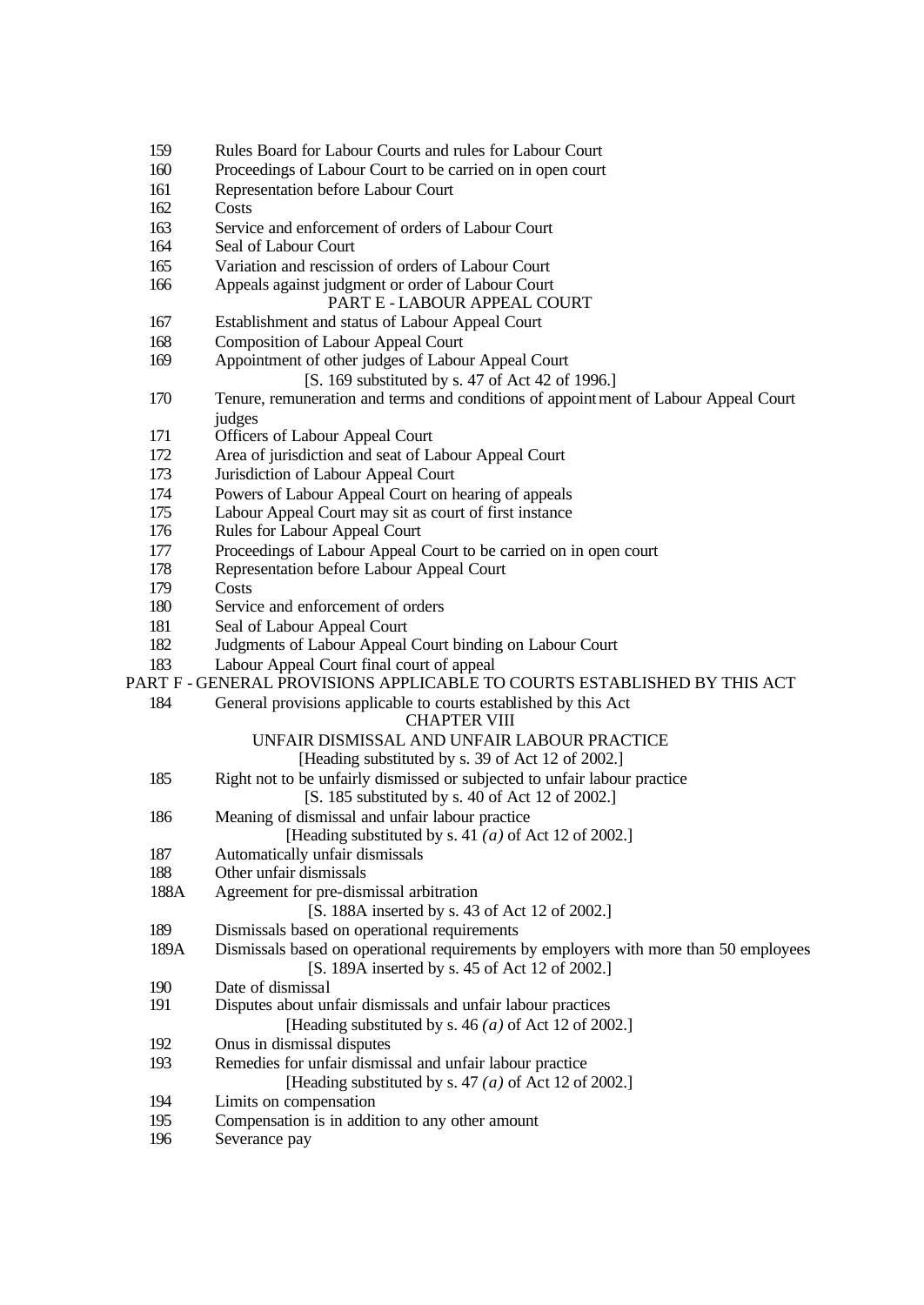- 197 Transfer of contract of employment
- 197A Transfer of contract of employment in circumstances of insolvency

[S. 197A inserted by s. 50 of Act 12 of 2002.]

197B Disclosure of information concerning insolvency

#### [S. 197B inserted by s. 50 of Act 12 of 2002.]

### CHAPTER IX

### GENERAL PROVISIONS

- 198 Temporary employment services
- 199 Contracts of employment may not disregard or waive collective agreements or arbitration awards
- 200 Representation of employees or employers
- 200A Presumption as to who is employee

#### [S. 200A inserted by s. 51 of Act 12 of 2002.]

- 201 Confidentiality
- 202 Service of documents<br>203 Codes of good practic
- Codes of good practice
- 204 Collective agreement, arbitration award or wage determination to be kept by employer
- 205 Records to be kept by employer
- 206 Effect of certain defects and irregularities
- 207 Ministers empowered to add and change to Schedules
- 208 Regulations
- 208A Delegations
	- [S. 208A inserted by s. 51 of Act 42 of 1996.]
- 209 This Act binds the State
- 210 Application of Act when in conflict with other laws
- 211 Amendment of laws
- 212 Repeal of laws, and transitional arrangements
- 213 Definitions
- 214 Short title and commencement

#### Schedule 1

### ESTABLISHMENT OF BARGAINING COUNCILS FOR PUBLIC SERVICE

- 1 Definitions for this Schedule
- 2 Establishment of Public Service Co-ordinating Bargaining Council
- 3 Establishment of bargaining councils in sectors

#### Schedule 2

#### GUIDELINES FOR CONSTITUTION OF WORKPLACE FORUM

- 1 Introduction
- 2 Number of seats in workplace forums (section 82 (1) *(a)*)<br>3 Distribution of seats to reflect occupational structure (section
- Distribution of seats to reflect occupational structure (section 82 (1) *(b)*)
- 4 Elections (section 82 (1) *(c)*, *(d)*, *(g)*, *(h)*, *(i)* and *(j)*)
- 5 Terms of office (section 82 (1) *(k)*, *(l)* and *(m)*)
- 6 Meetings of workplace forum (section 82 (1) *(n)*)
- 7 Time off for members of workplace forum (section 82 (1) *(p)*)
- 8 Facilities to be provided to workplace forum (section 82 (1) *(r)*)
- 
- 9 Experts (section 82 (1) *(t)*) Establishment of co-ordinating and subsidiary workplace forums (section 82 (2) *(b)*)

# Schedule 3

### COMMISSION FOR CONCILIATION, MEDIATION & ARBITRATION

- 1 Remuneration and allowances of members of governing body
- 2 Resignation and removal from office of member of governing body
- 3 Vacancies in governing body
- 4 Proceedings of governing body<br>5 Director of Commission
- Director of Commission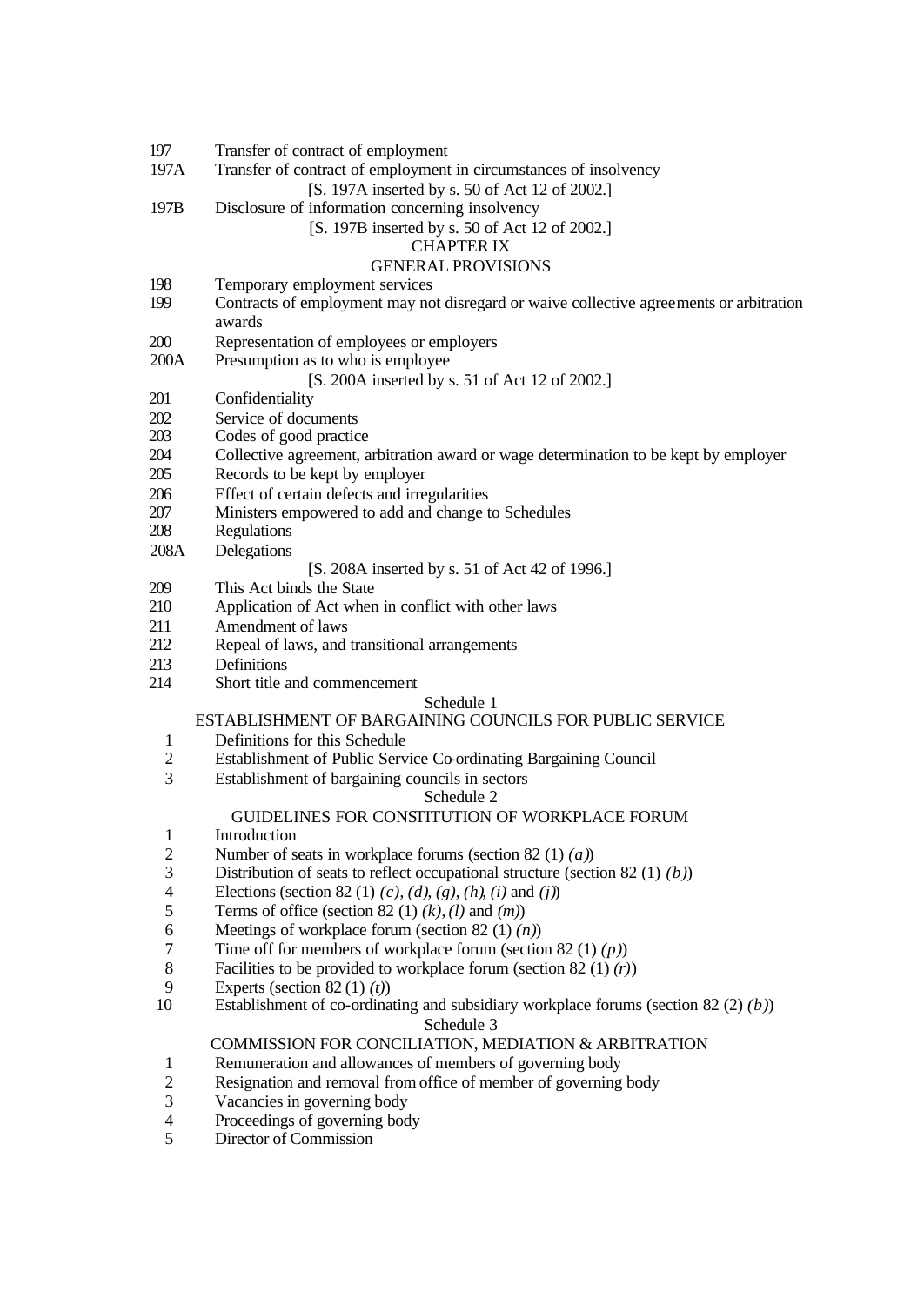- 6 Bank account
- 7 Investment of surplus money
- 8 Accounting and auditing
- 9 Annual report

#### Schedule 4

### DISPUTE RESOLUTION: FLOW DIAGRAMS

#### Schedule 5

#### AMENDMENT OF LAWS

- 1 Amendment of section 1 of Basic Conditions of Employment Act, 1983
- 2 Amendment of section 35 of Occupational Health and Safety Act, 1993
- 3 Amendment of section 2 of Pension Funds Act, 1956
- 4 Amendment of section 2 of Medical Schemes Act, 1967
- 5 Amendment of section 1 of Insurance Act, 1943
- 6 Amendment of section 2 of Friendly Societies Act, 1956
- 7 Amendment of section 3 of Friendly Societies Act, 1956

Schedule 6

### LAWS REPEALED BY SECTION 212

Schedule 7

#### TRANSITIONAL ARRANGEMENTS

#### PART A - DEFINITIONS FOR THIS SCHEDULE

1 Definitions for this Schedule

#### PART B - UNFAIR LABOUR PRACTICES

2 to 4 inclusive

#### [Items 2 to 4 inclusive deleted by s. 55 *(a)* of Act 12 of 2002.]

PART C - PROVISIONS CONCERNING EXISTING TRADE UNIONS, EMPLOYERS' ORGANISATIONS,

#### INDUSTRIAL COUNCILS AND CONCILIATION BOARDS

- 5 Existing registered trade unions and employers' organisations
- 6 Pending applications by trade unions or employers' organisations for registration, variation of scope, alteration of constitution or name
- 7 Industrial councils<br>8 Pending application
- 8 Pending applications by industrial councils for registration and variation of scope
- 8A Pending enquiries by industrial registrar

#### [Item 8A inserted by s. 28 (1) *(a)* of Act 127 of 1998.]

- 9 Pending applications by industrial councils for alteration of constitution or name
- 10 Pending applications for admission of parties to industrial councils
- 11 Pending applications to wind up and cancel registration of trade unions, employers' organisations and industrial councils
- 12 Existing agreements and awards of industrial councils and conciliation boards
- 12A Designated agents

#### [Item 12A inserted by s. 28 (1) *(a)* of Act 127 of 1998.]

13 Existing agreements including recognition agreements

#### PART D - MATTERS CONCERNING PUBLIC SERVICE

- 14 Public Service Bargaining Council
- 15 Collective agreements in the public service
- 16 Education Labour Relations Council
- 17 Education sector collective agreements
- 18 Negotiating Forums in South African Police Service
- 19 Collective agreements in South African Police Service
- 20 Consequences for public service bargaining institutions when Public Service Co-ordinating Bargaining Council is established

#### PART E - DISPUTES AND COURTS

- 21 Disputes arising before commencement of this Act
- 21A Dispute resolution by councils before their accreditation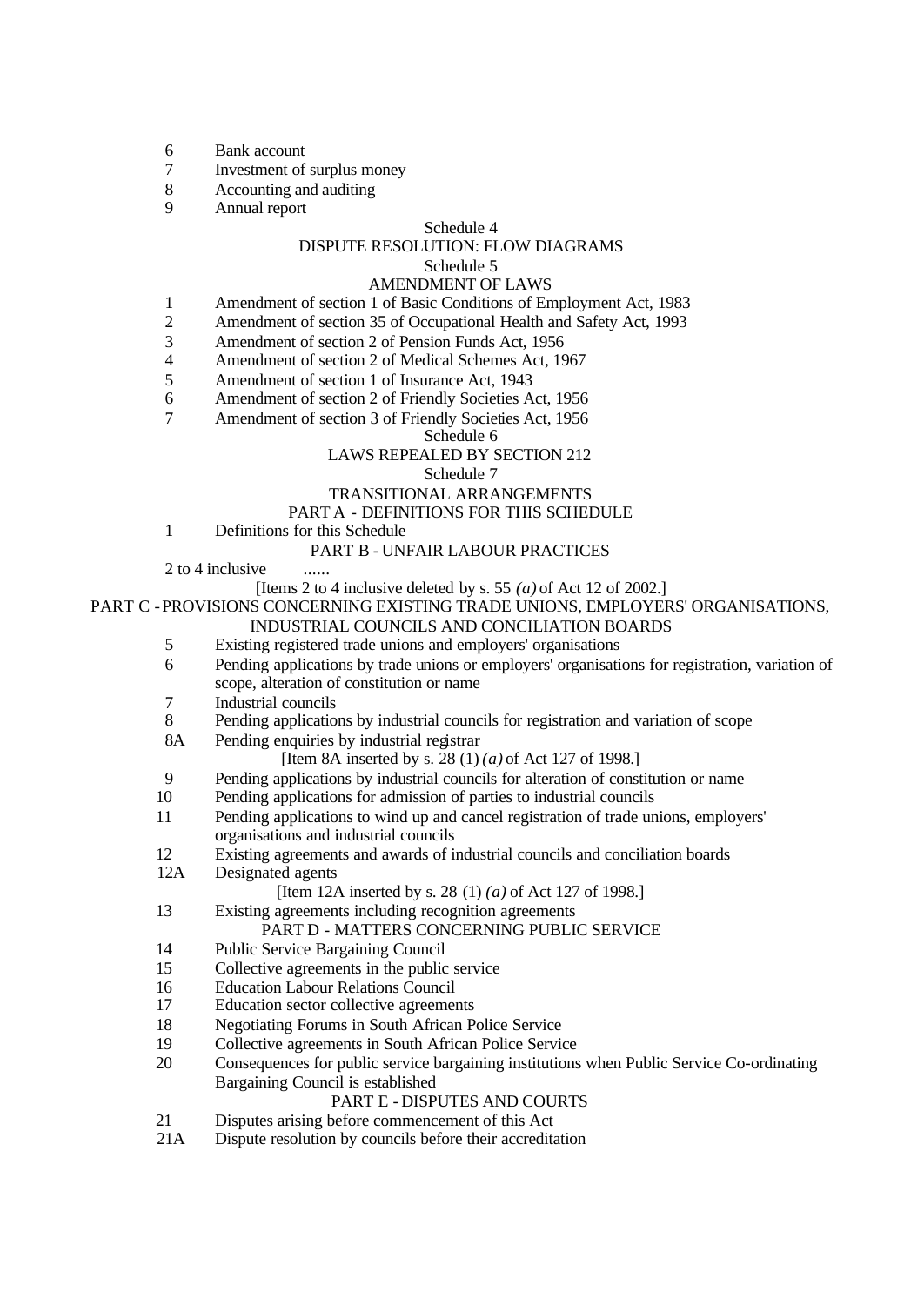|                                                                               |     | [Item 21A inserted by s. 28 (1) ( <i>a</i> ) of Act 127 of 1998.]                    |
|-------------------------------------------------------------------------------|-----|--------------------------------------------------------------------------------------|
|                                                                               | 22  | Courts                                                                               |
|                                                                               | 22A | Minister may authorise Commission to perform industrial court's functions            |
|                                                                               |     | [Item 22A inserted by s. 28 (2) of Act 127 of 1998.]                                 |
|                                                                               |     | <b>PART F - PENSION MATTERS</b>                                                      |
|                                                                               | 23  | Continuation of existing pension rights of staff members of Commission upon assuming |
|                                                                               |     | employment                                                                           |
|                                                                               |     | <b>PART G - ESSENTIAL SERVICES</b>                                                   |
|                                                                               | 24  | Essential services in the public service                                             |
|                                                                               | 25  | Essential services provided for in Labour Relations Act                              |
| PART H - TRANSITIONAL PROVISIONS ARISING OUT OF THE APPLICATION OF THE LABOUR |     |                                                                                      |
|                                                                               |     | RELATIONS AMENDMENT ACT, 2002                                                        |
|                                                                               |     | [Part H added by s. 55 (b) of Act 12 of 2002.]                                       |
|                                                                               | 26  | <b>Definitions</b>                                                                   |
|                                                                               | 27  | Representation in conciliation and arbitration                                       |
|                                                                               | 28  | Order for costs in arbitration                                                       |
|                                                                               | 29  | Arbitration in terms of section 33A                                                  |

- 30 Unfair labour practice
- 31 Bargaining councils in public servic e
- 32 Expedited applications in terms of section 189A (13)

#### Schedule 8

### CODE OF GOOD PRACTICE: DISMISSAL

- 1 Introduction
- 2 Fair reasons for dismissal<br>3 Disciplinary measures sho
- Disciplinary measures short of dismissal
- 4 Fair procedure
- 5 Disciplinary records
- 6 Dismissals and industrial action
- 7 Guidelines in cases of dismissal for misconduct
- 8 Probation<br>9 Guideline
- Guidelines in cases of dismissal for poor work performance
- 10 Incapacity: Ill health or injury
- 11 Guidelines in cases of dismissal arising from ill health or injury

#### Schedule 9

#### MODEL CONSTITUTION OF A STATUTORY COUNCIL

Schedule 10

#### POWERS OF DESIGNATED AGENT OF BARGAINING COUNCIL

(Section 33)

[Schedule 10 substituted by s. 57 of Act 12 of 2002.]

#### **CHAPTER I**

#### **PURPOSE, APPLICATION AND INTERPRETATION (ss 1-3)**

### **1 Purpose of this Act**

The purpose of *this Act*<sup>iv\*</sup> is to advance economic development, social justice, labour peace and the democratisation of the workplace by fulfilling the primary objects of *this Act*, which are-

- *(a)* to give effect to and regulate the fundamental rights conferred by section 27 of the Constitution;  $v^*$
- *(b)* to give effect to obligations incurred by the *Republic* as a member state of the International Labour Organisation;
- *(c)* to provide a framework within which *employees* and their *trade unions*, employers and *employers' organisations* can-
	- (i) collectively bargain to determine wages, terms and conditions of employment and other matters of mutual interest; and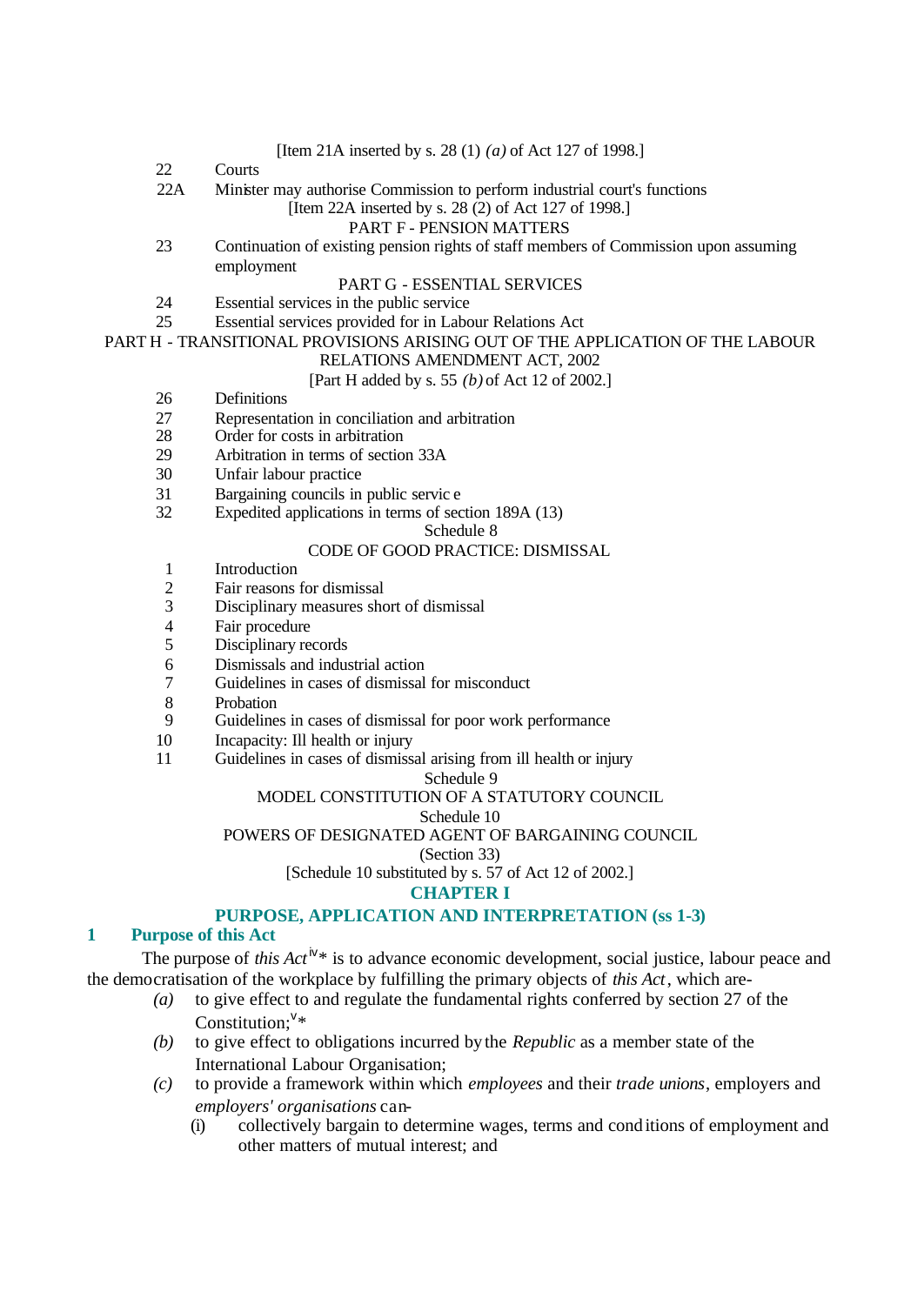- (ii) formulate industrial policy; and
- *(d)* to promote-
	- (i) orderly collective bargaining;
	- (ii) collective bargaining at sectoral level;
	- (iii) employee participation in decision-making in the workplace; and
	- (iv) the effective resolution of labour disputes.

### **2 Exclusion from application of this Act**

*This Act* does not apply to members of-

- *(a)* the National Defence Force;
- *(b)* the National Intelligence Agency;
- *(c)* the South African Secret Service;
- *(d)* the South African National Academy of Intelligence;
	- [Para. *(d)* added by s. 40 (1) of Act 65 of 2002.]
- *(e)* Comsec.

[Para. *(e)* added as para. *(d)* by s. 26 of Act 68 of 2002 and added as para. *(e)* by s. 25 (2) of Act 52 of

2003.]

## **3 Interpretation of this Act**

Any person applying *this Act* must interpret its provisions-

- *(a)* to give effect to its primary objects;
- *(b)* in compliance with the Constitution; and
- *(c)* in compliance with the public international law obligations of the *Republic*.

### **CHAPTER II**

### **FREEDOM OF ASSOCIATION AND GENERAL PROTECTIONS (ss 4-10)**

### **4 Employees' right to freedom of association**

(1) Every *employee* has the right-

- *(a)* to participate in forming a *trade union* or federation of *trade unions*; and
- *(b)* to join a *trade union*, subject to its constitution.
- (2) Every member of a *trade union* has the right, subject to the constitution of that *trade union*
	- *(a)* to participate in its lawful activities;
	- *(b)* to participate in the election of any of its *office-bearers*, *officials* or *trade union representatives*;
	- *(c)* to stand for election and be eligible for appointment as an *office bearer* or *official* and, if elected or appointed, to hold office; and
	- *(d)* to stand for election and be eligible for appointment as a *trade union representative* and, if elected or appointed, to carry out the functions of a *trade union representative* in terms of *this Act* or any *collective agreement*.

(3) Every member of a *trade union* that is a member of a federation of *trade unions* has the right, subject to the constitution of that federation-

- *(a)* to participate in its lawful activities;
- *(b)* to participate in the election of any of its *office-bearers* or *officials*; and
- *(c)* to stand for election and be eligible for appointment as an *office-bearer* or *official* and, if elected or appointed, to hold office.

### **5 Protection of employees and persons seeking employment**

(1) No person may discriminate against an *employee* for exercising any right conferred by *this Act*.

(2) Without limiting the general protection conferred by subsection (1), no person may do, or threaten to do, any of the following-

*(a)* require an *employee* or a person seeking employment-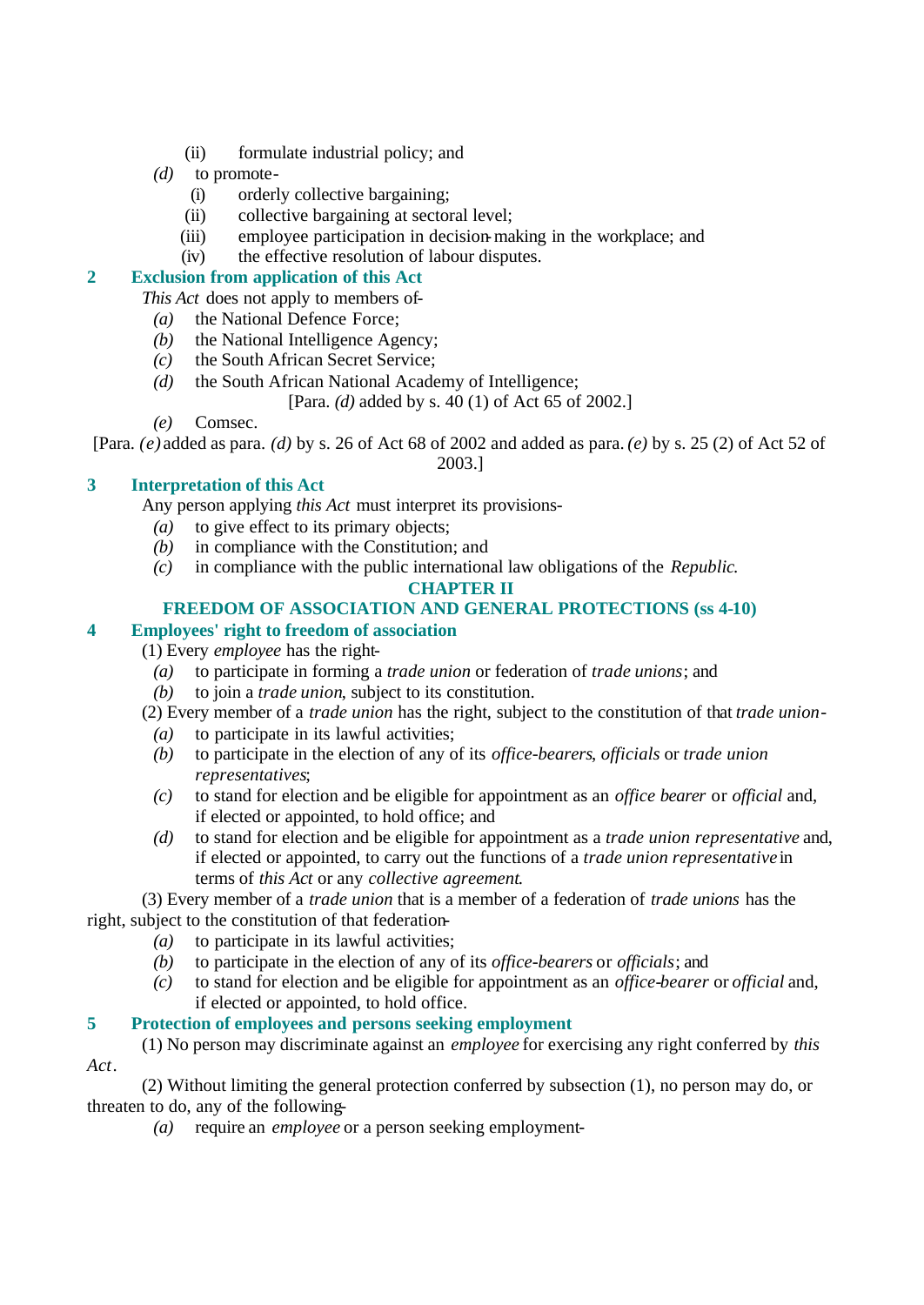- (i) not to be a member of a *trade union* or *workplace forum*;
- (ii) not to become a member of a *trade union* or *workplace forum*; or
- (iii) to give up membership of a *trade union* or *workplace forum*;
- *(b)* prevent an *employee* or a person seeking employment from exercising any right conferred by *this Act* or from participating in any proceedings in terms of *this Act*; or
- *(c)* prejudice an *employee* or a person seeking employment because of past, present or anticipated-
	- (i) membership of a *trade union* or *workplace forum*;
	- (ii) participation in forming a *trade union* or federation of *trade unions* or establishing a *workplace forum*;
	- (iii) participation in the lawful activities of a *trade union*, federation of *trade unions* or *workplace forum*;
	- (iv) failure or refusal to do something that an employer may not lawfully permit or require an *employee* to do;
	- (v) disclosure of information that the *employee* is lawfully entitled or required to give to another person;
	- (vi) exercise of any right conferred by *this Act*; or
	- (vii) participation in any proceedings in terms of *this Act*.

(3) No person may advantage, or promise to advantage, an *employee* or a person seeking employment in exchange for that person not exercising any right conferred by *this Act* or not participating in any proceedings in terms of *this Act*. However, nothing in this section precludes the parties to a *dispute* from concluding an agreement to settle that *dispute*.

(4) A provision in any contract, whether entered into before or after the commencement of *this Act*, that directly or indirectly contradicts or limits any provision of section 4, or this section, is invalid, unless the contractual provision is permitted by *this Act*.

### **6 Employers' right to freedom of association**

- (1) Every employer has the right-
	- *(a)* to participate in forming an *employers' organisation* or a federation of *employers' organisations*; and
	- *(b)* to join an *employers' organisation*, subject to its constitution.

(2) Every member of an *employers' organisation* has the right, subject to the constitution of that *employers' organisation*-

- *(a)* to participate in its lawful activities;
- *(b)* to participate in the election of any of its *office-bearers* or *officials*; and
- *(c)* if-
	- (i) a natural person, to stand for election and be eligible for appointment as an *officebearer* or *official* and, if elected or appointed, to hold office;
	- (ii) a juristic person, to have a representative stand for election, and be eligible for appointment, as an *office-bearer* or *official* and, if elected or appointed, to hold office.

(3) Every member of an *employers' organisation* that is a member of a federation of *employers' organisations* has the right, subject to the constitution of that federation-

- *(a)* to participate in its lawful activities;
- *(b)* to participate in the election of any of its *office-bearers* or *officials*; and
- *(c)* if-
	- (i) a natural person, to stand for election and be eligible for appointment as an *officebearer* or *official* and, if elected or appointed, to hold office; or
	- (ii) a juristic person, to have a representative stand for election, and be eligible for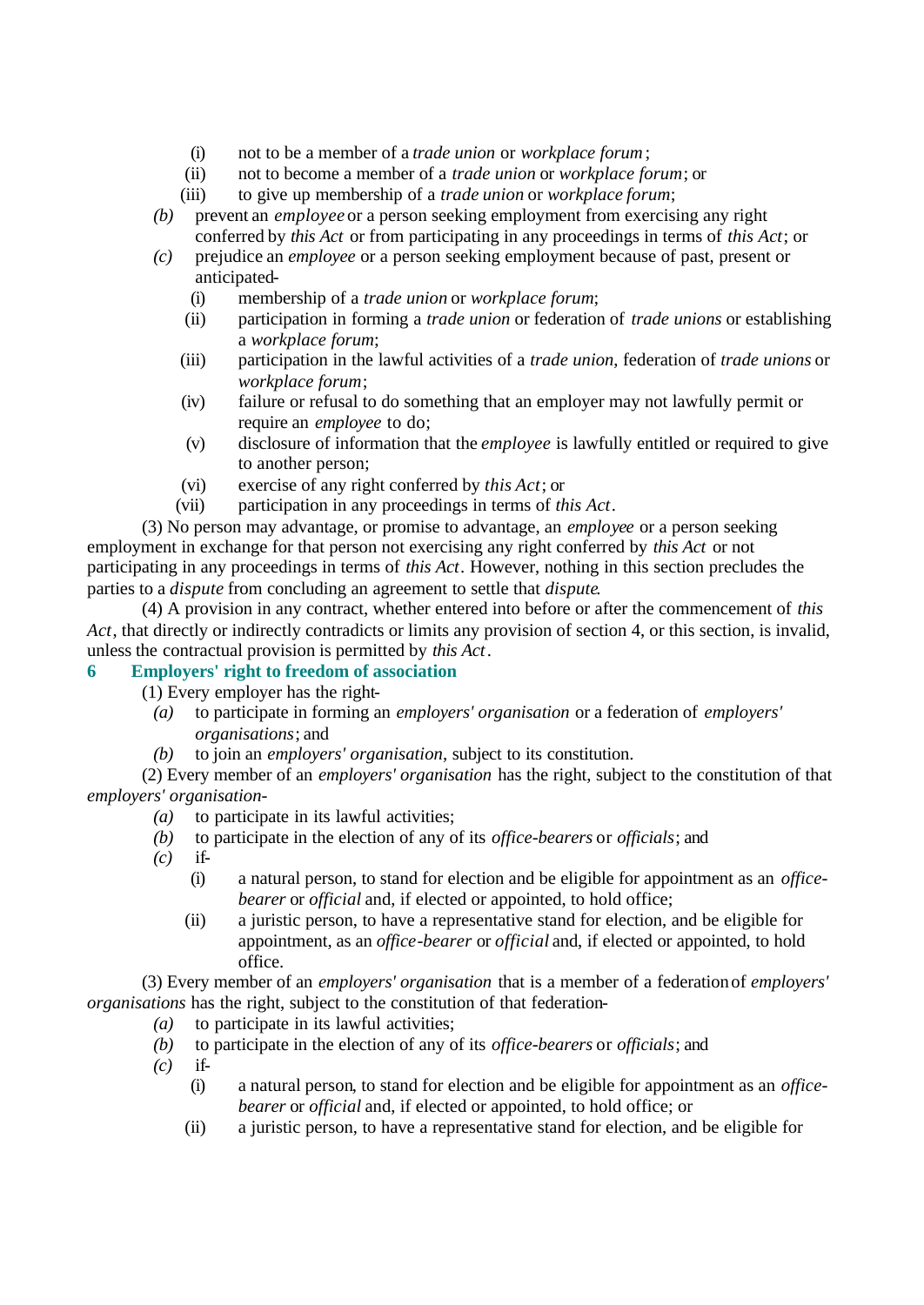appointment, as an *office-bearer* or *official* and, if elected or appointed, to hold office.

### **7 Protection of employers' rights**

(1) No person may discriminate against an employer for exercising any right conferred by *this Act*.

(2) Without limiting the general protection conferred by subsection (1), no person may do, or threaten to do, any of the following-

- *(a)* require an employer-
	- (i) not to be a member of an *employers' organisation*;
	- (ii) not to become a member of an *employers' organisation*; or
	- (iii) to give up membership of an *employers' organisation*;
- *(b)* prevent an employer from exercising any right conferred by *this Act* or from participating in any proceedings in terms of *this Act*; or
- *(c)* prejudice an employer because of past, present or anticipated-
	- (i) membership of an *employers' organisation*;
	- (ii) participation in forming an *employers' organisation* or a federation of *employers' organisations*;
	- (iii) participation in the lawful activities of an *employers' organisation* or a federation of *employers' organisations*;
	- (iv) disclosure of information that the employer is lawfully entitled or required to give to another person;
	- (v) exercise of any right conferred by *this Act*; or
	- (vi) participation in any proceedings in terms of *this Act*.

(3) No person may advantage, or promise to advantage, an employer in exchange for that employer not exercising any right conferred by *this Act* or not participating in any proceedings in terms of *this Act*. However, nothing in this section precludes the parties to a *dispute* from concluding an agreement to settle that *dispute*.

(4) A provision in any contract, whether entered into before or after the commencement of *this Act*, that directly or indirectly contradicts or limits any provision of section 6, or this section, is invalid, unless the contractual provision is permitted by *this Act*.

### **8 Rights of trade unions and employers' organisations**

Every *trade union* and every *employers' organisation* has the right-

- *(a)* subject to the provisions of Chapter VI-
	- (i) to determine its own constitution and rules; and
	- (ii) to hold elections for its *office-bearers*, *officials* and representatives;
- *(b)* to plan and organise its administration and lawful activities;
- *(c)* to participate in forming a federation of *trade unions* or a federation of *employers' organisations*;
- *(d)* to join a federation of *trade unions* or a federation of *employers' organisations*, subject to its constitution, and to participate in its lawful activities; and
- *(e)* to affiliate with, and participate in the affairs of, any international workers' organisation or international employers' organisation or the International Labour Organisation, and contribute to, or receive financial assistance from, those organisations.

### **9 Procedure for disputesvi\***

(1) If there is a *dispute* about the interpretation or application of any provision of this Chapter, any party to the *dispute* may refer the *dispute* in writing to-

- *(a)* a *council*, if the parties to the *dispute* fall within the *registered scope* of that *council*; or
	- *(b)* the Commission, if no *council* has jurisdiction.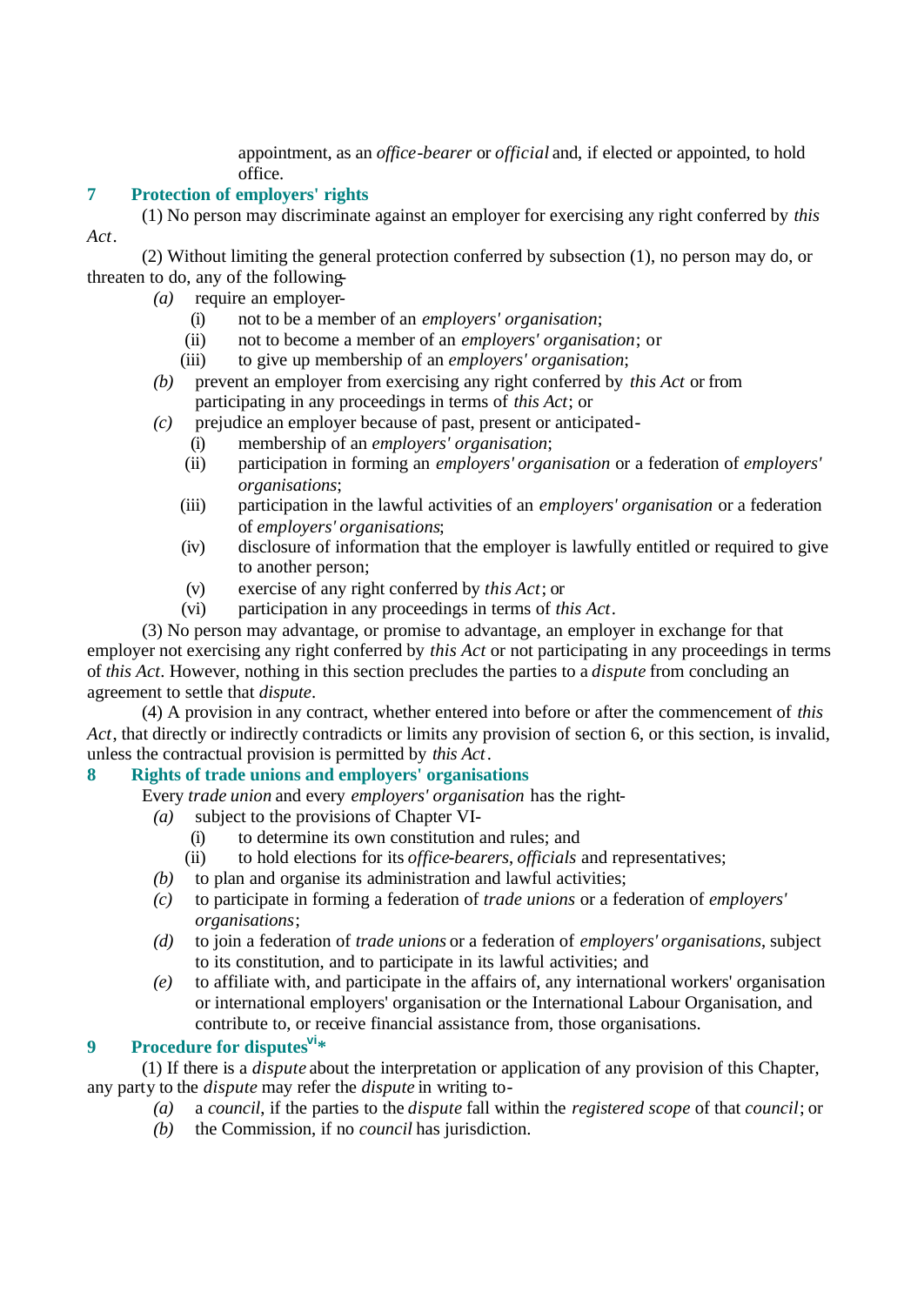(2) The party who refers the *dispute* must satisfy the *council* or the Commission that a copy of the referral has been *served* on all the other parties to the *dispute*.

(3) The *council* or the Commission must attempt to resolve the *dispute* through conciliation.

(4) If the *dispute* remains unresolved, any party to the *dispute* may refer it to the Labour Court for adjudication.

### **10 Burden of proof**

In any proceedings-

- *(a)* a party who alleges that a right or protection conferred by this Chapter has been infringed must prove the facts of the conduct; and
- *(b)* the party who engaged in that conduct must then prove that the conduct did not infringe any provision of this Chapter.

# **CHAPTER III**

# **COLLECTIVE BARGAINING (ss 11-63)**

### *Part A*

### *Organisational rights* **(ss 11-22)**

#### **11 Trade union representativeness**

In this Part, unless otherwise stated, 'representative *trade union*' means a registered *trade union*, or two or more registered *trade unions* acting jointly, that are sufficiently representative of the *employees* employed by an employer in a *workplace*.

### **12 Trade union access to workplace**

(1) Any *office-bearer* or *official* of a representative *trade union* is entitled to enter the employer's premises in order to recruit members or communicate with members, or otherwise serve members interests.

(2) A representative *trade union* is entitled to hold meetings with *employees* outside their *working hours* at the employer's premises.

(3) The members of a representative *trade union* are entitled to vote at the employer's premises in any election or ballot contemplated in that *trade union*'s constitution.

(4) The rights conferred by this section are subject to any conditions as to time and place that are reasonable and necessary to safeguard life or property or to prevent the undue disruption of work. **13 Deduction of trade union subscriptions or levies**

(1) Any *employee* who is a member of a representative *trade union* may authorise the employer in writing to deduct subscriptions or levies payable to that *trade union* from the *employee*'s wages.

(2) An employer who receives an authorisation in terms of subsection (1) must begin making the authorised deduction as soon as possible and must remit the amount deducted to the representative *trade union* by not later than the 15th day of the month first following the date each deduction was made.

(3) An *employee* may revoke an authorisation given in terms of subsection (1) by giving the employer and the representative *trade union* one month's written notice or, if the *employee* works in the *public service*, three months' written notice.

(4) An employer who receives a notice in terms of subsection (3) must continue to make the authorised deduction until the notice period has expired and then must stop making the deduction.

(5) With each monthly remittance, the employer must give the representative *trade union*-

- *(a)* a list of the names of every member from whose wages the employer has made the deductions that are included in the remittance;
- *(b)* details of the amounts deducted and remitted and the period to which the deductions relate; and
- *(c)* a copy of every notice of revocation in terms of subsection (3).

### **14 Trade union representatives**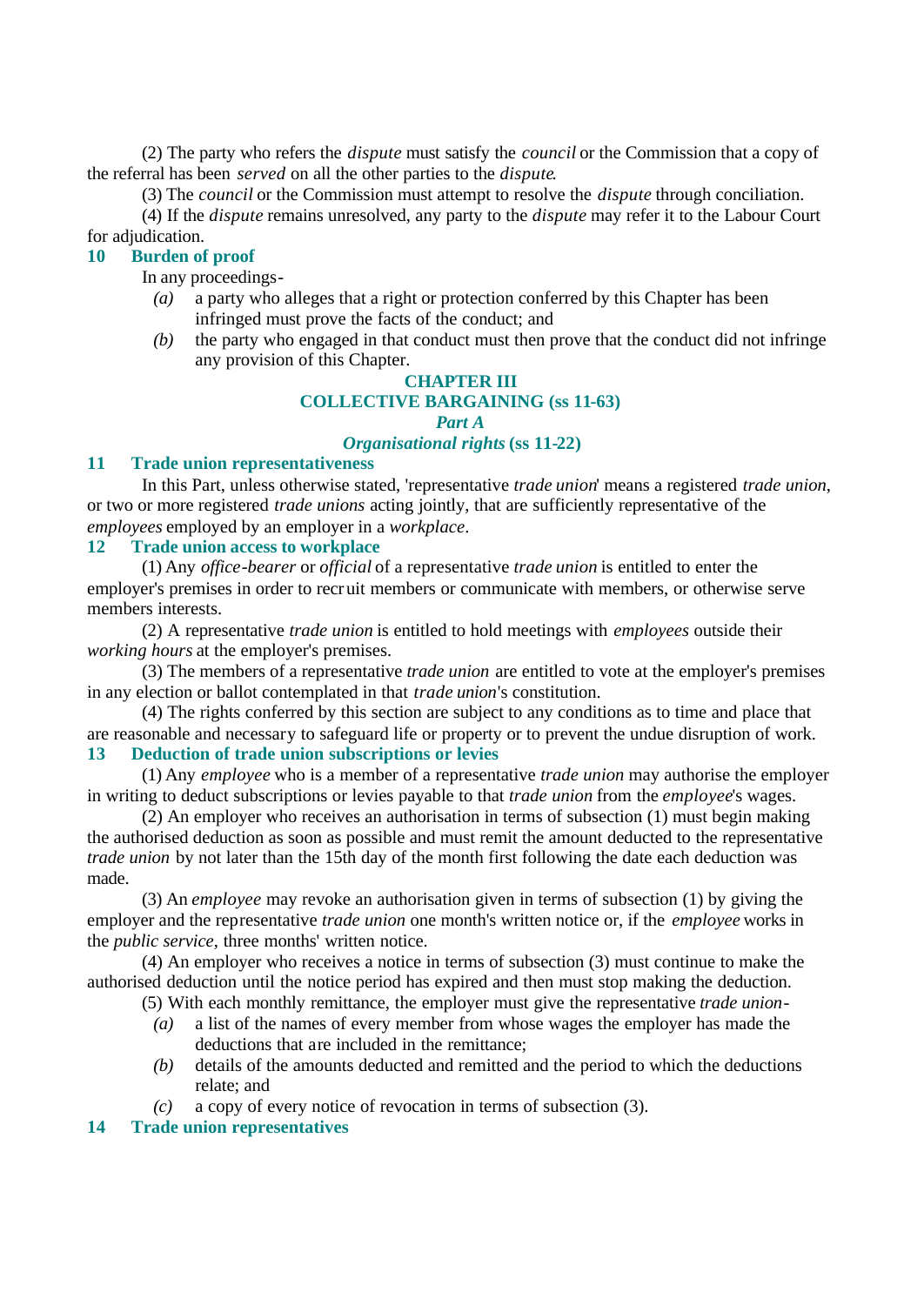(1) In this section, 'representative *trade union*' means a registered *trade union*, or two or more registered *trade unions* acting jointly, that have as members the majority of the *employees* employed by an employer in a *workplace*.

(2) In any *workplace* in which at least 10 members of a representative *trade union* are employed, those members are entitled to elect from among themselves-

- *(a)* if there are 10 members of the *trade union* employed in the *workplace*, one *trade union representative*;
- *(b)* if there are more than 10 members of the *trade union* employed in the *workplace*, two *trade union representatives*;
- *(c)* if there are more than 50 members of the *trade union* employed in the *workplace*, two *trade union representatives* for the first 50 members, plus a further one *trade union representative* for every additional 50 members up to a maximum of seven *trade union representatives*;
- *(d)* if there are more than 300 members of the *trade union* employed in the *workplace*, seven *trade union representatives* for the first 300 members, plus one additional *trade union representative* for every 100 additional members up to a maximum of 10 *trade union representatives*;
- *(e)* if there are more than 600 members of the *trade union* employed in the *workplace*, 10 *trade union representatives* for the first 600 members, plus one additional *trade union representative* for every 200 additional members up to a maximum of 12 *trade union representatives*; and
- *(f)* if there are more than 1 000 members of the *trade union* employed in the *workplace*, 12 *trade union representatives* for the first 1 000 members, plus one additional *trade union representative* for every 500 additional members up to a maximum of 20 *trade union representatives*.

(3) The constitution of the representative *trade union* governs the nomination, election, term of office and removal from office of a *trade union representative*.

(4) A *trade union representative* has the right to perform the following functions-

- *(a)* at the request of an *employee* in the *workplace*, to assist and represent the *employee* in grievance and disciplinary proceedings;
- *(b)* to monitor the employer's compliance with the workplace-related provisions of *this Act*, any law regulating terms and conditions of employment and any *collective agreement* binding on the employer;
- *(c)* to report any alleged contravention of the *workplace*-related provisions of *this Act*, any law regulating terms and conditions of employment and any *collective agreement* binding on the employer to-
	- (i) the employer;
	- (ii) the representative *trade union*; and
	- (iii) any responsible authority or agency; and
- *(d)* to perform any other function agreed to between the representative *trade union* and the employer.

(5) Subject to reasonable conditions, a *trade union representative* is entitled to take reasonable time off with pay during *working hours*-

- *(a)* to perform the functions of a *trade union representative*; and
- *(b)* to be trained in any subject relevant to the performance of the functions of a *trade union representative*.

### **15 Leave for trade union activities**

(1) An *employee* who is an *office-bearer* of a representative *trade union*, or of a federation of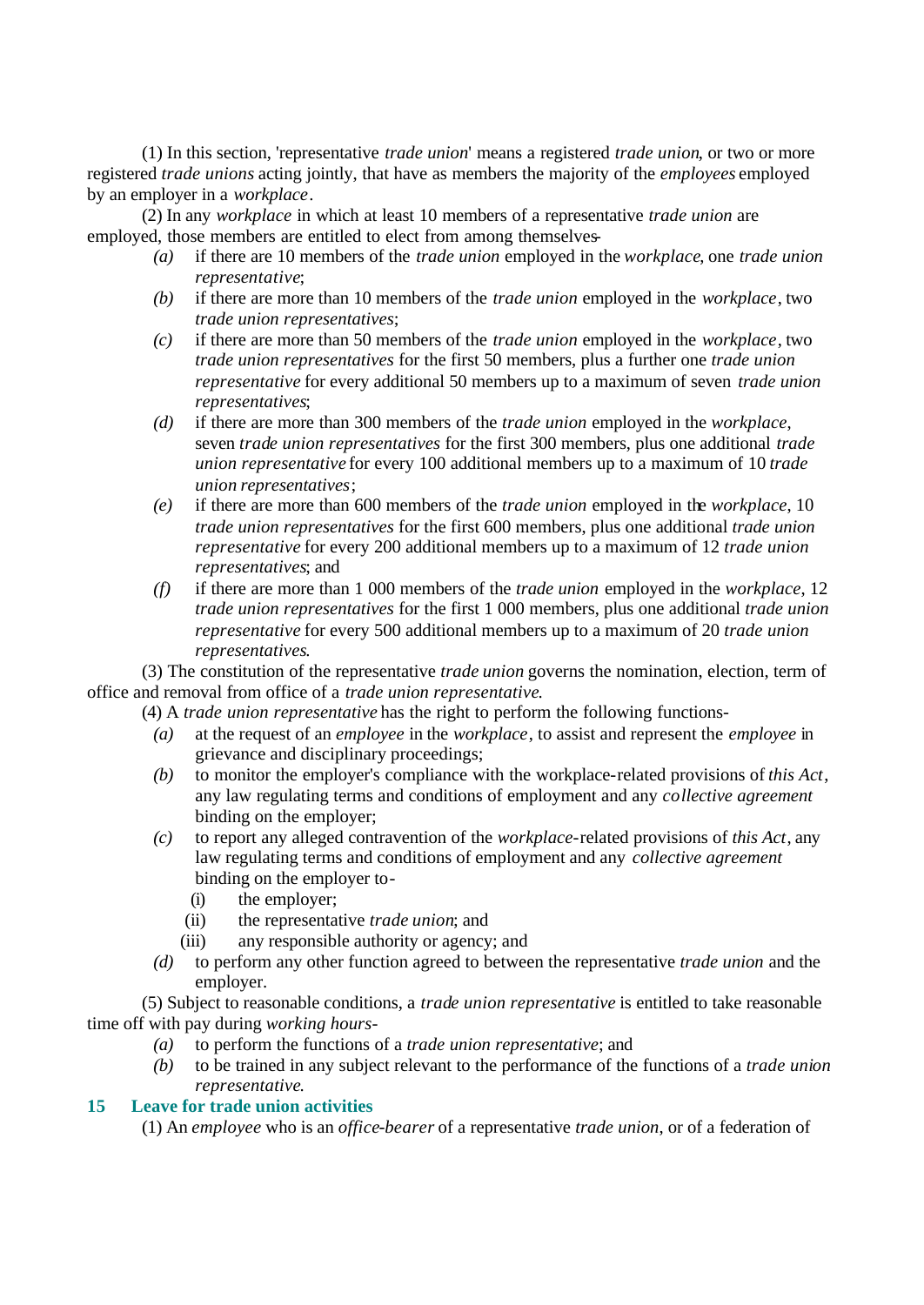*trade unions* to which the representative *trade union* is affiliated, is entitled to take reasonable leave during *working hours* for the purpose of performing the functions of that office.

(2) The representative *trade union* and the employer may agree to the number of days of leave, the number of days of paid leave and the cond itions attached to any leave.

(3) An arbitration award in terms of section 21 (7) regulating any of the matters referred to in subsection (2) remains in force for 12 months from the date of the award.

#### **16 Disclosure of information**

(1) For the purposes of this section, 'representative *trade union*' means a registered *trade union*, or two or more registered *trade unions* acting jointly, that have as members the majority of the *employees* employed by an employer in a *workplace*.

(2) Subject to subsection (5), an employer must disclose to a *trade union representative* all relevant information that will allow the *trade union representative* to perform effectively the functions referred to in section 14 (4).

(3) Subject to subsection (5), whenever an employer is consulting or bargaining with a representative *trade union*, the employer must disclose to the representative *trade union* all relevant information that will allow the representative *trade union* to engage effectively in consultation or collective bargaining.

(4) The employer must notify the *trade union representative* or the representative *trade union* in writing if any information disclosed in terms of subsection (2) or (3) is confidential.

(5) An employer is not required to disclose information-

- *(a)* that is legally privileged;
- *(b)* that the employer cannot disclose without contravening a prohibition imposed on the employer by any law or order of any court;
- *(c)* that is confidential and, if disclosed, may cause substantial harm to an *employee* or the employer; or
- *(d)* that is private personal information relating to an *employee*, unless that *employee* consents to the disclosure of that information.

(6) If there is a *dispute* about what information is required to be disclosed in terms of this section, any party to the *dispute* may refer the *dispute* in writing to the Commission.

(7) The party who refers the *dispute* to the Commission must satisfy it that a copy of the referral has been *served* on all the other parties to the *dispute*.

(8) The Commission must attempt to resolve the *dispute* through conciliation.

(9) If the *dispute* remains unresolved, any party to the *dispute* may request that the *dispute* be resolved through arbitration.

(10) In any *dispute* about the disclosure of information contemplated in subsection (6), the commissioner must first decide whether or not the information is relevant.

(11) If the commissioner decides that the information is relevant and if it is information contemplated in subsection (5) *(c)* or *(d)*, the commissioner must balance the harm that the disclosure is likely to cause to an *employee* or employer against the harm that the failure to disclose the information is likely to cause to the ability of a *trade union representative* to perform effectively the functions referred to in section 14 (4) or the ability of a representative *trade union* to engage effectively in consultation or collective bargaining.

(12) If the commissioner decides that the balance of harm favours the disclosure of the information, the commissioner may order the disclosure of the information on terms designed to limit the harm likely to be caused to the *employee* or employer.

(13) When making an order in terms of subsection (12), the commissioner must take into account any breach of confidentiality in respect of information disclosed in terms of this section at that *workplace* and may refuse to order the disclosure of the information or any other confidential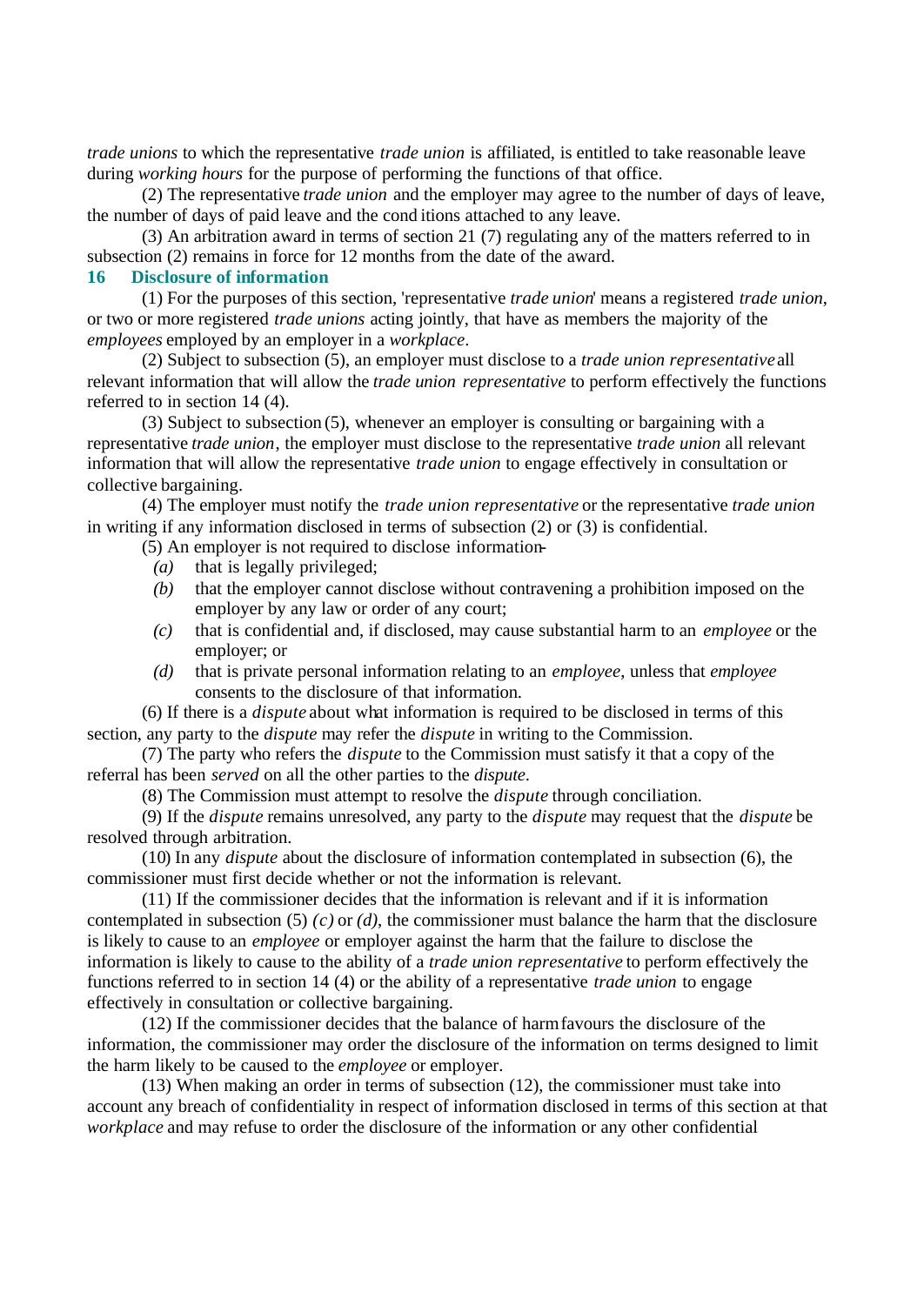information which might otherwise be disclosed for a period specified in the arbitration award.

(14) In any *dispute* about an alleged breach of confidentiality, the commissioner may order that the right to disclosure of information in that *workplace* be withdrawn for a period specified in the arbitration award.

### **17 Restricted rights in domestic sector**

(1) For the purposes of this section, 'domestic sector' means the employment of *employees* engaged in domestic work in their employers' homes or on the property on which the home is situated.

(2) The rights conferred on representative *trade unions* by this Part in so far as they apply to the domestic sector are subject to the following limitations-

- *(a)* the right of access to the premises of the employer conferred by section 12 on an *officebearer* or *official* of a representative *trade union* does not include the right to enter the home of the employer, unless the employer agrees; and
- *(b)* the right to the disclosure of information conferred by section 16 does not apply in the domestic sector.

#### **18 Right to establish thresholds of representativeness**

(1) An employer and a registered *trade union* whose members are a majority of the *employees* employed by that employer in a *workplace*, or the parties to a *bargaining council*, may conclude a *collective agreement* establishing a threshold of representativeness required in respect of one or more of the organisational rights referred to in sections 12, 13 and 15.

(2) A *collective agreement* concluded in terms of subsection (1) is not binding unless the thresholds of representativeness in the *collective agreement* are applied equally to any registered *trade union* seeking any of the organisational rights referred to in that subsection.

#### **19 Certain organisational rights for trade union party to council**

Registered *trade unions* that are parties to a *council* automatically have the rights contemplated in sections 12 and 13 in respect of all *workplaces* within the *registered scope* of the *council* regardless of their representativeness in any particular *workplace*.

#### **20 Organisational rights in collective agreements**

Nothing in this Part precludes the conclusion of a *collective agreement* that regulates organisational rights.

### **21 Exercise of rights conferred by this Partvii\***

(1) Any registered *trade union* may notify an employer in writing that it seeks to exercise one or more of the rights conferred by this Part in a *workplace*.

(2) The notice referred to in subsection (1) must be accompanied by a certified copy of the *trade union's* certificate of registration and must specify-

- *(a)* the *workplace* in respect of which the *trade union* seeks to exercise the rights;
- *(b)* the representativeness of the *trade union* in that *workplace*, and the facts relied upon to demonstrate that it is a representative *trade union*; and
- *(c)* the rights that the *trade union* seeks to exercise and the manner in which it seeks to exercise those rights.

(3) Within 30 days of receiving the notice, the employer must meet the registered *trade union* and endeavour to conclude a *collective agreement* as to the manner in which the *trade union* will exercise the rights in respect of that *workplace*.

(4) If a *collective agreement* is not concluded, either the registered *trade union* or the employer may refer the *dispute* in writing to the Commission.

(5) The party who refers the *dispute* to the Commission must satisfy it that a copy of the referral has been *served* on the other party to the *dispute*.

(6) The Commission must appoint a commissioner to attempt to resolve the *dispute* through conciliation.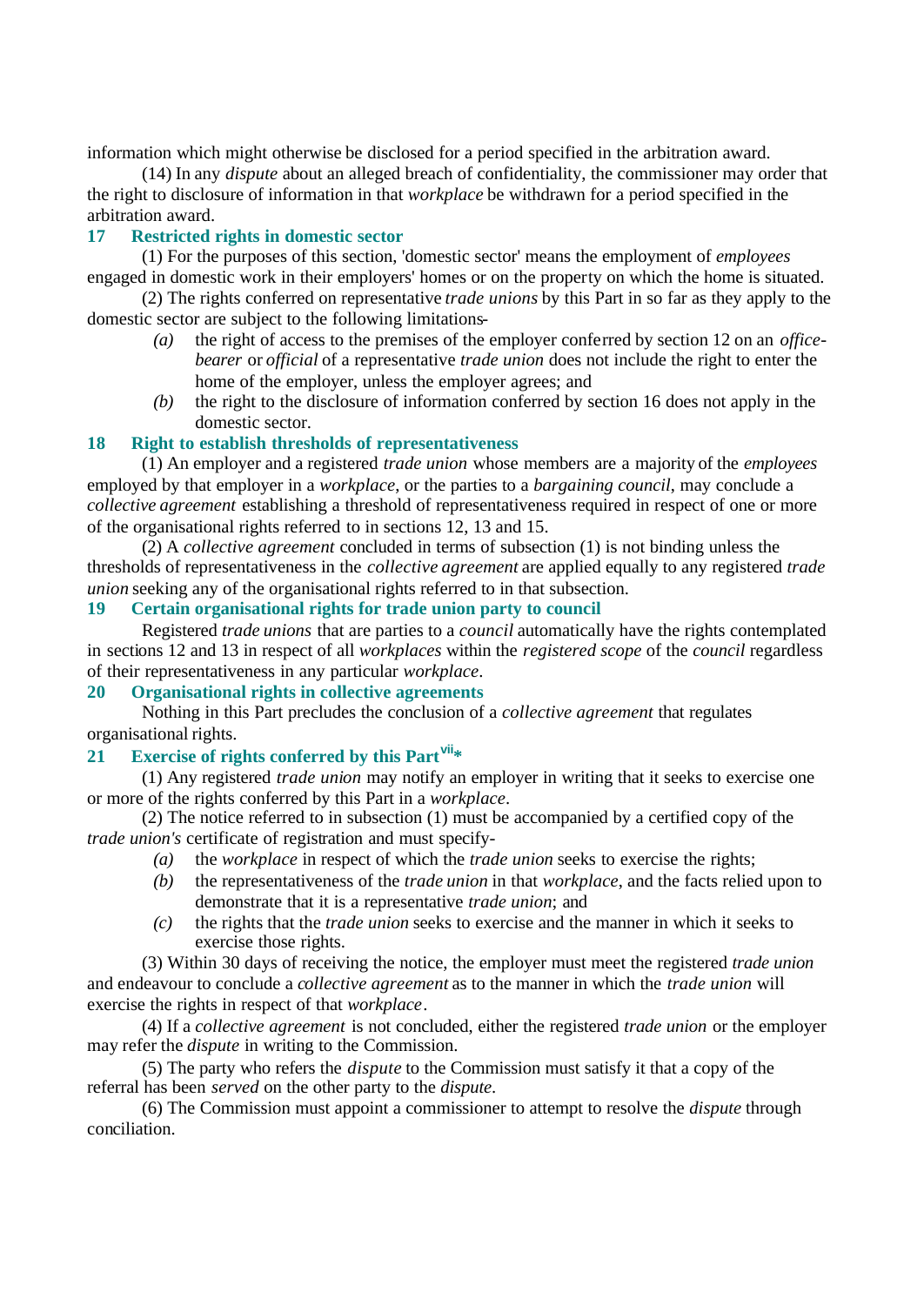(7) If the *dispute* remains unresolved, either party to the *dispute* may request that the *dispute* be resolved through arbitration.

(8) If the unresolved *dispute* is about whether or not the registered *trade union* is a representative *trade union*, the commissioner-

- *(a)* must seek-
	- (i) to minimise the proliferation of *trade union* representation in a single *workplace* and, where possible, to encourage a system of a representative *trade union* in a *workplace*; and
	- (ii) to minimise the financial and administrative burden of requiring an employer to grant organisational rights to more than one registered *trade union*;
- *(b)* must consider-
	- (i) the nature of the *workplace*;
	- (ii) the nature of the one or more organisational rights that the registered *trade union* seeks to exercise;
	- (iii) the nature of the *sector* in which the *workplace* is situated; and
	- (iv) the organisational history at the *workplace* or any other *workplace* of the employer; and
- *(c)* may withdraw any of the organisational rights conferred by this Part and which are exercised by any other registered *trade union* in respect of that *workplace*, if that other *trade union* has ceased to be a representative *trade union*.

(9) In order to determine the membership or support of the registered *trade union*, the commissioner may-

- *(a)* make any necessary inquiries;
- *(b)* where appropriate, conduct a ballot of the relevant *employees*; and
- *(c)* take into account any other relevant information.

(10) The employer must co-operate with the commissioner when the commissioner acts in terms of subsection (9), and must make available to the commissioner any information and facilities that are reasonably necessary for the purposes of that subsection.

(11) An employer who alleges that a *trade union* is no longer a representative *trade union* may apply to the Commission to withdraw any of the organisational rights conferred by this Part, in which case the provisions of subsections (5) to (10) apply, read with the changes required by the context.

#### **22 Disputes about organisational rights**

(1) Any party to a *dispute* about the interpretation or application of any provision of this Part, other than a *dispute* contemplated in section 21, may refer the *dispute* in writing to the Commission.

(2) The party who refers a *dispute* to the Commission must satisfy it that a copy of the referral has been *served* on all the other parties to the *dispute*.

(3) The Commission must attempt to resolve the *dispute* through conciliation.

(4) If the *dispute* remains unresolved, any party to the *dispute* may request that the *dispute* be resolved through arbitration as soon as possible.

#### *Part B*

#### *Collective agreements* **(ss 23-26)**

# **23 Legal effect of collective agreement**

(1) A *collective agreement* binds-

- *(a)* the parties to the *collective agreement*;
- *(b)* each party to the *collective agreement* and the members of every other party to the *collective agreement*, in so far as the provisions are applicable between them;
- *(c)* the members of a registered *trade union* and the employers who are members of a registered *employers' organisation* that are party to the *collective agreement* if the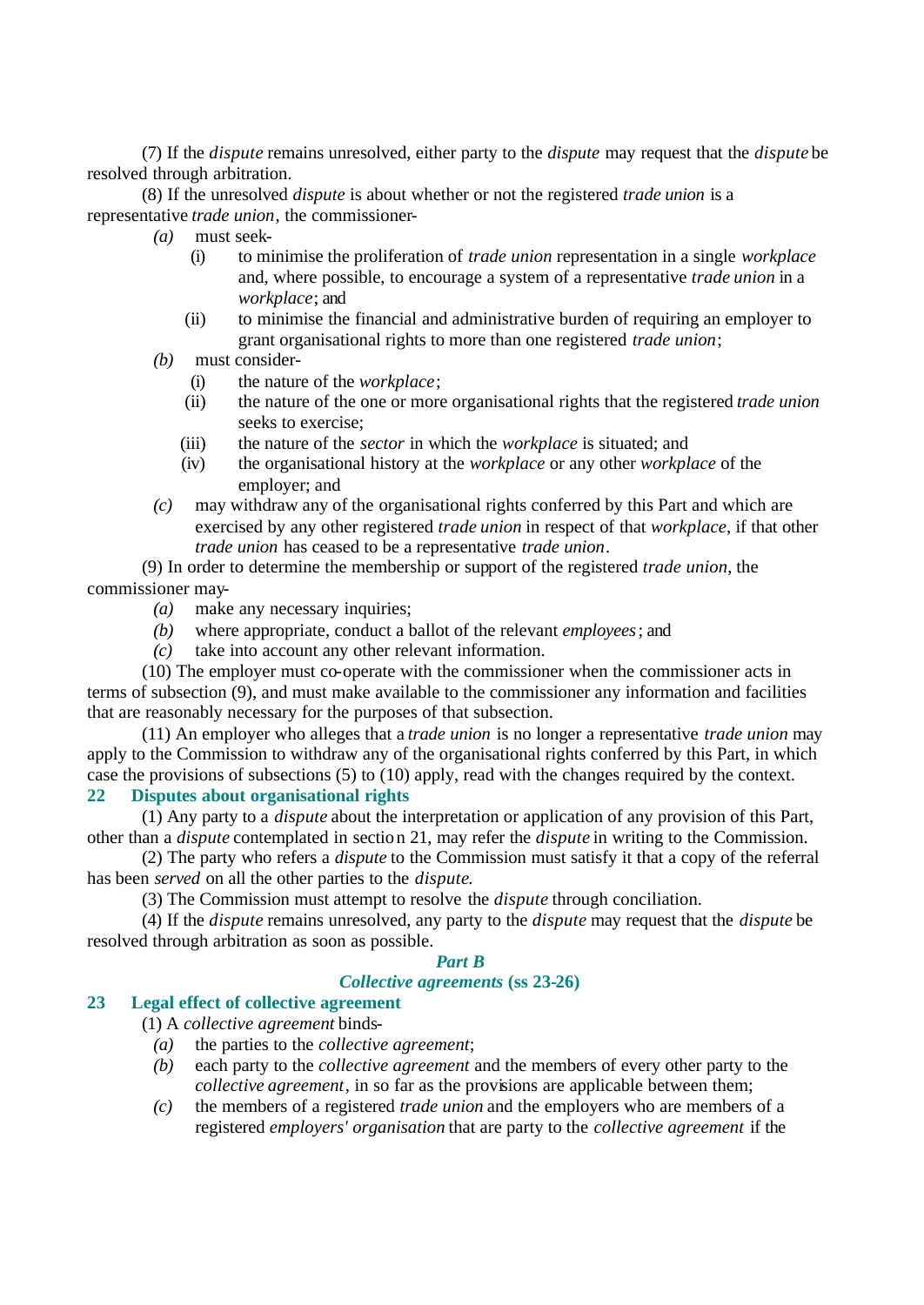*collective agreement* regulates-

- (i) terms and conditions of employment; or
- (ii) the conduct of the employers in relation to their *employees* or the conduct of the *employees* in relation to their employers;
- *(d) employees* who are not members of the registered *trade union* or *trade unions* party to the agreement if-
	- (i) the employees are identified in the agreement;
	- (ii) the agreement expressly binds the employees; and
	- (iii) that *trade union* or those *trade unions* have as their members the majority of *employees* employed by the employer in the *workplace*.

(2) A *collective agreement* binds for the whole period of the *collective agreement* every person bound in terms of subsection (1) *(c)* who was a member at the time it became binding, or who becomes a member after it became binding, whether or not that person continues to be a member of the registered *trade union* or registered *employers' organisation* for the duration of the *collective agreement*.

(3) Where applicable, a *collective agreement* varies any contract of employment between an *employee* and employer who are both bound by the *collective agreement*.

(4) Unless the *collective agreement* provides otherwise, any party to a collective agreement that is concluded for an indefinite period may terminate the agreement by giving reasonable notice in writing to the other parties.

[Sub-s. (4) substituted by s. 1 of Act 12 of 2002.]

### **24 Disputes about collective agreements**

(1) Every *collective agreement* excluding an agency shop agreement concluded in terms of section 25 or a closed shop agreement concluded in terms of section 26 or a settlement agreement contemplated in either section 142A or 158 (1) *(c)*, must provide for a procedure to resolve any dispute about the interpretation or application of the *collective agreement*. The procedure must first require the parties to attempt to resolve the *dispute* through conciliation and, if the *dispute* remains unresolved, to resolve it through arbitration.

[Sub-s. (1) substituted by s. 2 *(a)* of Act 12 of 2002.]

(2) If there is a *dispute* about the interpretation or application of a *collective agreement*, any party to the *dispute* may refer the *dispute* in writing to the Commission if-

- *(a)* the *collective agreement* does not provide for a procedure as required by subsection (1);
- *(b)* the procedure provided for in the *collective agreement* is not operative; or
- *(c)* any party to the *collective agreement* has frustrated the resolution of the *dispute* in terms of the *collective agreement*.

(3) The party who refers the *dispute* to the Commission must satisfy it that a copy of the referral has been *served* on all the other parties to the *dispute*.

(4) The Commission must attempt to resolve the *dispute* through conciliation.

(5) If the *dispute* remains unresolved, any party to the *dispute* may request that the *dispute* be resolved through arbitration. Vill\*

(6) If there is a *dispute* about the interpretation or application of an agency shop agreement concluded in terms of section 25 or a closed shop agreement concluded in terms of section 26, any party to the *dispute* may refer the *dispute* in writing to the Commission, and subsections (3) to (5) will apply to that *dispute*.<sup>ix</sup>#

(7) Any person bound by an arbitration award about the interpretation or application of section 25 (3) *(c)* and *(d)* or section 26 (3) *(d)* may appeal against that award to the Labour Court.

(8) If there is a *dispute* about the interpretation or application of a settlement agreement contemplated in either section 142A or 158 (1) *(c)*, a party may refer the *dispute* to a *council* or the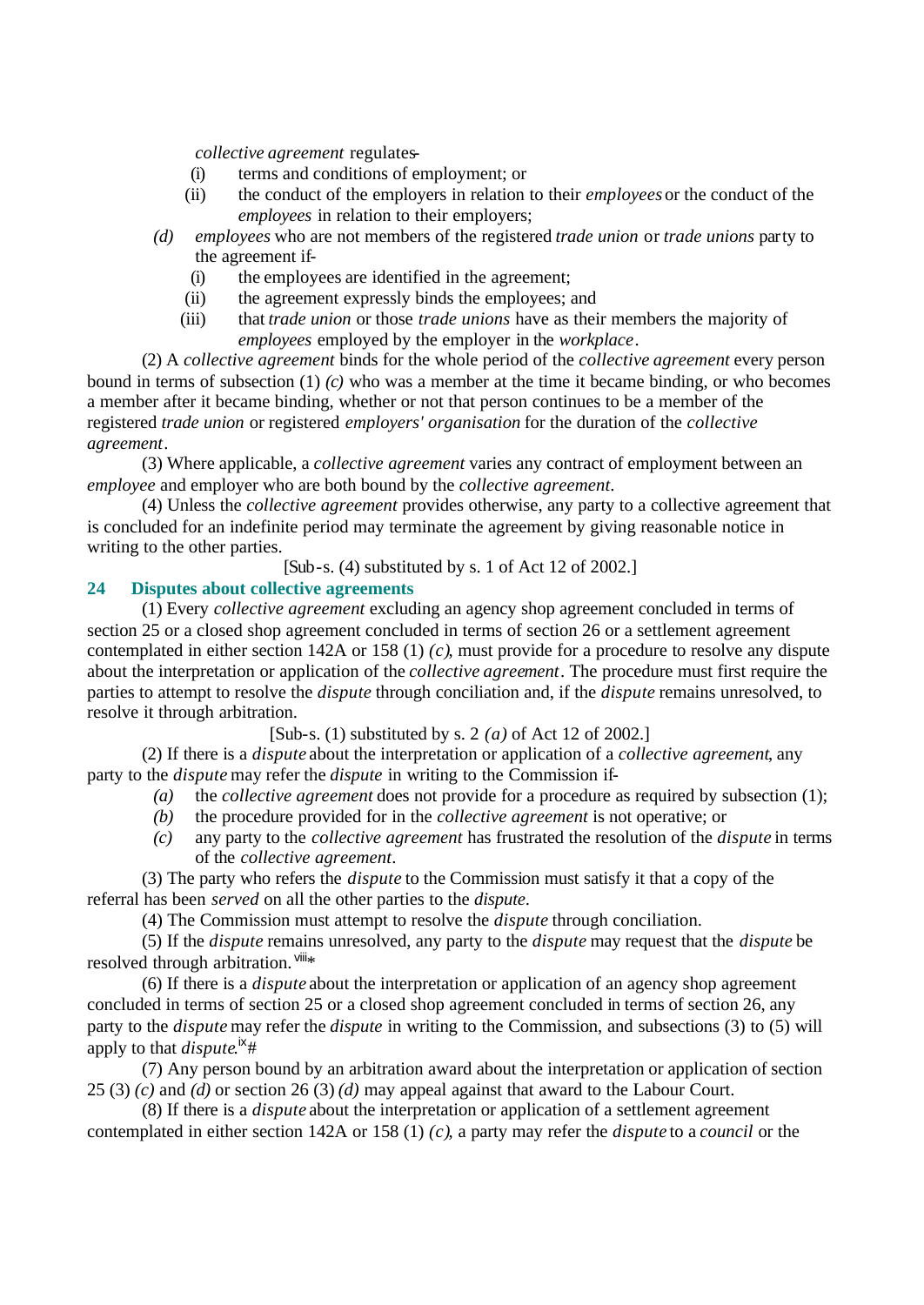Commission and subsections (3) to (5), with the necessary changes, apply to that *dispute*.

[Sub-s. (8) added by s. 2 *(b)* of Act 12 of 2002.]

### **25 Agency shop agreements**

(1) A representative *trade union* and an employer or *employers' organisation* may conclude a *collective agreement*, to be known as an agency shop agreement, requiring the employer to deduct an agreed agency fee from the wages of *employees* identified in the agreement who are not members of the *trade union* but are eligible for membership thereof.

[Sub-s. (1) substituted by s. 1 *(a)* of Act 42 of 1996.]

(2) For the purposes of this section, 'representative trade union' means a registered *trade union*, or two or more registered *trade unions* acting jointly, whose members are a majority of the *employees* employed-

- *(a)* by an employer in a *workplace*; or
- *(b)* by the members of an *employers' organisation* in a *sector* and *area* in respect of which the agency shop agreement applies.

(3) An agency shop agreement is binding only if it provides that-

- *(a) employees* who are not members of the representative *trade union* are not compelled to become members of that *trade union*;
- *(b)* the agreed agency fee must be equivalent to, or less than-
	- (i) the amount of the subscription payable by the members of the representative *trade union*;
	- (ii) if the subscription of the representative *trade union* is calculated as a percentage of an *employee*'s salary, that percentage; or
	- (iii) if there are two or more registered *trade unions* party to the agreement, the highest amount of the subscription that would apply to an *employee*;
- *(c)* the amount deducted must be paid into a separate account administered by the representative *trade union*; and
- *(d)* no agency fee deducted may be-
	- (i) paid to a political party as an affiliation fee;
	- (ii) contributed in cash or kind to a political party or a person standing for election to any political office; or
	- (iii) used for any expenditure that does not advance or protect the socio-economic interests of *employees*.

[Para. *(d)* amended by s. 1 *(b)* of Act 42 of 1996.]

(4) *(a)* Despite the provisions of any law or contract, an employer may deduct the agreed agency fee from the wages of an *employee* without the *employee*'s authorisation.

*(b)* Despite subsection (3) *(c)*, a conscientious objector may request the employer to pay the amount deducted from that employee's wages into a fund administered by the Department of Labour.

(5) The provisions of sections 98 and 100 *(b)* and *(c)* apply, read with the changes required by the context, to the separate account referred to in subsection (3) *(c)*.

(6) Any person may inspect the *auditor's* report, in so far as it relates to an account referred to in subsection (3) *(c)*, in the *registrar's* office.

(7) The *registrar* must provide a certified copy of, or extract from, any of the documents referred to in subsection (6) to any person who has paid the prescribed fees.

(8) An employer or *employers' organisation* that alleges that a *trade union* is no longer a representative *trade union* in terms of subsection (1) must give the *trade union* written notice of the allegation, and must allow the *trade union* 90 days from the date of the notice to establish that it is a representative *trade union*.

(9) If, within the 90-day period, the *trade union* fails to establish that it is a representative *trade*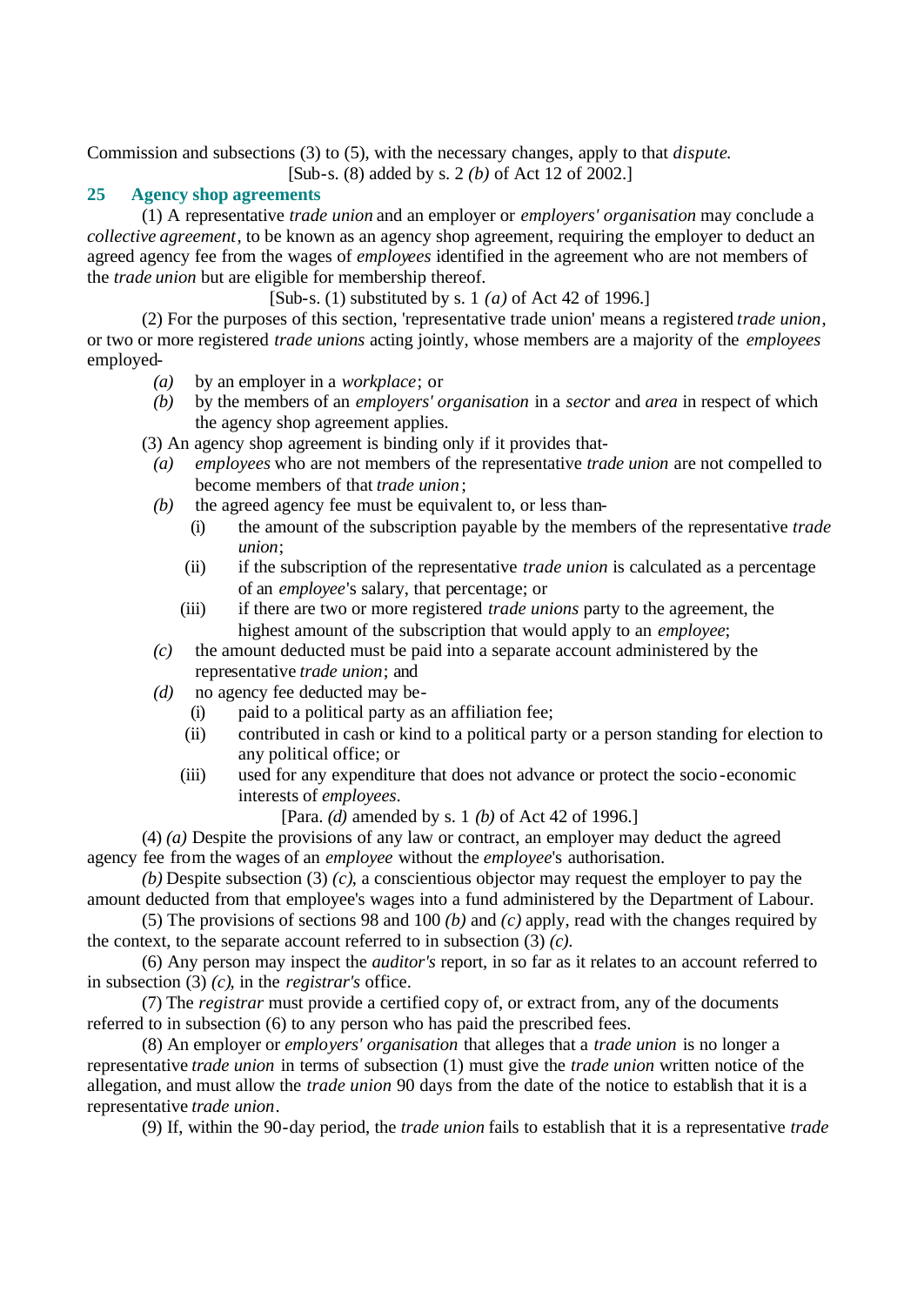*union*, the employer must give the *trade union* and the *employees* covered by the agency shop agreement 30 days' notice of termination, after which the agreement will terminate.

(10) If an agency shop agreement is terminated, the provisions of subsection (3) *(c)* and *(d)* and (5) apply until the money in the separate account is spent.

### **26 Closed shop agreements**

(1) A representative *trade union* and an employer or *employers' organisation* may conclude a *collective agreement*, to be known as a closed shop agreement, requiring all *employees* covered by the agreement to be members of the *trade union*.

(2) For the purposes of this section, 'representative trade union' means a registered *trade union*, or two or more registered *trade unions* acting jointly, whose members are a majority of the *employees* employed-

- *(a)* by an employer in a *workplace*; or
- *(b)* by the members of an *employers' organisation* in a *sector* and *area* in respect of which the closed shop agreement applies.

(3) A closed shop agreement is binding only if-

- *(a)* a ballot has been held of the *employees* to be covered by the agreement;
- *(b)* two thirds of the *employees* who voted have voted in favour of the agreement;
- *(c)* there is no provision in the agreement requiring membership of the representative *trade union* before employment commences; and
- *(d)* it provides that no membership subscription or levy deducted may be-
	- (i) paid to a political party as an affiliation fee;
	- (ii) contributed in cash or kind to a political party or a person standing for election to any political office; or
	- (iii) used for any expenditure that does not advance or protect the socio-economic interests of *employees*.
		- [Para. *(d)* amended by s. 2 of Act 42 of 1996.]

(4) Despite subsection (3) *(b)*, a closed shop agreement contemplated in subsection (2) *(b)* may be concluded between a registered *trade union* and a registered *employers' organisation* in respect of a *sector* and *area* to become binding in every *workplace* in which-

- *(a)* a ballot has been held of the *employees* to be covered by the agreement; and
- *(b)* two thirds of the *employees* who voted have voted in favour of the agreement.

(5) No *trade union* that is party to a closed shop agreement may refuse an *employee* membership or expel an *employee* from the *trade union* unless-

- *(a)* the refusal or expulsion is in accordance with the *trade union's* constitution; and
- *(b)* the reason for the refusal or expulsion is fair, including, but not limited to, conduct that undermines the *trade union's* collective exercise of its rights.

(6) It is not unfair to dismiss an *employee*-

- *(a)* for refusing to join a *trade union* party to a closed shop agreement;
- *(b)* who is refused membership of a *trade union* party to a closed shop agreement if the refusal is in accordance with the provisions of subsection (5); or
- *(c)* who is expelled from a *trade union* party to a closed shop agreement if the expulsion is in accordance with the provisions of subsection (5).

(7) Despite subsection (6)-

- *(a)* the *employees* at the time a closed shop agreement takes effect may not be dismissed for refusing to join a *trade union* party to the agreement; and
- *(b) employees* may not be dismissed for refusing to join a *trade union* party to the agreement on grounds of conscientious objection.
- (8) The *employees* referred to in subsection (7) may be required by the closed shop agreement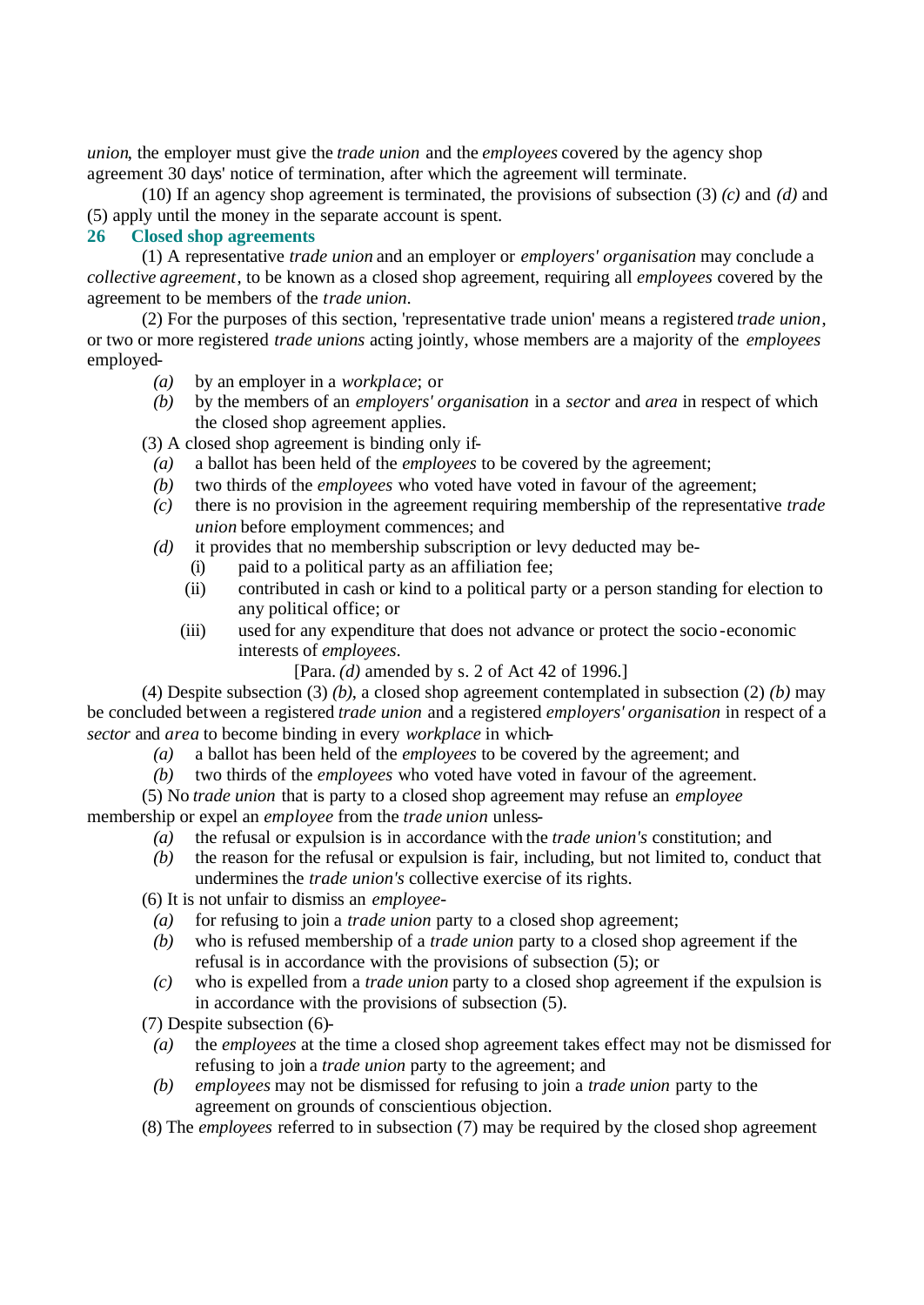to pay an agreed agency fee, in which case the provisions of section 25 (3) *(b)*, *(c)* and *(d)* and (4) to (7) apply.

(9) If the Labour Court decides that a *dismissal* is unfair because the refusal of membership of or the expulsion from a *trade union* party to a closed shop agreement was unfair, the provisions of Chapter VIII apply, except that any order of compensation in terms of that Chapter must be made against the *trade union*.

(10) A registered *trade union* that represents a significant interest in, or a substantial number of, the *employees* covered by a closed shop agreement may notify the parties to the agreement of its intention to apply to become a party to the agreement and, within 30 days of the notice, the employer must convene a meeting of the parties and the registered *trade union* in order to consider the application.

(11) If the parties to a closed shop agreement do not admit the registered *trade union* as a party, the *trade union* may refer the *dispute* in writing to the Commission.

(12) The registered *trade union* must satisfy the Commission that a copy of the referral has been *served* on all the parties to the closed shop agreement.

(13) The Commission must attempt to resolve the *dispute* through conciliation.

(14) If the *dispute* remains unresolved, any party to the *dispute* may refer it to the Labour Court for adjudication.

(15) The representative *trade union* must conduct a ballot of the *employees* covered by the closed shop agreement to determine whether the agreement should be terminated if-

- *(a)* one third of the *employees* covered by the agreement sign a petition calling for the termination of the agreement; and
- *(b)* three years have elapsed since the date on which the agreement commenced or the last ballot was conducted in terms of this section.

(16) If a majority of the *employees* who voted, have voted to terminate the closed shop agreement, the agreement will terminate.

(17) Unless a *collective agreement* provides otherwise, the ballot referred to in subsections (3) *(a)* and (15) must be conducted in accordance with the guidelines published by the Commission.

#### *Part C*

### *Bargaining councils* **(ss 27-34)**

#### **27 Establishment of bargaining councils**

(1) One or more registered *trade unions* and one or more registered *employers' organisations* may establish a *bargaining council* for a *sector* and *area* by-

*(a)* adopting a constitution that meets the requirements of section 30; and

*(b)* obtaining registration of the *bargaining council* in terms of section 29.

(2) The State may be a party to any *bargaining council* established in terms of this section if it is an employer in the *sector* and *area* in respect of which the *bargaining council* is established.

(3) If the State is a party to a *bargaining council* in terms of subsection (2), any reference to a registered *employers' organisation* includes a reference to the State as a party.

(4) A *bargaining council* may be established for more than one *sector*.

[Sub-s. (4) added by s. 3 of Act 42 of 1996.]

### **28 Powers and functions of bargaining council**

(1) The powers and functions of a *bargaining council* in relation to its *registered scope* include the following-

- *(a)* to conclude *collective agreements*;
- *(b)* to enforce those *collective agreements*;
- *(c)* to prevent and resolve labour *disputes*;
- *(d)* to perform the *dispute* resolution functions referred to in section 51;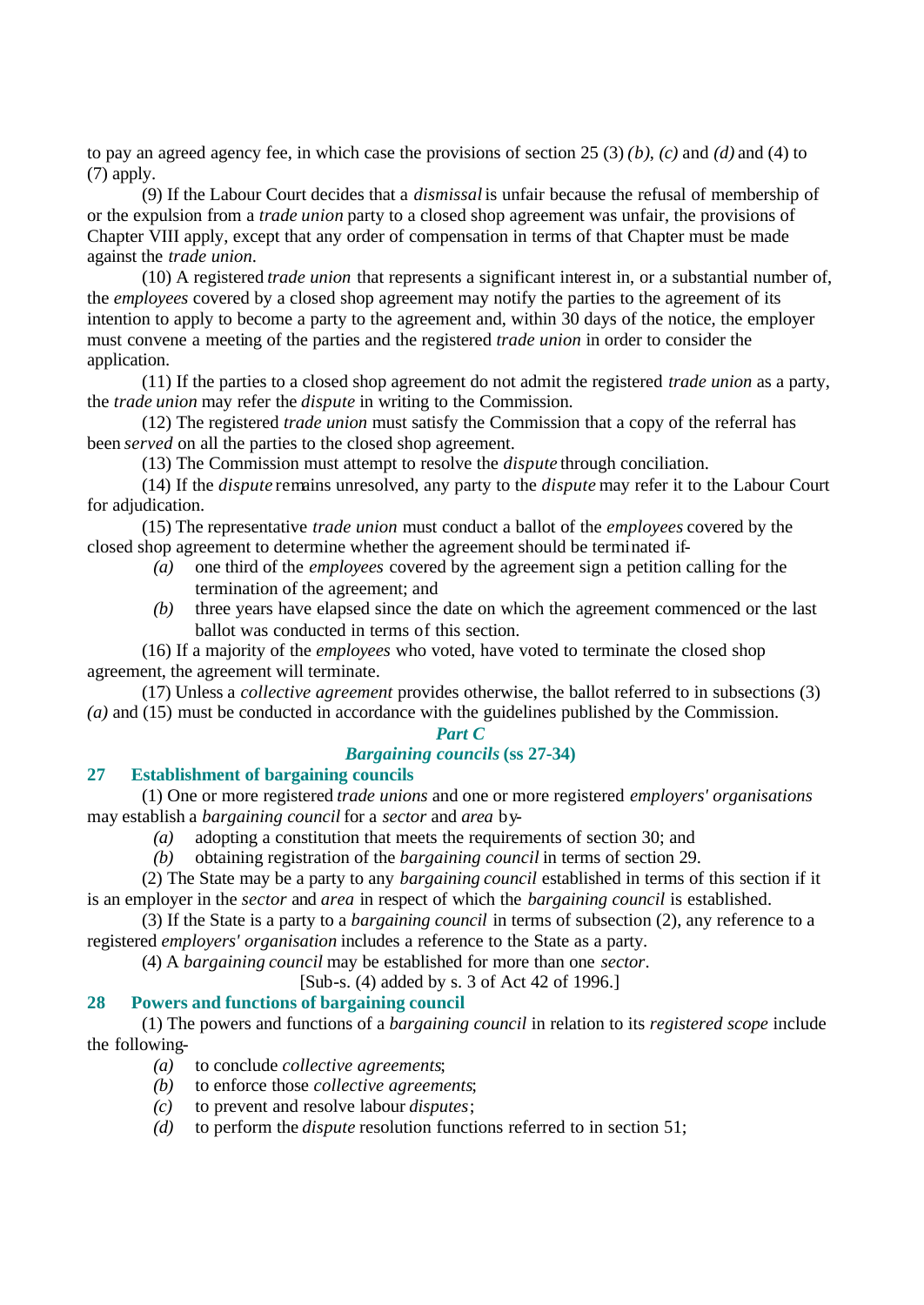- *(e)* to establish and administer a fund to be used for resolving *disputes*;
- *(f)* to promote and establish training and education schemes;
- *(g)* to establish and administer pension, provident, medical aid, sick pay, holiday, unemployment and training schemes or funds or any similar schemes or funds for the benefit of one or more of the parties to the *bargaining council* or their members;
- *(h)* to develop proposals for submission to *NEDLAC* or any other appropriate forum on policy and legislation that may affect the *sector* and *area*;
- *(i)* to determine by *collective agreement* the matters which may not be an issue in *dispute* for the purposes of a *strike* or a *lock-out* at the *workplace*;
- *(j)* to confer on *workplace forums* additional matters for consultation;
- *(k)* to provide industrial support services within the sector; and
	- [Para. *(k)* added by s. 3 *(b)* of Act 12 of 2002.]
- *(l)* to extend the services and functions of the *bargaining council* to workers in the informal sector and home workers.

[Para. *(l)* added by s. 3 *(b)* of Act 12 of 2002.]

(2) From the date on which the Labour Relations Amendment Act, 1998, comes into operation, the provisions of the laws relating to pension, provident or medical aid schemes or funds must be complied with in establishing any pension, provident or medical aid scheme or fund in terms of subsection (1) *(g)*.

[Sub-s. (2) added by s. 1 of Act 127 of 1998.]

(3) The laws relating to pension, provident or medical aid schemes or funds will apply in respect of any pension, provident or medical aid scheme or fund established in terms of subsection (1) *(g)* after the coming into operation of the Labour Relations Amendment Act, 1998.

[Sub-s. (3) added by s. 1 of Act 127 of 1998.]

#### **29 Registration of bargaining councils**

(1) The parties referred to in section 27 may apply for registration of a *bargaining council* by submitting to the *registrar*-

- *(a)* the *prescribed* form that has been properly completed;
- *(b)* a copy of its constitution; and
- *(c)* any other information that may assist the *registrar* to determine whether or not the *bargaining council* meets the requirements for registration.
- (2) The *registrar* may require further information in support of the application.

(3) As soon as practicable after receiving the application, the *registrar* must publish a notice containing the material particulars of the application in the *Government Gazette* and send a copy of the notice to *NEDLAC*. The notice must inform the general public that they-

- *(a)* may object to the application on any of the grounds referred to in subsection (4); and
- *(b)* have 30 days from the date of the notice to *serve* any objection on the *registrar* and a copy on the applicant.

[Sub-s. (3) substituted by s. 4 *(a)* of Act 12 of 2002.]

(4) Any person who objects to the application must satisfy the *registrar* that a copy of the objection has been *served* on the applicant and that the objection is on any of the following grounds-

- *(a)* the applicant has not complied with the provisions of this section;
- *(b)* the *sector* and *area* in respect of which the application is made is not appropriate;
- *(c)* the applicant is not sufficiently representative in the *sector* and *area* in respect of which the application is made.
- (5) The *registrar* may require further information in support of the objection.

(6) The applicant may respond to an objection within 14 days of the expiry of the period referred to in subsection (3) *(b)*, and must satisfy the *registrar* that a copy of that response has been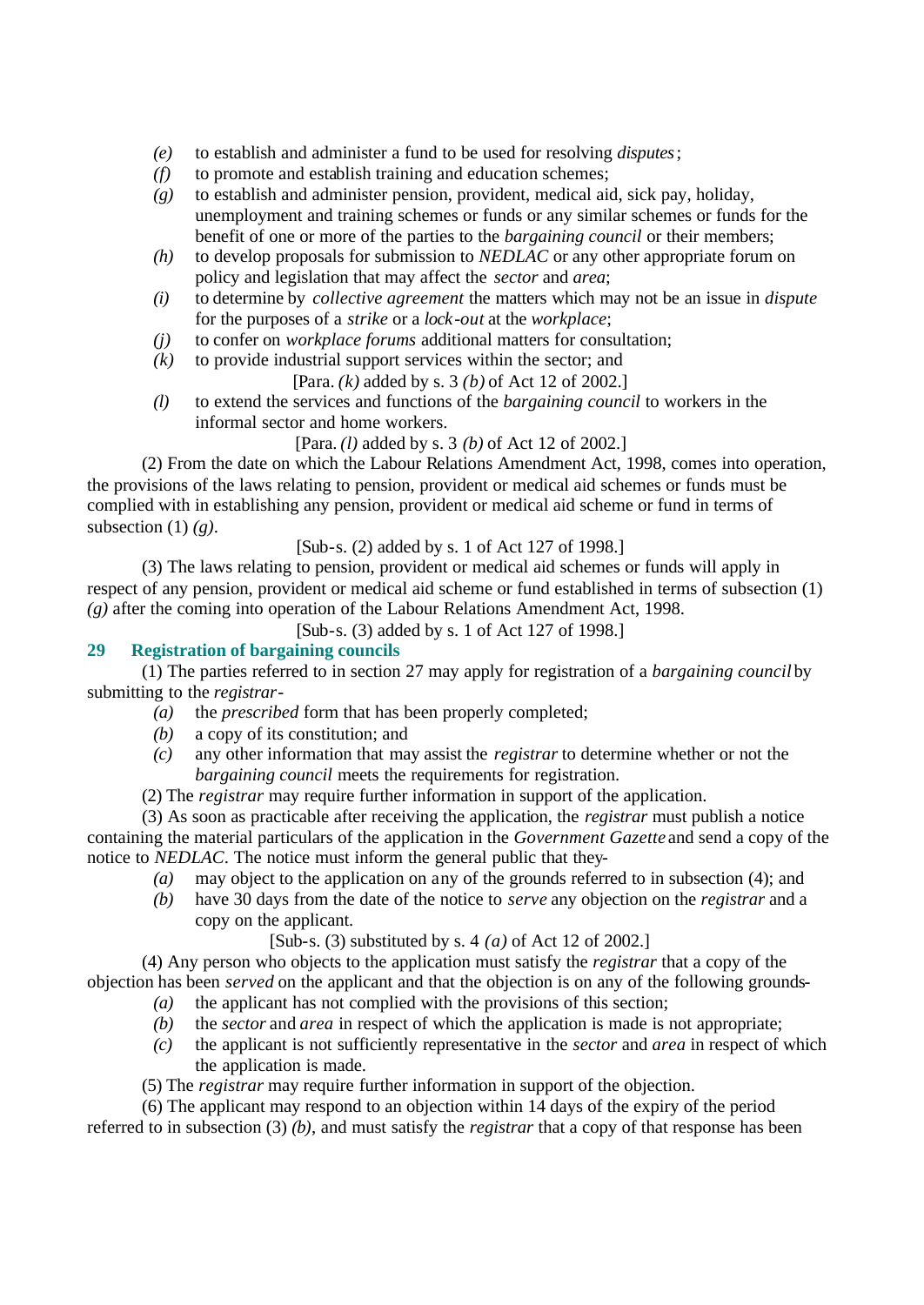*served* on the person who objected.

(7) The *registrar*, as soon as practicable, must send the application and any objections, responses and further information to *NEDLAC* to consider.

(8) *NEDLAC*, within 90 days of receiving the documents from the *registrar*, must-

- *(a)* consider the appropriateness of the *sector* and *area* in respect of which the application is made;
- *(b)* demarcate the appropriate *sector* and *area* in respect of which the *bargaining council* should be registered; and
- *(c)* report to the *registrar* in writing.

(9) If *NEDLAC* fails to agree on a demarcation as required in subsection (8) *(b)*, the *Minister* must demarcate the appropriate *sector* and *area* and advise the *registrar*.

(10) In determining the appropriateness of the *sector* and *area* for the demarcation contemplated in subsection (8) *(b)*, *NEDLAC* or the *Minister* must seek to give effect to the primary objects of *this Act*.

(11) The *registrar*-

- *(a)* must consider the application and any further information provided by the applicant;
- *(b)* must determine whether-
	- (i) the applicant has complied with the provisions of this section;
	- (ii) the constitution of the *bargaining council* complies with section 30;
	- (iii) adequate provision is made in the constitution of the *bargaining council* for the representation of small and medium enterprises;
	- (iv) the parties to the *bargaining council* are sufficiently representative of the *sector* and *area* determined by *NEDLAC* or the *Minister*; and
	- (v) there is no other *council* registered for the *sector* and *area* in respect of which the application is made; and
- *(c)* if satisfied that the applicant meets the requirements for registration, must register the *bargaining council* by entering the applicant's name in the register of *councils*.

(12) If the *registrar* is not satisfied that the applicant meets the requirements for registration, the *registrar*-

- *(a)* must send the applicant a written notice of the decision and the reasons for that decision; and
- *(b)* in that notice, must inform the applicant that it has 30 days from the date of the notice to meet those requirements.

(13) If, within that 30-day period, the applicant meets those requirements, the *registrar* must register the applicant by entering the applicant's name in the register of *councils*.

(14) If, after the 30-day period, the *registrar* concludes that the applicant has failed to meet the requirements for registration, the *registrar* must-

- *(a)* refuse to register the applicant; and
- *(b)* notify the applicant and any person that objected to the application of that decision in writing.

(15) After registering the applicant, the *registrar* must-

- *(a)* issue a certificate of registration in the applicant's name that must specify the *registered scope* of the applicant; and
- *(b)* send the registration certificate and a certified copy of the registered constitution to the applicant.

(16) Subsections (3) to (10) and (11) *(b)* (iii) and (iv) do not apply to the registration or amalgamation of *bargaining councils* in the public service.

[Sub-s. (16) added by s. 4 *(b)* of Act 12 of 2002.]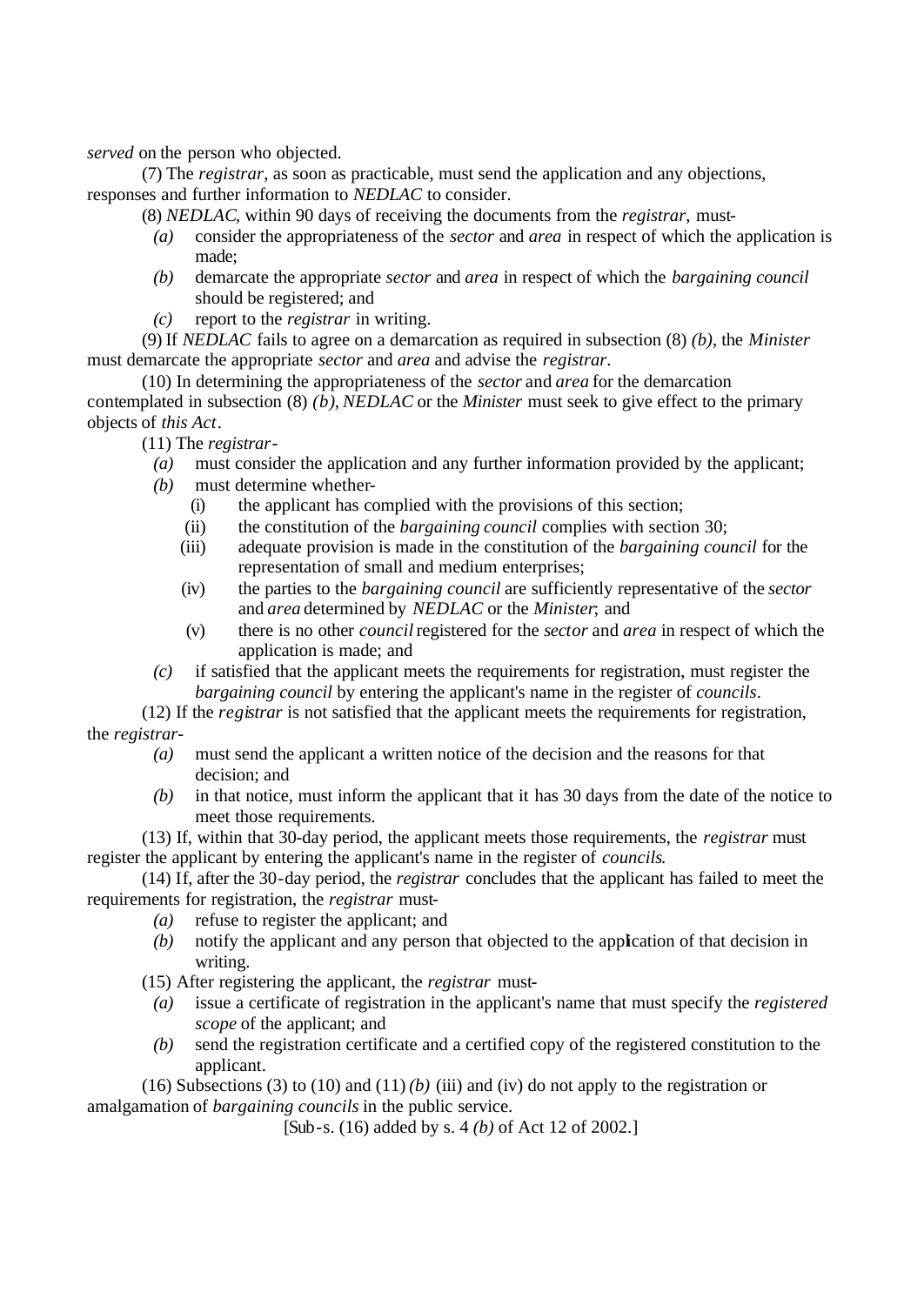### **30 Constitution of bargaining council**

(1) The constitution of every *bargaining council* must at least provide for-

- *(a)* the appointment of representatives of the parties to the *bargaining council*, of whom half must be appointed by the *trade unions* that are party to the *bargaining council* and the other half by the *employers' organisations* that are party to the *bargaining council*, and the appointment of alternates to the representatives;
- *(b)* the representation of small and medium enterprises;
- *(c)* the circumstances and manner in which representatives must vacate their seats' [sic] and the procedure for replacing them;
- *(d)* rules for the convening and conducting of meetings of representatives, including the quorum required for, and the minutes to be kept of, those meetings;
- *(e)* the manner in which decisions are to be made;
- *(f)* the appointment or election of *office-bearers* and *officials*, their functions, and the circumstances and manner in which they may be removed from office;
- *(g)* the establishment and functioning of committees;
- *(h)* the determination through arbitration of any *dispute* arising between the parties to the *bargaining council* about the interpretation or application of the *bargaining council*'s constitution;
- *(i)* the procedure to be followed if a *dispute* arises between the parties to the *bargaining council*;
- *(j)* the procedure to be followed if a *dispute* arises between a registered *trade union* that is a party to the *bargaining council*, or its members, or both, on the one hand, and employers who belong to a registered *employers' organisation* that is a party to the *bargaining council*, on the other hand;
- *(k)* the procedure for exemption from *collective agreements*;
- *(l)* the banking and investment of its funds;
- *(m)* the purposes for which its funds may be used;
- *(n)* the delegation of its powers and functions;
- *(o)* the admission of additional registered trade *unions* and registered *employers' organisations* as parties to the *bargaining council*, subject to the provisions of section  $56;$ <sup>x</sup>\*
- *(p)* a procedure for changing its constitution; and
- *(q)* a procedure by which it may resolve to wind up.
	- [Sub-s. (1) amended by s. 5 *(a)* of Act 42 of 1996.]

(2) The requirements for the constitution of a *bargaining council* in subsection (1) apply to the constitution of a *bargaining council* in the *public service* except that-

- *(a)* any reference to an '*employers' organisation*' must be read as a reference to the State as employer; and
- *(b)* the requirement in subsection (1) *(b)* concerning the representation of small and medium enterprises does not apply.

(3) The constitution of the Public Service Co-ordinating Bargaining Council must include a procedure for establishing a *bargaining council* in a *sector* of the *public service* designated in terms of section 37 (1).

(4) The constitution of a *bargaining council* in the *public service* may include provisions for the establishment and functioning of chambers of a *bargaining council* on national and regional levels.

(5) The procedures for the resolution of *disputes* referred to in subsection (1) *(h)*, *(i)* and *(j)* may not entrust dispute resolution functions to the Commission unless the governing body of the Commission has agreed thereto.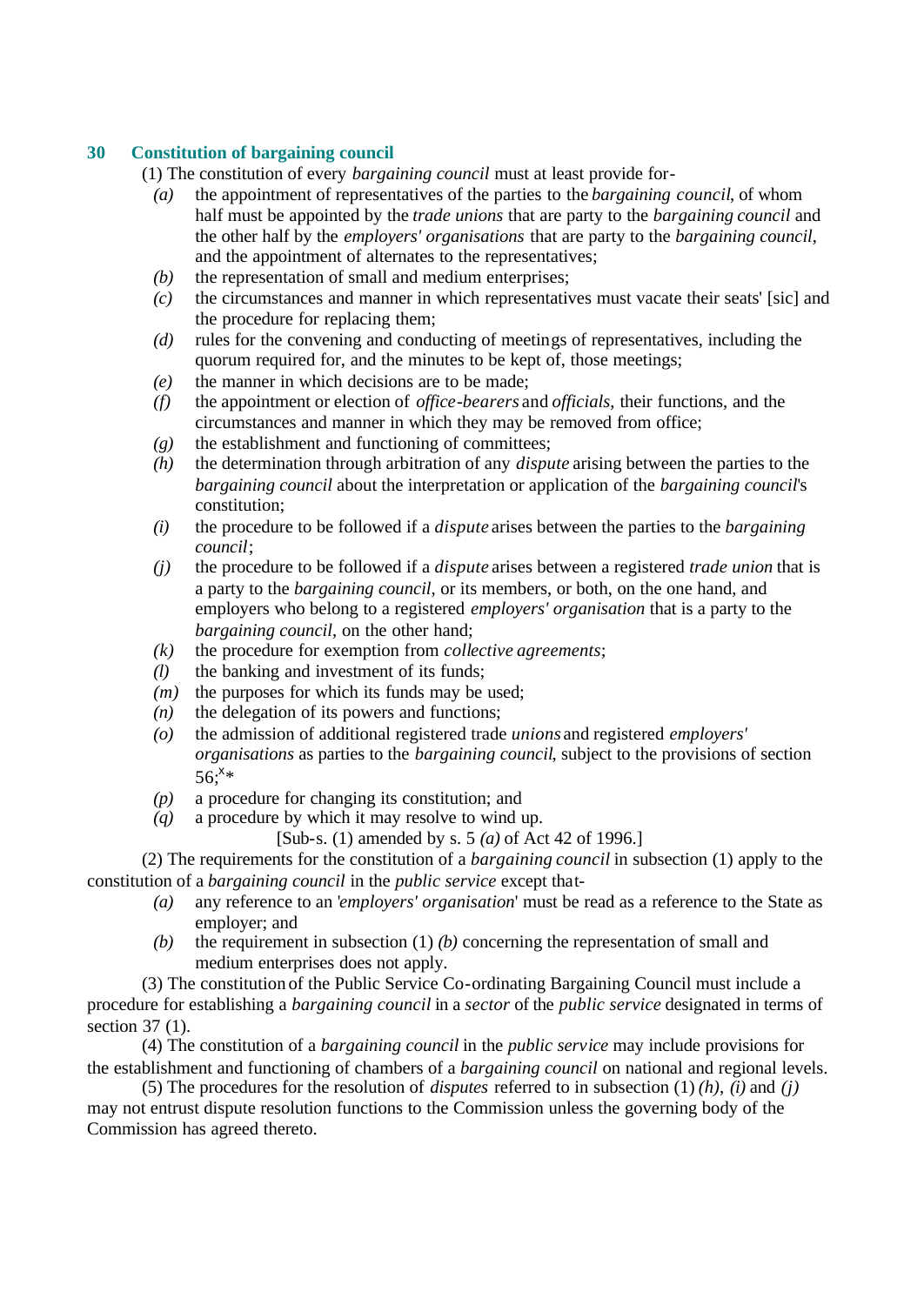[Sub-s. (5) added by s. 5 *(b)* of Act 42 of 1996.]

### **31 Binding nature of collective agreement concluded in bargaining council**

Subject to the provisions of section 32 and the constitution of the *bargaining council*, a *collective agreement* concluded in a *bargaining council* binds-

- *(a)* the parties to the *bargaining council* who are also parties to the *collective agreement*;
- *(b)* each party to the *collective agreement* and the members of every other party to the *collective agreement* in so far as the provisions thereof apply to the relationship between such a party and the members of such other party; and
- *(c)* the members of a registered *trade union* that is a party to the *collective agreement* and the employers who are members of a registered *employers' organisation* that is such a party, if the *collective agreement* regulates-
	- (i) terms and conditions of employment; or
	- (ii) the conduct of the employers in relation to their *employees* or the conduct of the *employees* in relation to their employers.

[S. 31 substituted by s. 6 of Act 42 of 1996.]

### **32 Extension of collective agreement concluded in bargaining council**

(1) A *bargaining council* may ask the *Minister* in writing to extend a *collective agreement* concluded in the *bargaining council* to any non-parties to the *collective agreement* that are within its *registered scope* and are identified in the request, if at a meeting of the *bargaining council*-

- *(a)* one or more registered *trade unions* whose members constitute the majority of the members of the *trade unions* that are party to the *bargaining council* vote in favour of the extension; and
- *(b)* one or more registered *employers' organisations*, whose members employ the majority of the *employees* employed by the members of the *employers' organisations* that are party to the *bargaining council*, vote in favour of the extension.

(2) Within 60 days of receiving the request, the *Minister* must extend the *collective agreement*, as requested, by publishing a notice in the *Government Gazette* declaring that, from a specified date and for a specified period, the *collective agreement* will be binding on the non-parties specified in the notice.

(3) A *collective agreement* may not be extended in terms of subsection (2) unless the *Minister* is satisfied that-

- *(a)* the decision by the *bargaining council* to request the extension of the *collective agreement* complies with the provisions of subsection (1);
- *(b)* the majority of all the *employees* who, upon extension of the *collective agreement*, will fall within the scope of the agreement, are members of the *trade unions* that are parties to the *bargaining council*;

[Para. *(b)* substituted by s. 7 *(a)* of Act 42 of 1996.]

- *(c)* the members of the *employers' organisations* that are parties to the *bargaining council* will, upon the extension of the *collective agreement*, be found to employ the majority of all the *employees* who fall within the scope of the *collective agreement*; [Para. *(c)* substituted by s. 7 *(a)* of Act 42 of 1996.]
- *(d)* the non-parties specified in the request fall within the *bargaining council*'s *registered scope*;
- *(e)* provision is made in the *collective agreement* for an independent body to hear and decide, as soon as possible, any appeal brought against-
	- (i) the *bargaining council's* refusal of a non-party's application for exemption from the provisions of the *collective agreement*;
	- (ii) the withdrawal of such an exemption by the *bargaining council*;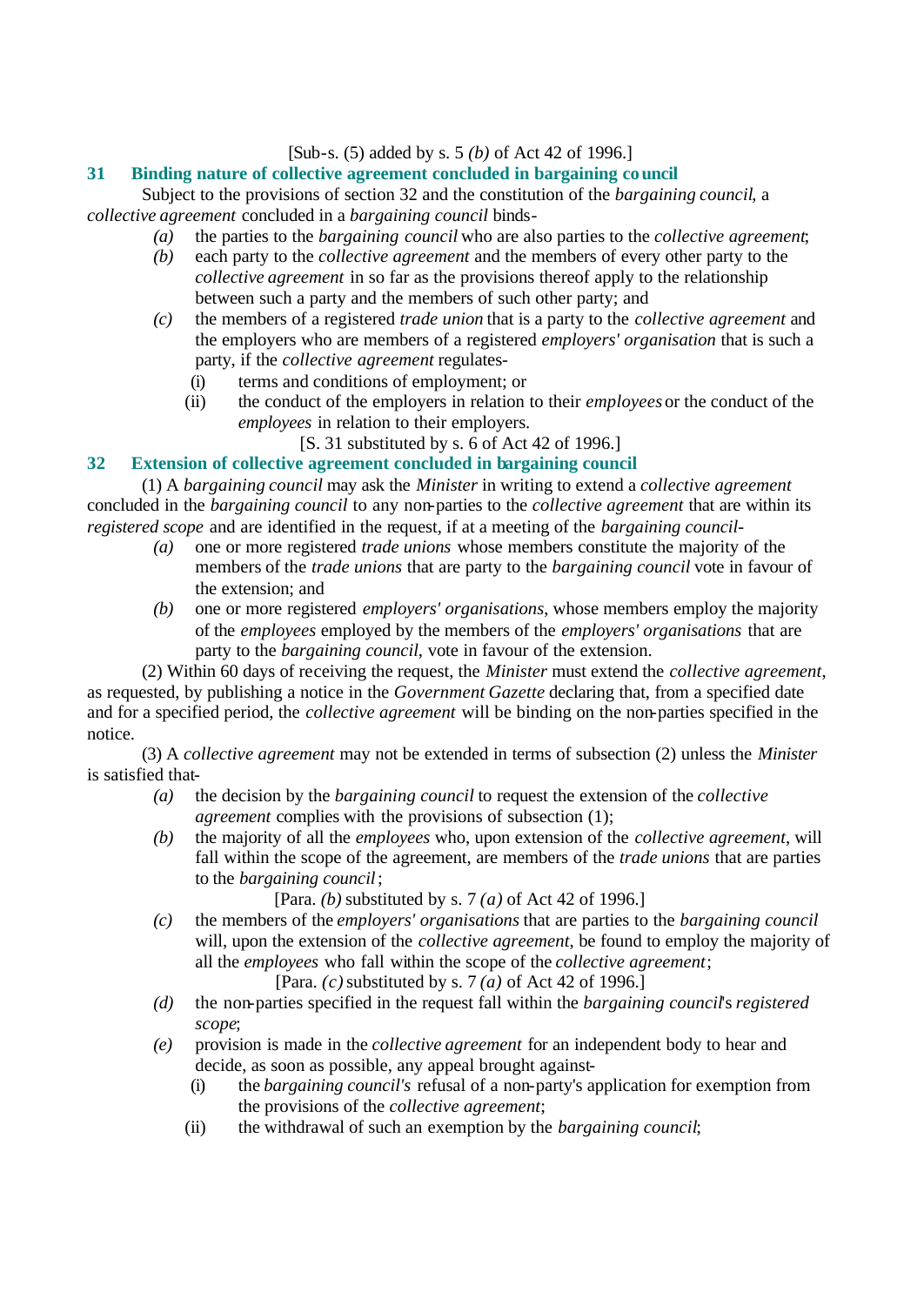[Para. *(e)* substituted by s. 2 *(a)* of Act 127 of 1998.]

- *(f)* the *collective agreement* contains criteria that must be applied by the independent body when it considers an appeal, and that those criteria are fair and promote the primary objects of *this Act*; and
	- [Para. *(f)* substituted by s. 2 *(a)* of Act 127 of 1998.]
- *(g)* the terms of the *collective agreement* do not discriminate against non-parties.

 $(4)$  ......

[Sub-s. (4) deleted by s. 2 *(b)* of Act 127 of 1998.]

(5) Despite subsection (3) *(b)* and *(c)*, the *Minister* may extend a *collective agreement* in terms of subsection (2) if-

- *(a)* the parties to the *bargaining council* are sufficiently representative within the *registered scope* of the *bargaining council*; and
- [Para. *(a)* substituted by s. 7 *(b)* of Act 42 of 1996 and by s. 5 *(a)* of Act 12 of 2002.]
- *(b)* the *Minister* is satisfied that failure to extend the agreement may undermine collective bargaining at *sectoral* level or in the *public service* as a whole.

[Para. *(b)* substituted by s. 7 *(b)* of Act 42 of 1996.]

(6) *(a)* After a notice has been published in terms of subsection (2), the *Minister*, at the request of the *bargaining council*, may publish a further notice in the *Government Gazette*-

- (i) extending the period specified in the earlier notice by a further period determined by the *Minister*; or
- (ii) if the period specified in the earlier notice has expired, declaring a new date from which, and a further period during which, the provisions of the earlier notice will be effective.

*(b)* The provisions of subsections (3) and (5), read with the changes required by the context, apply in respect of the publication of any notice in terms of this subsection.

(7) The *Minister*, at the request of the *bargaining council*, must publish a notice in the *Government Gazette* cancelling all or part of any notice published in terms of subsection (2) or (6) from a date specified in the notice.

(8) Whenever any *collective agreement* in respect of which a notice has been published in terms of subsection (2) or (6) is amended, amplified or replaced by a new *collective agreement*, the provisions of this section apply to that new *collective agreement*.

(9) For the purposes of extending *collective agreements* concluded in the Public Service Coordinating Bargaining Council or any *bargaining council* contemplated in section 37 (3) or (4)-

- *(a)* any reference in this section to an *employers' organisation* must be read as a reference to the State as employer; and
	- *(b)* subsections (3) *(c)*, *(e)* and *(f)* and (4) of this section will not apply.
		- [Sub-s. (9) added by s. 7 *(c)* of Act 42 of 1996.]

(10) If the parties to a *collective agreement* that has been extended in terms of this section terminate the agreement, they must notify the Minister in writing.

[Sub-s. (10) added by s. 5 *(b)* of Act 12 of 2002.]

### **33 Appointment and powers of designated agents of bargaining councils**

(1) The *Minister* may at the request of a *bargaining council* appoint any person as the designated agent of that *bargaining council* to promote, monitor and enforce compliance with any *collective agreement* concluded in that *bargaining council*.

[Sub-s. (1) substituted by s. 6 *(a)* of Act 12 of 2002.]

(1A) A designated agent may-

- *(a)* secure compliance with the council's *collective agreements* by-
	- (i) publicising the contents of the agreements;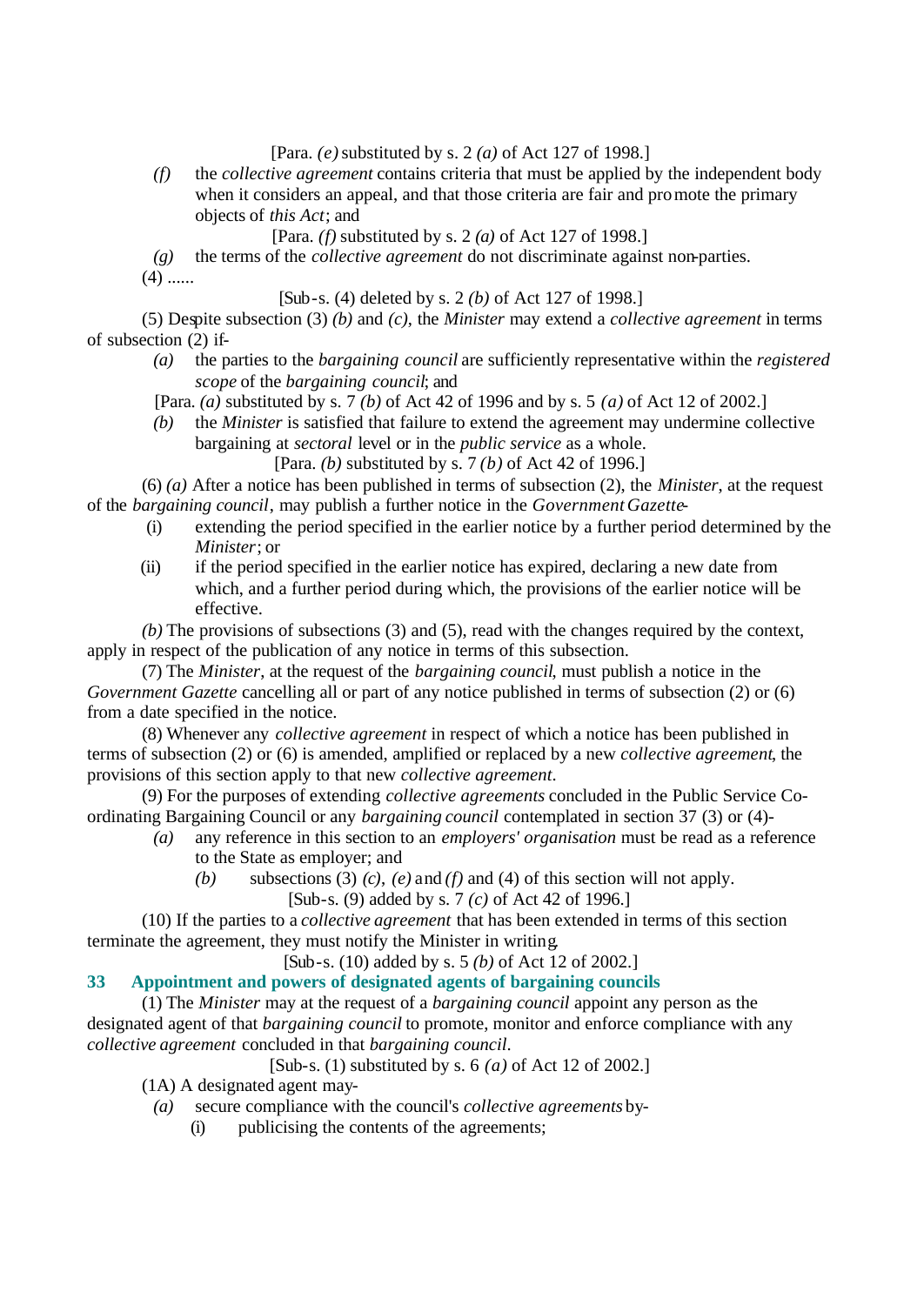- (ii) conducting inspections;
- (iii) investigating complaints; or
- (iv) any other means the council may adopt; and
- *(b)* perform any other functions that are conferred or imposed on the agent by the council. [Sub-s. (1A) inserted by s. 6 *(b)* of Act 12 of 2002.]

(2) A *bargaining council* must provide each designated agent with a certificate signed by the secretary of the *bargaining council* stating that the agent has been appointed in terms of *this Act* as a designated agent of that *bargaining council*.

(3) Within the *registered scope* of a *bargaining council*, a designated agent of the *bargaining council* has all the powers set out in Schedule 10.

[Sub-s. (3) substituted by s. 6 *(c)* of Act 12 of 2002.]

(4) The *bargaining council* may cancel the certificate provided to a designated agent in terms of subsection (2) and the agent then ceases to be a designated agent of the *bargaining council* and must immediately surrender the certificate to the secretary of the *bargaining council*.

### **33A Enforcement of collective agreements by bargaining councils**

(1) Despite any other provision in this Act, a *bargaining council* may monitor and enforce compliance with its *collective agreements* in terms of this section or a *collective agreement* concluded by the parties to the council.

(2) For the purposes of this section, a *collective agreement* is deemed to include-

- *(a)* any basic condition of employment which in terms of section 49 (1) of the *Basic Conditions of Employment Act* constitutes a term of employment of any employee covered by the *collective agreement*; and
- *(b)* the rules of any fund or scheme established by the *bargaining council*.

(3) A *collective agreement* in terms of this section may authorise a designated agent appointed in terms of section 33 to issue a compliance order requiring any person bound by that *collective agreement* to comply with the *collective agreement* within a specified period.

(4) *(a)* The *council* may refer any unresolved *dispute* concerning compliance with any provision of a *collective agreement* to arbitration by an arbitrator appointed by the council.

*(b)* If a party to an arbitration in terms of this section, that is not a party to the council, objects to the appointment of an arbitrator in terms of paragraph *(a)*, the Commission, on request by the council, must appoint an arbitrator.

*(c)* If an arbitrator is appointed in terms of subparagraph *(b)*-

- (i) the Council remains liable for the payment of the arbitrator's fee; and
- (ii) the arbitration is not conducted under the auspices of the Commission.

(5) An arbitrator conducting an arbitration in terms of this section has the powers of a commissioner in terms of section 142, read with the changes required by the context.

(6) Section 138, read with the changes required by the context, applies to any arbitration conducted in terms of this section.

(7) An arbitrator acting in terms of this section may determine any *dispute* concerning the interpretation or application of a *collective agreement*.

(8) An arbitrator conducting an arbitration in terms of this section may make an appropriate award, including-

- *(a)* ordering any person to pay any amount owing in terms of a *collective agreement*;
- *(b)* imposing a fine for a failure to comply with a *collective agreement* in accordance with subsection (13):
- *(c)* charging a party an arbitration fee;
- *(d)* ordering a party to pay the costs of the arbitration;
- *(e)* confirming, varying or setting aside a compliance order issued by a designated agent in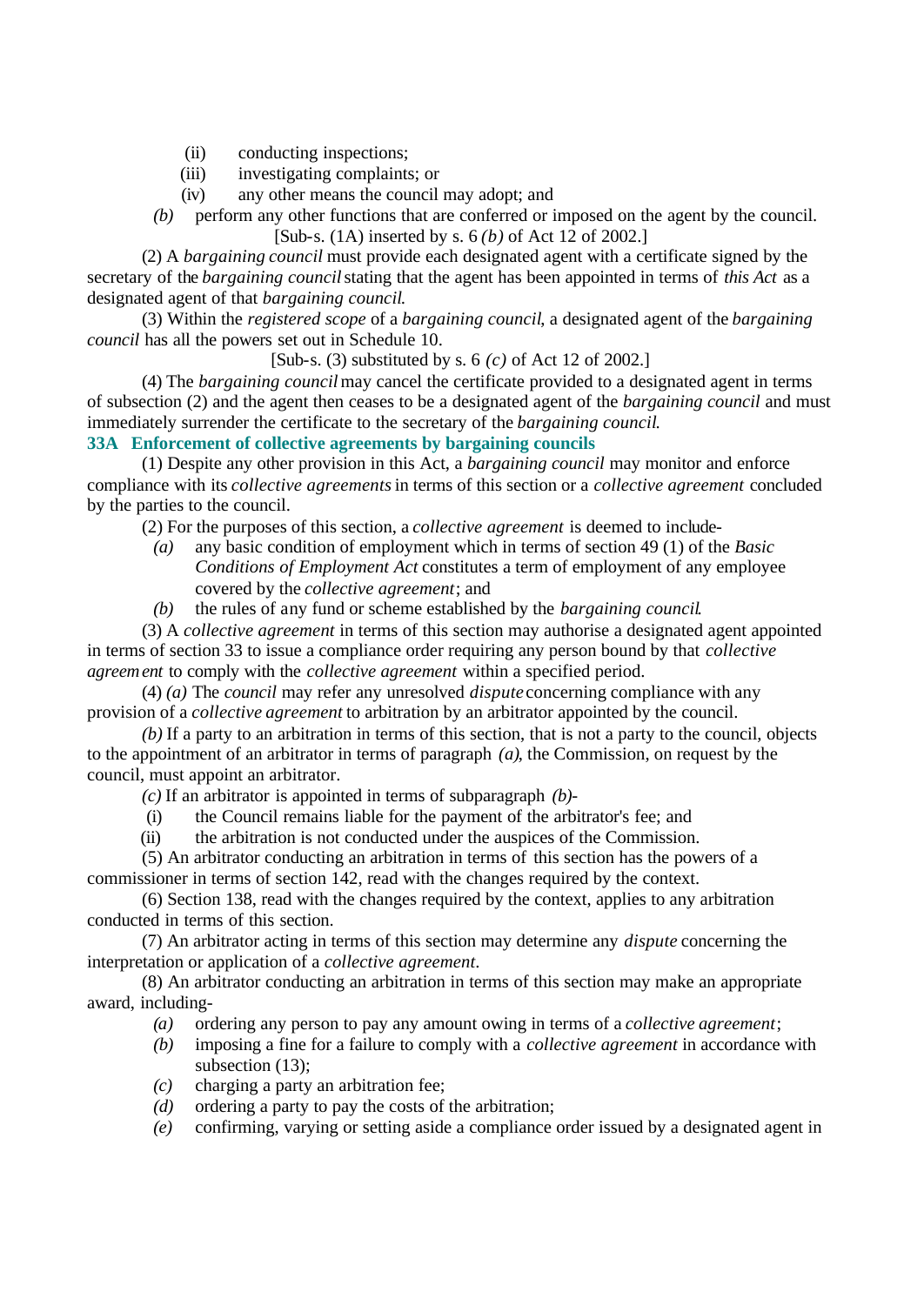accordance with subsection (4);

*(f)* any award contemplated in section 138 (9).

(9) Interest on any amount that a person is obliged to pay in terms of a *collective agreement* accrues from the date on which the amount was due and payable at the rate prescribed in terms of section 1 of the Prescribed Rate of Interest Act, 1975 (Act 55 of 1975), unless the arbitration award provides otherwise.

(10) An award in an arbitration conducted in terms of this section is final and binding and may be enforced in terms of section 143.

(11) Any reference in section 138 or 142 to the *director* must be read as a reference to the secretary of the *bargaining council*.

(12) If an employer upon whom a fine has been imposed in terms of this section files an application to review and set aside an award made in terms of subsection (8), any obligation to pay a fine is suspended pending the outcome of the application.

(13) *(a)* The Minister may, after consulting *NEDLAC*, publish in the *Government Gazette* a notice that sets out the maximum fines that may be imposed by an arbitrator acting in terms of this section.

*(b)* A notice in terms of paragraph *(a)* may specify the maximum fine that may be imposed-

- (i) for a breach of a *collective agreement*
	- *(aa)* not involving a failure to pay any amount of money;
	- *(bb)* involving a failure to pay any amount of money; and
- (ii) for repeated breaches of the *collective agreement* contemplated in subparagraph (i).
	- [S. 33A inserted by s. 7 of Act 12 of 2002.]

### **34 Amalgamation of bargaining councils**

(1) Any *bargaining council* may resolve to amalgamate with one or more other *bargaining councils*.

(2) The amalgamating *bargaining councils* may apply to the *registrar* for registration of the amalgamated *bargaining council* and the *registrar* must treat the application as an application in terms of section 29.

(3) If the *registrar* has registered the amalgamated *bargaining council*, the *registrar* must cancel the registration of each of the amalgamating *bargaining councils* by removing their names from the register of *councils*.

(4) The registration of an amalgamated *bargaining council* takes effect from the date that the *registrar* enters its name in the register of *councils*.

(5) When the *registrar* has registered an amalgamated *bargaining council*-

- *(a)* all the assets, rights, liabilities and obligations of the amalgamating *bargaining councils* devolve upon and vest in the amalgamated *bargaining council*; and
- *(b)* all the *collective agreements* of the amalgamating *bargaining councils*, regardless of whether or not they were extended in terms of section 32, remain in force for the duration of those *collective agreements*, unless amended or terminated by the amalgamated *bargaining council*.

### *Part D*

#### *Bargaining councils in the Public Service* **(ss 35-38)**

### **35 Bargaining councils in public service**

There will be a *bargaining council* for-

- *(a)* the *public service* as a whole, to be known as the Public Service Co-ordinating Bargaining Council; and
- *(b)* any *sector* within the *public service* that may be designated in terms of section 37.
- **36 Public Service Co-ordinating Bargaining Council**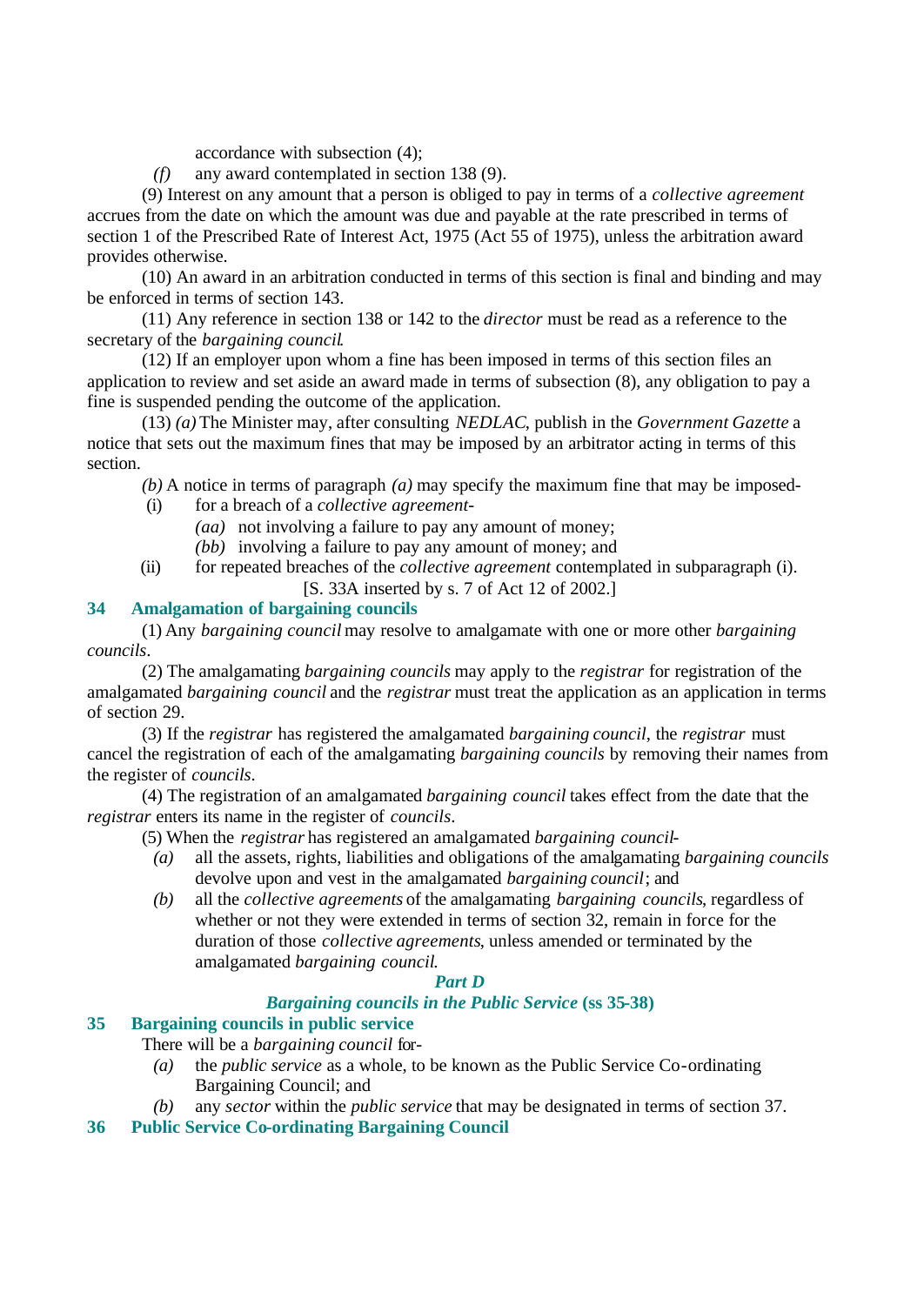(1) The Public Service Co-ordinating Bargaining Council must be established in accordance with Schedule  $1.^{\text{xi}}$ 

(2) The Public Service Co-ordinating Bargaining Council may perform all the functions of a *bargaining council* in respect of those matters that-

- *(a)* are regulated by uniform rules, norms and standards that apply across the *public service*; or
- *(b)* apply to terms and conditions of service that apply to two or more *sectors*; or
- *(c)* are assigned to the State as employer in respect of the *public service* that are not assigned to the State as employer in any *sector*.

#### **37 Bargaining councils in sectors in public service**

(1) The Public Service Co-ordinating Bargaining Council may, in terms of its constitution and by resolution-

- *(a)* designate a *sector* of the *public service* for the establishment of a *bargaining council*; and
- *(b)* vary the designation of, amalgamate or disestablish *bargaining councils* so established.

(2) A *bargaining council* for a *sector* designated in terms of subsection (1) *(a)* must be established in terms of the constitution of the Public Service Co-ordinating Bargaining Council.

(3) If the parties in the *sector* cannot agree to a constitution for the *bargaining council* for a *sector* designated in terms of subsection (1) *(a)*, the Registrar must determine its constitution.

(4) The relevant resolution made in terms of subsection (1) must accompany any application to register or vary the registration of a *bargaining council* or to register an amalgamated *bargaining council*.

(5) A *bargaining council* established in terms of subsection (2) has exclusive jurisdiction in respect of matters that are specific to that *sector* and in respect of which the State as employer in that *sector*, has the requisite authority to conclude *collective agreements* and resolve labour *disputes*.

[S. 37 amended by s. 8 of Act 42 of 1996 and substituted by s. 8 of Act 12 of 2002.] **38 Disputes between bargaining councils in public service**

(1) If there is a jurisdictional *dispute* between two or more *bargaining councils* in the *public service*, including the Public Service Co-ordinating Bargaining Council, any party to the *dispute* may refer the *dispute* in writing to the Commission.

(2) The party who refers the *dispute* to the Commission must satisfy the Commission that a copy of the referral has been served on all other *bargaining councils* that are parties to the *dispute*.

(3) The Commission must attempt to resolve the *dispute* as soon as possible through conciliation.

(4) If the *dispute* remains unresolved, any party to the *dispute* may request that the *dispute* be resolved through arbitration by the Commission.

[S. 38 amended by s. 9 of Act 42 of 1996 and substituted by s. 9 of Act 12 of 2002.]

### *Part E Statutory councils* **(ss 39-48)**

#### **39 Application to establish statutory council**

(1) For the purposes of this Part-

- *(a)* 'representative *trade union*' means a registered *trade union*, or two or more registered *trade unions* acting jointly, whose members constitute at least 30 per cent of the *employees* in a *sector* and *area*; and
- *(b)* 'representative *employers' organisation*' means a registered *employers' organisation*, or two or more registered *employers' organisations* acting jointly, whose members employ at least 30 per cent of the *employees* in a *sector* and *area*.
- (2) A representative *trade union* or representative *employers' organisation* may apply to the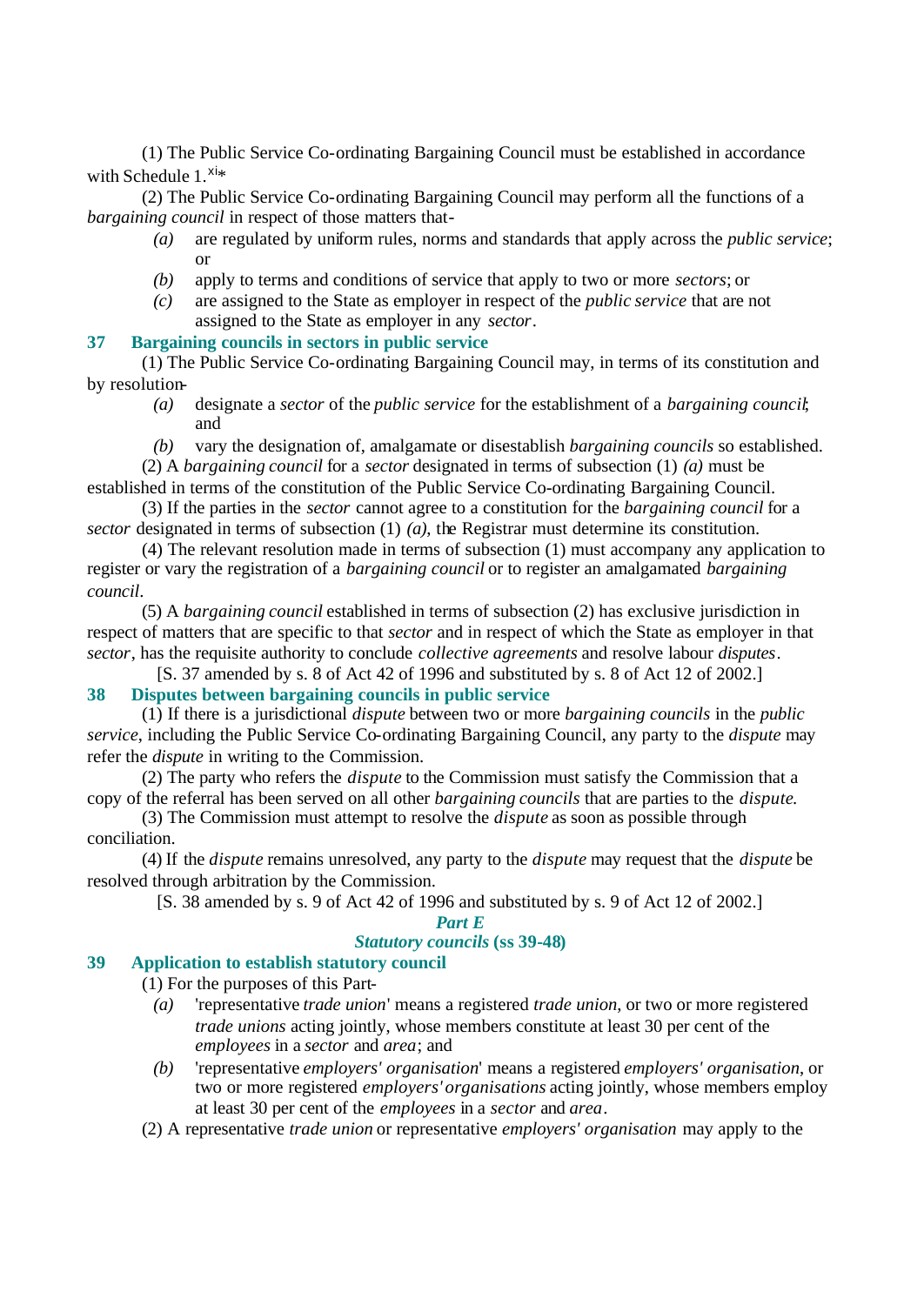*registrar* in the *prescribed* form for the establishment of a *statutory council* in a *sector* and *area* in respect of which no *council* is registered.

(3) The *registrar* must apply the provisions of section 29 (2) to  $(10)^{xii*}$  to the application-

- *(a)* read with the changes required by the context; and
- *(b)* subject to the deletion of the word 'sufficiently' in section 29 (4)  $(c)$ .
- (4) The *registrar* must-
	- *(a)* consider the application and any further information provided by the applicant; and
- *(b)* determine whether-
	- (i) the applicant has complied with section 29 and of this section [sic];
	- (ii) the applicant is representative of the *sector* and *area* determined by *NEDLAC* or the *Minister*; and
	- (iii) there is no other *council* registered for the *sector* and *area* in respect of which the application is made.

(5) If the *registrar* is not satisfied that the applicant meets the requirements for establishment, the *registrar* must-

- *(a)* send the applicant a written notice of the decision and the reasons for that decision; and
- *(b)* in that notice, inform the applicant that it has 30 days from the date of the notice to meet those requirements.

(6) If, after the 30-day period, the *registrar* concludes that the applicant has failed to meet the requirements for establishment, the *registrar* must-

- *(a)* refuse to register the applicant; and
- *(b)* notify the applicant and any person that objected to the application in writing of that decision.

### **40 Establishment and registration of statutory council**

(1) If the *registrar* is satisfied that the applicant meets the requirements for the establishment of a *statutory council*, the *registrar*, by notice in the *Government Gazette*, must establish the *statutory council* for a *sector* and *area*.

(2) The notice must invite-

- *(a)* registered *trade unions* and registered *employers' organisations* in that *sector* and *area* to attend a meeting; and
- *(b)* any interested parties in that *sector* and *area* to nominate representatives for the *statutory council*.

(3) The Commission must appoint a commissioner to chair the meeting and facilitate the conclusion of an agreement on-

- *(a)* the registered *trade unions* and registered *employers' organisations* to be parties to the *statutory council*; and
- *(b)* a constitution that meets the requirements of section 30, read with the changes required by the context.

(4) If an agreement is concluded, the *Minister* may advise the *registrar* to register the *statutory council* in accordance with the agreement if the *Minister* is satisfied that-

- *(a)* every registered *trade union* and registered *employers' organisation* that ought to have been included has been included in the agreement; and
- *(b)* the constitution meets the requirements of section 30, read with the changes required by the context.

(5) In considering the requirements in subsection (4) *(a)*, the *Minister* must take into account-

- *(a)* the primary objects of *this Act*;
- *(b)* the diversity of registered *trade unions* and registered *employers' organisations* in the *sector* and *area*; and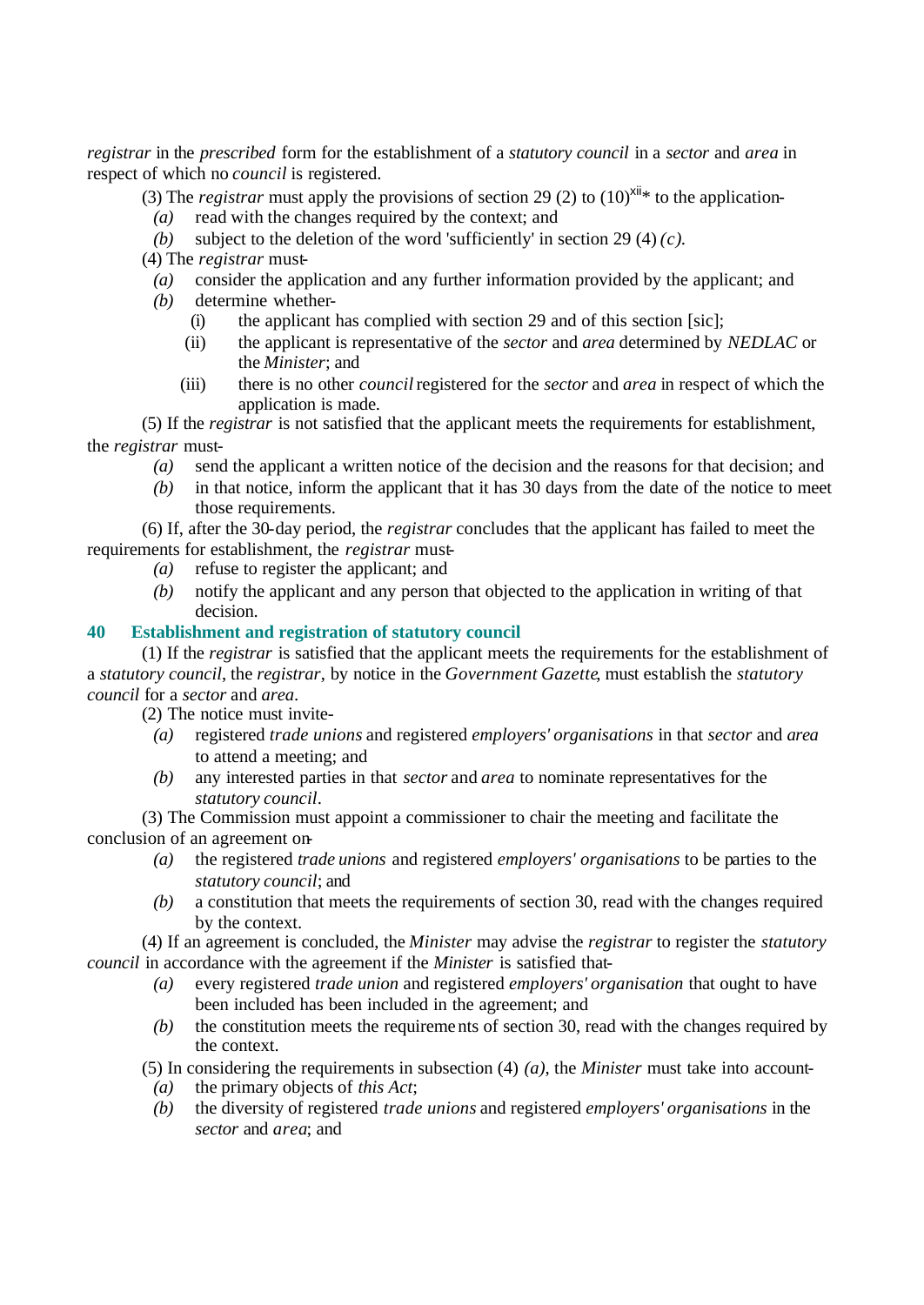*(c)* the principle of proportional representation.

(6) If the *Minister* is not satisfied in terms of subsection (4), the *Minister* must advise the Commission of the decision and the reasons for that decision and direct the Commission to reconvene the meeting in terms of subsection (3) in order to facilitate the conclusion of a new agreement.

(7) If advised by the *Minister* in terms of subsection (4), the *registrar* must register the *statutory council* by entering its name in the register of *councils*.

### **41 Establishment and registration of statutory council in absence of agreement**

(1) If no agreement is concluded in terms of section 40 (3), the commissioner must convene separate meetings of the registered *trade unions* and *employers' organisations* to facilitate the conclusion of agreements on-

- *(a)* the registered *trade unions* to be parties to the *statutory council*;
- *(b)* the registered *employers' organisations* to be parties to the *statutory council*; and
- *(c)* the allocation to each party of the number of representatives of the *statutory council*. (2) If an agreement is concluded on-
	- *(a)* the registered *trade unions* to be parties to the *statutory council*, the *Minister* must admit as parties to the *statutory council* the agreed registered *trade unions*;
	- *(b)* the registered *employers' organisations* to be parties to the *statutory council*, the *Minister* must admit as parties to the *statutory council* the agreed registered *employers' organisations*.

(3) If no agreement is concluded on-

- *(a)* the registered *trade unions* to be parties to the *statutory council*, the *Minister* must admit as parties to the *statutory council*-
	- (i) the applicant, if it is a registered *trade union*; and
	- (ii) any other registered *trade union* in the *sector* and *area* that ought to be admitted, taking into account the factors referred to in section 40 (5);
- *(b)* the registered *employers' organisations* to be parties to the *statutory council*, the *Minister* must admit as parties to the *statutory council*-
	- (i) the applicant, if it is a registered *employers' organisation*; and
	- (ii) any other registered *employers' organisation* in the *sector* and *area* that ought to be admitted, taking into account the factors referred to in section 40 (5).

(4) *(a)* The *Minister* must determine an even number of representatives of the *statutory council*, taking into account the factors referred to in section 40 (5).

*(b)* One half of the representatives must be allocated to the registered *trade unions* that are parties to the *statutory council* and the other half of the representatives must be allocated to the registered *employers' organisations* that are parties to the *statutory council*.

(5) If no agreement is concluded in respect of the allocation of the number of representatives of the *statutory council*-

- *(a)* between the registered *trade unions* that are parties to the *council*, the *Minister* must determine this allocation on the basis of proportional representation;
- *(b)* between the registered *employers' organisations* that are parties to the *council*, the *Minister* must determine this allocation on the basis of proportional representation and taking into account the interests of small and medium enterprises.

(6) If the applicant is a *trade union* and there is no registered *employers' organisation* that is a party to the *statutory council*, the *Minister*, after consulting the Commission, must appoint suitable persons as representatives and alternates, taking into account the nominations received from employers and *employers' organisations* in terms of section 40 (2).

(7) If the applicant is an *employers' organisation* and there is no registered *trade union* that is a party to the *statutory council*, the *Minister*, after consulting the Commission, must appoint suitable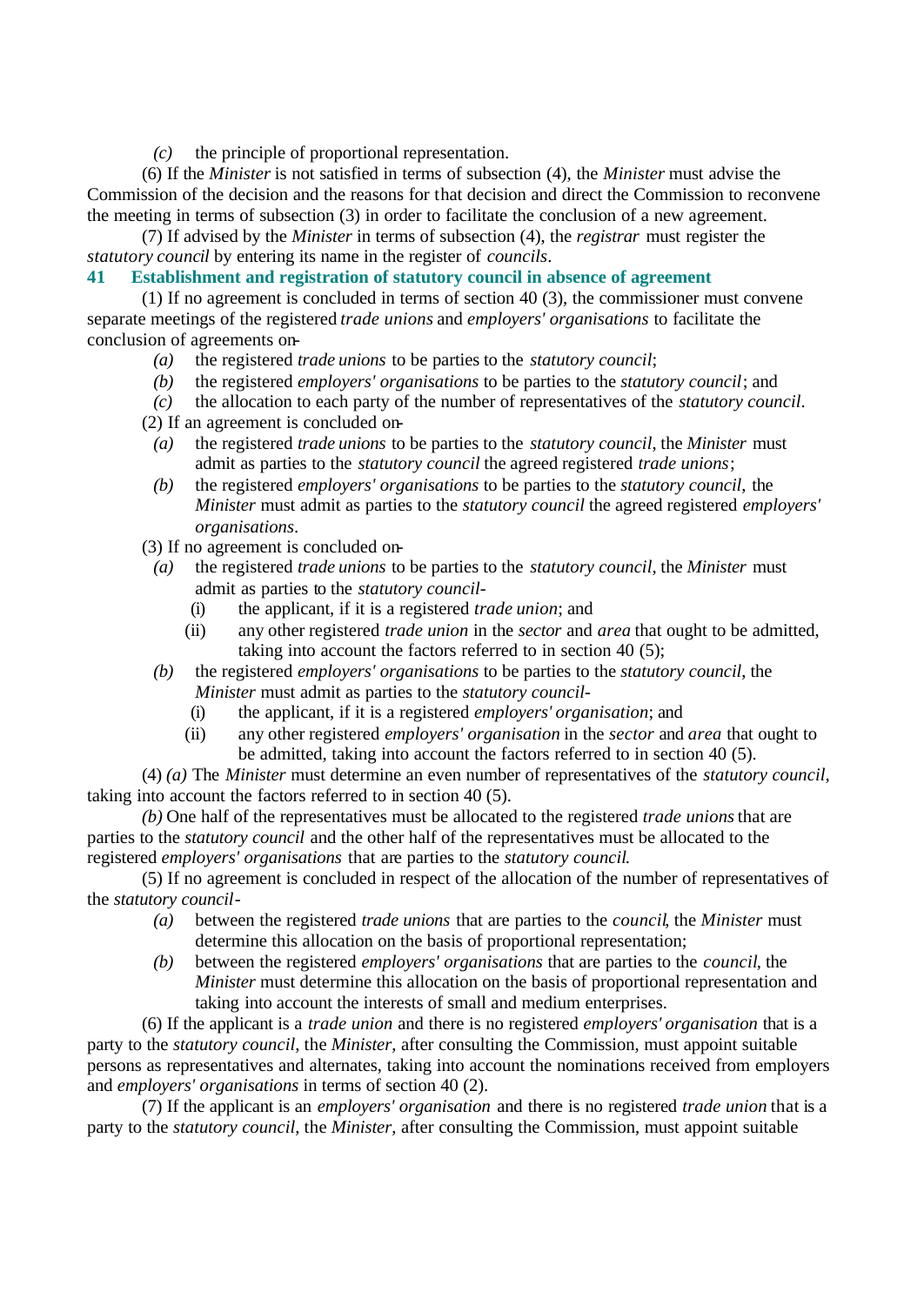persons as representatives and alternates, taking into account the nominations received from *employees* and *trade unions* in terms of section 40 (2).

(8) The *Minister* must notify the *registrar* of agreements concluded and decisions made in terms of this section, and the *registrar* must-

- *(a)* adapt the model constitution referred to in section 207 (3) to the extent necessary to give effect to the agreements and decisions made in terms of this section;
- *(b)* register the *statutory council* by entering its name in the register of *councils*; and
- *(c)* certify the constitution as the constitution of the *statutory council*.

### **42 Certificate of registration of statutory council**

After registering a *statutory council*, the *registrar* must-

- *(a)* issue a certificate of registration that must specify the *registered scope* of the *statutory council*; and
- *(b)* send the certificate and a certified copy of the registered constitution to all the parties to the *statutory council* and any representatives appointed to the *statutory council*.

### **43 Powers and functions of statutory councils**

(1) The powers and functions of a *statutory council* are-

- *(a)* to perform the *dispute* resolution functions referred to in section 51;
- *(b)* to promote and establish training and education schemes; and
- *(c)* to establish and administer pension, provident, medical aid, sick pay, holiday, unemployment schemes or funds or any similar schemes or funds for the benefit of one or more of the parties to the *statutory council* or their members; and
- *(d)* to conclude collective agreements to give effect to the matters mentioned in paragraphs *(a)*, *(b)*, and *(c)*.

(2) A *statutory council*, in terms of its constitution, may agree to the inclusion of any of the other functions of a *bargaining council* referred to in section 28.

(3) If a *statutory council* concludes a collective agreement in terms of subsection (1) *(d)*, the provisions of sections 31, 32 and 33 apply, read with the changes required by the context.

 $[Sub-s. (3)$  substituted by s. 10 of Act 42 of 1996.

(4) *(a)* From the date on which the Labour Relations Amendment Act, 1998, comes into operation, the provisions of the laws relating to pension, provident or medical aid schemes or funds must be complied with in establishing any pension, provident or medical aid scheme or fund in terms of subsection (1) *(c)*.

*(b)* The provisions of the laws relating to pension, provident or medical aid schemes or funds will apply in relation to any pension, provident or medical aid scheme or fund established in terms of subsection (1) *(c)* after the coming into operation of the Labour Relations Amendment Act, 1998.

[Sub-s. (4) added by s. 3 of Act 127 of 1998.]

### **44 Ministerial determinations**

(1) A *statutory council* that is not sufficiently representative within its *registered scope* may submit a *collective agreement* on any of the matters mentioned in section 43 (1) *(a)*, *(b)* or *(c)* to the *Minister*. The *Minister* must treat the *collective agreement* as a recommendation made by the Employment Conditions Commission in terms of section 54 (4) of the *Basic Conditions of Employment Act*.

[Sub-s. (1) substituted by s. 10 *(a)* of Act 12 of 2002.]

(2) The *Minister* may promulgate the *statutory council*'s recommendations as a determination under the *Basic Conditions of Employment Act* if satisfied that the *statutory council* has complied with section 54 (3) of the *Basic Conditions of Employment Act*, read with the changes required by the context.

[Sub-s. (2) substituted by s. 10 *(b)* of Act 12 of 2002.]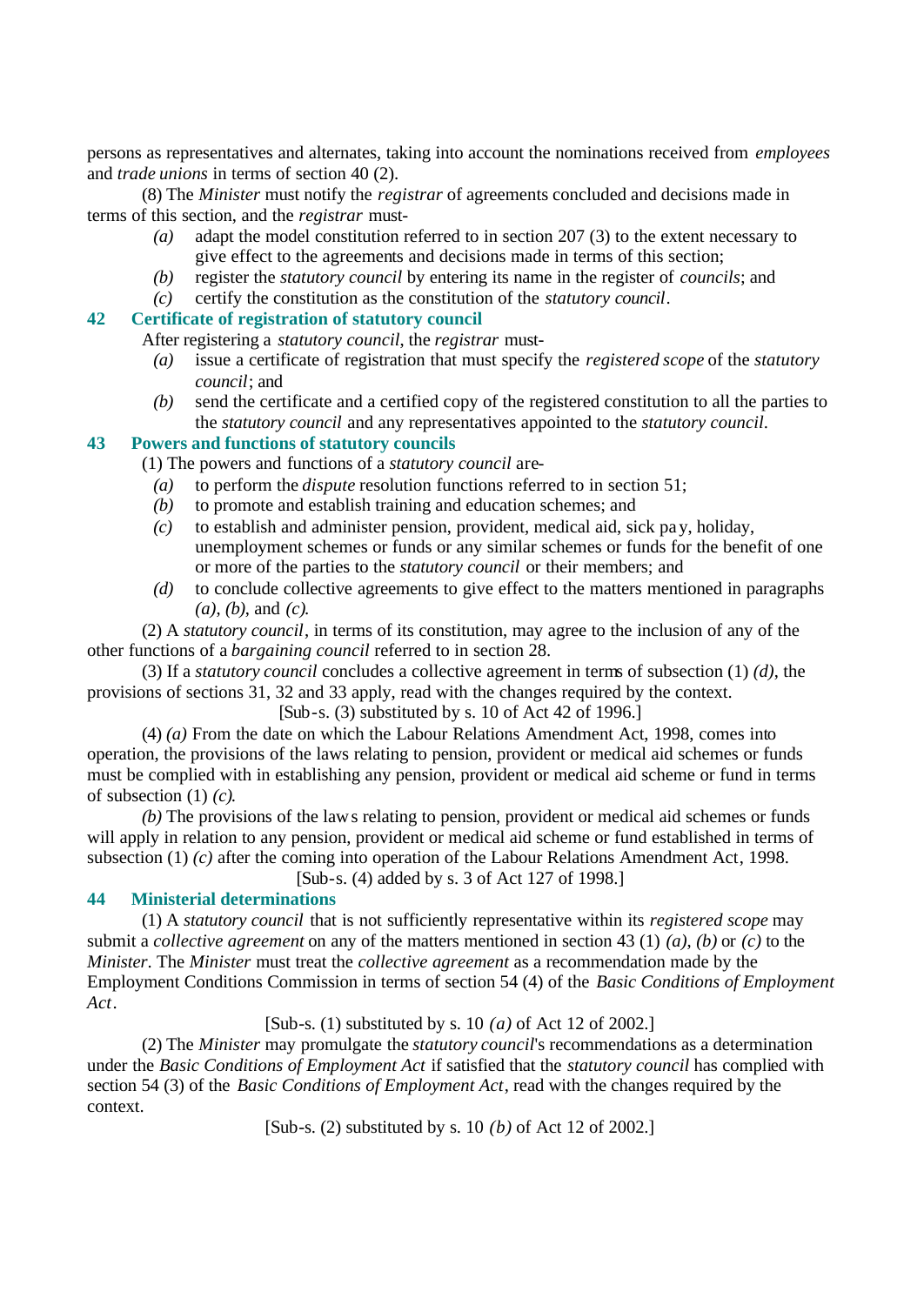(3) The determination must provide for-

*(a)* exemptions to be considered by an independent body appointed by the *Minister*; and

*(b)* criteria for exemption that are fair and promote the primary objects of *this Act*.

(4) The *Minister* may in a determination impose a levy on all employers and *employees* in the *registered scope* of the *statutory council* to defray the operational costs of the *statutory council*.

(5) A *statutory council* may submit a proposal to the *Minister* to amend or extend the period of any determination and the *Minister* may make the amendment to the determination or extend the period by notice in the *Government Gazette*.

### **45 Disputes about determinations**

(1) If there is a *dispute* about the interpretation or application of a determination promulgated in terms of section 44 (2), any party to the *dispute* may refer the *dispute* in writing to the Commission.

(2) The party who refers the *dispute* to the Commission must satisfy it that a copy of the referral has been *served* on all the other parties to the *dispute*.

(3) The Commission must attempt to resolve the *dispute* through conciliation.

(4) If the *dispute* remains unresolved, any party to the *dispute* may request that the *dispute* be resolved through arbitration.

### **46 Withdrawal of party from statutory council**

(1) If a registered *trade union* or registered *employers' organisation* that is a party to a *statutory council* withdraws from that *statutory council*, the *Minister* may request the Commission to convene a meeting of the remaining registered *trade unions* or registered *employers' organisations* in the *sector* and *area*, in order to facilitate the conclusion of an agreement on the registered *trade unions* or the registered *employers' organisations* to be parties and the allocation of representatives to the *statutory council*.

(2) If no agreement is concluded, the provisions of section 41 apply, read with the changes required by the context.

### **47 Appointment of new representative of statutory council**

(1) If a representative appointed in terms of section 41 (6) or (7) for any reason no longer holds office, the *Minister* must publish a notice in the *Government Gazette* inviting interested parties within the *registered scope* of the *statutory council* to nominate a new representative.

(2) The provisions of section 41 (6) or (7) apply, read with the changes required by the context, in respect of the appointment of a new representative.

#### **48 Change of status of statutory council**

(1) A *statutory council* may resolve to apply to register as a *bargaining council*.

(2) The *registrar* must deal with the application as if it were an application in terms of section 29xiii\*, except for section 29 (4) *(b)*, (7) to (10) and (15).

(3) If the *registrar* has registered the *statutory council* as a *bargaining council*, the *registrar* must alter the register of *councils* and its certificate to reflect its change of status.

(4) Any determination in force at the time of the registration of the *bargaining council* or any agreement extended by the *Minister* in terms of section 43 (3)-

- *(a)* continues to have force for the period of its operation unless superseded by a *collective agreement*; and
- *(b)* may be extended for a further period.

(5) The *bargaining council* must perform any function or duty of the *statutory council* in terms of a determination during the period in which the determination is still in effect.

(6) If any *dispute* in terms of a determination is unresolved at the time the determination ceases to have effect, the *dispute* must be dealt with as if the determination was still in effect.

### *Part F*

*General provisions concerning councils* **(ss 49-63)**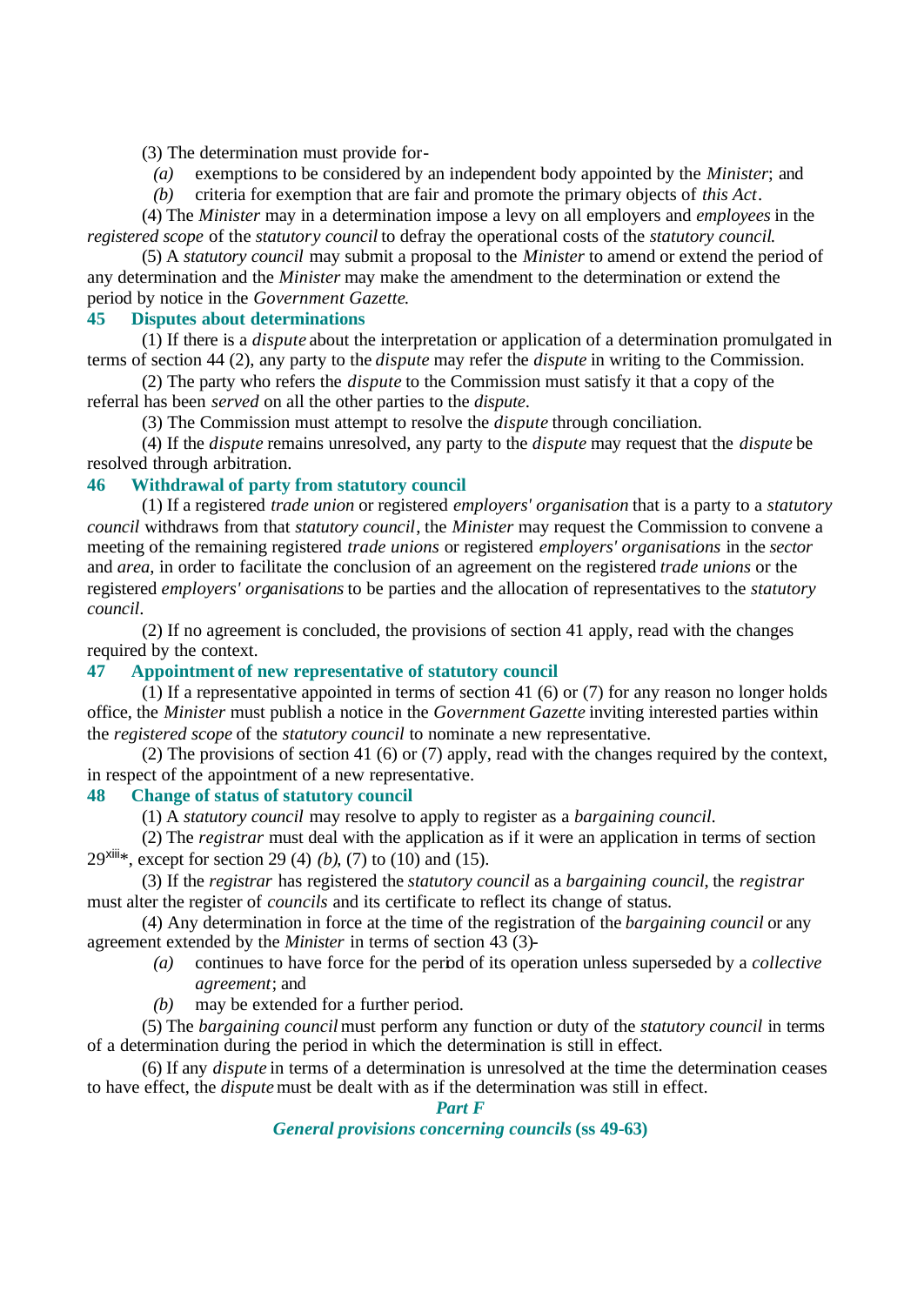### **49 Representativeness of council**

(1) When considering the representativeness of the parties to a *council*, or parties seeking registration of a *council*, the *registrar*, having regard to the nature of the *sector* and the situation of the *area* in respect of which registration is sought, may regard the parties to a *council* as representative in respect of the whole *area*, even if a *trade union* or *employers' organisation* that is a party to the *council* has no members in part of that *area*.

(2) A *bargaining council* having a *collective agreement* that has been extended by the *Minister* in terms of section 32, must inform the *registrar* annually, in writing, on a date to be determined by the *registrar* as to the number of *employees* who are-

- *(a)* covered by the *collective agreement*;
- *(b)* members of the *trade unions* that are parties to the agreement;

*(c)* employed by members of the *employers' organisations* that are party to the agreement. [Sub-s. (2) substituted by s. 11 *(a)* of Act 12 of 2002.]

(3) A *bargaining council* must on request by the *registrar* inform the *registrar* in writing within the period specified in the request as to the number of employees who are-

- *(a)* employed within the *registered scope* of the *council*;
- *(b)* members of the *trade unions* that are parties to the *council*;
- *(c)* employed by members of the *employers' organisations* that are party to the *council*. [Sub-s. (3) substituted by s. 11 *(b)* of Act 12 of 2002.]

(4) A determination of the representativeness of a *bargaining council* in terms of this section is sufficient proof of the representativeness of the *council* for the year following the determination.

[Sub-s. (4) added by s. 11 *(c)* of Act 12 of 2002.]

(5) This section does not apply to the *public service*.

[Sub-s. (5) added by s. 11 *(c)* of Act 12 of 2002.]

#### **50 Effect of registration of council**

(1) A certificate of registration is sufficient proof that a registered *council* is a body corporate.

(2) A *council* has all the powers, functions and duties that are conferred or imposed on it by or in terms of *this Act*, and it has jurisdiction to exercise and perform those powers, functions and duties within its *registered scope*.

(3) A party to a *council* is not liable for any of the obligations or liabilities of the *council* by virtue of it being a party to the *council*.

(4) A party to, or *office-bearer* or *official* of, a *council* is not personally liable for any loss suffered by any person as a result of an act performed or omitted in good faith by a party to, or *officebearer* or *official* of, a *council* while performing their functions for the *council*.

(5) *Service* of any document directed to a *council* at the address most recently provided to the *registrar* will be for all purposes *service* of that document on that *council*.

#### **51 Dispute resolution functions of council**

(1) In this section, *dispute* means any *dispute* about a matter of mutual interest between-

- *(a)* on the one side-
	- (i) one or more *trade unions*;
	- (ii) one or more *employees*; or
	- (iii) one or more *trade unions* and one or more *employees*; and
- *(b)* on the other side-
	- (i) one or more *employers' organisations*;
	- (ii) one or more employers; or
	- (iii) one or more *employers' organisations* and one or more employers.

(2) *(a)* (i) The parties to a *council* must attempt to resolve any *dispute* between themselves in accordance with the constitution of the *council*.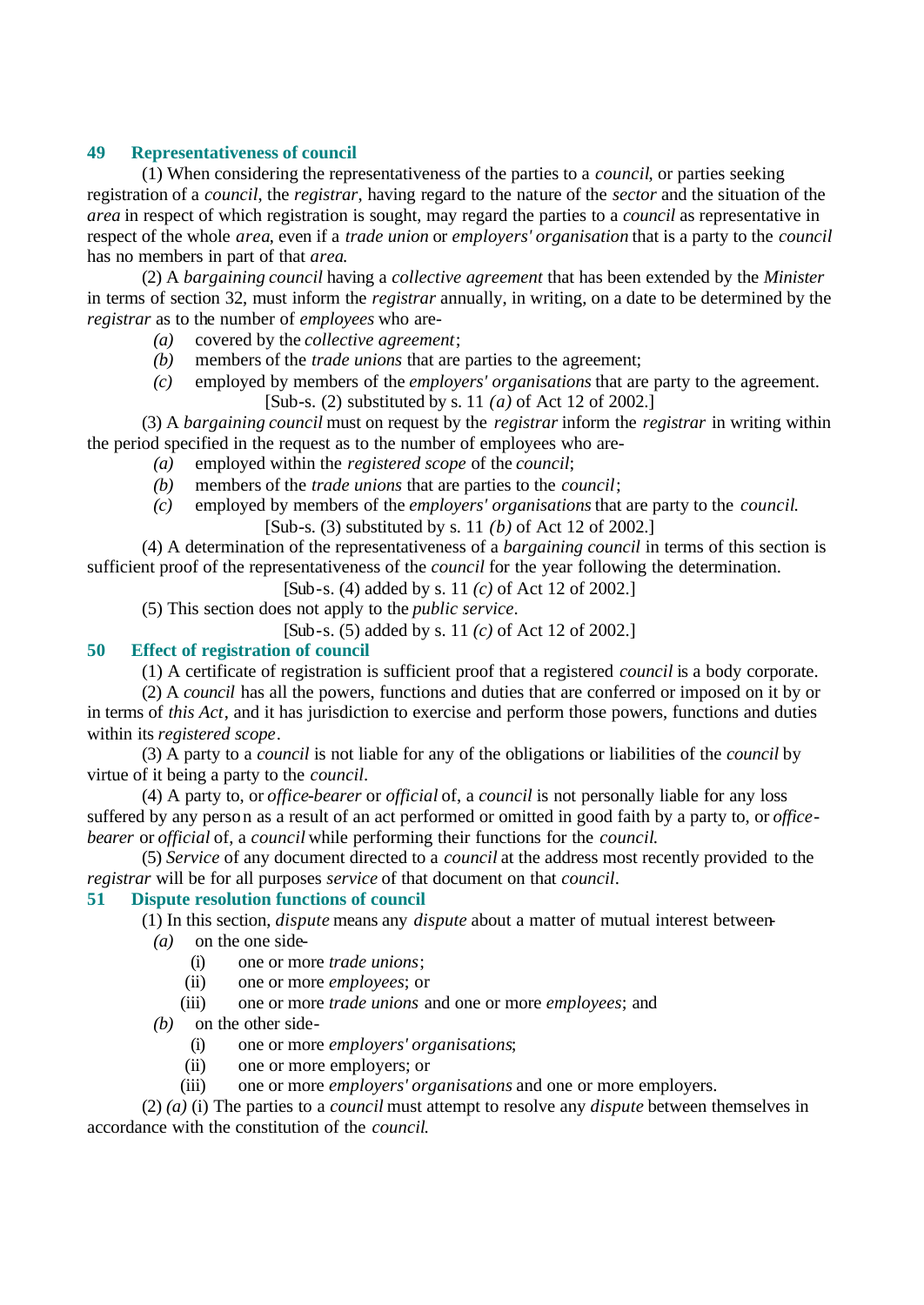(ii) For the purposes of subparagraph (i), a party to a *council* includes the members of any registered *trade union* or registered *employers' organisation* that is a party to the *council*.

[Sub-para. (ii) added by s. 11 *(a)* of Act 42 of 1996.]

*(b)* Any party to a *dispute* who is not a party to a *council* but who falls within the registered scope of the *council* may refer the *dispute* to the *council* in writing.

*(c)* The party who refers the *dispute* to the *council* must satisfy it that a copy of the referral has been *served* on all the other parties to the *dispute*.

(3) If a *dispute* is referred to a *council* in terms of *this Act*xiv\* and any party to that *dispute* is not a party to that *council*, the *council* must attempt to resolve the *dispute*-

- *(a)* through conciliation; and
- *(b)* if the *dispute* remains unresolved after conciliation, the *council* must arbitrate the *dispute* if-
	- (i) *this Act* requires arbitration and any party to the *dispute* has requested that it be resolved through arbitration; or
	- (ii) all the parties to the *dispute* consent to arbitration under the auspices of the *council*.

(4) If one or more of the parties to a *dispute* that has been referred to the *council* do not fall within the *registered scope* of that *council*, it must refer the *dispute* to the Commission.

(5) The date on which the referral in terms of subsection (4) was received by a *council* is, for all purposes, the date on which the *council* referred the *dispute* to the Commission.

(6) A *council* may enter into an agreement with the Commission or an accredited agency in terms of which the Commission or accredited agency is to perform, on behalf of the *council*, its dispute resolution functions in terms of this section.

[Sub-s. (6) added by s. 11 *(b)* of Act 42 of 1996.]

(7) Subject to this Act, a *council* may not provide in a *collective agreement* for the referral of *disputes* to the Commission, without prior consultation with the director.

[Sub-s. (7) added by s. 12 of Act 12 of 2002.]

(8) Unless otherwise agreed to in a *collective agreement*, sections 142A and 143 to 146 apply to any arbitration conducted under the auspices of a *bargaining council*.

[Sub-s. (8) added by s. 12 of Act 12 of 2002.]

(9) A *bargaining council* may by *collective agreement* establish procedures to resolve any *dispute* contemplated in this section.

[Sub-s. (9) added by s. 12 of Act 12 of 2002.]

### **52 Accreditation of council or appointment of accredited agency**

(1) With a view to performing its dispute resolution functions in terms of section 51 (3), every *council* must-

- *(a)* apply to the governing body of the Commission for accreditation to perform those functions; or
- *(b)* appoint an accredited agency to perform those of the functions referred to in section 51 (3) for which the council is not accredited.

(2) The *council* must advise the Commission in writing as soon as possible of the appointment of an accredited agency in terms of subsection (1) *(b)*, and the terms of that appointment.

[S. 52 substituted by s. 12 of Act 42 of 1996.]

### **53 Accounting records and audits**

(1) Every *council* must, to the standards of generally accepted accounting practice, principles and procedures-

*(a)* keep books and records of its income, expenditure, assets and liabilities; and

*(b)* within six months after the end of each financial year, prepare financial statements,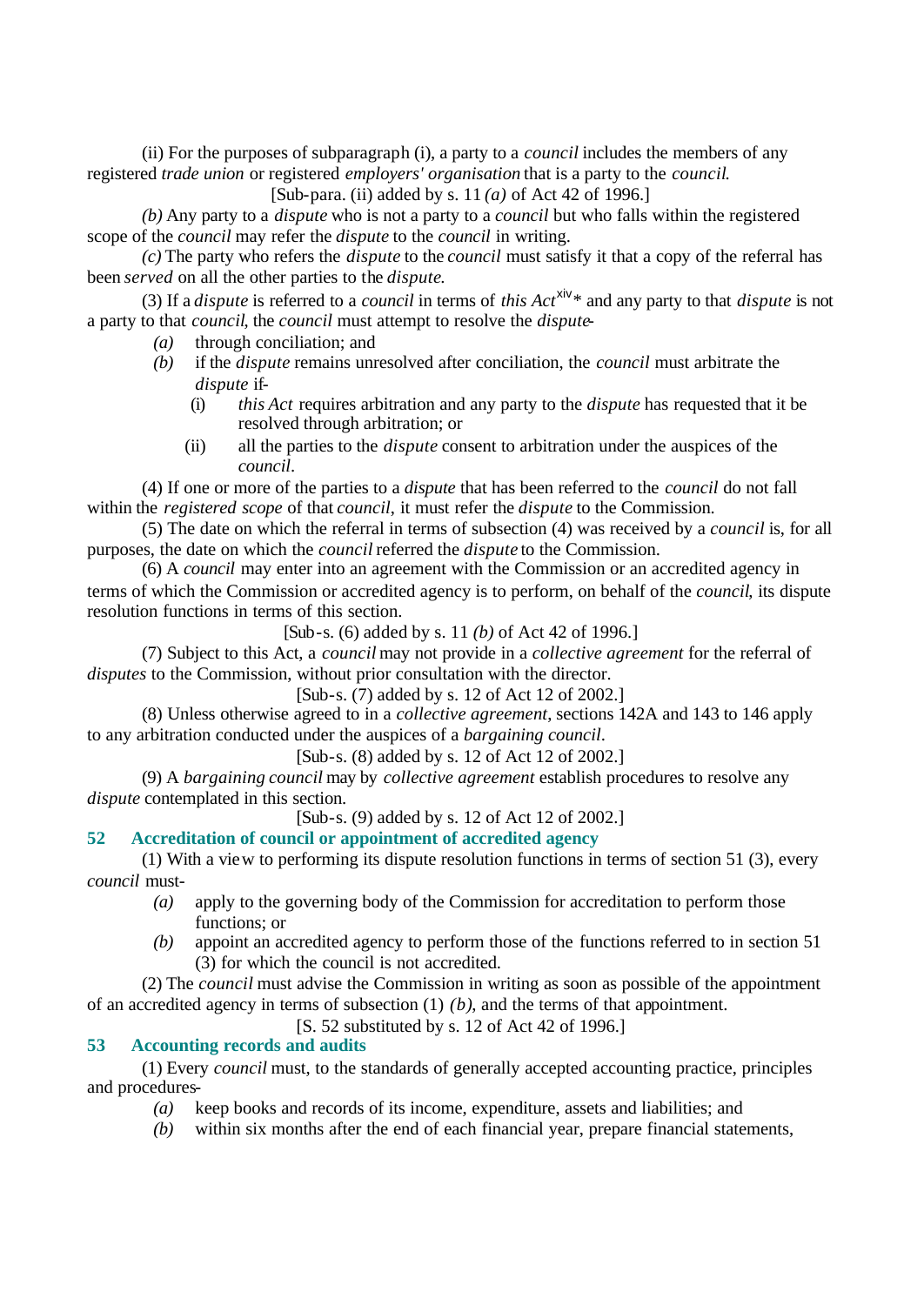including at least-

- (i) a statement of income and expenditure for the previous financial year; and
- (ii) a balance sheet showing its assets, liabilities and financial position as at the end of the previous financial year.

(2) Each *council* must arrange for an annual audit of its books and records of account and its financial statements by an *auditor* who must-

- *(a)* conduct the audit in accordance with generally accepted auditing standards; and
- *(b)* report in writing to the *council* and in that report express an opinion as to whether or not the *council* has complied with those provisions of its constitution relating to financial matters.

(3) Every *council* must-

- *(a)* make the financial statements and the *auditor's* report available to the parties to the *council* or their representatives for inspection; and
- *(b)* submit those statements and the *auditor's* report to a meeting of the *council* as provided for in its constitution.

(4) Every *council* must preserve each of its books of account, supporting vouchers, income and expenditure statements, balance sheets, and *auditor's* reports, in an original or reproduced form, for a period of three years from the end of the financial year to which they relate.

(5) The money of a *council* or of any fund established by a *council* that is surplus to its requirements or the expenses of the fund may be invested only in-

- *(a)* savings accounts, permanent shares or fixed deposits in any registered bank or financial institution;
- *(b)* internal registered stock as contemplated in section 21 of the Exchequer Act, 1975 (Act 66 of 1975);
- *(c)* a registered unit trust; or
- *(d)* any other manner approved by the *registrar*.

[Sub-s. (5) amended by s. 13 of Act 42 of 1996.]

(6) A *council* must comply with subsections (1) to (5) in respect of all funds established by it, except funds referred to in section 28 (3).

[Sub-s. (6) added by s. 13 of Act 12 of 2002.]

### **54 Duty to keep records and provide information to registrar**

(1) In addition to the records required by section 53 (4), every *council* must keep minutes of its meetings, in an original or reproduced form, for a period of three years from the end of the financial year to which they relate.

(2) Every *council* must provide to the *registrar*-

- *(a)* within 30 days of receipt of its *auditor's* report, a certified copy of that report and of the financial statements;
- *(b)* within 30 days of receipt of a written request by the *registrar*, an explanation of anything relating to the *auditor's* report or the financial statements;
- *(c)* upon registration, an address within the *Republic* at which it will accept *service* of any document that is directed to it;
- *(d)* within 30 days of any appointment or election of its national *office-bearers*, the names and work addresses of those *office-bearers*, even if their appointment or election did not result in any changes to its *office-bearers*;
- *(e)* 30 days before a new address for *service* of documents will take effect, notice of that change of address; and
- *(f)* each year and on a date to be determined by the *registrar*, a report in the prescribed form specifying-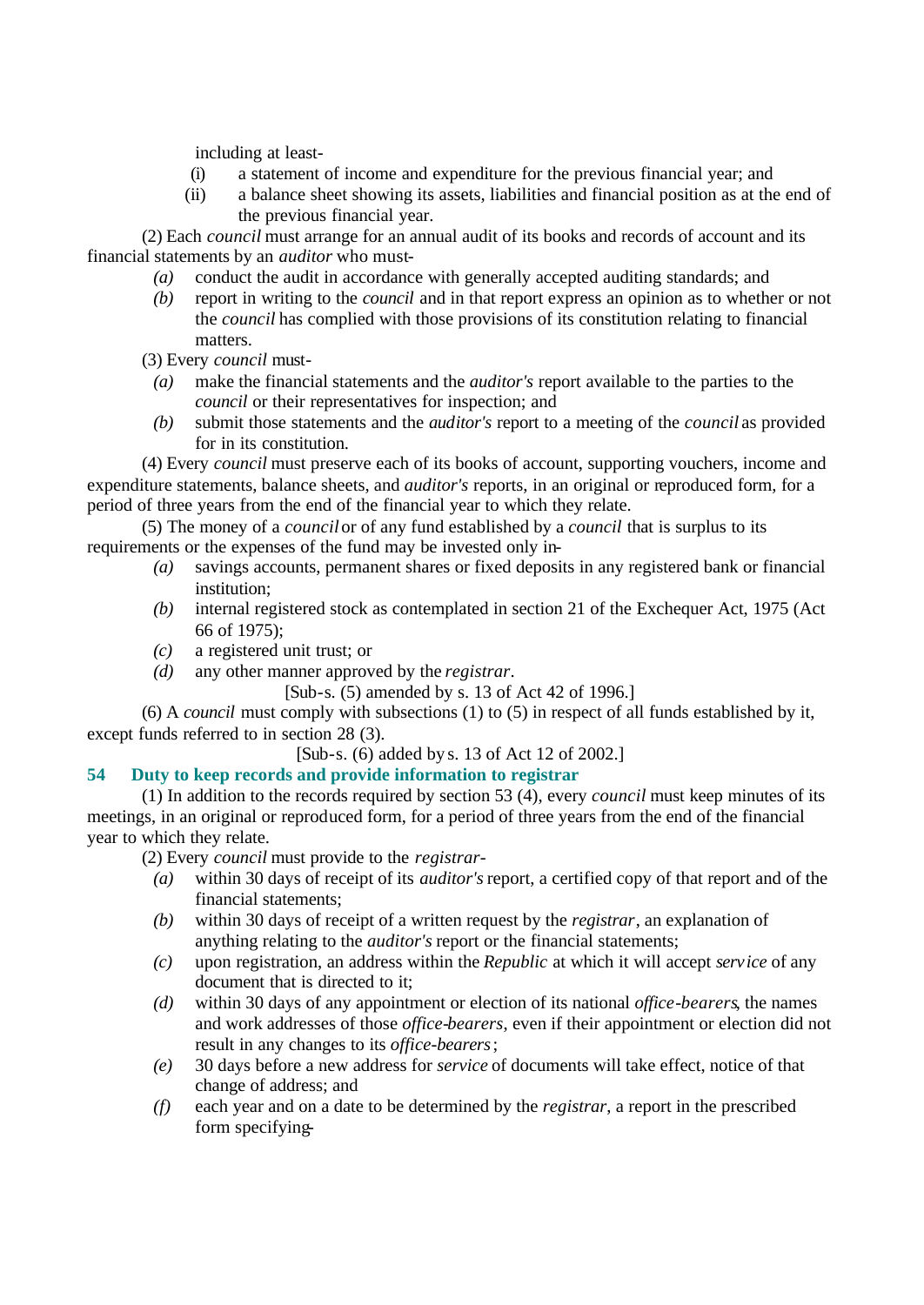- (i) the number of employees who are employed by small enterprises that fall within the *registered scope* of the *council* and the number of *employees* of those enterprises who are members of *trade unions*;
- (ii) the number of *employees* employed by small enterprises tha t are covered by a *collective agreement* that was concluded by the *council* and extended by the *Minister* in terms of section 32;
- (iii) the number of small enterprises that are members of the *employers' organisations* that are parties to the *council*; and
- (iv) the number of applications for exemptions received from small enterprises and the number of applications that were granted and the number rejected. [Para. *(f)* added by s. 14 *(b)* of Act 12 of 2002.]

(3) Every *council* must provide to the Commission-

- *(a)* certified copies of every *collective agreement* concluded by the parties to the *council*, within 30 days of the signing of that *collective agreement*; and
- *(b)* the details of the admission and resignation of parties to the *council*, within 30 days of their admission or resignation.

(4) If a *council* fails to comply with any of the provisions of section 49 (2) or (3), section 53 or subsections (1) or (2) of this section, the *registrar* may-

- *(a)* conduct an inquiry into the affairs of that council;
- *(b)* order the production of the *council's* financial records and any other relevant documents;
- *(c)* deliver a notice to the *council* requiring the council to comply with the provisions concerned;
- *(d)* compile a report on the affairs of the *council*; or
- *(e)* submit the report to the Labour Court in support of any application made in terms of section 59 (1) *(b)*.

[Sub-s. (4) added by s. 14 *(c)* of Act 12 of 2002.]

(5) The *registrar* may use the powers referred to in subsection (4) in respect of any fund established by a *council*, except a fund referred to in section 28 (3).

[Sub-s. (5) added by s. 14 *(c)* of Act 12 of 2002.]

# **55 Delegation of functions to committee of council**

(1) A *council* may delegate any of its powers and functions to a committee on any conditions imposed by the *council* in accordance with its constitution.

[Sub-s. (1) substituted by s. 14 *(a)* of Act 42 of 1996.]

(2) A committee contemplated by subsection (1) must consist of equal numbers of representatives of *employees* and employers.

 $(3)$  ......

[Sub-s. (3) deleted by s. 14 *(b)* of Act 42 of 1996.]

# **56 Admission of parties to councilxv\***

(1) Any registered *trade union* or registered *employers' organisation* may apply in writing to a *council* for admission as a party to that *council*.

(2) The application must be accompanied by a certified copy of the applicant's registered constitution and certificate of registration and must include-

- *(a)* details of the applicant's membership within the *registered scope* of the *council* and, if the applicant is a registered *employers' organisation*, the number of *employees* that its members employ within that *registered scope*;
- *(b)* the reasons why the applicant ought to be admitted as a party to the *council*; and
- *(c)* any other information on which the applicant relies in support of the application.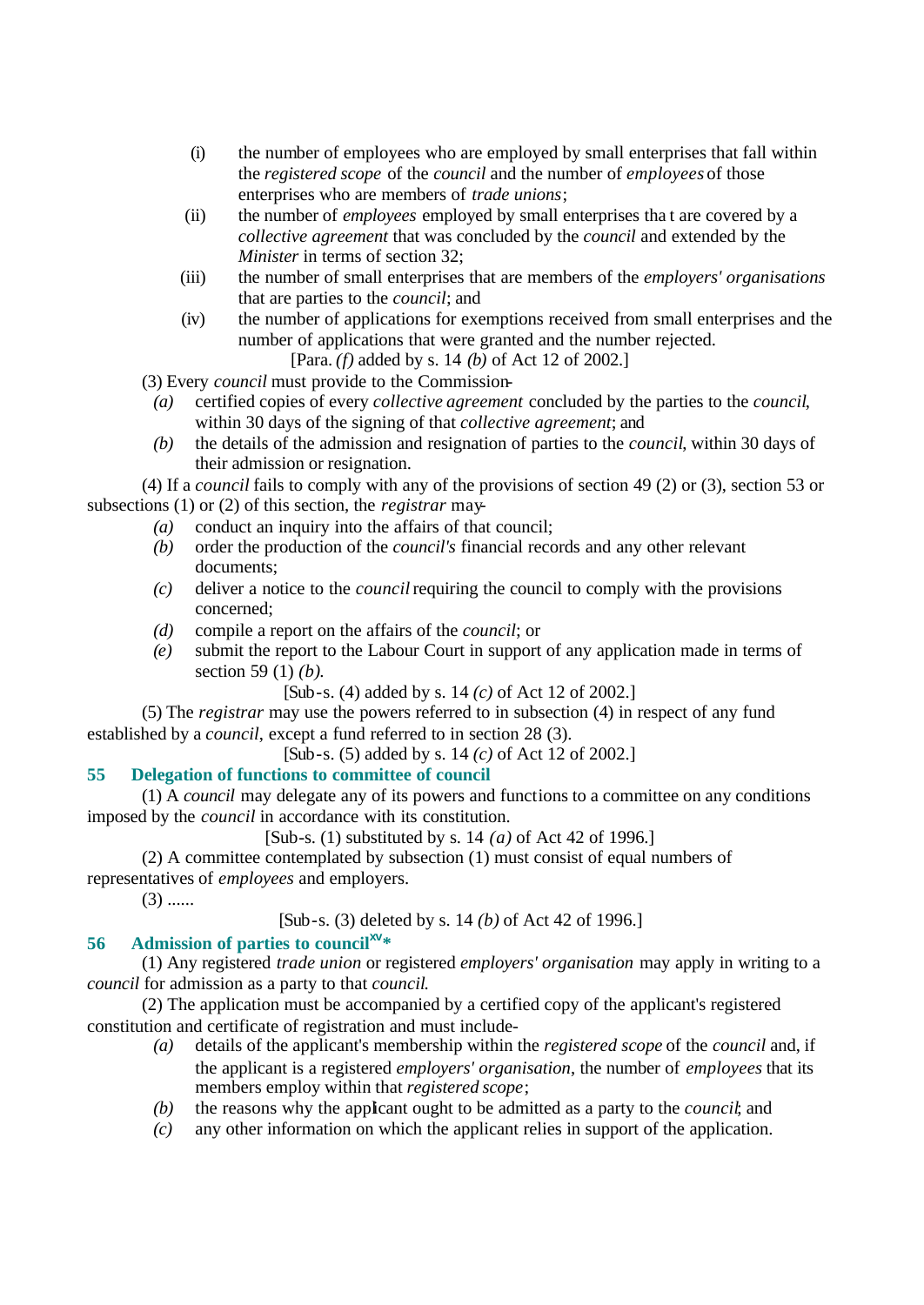(3) A *council*, within 90 days of receiving an application for admission, must decide whether to grant or refuse an applicant admission, and must advise the applicant of its decision, failing which the *council* is deemed to have refused the applicant admission.

(4) If the *council* refuses to admit an applicant it must within 30 days of the date of the refusal, advise the applicant in writing of its decision and the reasons for that decision.

(5) The applicant may apply to the Labour Court for an order admitting it as a party to the *council*.

(6) The Labour Court may admit the applicant as a party to the *council*, adapt the constitution of the *council* and make any other appropriate order.

# **57 Changing constitution or name of council**

(1) Any *council* may resolve to change or replace its constitution.

(2) The *council* must send the *registrar* a copy of the resolution and a certificate signed by its secretary stating that the resolution complies with its constitution.

(3) The *registrar* must-

- *(a)* register the changed or new constitution of a *council* if it meets the requirements of section 30 or if it is a *statutory council* established in terms of section 41 if it meets the requirements of the model constitution referred to in section 207 (3); and
- *(b)* send the *council* a copy of the resolution endorsed by the *registrar*, certifying that the change or replacement has been registered.

(4) The changed or new constitution takes effect from the date of the *registrar's* certification.

(5) Any *council* may resolve to change its name.

(6) The *council* must send the *registrar* a copy of the resolution and the original of its current certificate of registration.

(7) The *registrar* must-

- *(a)* enter the new name in the register of *councils*, and issue a certificate of registration in the new name of the *council*;
- *(b)* remove the old name from that register and cancel the earlier certificate of registration; and
- *(c)* send the new certificate to the *council*.

(8) The new name takes effect from the date that the *registrar* enters it in the register of *councils*.

# **58 Variation of registered scope of council**

(1) If the *registrar* is satisfied that the *sector* and *area* within which a *council* is representative does not coincide with the *registered scope* of the *council*, the *registrar*, acting independently or in response to an application from the council, may vary the *registered scope* of the *council*.

[Sub-s. (1) substituted by s. 15 of Act 42 of 1996.]

(2) The provisions of section 29 apply, read with the changes required by the context, to a variation in terms of this section.

(3) Despite subsection (2), if within the stipulated period no material objection is lodged to any notice published by the *registrar* in terms of section 29 (3), the *registrar*-

- (i) may vary the *registered scope* of the council;
- (ii) may issue a certificate specifying the scope of the council as varied; and
- (iii) need not comply with the procedure prescribed by section 29.

[Sub-s. (3) added by s. 15 of Act 12 of 2002.]

# **59 Winding-up of council**

(1) The Labour Court may order a *council* to be wound up if-

*(a)* the *council* has resolved to wind up its affairs and has applied to the Court for an order giving effect to that resolution; or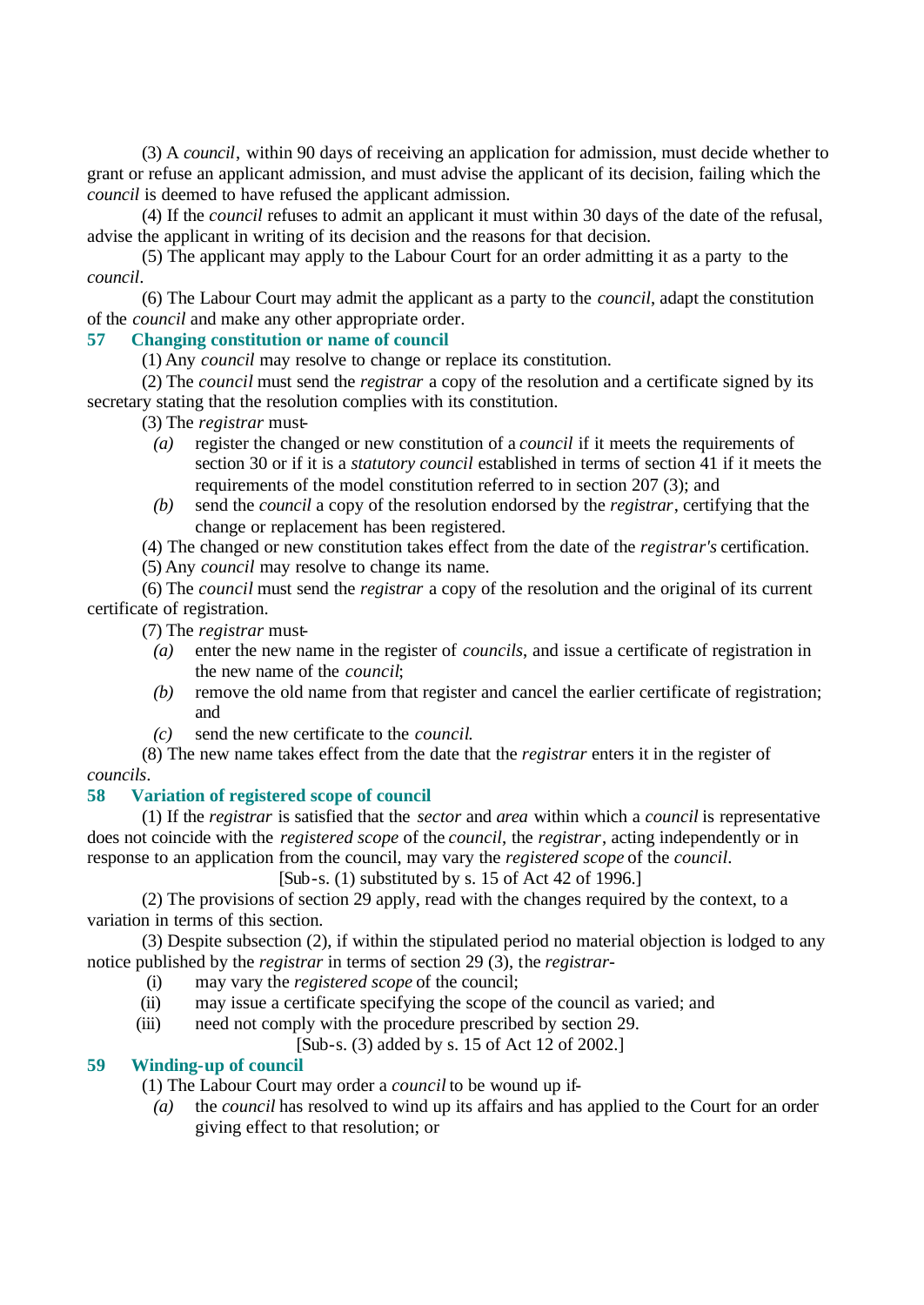*(b)* the *registrar* of labour relations or any party to the *council* has applied to the Court and the Court is satisfied that the *council* is unable to continue to function for any reason that cannot be remedied.

(2) If there are any persons not represented before the Labour Court whose interests may be affected by an order in terms of subsection (1), the Court must-

- *(a)* consider those interests before deciding whether or not to grant the order; and
- *(b)* if it grants the order, include provisions in the order disposing of each of those interests.

(3) If it makes an order in terms of subsection (1), the Labour Court may appoint a suitable person as liquidator, on appropriate conditions.

(4) *(a)* The *registrar* of the Labour Court must determine the liquidator's fees.

*(b)* The Labour Court, in chambers, may review the determination of the *registrar* of the Labour Court.

*(c)* The liquidator's fees are a first charge against the assets of the *council*.

(5) If, after all the liabilities of the *council* have been discharged, any assets remain that cannot be disposed of in accordance with the constitution of that *council*, the liquidator must realise those assets and pay the proceeds to the Commission for its own use.

(6) For the purposes of this section, the assets and liabilities of any pension, provident or medical aid scheme or fund established by a *council* will be regarded and treated as part of the assets and liabilities of the *council* unless-

- *(a)* the parties to the *council* have agreed to continue with the operation of the pension, provident or medical aid scheme or fund as a separate scheme or fund despite the winding-up of the *council*; and
- *(b)* the *Minister* has approved the continuation of the scheme or fund; and
- *(c)* application has been made in accordance with the provisions of the laws applicable to pension, provident or medical aid schemes or funds, for the registration of that scheme or fund in terms of those provisions.

[Sub-s. (6) added by s. 4 of Act 127 of 1998.]

(7) A pension, provident or medical aid scheme or fund registered under the provisions of those laws after its application in terms of subsection (6) *(c)*, will continue to be a separate scheme or fund despite the winding-up of the *council* by which it was established.

[Sub-s. (7) added by s. 4 of Act 127 of 1998.]

(8) The *Minister* by notice in the *Government Gazette* may declare the rules of a pension, provident or medical aid scheme or fund mentioned in subsection (7), to be binding on any *employees* and employer or employers that fell within the *registered scope* of the relevant *council* immediately before it was wound up.

[Sub-s. (8) added by s. 4 of Act 127 of 1998.]

#### **60 Winding-up of council by reason of insolvency**

Any person who seeks to wind-up a *council* by reason of insolvency must comply with the Insolvency Act, 1936 (Act 24 of 1936), and, for the purposes of this section, any reference to the court in that Act must be interpreted as referring to the Labour Court.

### **61 Cancellation of registration of council**

(1) The *registrar* of the Labour Court must notify the registrar of labour relations if the Court has ordered a *council* to be wound up.

(2) When the *registrar* receives a notice from the Labour Court in terms of subsection (1), the *registrar* must cancel the registration of the *council* by removing its name from the register of *councils*.

(3) The *registrar* may notify a *council* and every party to the *council* that the *registrar* is considering cancelling the *council's* registration, if the *registrar* believes that-

*(a)* the *council* has ceased to perform its functions in terms of *this Act* for a period longer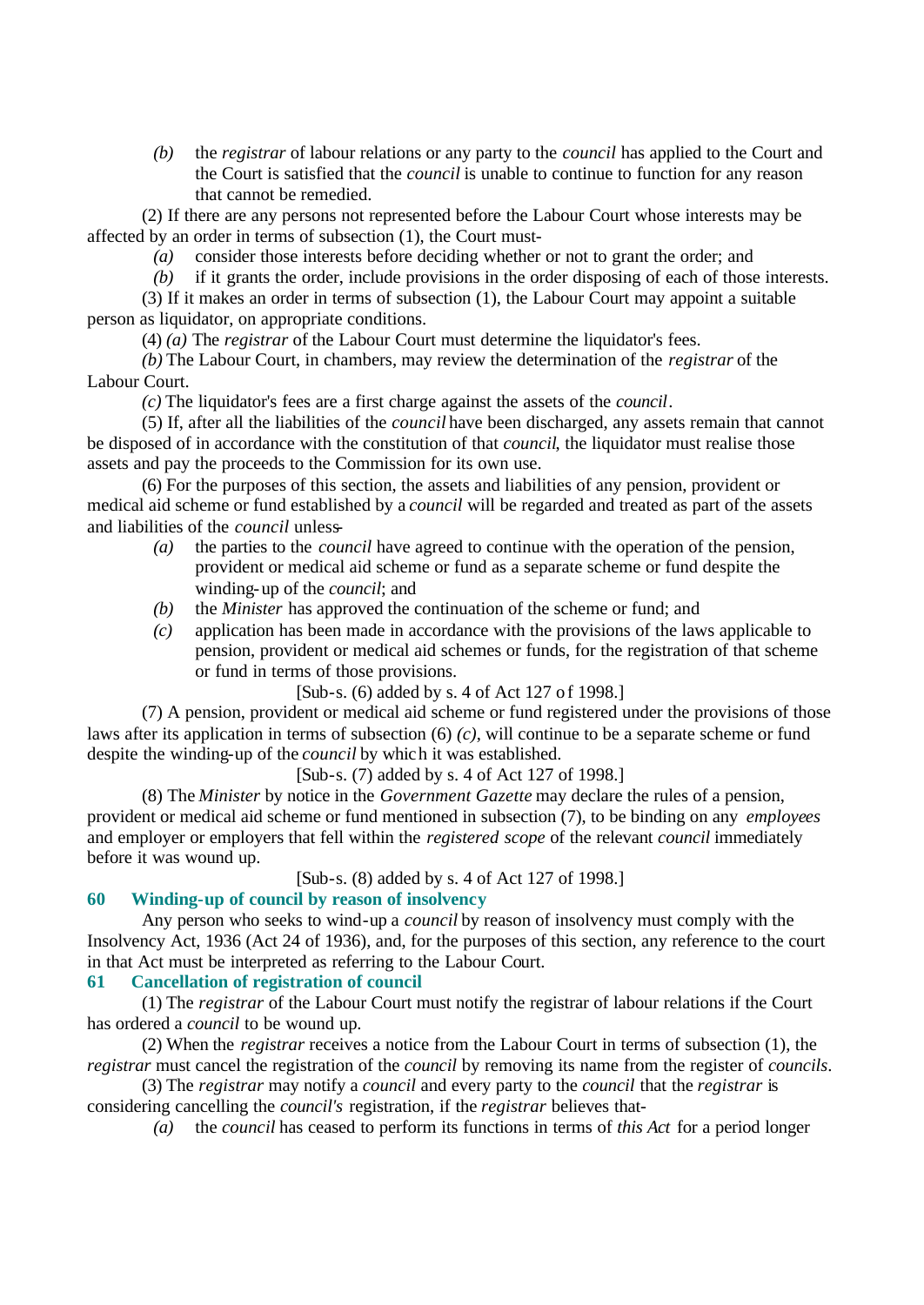than 90 days before the date of the notice; or

*(b)* the *council* has ceased to be representative in terms of the provisions of the relevant Part, for a period longer than 90 days prior to the date of the notice.

(4) In a notice in terms of subsection (3), the *registrar* must state the reasons for the notice and inform the *council* and every party to the *council* that they have 60 days to show cause why the *council's* registration should not be cancelled.

(5) After the expiry of the 60-day period, the *registrar*, unless cause has been shown why the *council's* registration should not be cancelled, must notify the *council* and every party to the *council* that the registration will be cancelled unless an appeal to the Labour Court is noted and the Court reverses the decision.

(6) The cancellation takes effect-

- *(a)* if no appeal to the Labour Court is noted within the time contemplated in section 111 (3), on the expiry of that period; or
- *(b)* if the *council* or any party has appealed and the Labour Court has confirmed the decision of the *registrar*, on the date of the Labour Court's decision.

(7) If either event contemplated in subsection (6) occurs, the *registrar* must cancel the *council's* registration by removing the name of the *council* from the register of *councils*.

(8) Any *collective agreement* concluded by parties to a *council* whose registration has been cancelled, whether or not the *collective agreement* has been extended to non-parties by the *Minister* in terms of section 32, lapses 60 days after the *council's* registration has been cancelled.

(9) Despite subsection (8), the provisions of a *collective agreement* that regulates terms and conditions of employment remain in force for one year after the date that the *council's* registration was cancelled, or until the expiry of the agreement, if earlier.

(10) Any party to a *dispute* about the interpretation or application of a *collective agreement* that regulates terms and conditions of employment referred to in subsection (8) may refer the *dispute* in writing to the Commission.

(11) The party who refers the *dispute* to the Commission must satisfy it that a copy of the referral has been *served* on all the other parties to the *dispute*.

(12) The Commission must attempt to resolve the *dispute* through conciliation.

(13) If the *dispute* remains unresolved, any party to the *dispute* may request that the *dispute* be resolved through arbitration.

(14) The *registrar* must cancel the registration of a *bargaining council* in the *public service* by removing its name from the register of *councils* when the *registrar* receives a resolution from the Public Service Co-ordinating Bargaining Council disestablishing a *bargaining council* established in terms of section 37 (2).

[Sub-s. (14) added by s. 16 of Act 12 of 2002.]

(15) The provisions of subsections (3) to (7) do not apply to *bargaining council*s in the *public service*.

[Sub-s. (15) added by s. 16 of Act 12 of 2002.]

# **62 Disputes about demarcation between sectors and areas**

(1) Any registered *trade union*, employer, *employee*, registered *employers' organisation* or *council* that has a direct or indirect interest in the application contemplated in this section may apply to the Commission in the *prescribed* form and manner for a determination as to-

- *(a)* whether any *employee*, employer, class of *employees* or class of employers, is or was employed or engaged in a *sector* or *area*;
- *(b)* whether any provision in any arbitration award, *collective agreement* or wage determination made in terms of the *Wage Act* is or was binding on any *employee*, employer, class of *employees* or class of employers.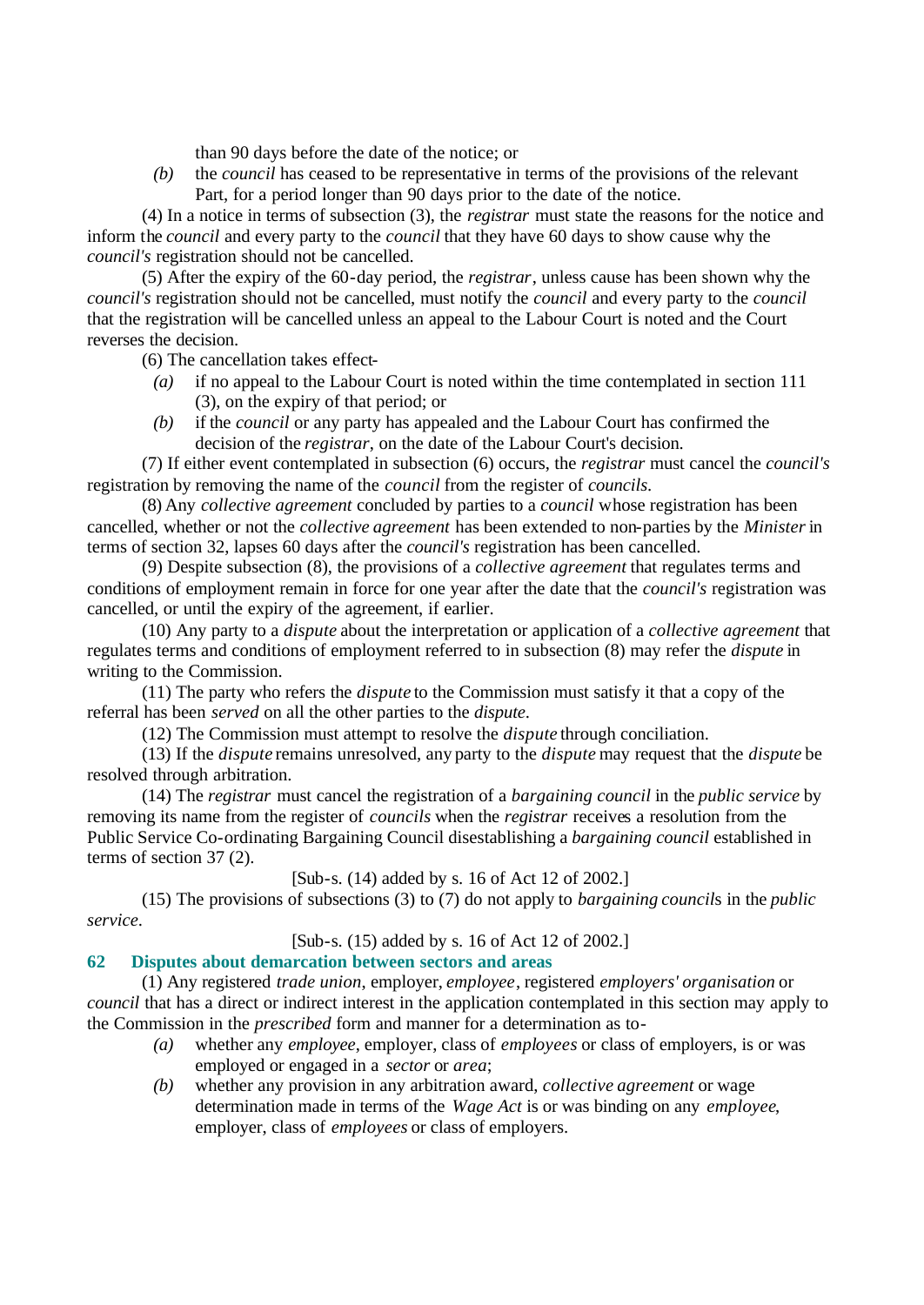#### [Sub-s. (1) amended by s. 16 *(a)* of Act 42 of 1996.]

(2) If two or more *councils* settle a *dispute* about a question contemplated in subsection (1) *(a)* or *(b)*, the *councils* must inform the *Minister* of the provisions of their agreement and the *Minister* may publish a notice in the *Government Gazette* stating the particulars of the agreement.

(3) In any proceedings in terms of *this Act* before the Labour Court, if a question contemplated in subsection (1) *(a)* or *(b)* is raised, the Labour Court must adjourn those proceedings and refer the question to the Commission for determination if the Court is satisfied that-

- *(a)* the question raised-
	- (i) has not previously been determined by arbitration in terms of this section; and
	- (ii) is not the subject of an agreement in terms of subsection (2); and
- *(b)* the determination of the question raised is necessary for the purposes of the proceedings.

(3A) In any proceedings before an arbitrator about the interpretation or application of a *collective agreement*, if a question contemplated in subsection (1) *(a)* or *(b)* is raised, the arbitrator must adjourn those proceedings and refer the question to the Commission if the arbitrator is satisfied that-

- *(a)* the question raised-
	- (i) has not previously been determined by arbitration in terms of this section; and
	- (ii) is not the subject of an agreement in terms of subsection (2); and
- *(b)* the determination of the question raised is necessary for the purposes of the proceedings.

[Sub-s. (3A) inserted by s. 16 *(b)* of Act 42 of 1996.]

(4) When the Commission receives an application in terms of subsection (1) or a referral in terms of subsection (3), it must appoint a commissioner to hear the application or determine the question, and the provisions of section 138 apply, read with the changes required by the context.

(5) In any proceedings in terms of *this Act* before a commissioner, if a question contemplated in subsection (1) (*a*) or (*b*) is raised, the commissioner must adjourn the proceedings and consult the *director*, if the commissioner is satisfied that-

- *(a)* the question raised-
	- (i) has not previously been determined by arbitration in terms of this section; and
	- (ii) is not the subject of an agreement in terms of subsection (2); and
- *(b)* the determination of the question raised is necessary for the purposes of the proceedings.

(6) The *director* must either order the commissioner concerned to determine the question or appoint another commissioner to do so, and the provisions of section 138 apply, read with the changes required by the context.

(7) If the Commission believes that the question is of substantial importance, the Commission must publish a notice in the *Government Gazette* stating the particulars of the application or referral and stating the period within which written representations may be made and the address to which they must be directed.

(8) If a notice contemplated in subsection (7) has been published, the commissioner may not commence the arbitration until the period stated in the notice has expired.

(9) Before making an award, the commissioner must consider any written representations that are made, and must consult *NEDLAC*.

(10) The commissioner must send the award, together with brief reasons, to the Labour Court and to the Commission.

(11) If the Commission believes that the nature of the award is substantially important, it may publish notice of the award in the *Government Gazette*.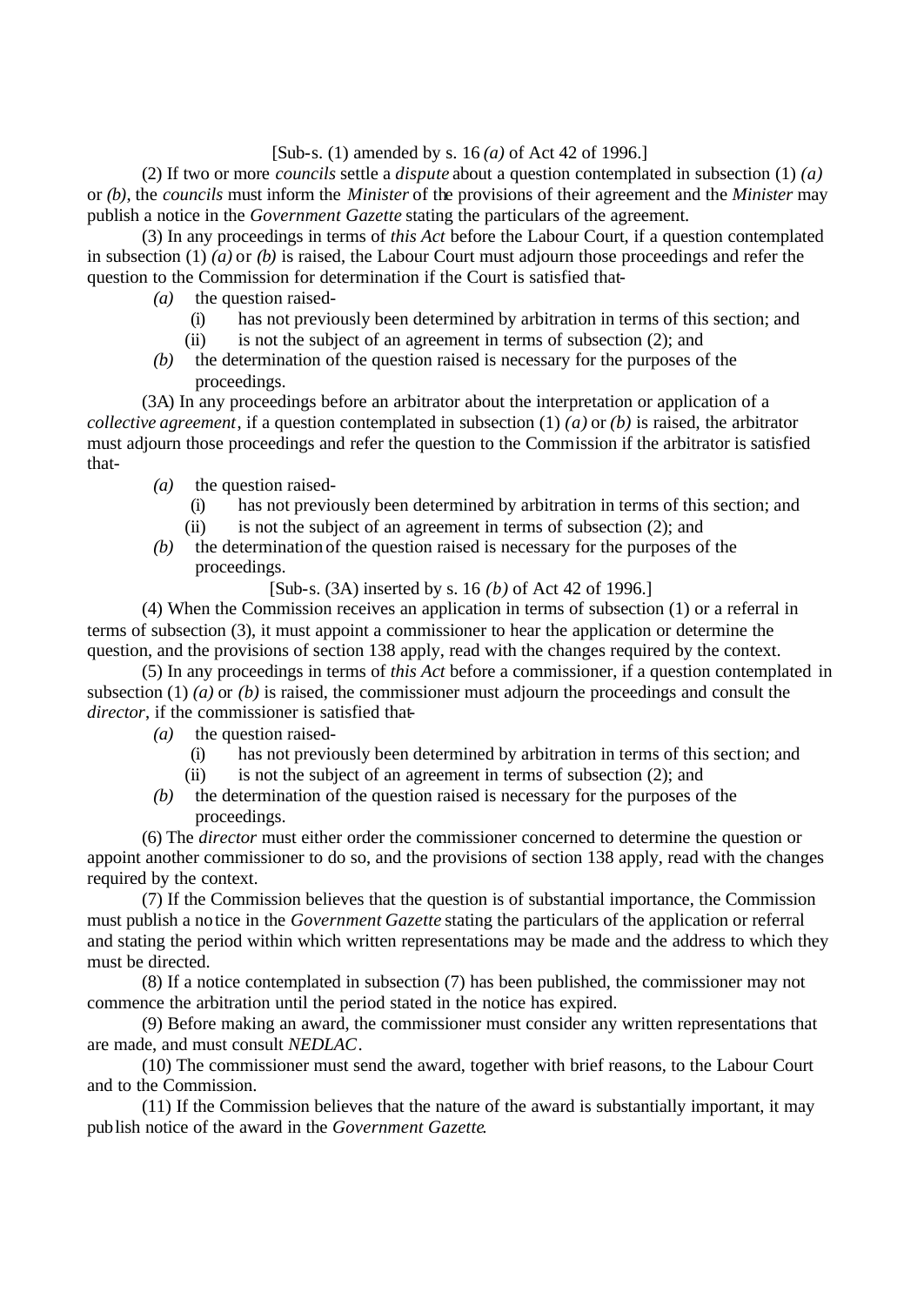(12) The *registrar* must amend the certificate of registration of a *council* in so far as is necessary in light of the award.

# **63 Disputes about Parts A and C to F**

(1) Any party to a *dispute* about the interpretation or application of Parts A and C to F of this Chapter, may refer the *dispute* in writing to the Commission unless-

- *(a)* the *dispute* has arisen in the course of arbitration proceedings or proceedings in the Labour Court; or
	- [Para. *(a)* substituted by s. 17 of Act 42 of 1996.]
- *(b)* the *dispute* is otherwise to be dealt with in terms of Parts A and C to F.

(2) The party who refers the *dispute* to the Commission must satisfy it that a copy of the referral has been *served* on all the other parties to the *dispute*.

(3) The Commission must attempt to resolve the *dispute* through conciliation.

(4) If the *dispute* remains unresolved, any party to the *dispute* may refer it to the Labour Court for adjudication.

#### **CHAPTER IV**

# **STRIKES AND LOCK-OUTS (ss 64-77)**

# **64 Right to strike and recourse to lock-out**

(1) Every *employee* has the right to *strike* and every employer has recourse to *lock-out* if-

- *(a)* the *issue* in *dispute* has been referred to a *council* or to the Commission as required by *this Act*, and-
	- (i) a certificate stating that the *dispute* remains unresolved has been issued; or
	- (ii) a period of 30 days, or any extension of that period agreed to between the parties to the *dispute*, has elapsed since the referral was received by the *council* or the Commission; and after that-
- *(b)* in the case of a proposed *strike*, at least 48 hours' notice of the commencement of the *strike*, in writing, has been given to the employer, unless-
	- (i) the issue in *dispute* relates to a *collective agreement* to be concluded in a *council*, in which case, notice must have been given to that *council*; or
	- (ii) the employer is a member of an *employers' organisation* that is a party to the *dispute*, in which case, no tice must have been given to that *employers' organisation*; or
- *(c)* in the case of a proposed *lock-out*, at least 48 hours' notice of the commencement of the lock-out, in writing, has been given to any *trade union* that is a party to the *dispute*, or, if there is no such *trade union*, to the *employees*, unless the *issue in dispute* relates to a *collective agreement* to be concluded in a *council*, in which case, notice must have been given to that *council*; or
- *(d)* in the case of a proposed *strike* or *lock-out* where the State is the employer, at least seven days' notice of the commencement of the *strike* or *lock-out* has been given to the parties contemplated in paragraphs *(b)* and *(c)*.

(2) If the *issue in dispute* concerns a refusal to bargain, an advisory award must have been made in terms of section 135 (3) *(c)* before notice is given in terms of subsection (1) *(b)* or *(c)*. A refusal to bargain includes-

*(a)* a refusal-

- (i) to recognise a *trade union* as a collective bargaining agent; or
- (ii) to agree to establish a *bargaining council*;
- *(b)* a withdrawal of recognition of a collective bargaining agent;
- *(c)* a resignation of a party from a *bargaining council*;
- *(d)* a *dispute* about-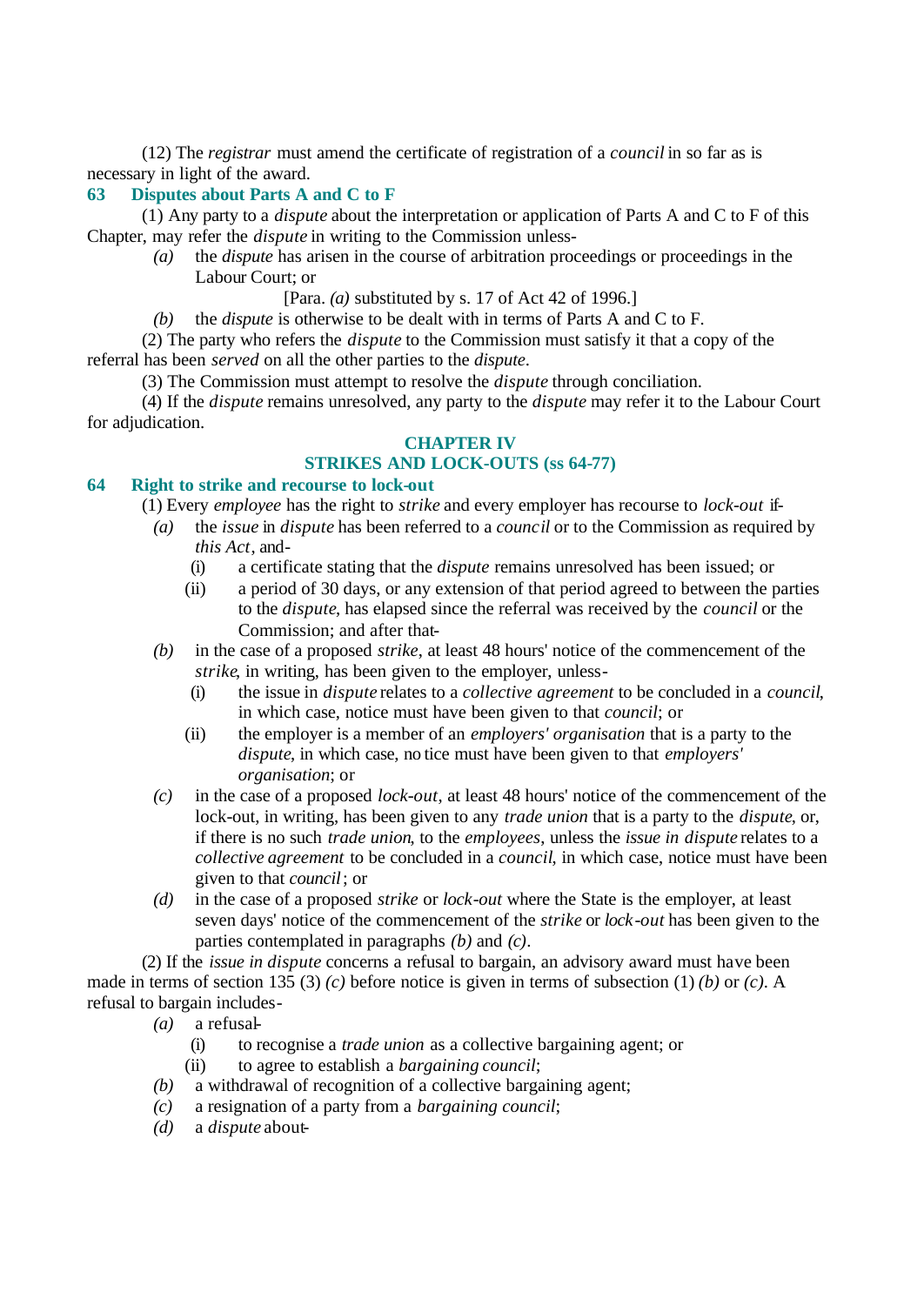- (i) appropriate bargaining units;
- (ii) appropriate bargaining levels; or
- (iii) bargaining subjects.

(3) The requirements of subsection (1) do not apply to a *strike* or a *lock-out* if-

- *(a)* the parties to the *dispute* are members of a *council*, and the *dispute* has been dealt with by that *council* in accordance with its constitution;
- *(b)* the *strike* or *lock-out* conforms with the procedures in a *collective agreement*;
- *(c)* the *employees strike* in response to a *lock-out* by their employer that does not comply with the provisions of this Chapter;
- *(d)* the employer locks out its *employees* in response to their taking part in a *strike* that does not conform with the provisions of this Chapter; or
- *(e)* the employer fails to comply with the requirements of subsections (4) and (5).

(4) Any *employee* who or any *trade union* that refers a *dispute* about a unilateral change to terms and conditions of employment to a *council* or the Commission in terms of subsection (1) *(a)* may, in the referral, and for the period referred to in subsection (1) *(a)*-

- *(a)* require the employer not to implement unilaterally the change to terms and conditions of employment; or
- *(b)* if the employer has already implemented the change unilaterally, require the employer to restore the terms and conditions of employment that applied before the change.

(5) The employer must comply with a requirement in terms of subsection (4) within 48 hours of *service* of the referral on the employer.

# **65 Limitations on right to strike or recourse to lock-out**

(1) No person may take part in a *strike* or a *lock-out* or in any conduct in contemplation or furtherance of a *strike* or a *lock-out* if-

- *(a)* that person is bound by a *collective agreement* that prohibits a *strike* or *lock-out* in respect of the *issue in dispute*;
- *(b)* that person is bound by an agreement that requires the *issue in dispute* to be referred to arbitration;
- *(c)* the *issue in dispute* is one that a party has the right to refer to arbitration or to the Labour Court in terms of *this Act*;
- *(d)* that person is engaged in-
	- (i) an *essential service*; or
	- $(ii)$  a maintenance service.<sup> $xvi*$ </sup>

(2) *(a)* Despite section 65 (1) *(c)*, a person may take part in a *strike* or a *lock-out* or in any conduct in contemplation or in furtherance of a *strike* or *lock-out* if the *issue in dispute* is about any matter dealt with in sections 12 to  $15.^{x}$ <sup>xvii</sup>#

*(b)* If the registered *trade union* has given notice of the proposed *strike* in terms of section 64 (1) in respect of an *issue in dispute* referred to in paragraph *(a)*, it may not exercise the right to refer the *dispute* to arbitration in terms of section 21 for a period of 12 months from the date of the notice.

(3) Subject to a *collective agreement*, no person may take part in a *strike* or a *lock-out* or in any conduct in contemplation or furtherance of a *strike* or *lock-out*-

- *(a)* if that person is bound by-
	- (i) any arbitration award or *collective agreement* that regulates the *issue in dispute*; or
	- (ii) any determination made in terms of section 44 by the *Minister* that regulates the issue in *dispute*; or
- *(b)* any determination made in terms of the *Wage Act* and that regulates the *issue in dispute*, during the first year of that determination.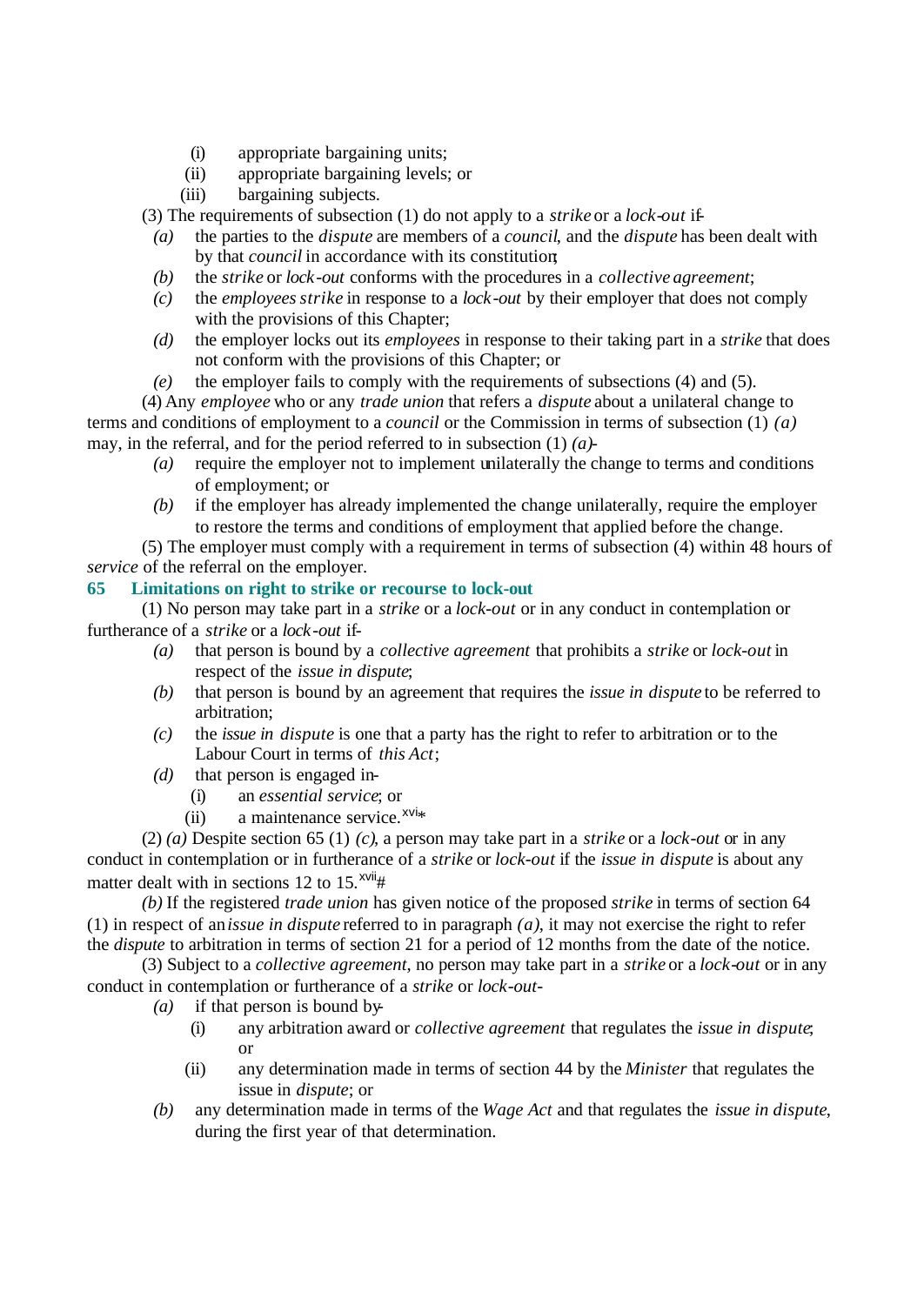### **66 Secondary strikes**

(1) In this section 'secondary *strike*' means a *strike*, or conduct in contemplation or furtherance of a *strike*, that is in support of a *strike* by other *employees* against their employer but does not include a *strike* in pursuit of a demand that has been referred to a *council* if the striking *employees*, employed within the *registered scope* of that *council*, have a material interest in that demand.

[Sub-s. (1) substituted by s. 19 of Act 42 of 1996.]

(2) No person may take part in a secondary *strike* unless-

- *(a)* the *strike* that is to be supported complies with the provisions of sections 64 and 65;
- *(b)* the employer of the *employees* taking part in the secondary *strike* or, where appropriate, the *employers' organisation* of which that employer is a member, has received written notice of the proposed secondary *strike* at least seven days prior to its commencement; and
- *(c)* the nature and extent of the secondary *strike* is reasonable in relation to the possible direct or indirect effect that the secondary *strike* may have on the business of the primary employer.

(3) Subject to section 68 (2) and (3), a secondary employer may apply to the Labour Court for an interdict to prohibit or limit a secondary *strike* that contravenes subsection (2).

(4) Any person who is a party to proceedings in terms of subsection (3), or the Labour Court, may request the Commission to conduct an urgent investigation to assist the Court to determine whether the requirements of subsection (2) *(c)* have been met.

(5) On receipt of a request made in terms of subsection (4), the Commission must appoint a suitably qualified person to conduct the investigation, and then submit, as soon as possible, a report to the Labour Court.

(6) The Labour Court must take account of the Commission's report in terms of subsection (5) before making an order.

# **67 Strike or lock-out in compliance with this Act**

(1) In this Chapter, 'protected *strike*' means a *strike* that complies with the provisions of this Chapter and 'protected *lock-out*' means a *lock-out* that complies with the provisions of this Chapter.

(2) A person does not commit a delict or a breach of contract by taking part in-

- *(a)* a protected *strike* or a protected *lock-out*; or
- *(b)* any conduct in contemplation or in furtherance of a protected *strike* or a protected *lock out*.

(3) Despite subsection (2), an employer is not obliged to remunerate an *employee* for services that the *employee* does not render during a protected *strike* or a protected *lock-out*, however-

- *(a)* if the *employee's remuneration* includes payment in kind in respect of accommodation, the provision of food and other basic amenities of life, the employer, at the request of the *employee*, must not discontinue payment in kind during the *strike* or *lock-out*; and
- *(b)* after the end of the *strike* or lock out, the employer may recover the monetary value of the payment in kind made at the request of the *employee* during the *strike* or *lock-out* from the *employee* by way of civil proceedings instituted in the Labour Court.

(4) An employer may not dismiss an *employee* for participating in a protected *strike* or for any conduct in contemplation or in furtherance of a protected *strike*.

(5) Subsection (4) does not preclude an employer from fairly dismissing an *employee* in accordance with the provisions of Chapter VIII for a reason related to the *employee's* conduct during the *strike*, or for a reason based on the employer's *operational requirements*.

(6) Civil legal proceedings may not be instituted against any person for-

- *(a)* participating in a protected *strike* or a protected *lock-out*; or
- *(b)* any conduct in contemplation or in furtherance of a protected *strike* or a protected *lock -*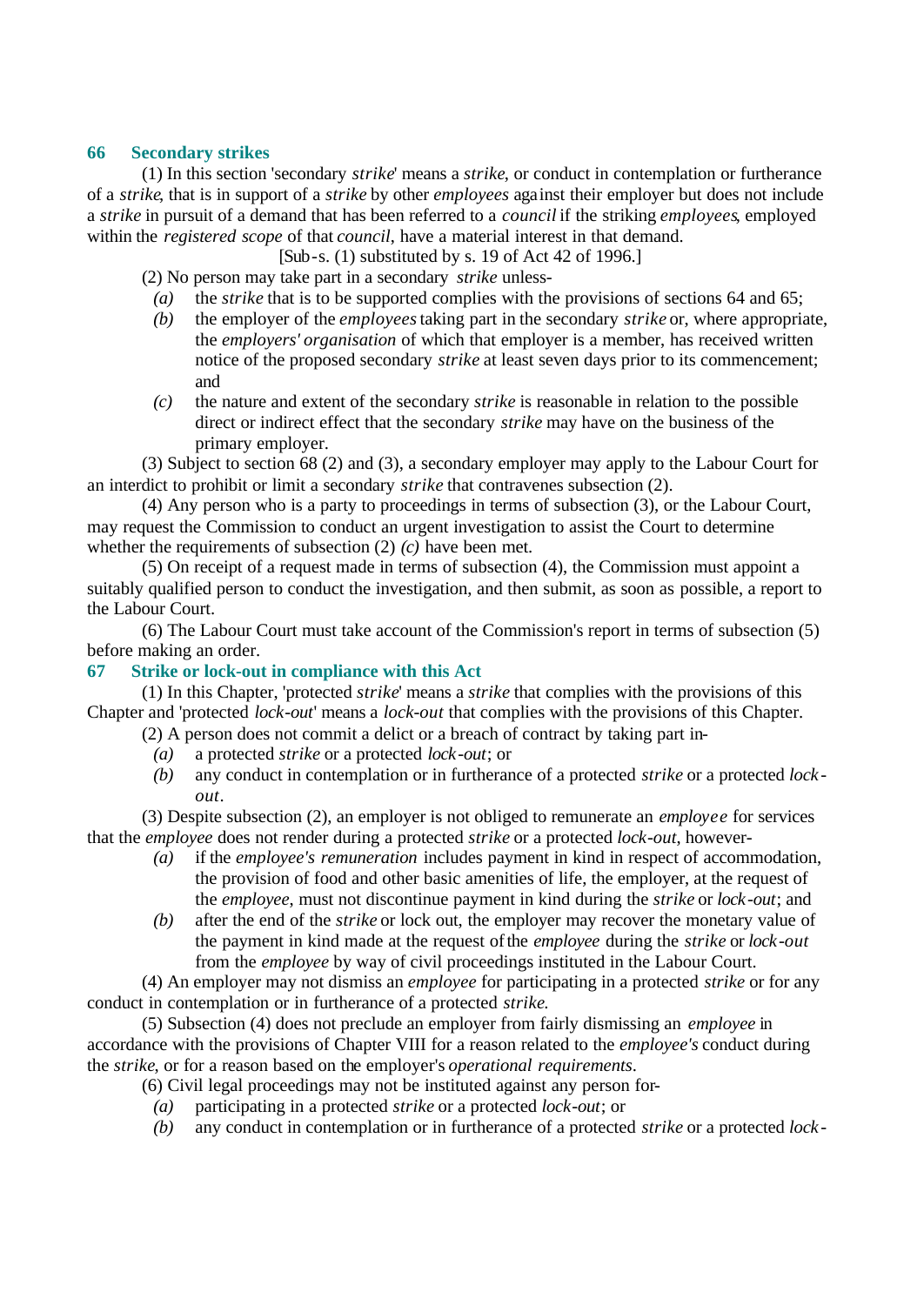*out*.

(7) The failure by a registered *trade union* or a registered *employers' organisation* to comply with a provision in its constitution requiring it to conduct a ballot of those of its members in respect of whom it intends to call a *strike* or *lock-out* may not give rise to, or constitute a ground for, any litigation that will affect the legality of, and the protection conferred by this section on, the *strike* or *lock-out*.

(8) The provisions of subsections (2) and (6) do not apply to any act in contemplation or in furtherance of a *strike* or a *lock-out*, if that act is an offence.

(9) Any act in contemplation or in furtherance of a protected *strike* or a protected *lock-out* that is a contravention of the *Basic Conditions of Employment Act* or the *Wage Act* does not constitute an offence.

#### **68 Strike or lock-out not in compliance with this Act**

(1) In the case of any *strike* or *lock-out*, or any conduct in contemplation or in furtherance of a *strike* or *lock-out*, that does not comply with the provisions of this Chapter, the Labour Court has exclusive jurisdiction-

- (a) to grant an interdict or order to restrain- $^{xviii*}$ 
	- (i) any person from participating in a *strike* or any conduct in contemplation or in furtherance of a *strike*; or
	- (ii) any person from participating in a *lock-out* or any conduct in contemplation or in furtherance of a *lock-out*;
- *(b)* to order the payment of just and equitable compensation for any loss attributable to the *strike* or *lock-out*, or conduct, having regard to *-*
	- (i) whether-
		- *(aa)* attempts were made to comply with the provisions of this Chapter and the extent of those attempts;
		- *(bb)* the *strike* or *lock-out* or conduct was premeditated;
		- *(cc)* the *strike* or *lock-out* or conduct was in response to unjustified conduct by another party to the *dispute*; and
		- *(dd)* there was compliance with an order granted in terms of paragraph *(a)*;
	- (ii) the interests of orderly collective bargaining;
	- (iii) the duration of the *strike* or *lock-out* or conduct; and
	- (iv) the financial position of the employer, *trade union* or *employees* respectively. [Para. *(b)* substituted by s. 17 of Act 12 of 2002.]

(2) The Labour Court may not grant any order in terms of subsection (1) *(a)* unless 48 hours' notice of the application has been given to the respondent: However, the Court may permit a shorter period of notice if-

- *(a)* the applicant has given written notice to the respondent of the applicant's intention to apply for the granting of an order;
- *(b)* the respondent has been given a reasonable opportunity to be heard before a decision concerning that application is taken; and
- *(c)* the applicant has shown good cause why a period shorter than 48 hours should be permitted.

(3) Despite subsection (2), if written notice of the commencement of the proposed *strike* or *lock-out* was given to the applicant at least 10 days before the commencement of the proposed *strike* or *lock-out*, the applicant must give at least five days' notice to the respondent of an application for an order in terms of subsection (1) *(a)*.

(4) Subsections (2) and (3) do not apply to an employer or an *employee* engaged in an *essential service* or a maintenance service.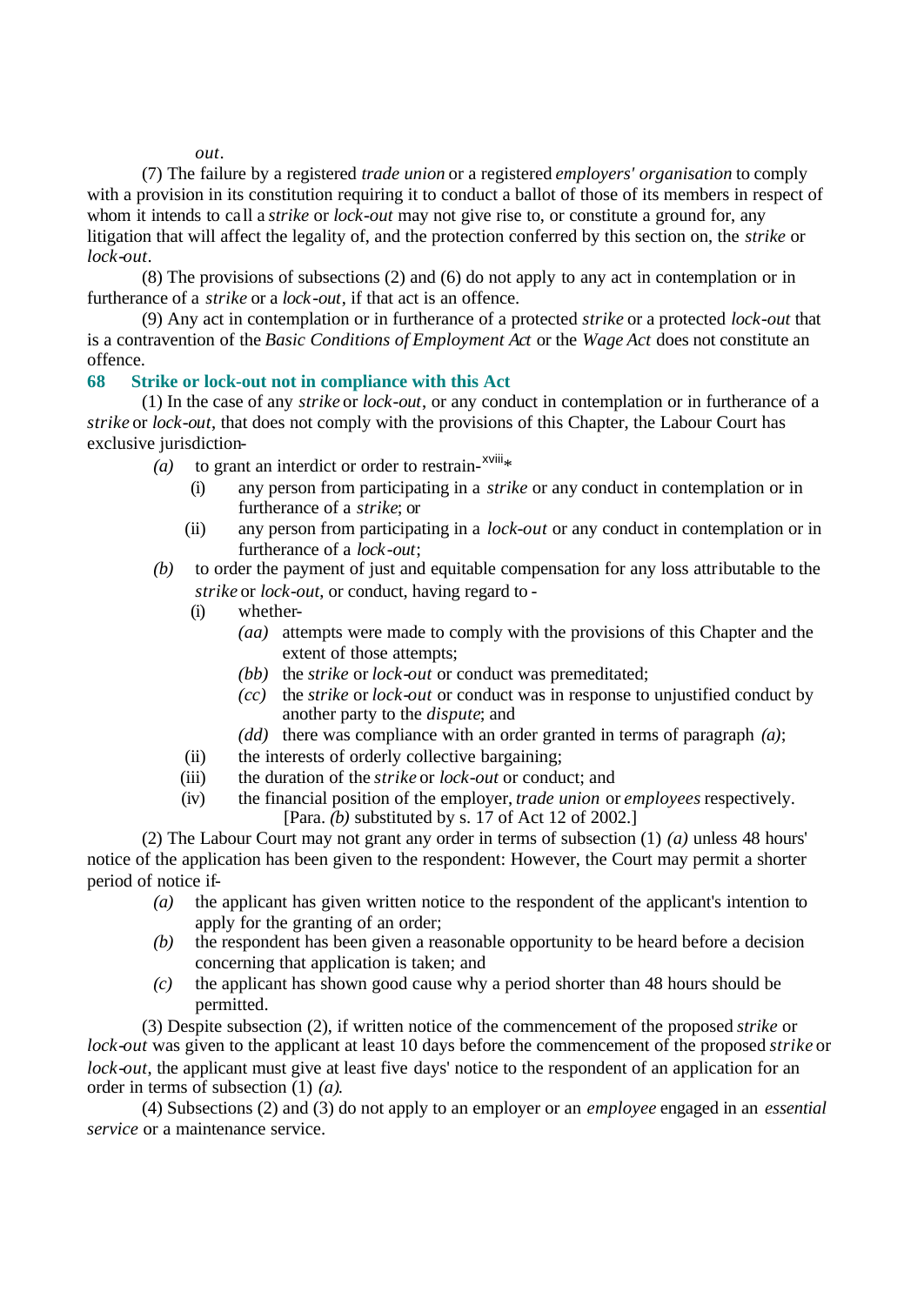(5) Participation in a *strike* that does not comply with the provisions of this Chapter, or conduct in contemplation or in furtherance of that *strike*, may constitute a fair reason for *dismissal*. In determining whether or not the *dismissal* is fair, the Code of Good Practice: Dismissal in Schedule 8 must be taken into account.

# **69 Picketing xix\***

(1) A registered *trade union* may authorise a picket by its members and supporters for the purposes of peacefully demonstrating-

- *(a)* in support of any protected *strike*; or
- *(b)* in opposition to any *lock-out*.

(2) Despite any law regulating the right of assembly, a picket authorised in terms of subsection (1), may be held-

- *(a)* in any place to which the public has access but outside the premises of an employer; or
- *(b)* with the permission of the employer, inside the employer's premises.

[Sub-s. (2) amended by s. 20 of Act 42 of 1996.]

(3) The permission referred to in subsection (2) *(b)* may not be unreasonably withheld.

(4) If requested to do so by the registered *trade union* or the employer, the Commission must attempt to secure an agreement between the parties to the *dispute* on rules that should apply to any picket in relation to that *strike* or *lock-out*.

(5) If there is no agreement, the Commission must establish picketing rules, and in doing so must take account of-

- *(a)* the particular circumstances of the *workplace* or other premises where it is intended that the right to picket is to be exercised; and
- *(b)* any relevant *code of good practice*.

(6) The rules established by the Commission may provide for picketing by employees on their employer's premises if the Commission is satisfied that the employer's permission has been unreasonably withheld.

(7) The provisions of section 67, read with the changes required by the context, apply to the call for, organisation of, or participation in a picket that complies with the provisions of this section.

(8) Any party to a *dispute* about any of the following issues may refer the *dispute* in writing to the Commission-

- *(a)* an allegation that the effective use of the right to picket is being undermined;
- *(b)* an alleged material contravention of subsection (1) or (2);
- *(c)* an alleged material breach of an agreement concluded in terms of subsection (4); or
- *(d)* an alleged material breach of a rule established in terms of subsection (5).

(9) The party who refers the *dispute* to the Commission must satisfy it that a copy of the referral has been *served* on all the other parties to the *dispute*.

(10) The Commission must attempt to resolve the *dispute* through conciliation.

(11) If the *dispute* remains unresolved, any party to the *dispute* may refer it to the Labour Court for adjudication.

#### **70 Essential services committee**

(1) The *Minister*, after consulting *NEDLAC*, and in consultation with the Minister for the Public Service and Administration, must establish an essential services committee under the auspices of the Commission and-

- *(a)* appoint to that committee, on any terms that the Minister considers fit, persons who have knowledge and experience of labour law and labour relations; and
- *(b)* designate one of the members of the committee as its chairperson.
	- [Sub-s. (1) substituted by s. 5 of Act 127 of 1998.]

(2) The functions of the essential services committee are-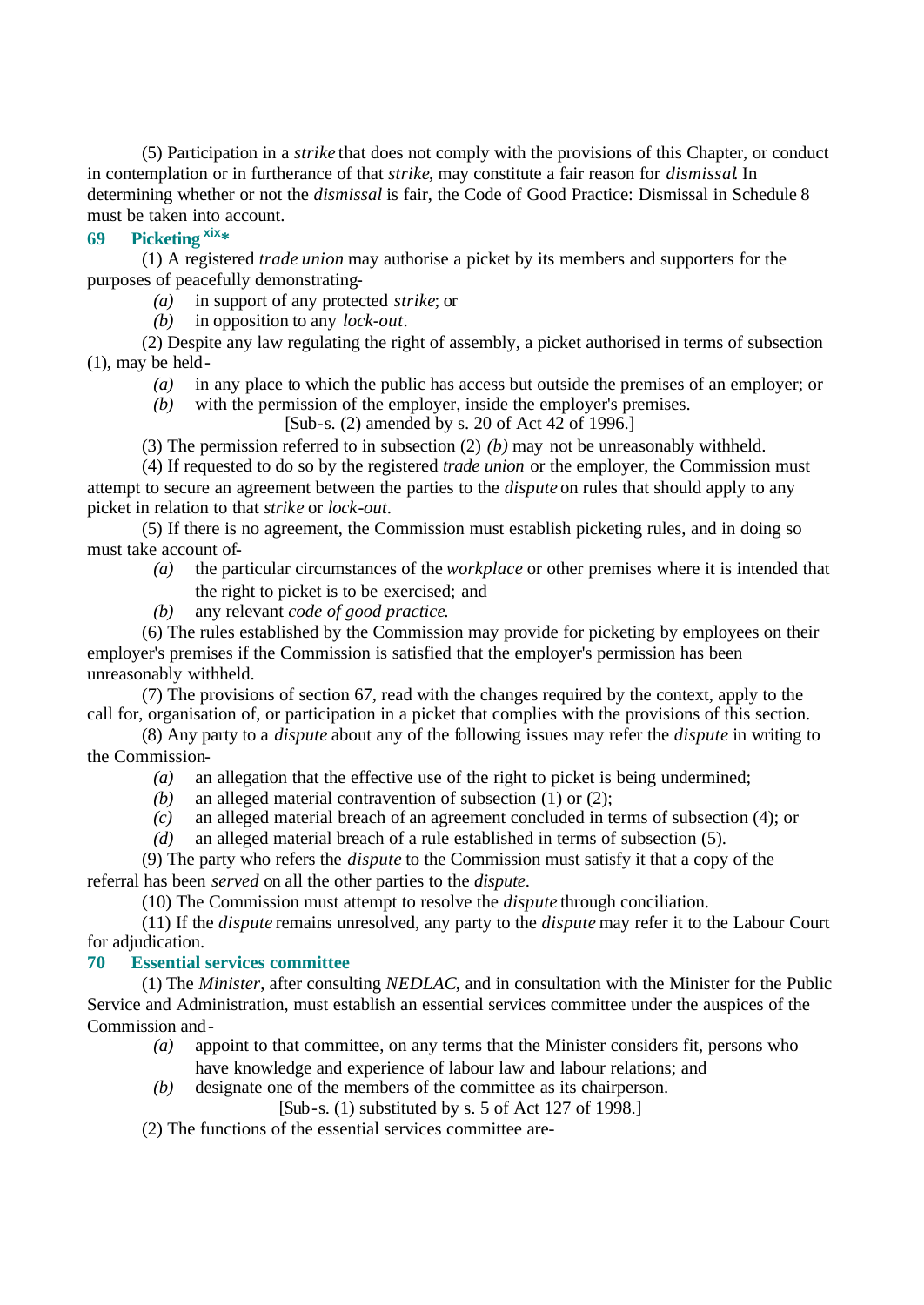*(a)* to conduct investigations as to whether or not the whole or a part of any service is an *essential service*, and then to decide whether or not to designate the whole or a part of that service as an *essential service*;

[Date of commencement of para. *(a)*: 1 January 1996.]

- *(b)* to determine *dispute*s as to whether or not the whole or a part of any service is an *essential service*; and
- *(c)* to determine whether or not the whole or a part of any service is a maintenance service. $x^x*$

(3) At the request of a *bargaining council*, the essential services committee must conduct an investigation in terms of subsection (2) *(a)*.

#### **71 Designating a service as an essential service**

(1) The essential services committee must give notice in the *Government Gazette* of any investigation that it is to conduct as to whether the whole or a part of a service is an *essential service*.

(2) The notice must indicate the service or the part of a service that is to be the subject of the investigation and must invite interested parties, within a period stated in the notice-

*(a)* to submit written representations; and

*(b)* to indicate whether or not they require an opportunity to make oral representations.

(3) Any interested party may inspect any written representations made pursuant to the notice, at the Commission's offices.

(4) The Commission must provide a certified copy of, or extract from, any written representations to any person who has paid the *prescribed* fee.

(5) The essential services committee must advise parties who wish to make oral representations of the place and time at which they may be made.

(6) Oral representations must be made in public.

(7) After having considered any written and oral representations, the essentialservices committee must decide whether or not to designate the whole or a part of the service that was the subject of the investigation as an *essential service*.

(8) If the essential services committee designates the whole or a part of a service as an *essential service*, the committee must publish a notice to that effect in the *Government Gazette*.

(9) The *essential services* committee may vary or cancel the designation of the whole or a part of a service as an *essential service*, by following the provisions set out in subsections (1) to (8), read with the changes required by the context.

(10) The Parliamentary service and the South African Police Service are deemed to have been designated an *essential service* in terms of this section.

[Date of commencement of s. 71: 1 January 1996.]

#### **72 Minimum services**

The essential services committee may ratify any *collective agreement* that provides for the maintenance of minimum services in a service designated as an *essential service*, in which case-

- *(a)* the agreed minimum services are to be regarded as an *essentialservice* in respect of the employer and its *employees*; and
- *(b)* the provisions of section 74 do not apply.

#### **73 Disputes about whether a service is an essential service**

(1) Any party to a *dispute* about either of the following issues may refer the *dispute* in writing to the *essential services* committee-

- *(a)* whether or not a service is an *essential service*; or
- *(b)* whether or not an *employee* or employer is engaged in a service designated as an *essential service*.

(2) The party who refers the *dispute* to the essential services committee must satisfy it that a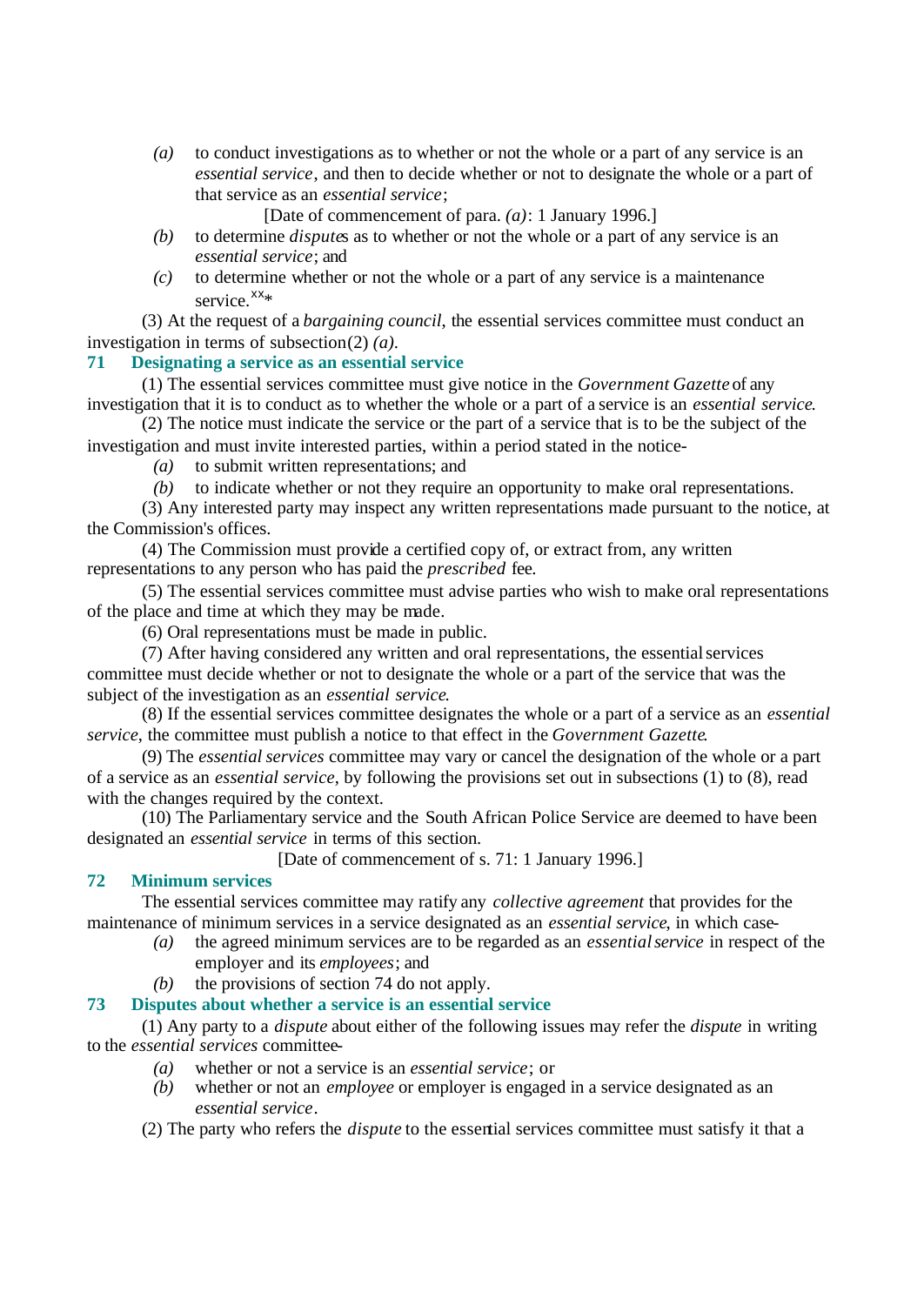copy of the referral has been *served* on all the other parties to the *dispute*.

(3) The essential services committee must determine the *dispute* as soon as possible.

# **74 Disputes in essential servicesxxi\***

(1) Any party to a *dispute* that is precluded from participating in a *strike* or a *lock-out* because that party is engaged in an *essential service* may refer the *dispute* in writing to-

*(a)* a *council*, if the parties to the *dispute* fall within the *registered scope* of that *council*; or *(b)* the Commission, if no *council* has jurisdiction.

(2) The party who refers the *dispute* must satisfy the *council* or the Commission that a copy of the referral has been *served* on all the other parties to the *dispute*.

(3) The *council* or the Commission must attempt to resolve the *dispute* through conciliation.

(4) If the *dispute* remains unresolved, any party to the *dispute* may request that the *dispute* be resolved through arbitration by the *council* or the Commission.

(5) Any arbitration award in terms of subsection (4) made in respect of the State and that has financial implications for the State becomes binding-

- *(a)* 14 days after the date of the award, unless a Minister has tabled the award in Parliament within that period; or
- *(b)* 14 days after the date of tabling the award, unless Parliament has passed a resolution that the award is not binding.

(6) If Parliament passes a resolution that the award is not binding, the *dispute* must be referred back to the Commission for further conciliation between the parties to the *dispute* and if that fails, any party to the *dispute* may request the Commission to arbitrate.

(7) If Parliament is not in session on the expiry of-

- *(a)* the period referred to in subsection (5) *(a)*, that period or the balance of that period will run from the beginning of the next session of Parliament;
- *(b)* the period referred to in subsection (5) *(b)*, that period will run from the expiry of the period referred to in paragraph *(a)* of this subsection or from the beginning of the next session of Parliament.

[Para. *(b)* substituted by s. 21 *(b)* of Act 42 of 1996.]

# **75 Maintenance services**

(1) A service is a maintenance service if the interruption of that service has the effect of material physical destruction to any working *area*, plant or machinery.

(2) If there is no *collective agreement* relating to the provision of a maintenance service, an employer may apply in writing to the essential services committee for a determination that the whole or a part of the employer's business or service is a maintenance service.

[Sub-s. (2) substituted by s. 22 *(a)* of Act 42 of 1996.]

(3) The employer must satisfy the essential services committee that a copy of the application has been *served* on all interested parties.

(4) The essential services committee must determine, as soon as possible, whether or not the whole or a part of the employer's business or service is a maintenance service.

[Sub-s. (4) substituted by s. 22 *(b)* of Act 42 of 1996.]

(5) As part of its determination in terms of subsection (4), the essential services committee may direct that any *dispute* in respect of which the *employees* engaged in a maintenance service would have had the right to strike, but for the provisions of section 65 (1) *(d)* (ii), be referred to arbitration.

[Sub-s. (5) added by s. 22 *(c)* of Act 42 of 1996.]

(6) The committee may not make a direction in terms of subsection (5) if-

- *(a)* the terms and conditions of employment of the *employees* engaged in the maintenance service are determined by collective bargaining; or
- *(b)* the number of *employees* prohibited from striking because they are engaged in the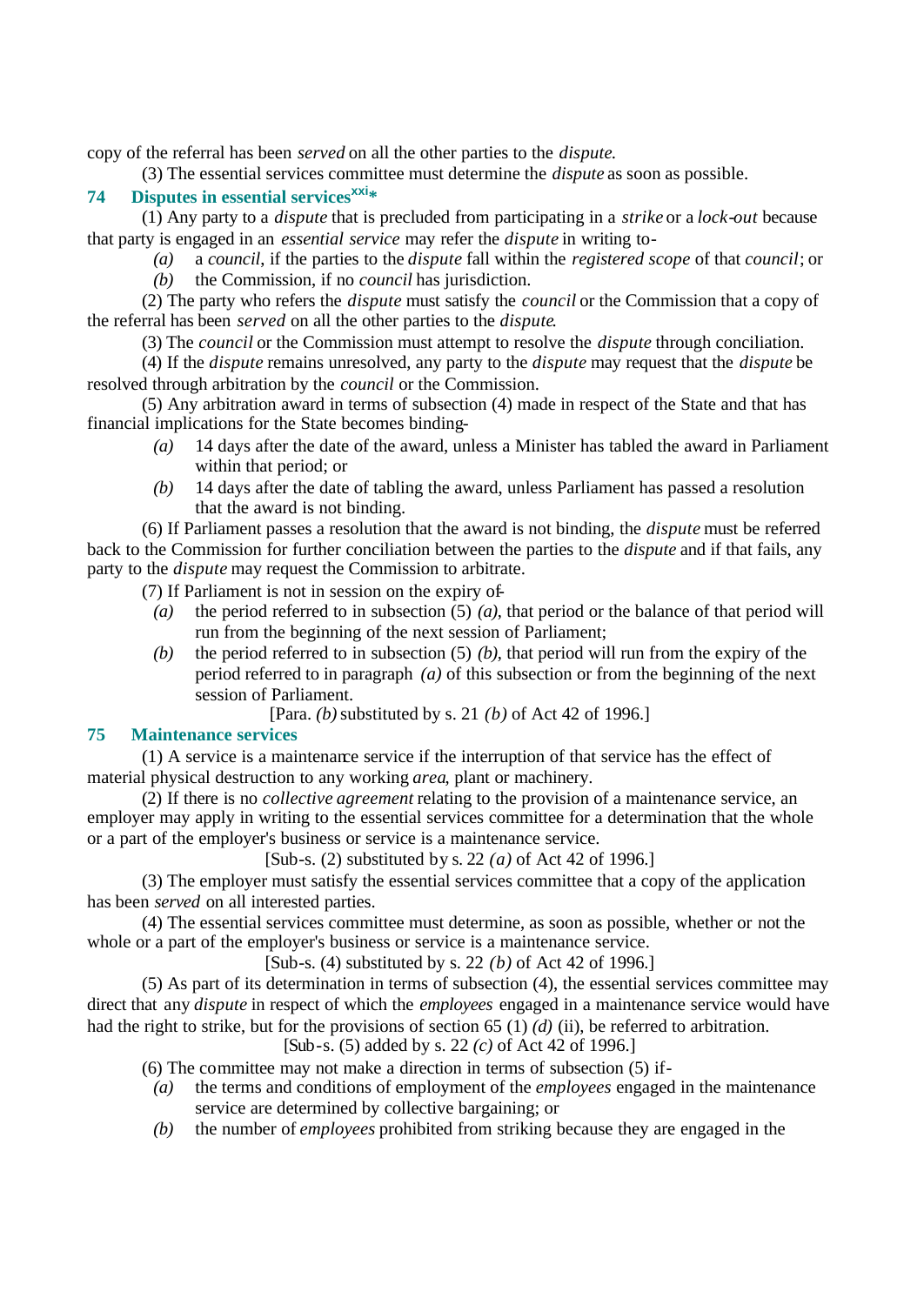maintenance service does not exceed the number of *employees* who are entitled to strike.

[Sub-s. (6) added by s. 22 *(c)* of Act 42 of 1996.]

- (7) If a direction in terms of subsection (5) requires a *dispute* to be resolved by arbitration-
	- *(a)* the provisions of section 74 will apply to the arbitration; and
	- *(b)* any arbitration award will be binding on the *employees* engaged in the maintenance service and their employer, unless the terms of the award are varied by a *collective agreement*.

[Sub-s. (7) added by s. 22 *(c)* of Act 42 of 1996.]

# **76 Replacement labour**

(1) An employer may not take into employment any person-

- *(a)* to continue or maintain production during a protected *strike* if the whole or a part of the employer's service has been designated a maintenance service; or
- *(b)* for the purpose of performing the work of any *employee* who is locked out, unless the *lock-out* is in response to a *strike*.

(2) For the purpose of this section, 'take into employment' includes engaging the services of a temporary employment service or an independent contractor.

# **77 Protest action to promote or defend socio-economic interests of workers**

(1) Every *employee* who is not engaged in an *essential service* or a maintenance service has the right to take part in *protest action* if-

- *(a)* the *protest action* has been called by a registered *trade union* or federation of *trade unions*;
- *(b)* the registered *trade union* or federation of *trade unions* has *served* a notice on *NEDLAC* stating-
	- (i) the reasons for the *protest action*; and
	- (ii) the nature of the *protest action*;
- *(c)* the matter giving rise to the intended *protest action* has been considered by *NEDLAC* or any other appropriate forum in which the parties concerned are able to participate in order to resolve the matter; and
- *(d)* at least 14 days before the commencement of the *protest action*, the registered *trade union* or federation of *trade unions* has*served* a notice on *NEDLAC* of its intention to proceed with the *protest action*.
- (2) The Labour Court has exclusive jurisdiction-
	- *(a)* to grant any order to restrain any person from taking part in *protest action* or in any conduct in contemplation or in furtherance of *protest action* that does not comply with subsection (1):
	- *(b)* in respect of protest action that complies with subsection (1), to grant a declaratory order contemplated by subsection (4), after having considered-
		- (i) the nature and duration of the *protest action*;
		- (ii) the steps taken by the registered *trade union* or federation of *trade unions* to minimise the harm caused by the *protest action*; and
		- (iii) the conduct of the participants in the *protest action*.

(3) A person who takes part in *protest action* or in any conduct in contemplation or in furtherance of *protest action* that complies with subsection (1), enjoys the protections conferred by section 67.

(4) Despite the provisions of subsection (3), an *employee* forfeits the protection against *dismissal* conferred by that subsection, if the *employee*-

*(a)* takes part in *protest action* or any conduct in contemplation or in furtherance of *protest*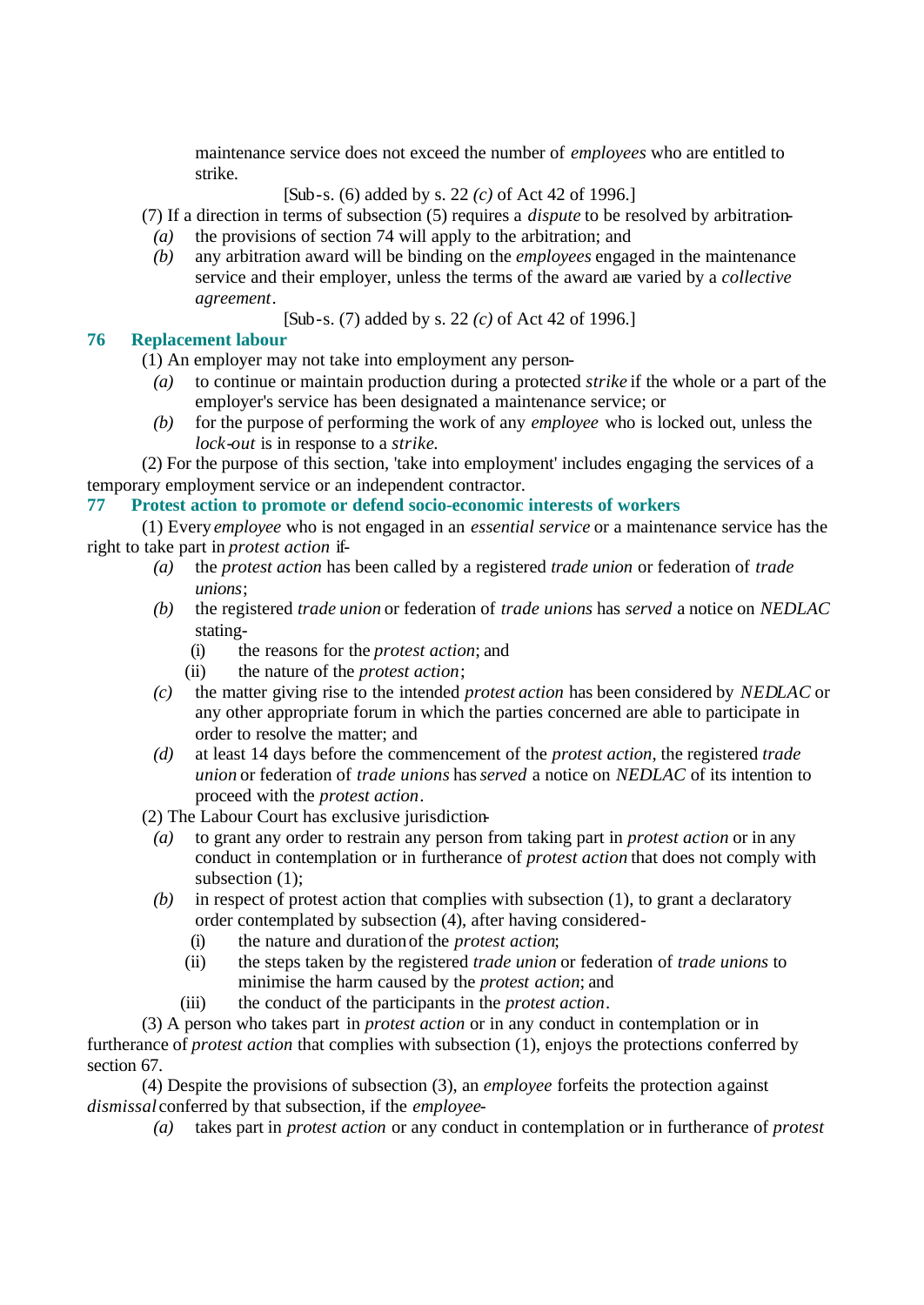*action* in breach of an order of the Labour Court; or

*(b)* otherwise acts in contempt of an order of the Labour Court made in terms of this section.

# **CHAPTER V**

# **WORKPLACE FORUMS (ss 78-94)**

### **78 Definitions in this Chapter**

# In this Chapter-

- *(a)* '*employee*' means any person who is employed in a *workplace*, except a senior managerial *employee* whose contract of employment or status confers the authority to do any of the following in the *workplace*-
	- $(i)$  ......
- [Sub-para. (i) deleted by s. 23 of Act 42 of 1996.]
- (ii) represent the employer in dealings with the *workplace forum*; or
- (iii) determine policy and take decisions on behalf of the employer that may be in conflict with the representation of *employees* in the *workplace*; and
- *(b)* 'representative *trade union*' means a registered *trade union*, or two or more registered *trade unions* acting jointly, that have as members the majority of the *employees* employed by an employer in a *workplace*.

#### **79 General functions of workplace forum**

A *workplace forum* established in terms of this Chapter-

- *(a)* must seek to promote the interests of all *employees* in the *workplace*, whether or not they are *trade union* members;
- *(b)* must seek to enhance efficiency in the *workplace*;
- *(c)* is entitled to be consulted by the employer, with a view to reaching consensus, about the matters referred to in section 84; and
- *(d)* is entitled to participate in joint decision-making about the matters referred to in section 86.

# **80 Establishment of workplace forum**

(1) A *workplace forum* may be established in any *workplace* in which an employer employs more than 100 *employees*.

(2) Any representative *trade union* may apply to the Commission in the *prescribed* form for the establishment of a *workplace forum*.

(3) The applicant must satisfy the Commission that a copy of the application has been *served* on the employer.

(4) The Commission may require further information in support of the application.

- (5) The Commission must-
	- *(a)* consider the application and any further information provided by the applicant; and

*(b)* consider whether, in the *workplace* in respect of which the application has been made-

- (i) the employer employs 100 or more *employees*;
- (ii) the applicant is a representative *trade union*; and
- (iii) there is no functioning *workplace forum* established in terms of this Chapter.

(6) If satisfied that the requirements of subsection (5) are met, the Commission must appoint a commissioner to assist the parties to establish a *workplace forum* by *collective agreement* or, failing that, to establish a *workplace forum* in terms of this Chapter.

(7) The commissioner must convene a meeting with the applicant, the employer and any registered *trade union* that has members employed in the *workplace*, in order to facilitate the conclusion of a *collective agreement* between those parties, or at least between the applicant and the employer.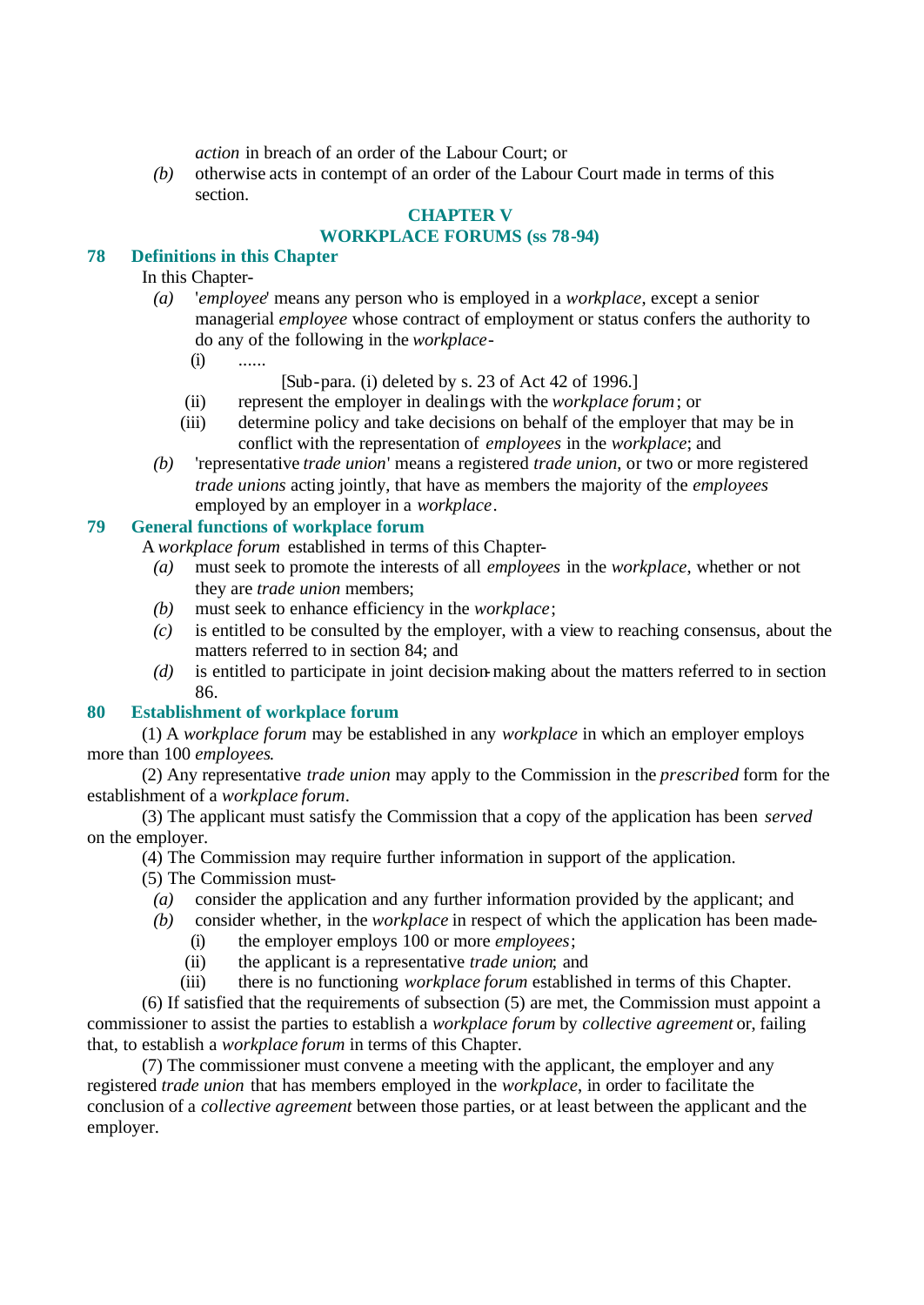(8) If a *collective agreement* is concluded, the provisions of this Chapter do not apply.

[Sub-s. (8) amended by s. 24 of Act 42 of 1996.]

(9) If a *collective agreement* is not concluded, the commissioner must meet the parties referred to in subsection (7) in order to facilitate agreement between them, or at least between the applicant and the employer, on the provisions of a constitution for a *workplace forum* in accordance with this Chapter, taking into account the guidelines in Schedule 2.

(10) If no agreement is reached on any of the provisions of a constitution, the commissioner must establish a *workplace forum* and determine the provisions of the constitution in accordance with this Chapter, taking into account the guidelines in Schedule 2.

(11) After the *workplace forum* has been established, the commissioner must set a date for the election of the first members of the *workplace forum* and appoint an election officer to conduct the election.

(12) The provisions of this section do not apply to the *public service*. The establishment of *workplace forums* in the *public service* will be regulated in a Schedule promulgated by the *Minister* for the Public Service and Administration in terms of section 207 (4).

# **81 Trade union based workplace forum**

(1) If a representative *trade union* is recognised in terms of a *collective agreement* by an employer for the purposes of collective bargaining in respect of all *employees* in a *workplace*, that *trade union* may apply to the Commission in the *prescribed* form for the establishment of a *workplace forum*.

(2) The applicant may choose the members of the *workplace forum* from among its elected representatives in the *workplace*.

(3) If the applicant makes this choice, the provisions of this Chapter apply, except for section 80 (11) and section 82 (1) *(b)* to *(m)*.

(4) The constitution of the applicant governs the nomination, election and removal from office of elected representatives of the applicant in the *workplace*.

- (5) A *workplace forum* constituted in terms of this section will be dissolved if-
	- *(a)* the *collective agreement* referred to in subsection (1) is terminated;
	- *(b)* the applicant is no longer a representative *trade union*.
- (6) The provisions of this section do not apply to the *public service*.

# **82 Requirements for constitution of workplace forum**

(1) The constitution of every *workplace forum* must-

- *(a)* establish a formula for determining the number of seats in the *workplace forum*;
- *(b)* establish a formula for the distribution of seats in the *workplace forum* so as to reflect the occupational structure of the *workplace*;
- *(c)* provide for the direct election of members of the *workplace forum* by the *employees* in the *workplace*;
- *(d)* provide for the appointment of an *employee* as an election officer to conduct elections and define that officer's functions and powers;
- *(e)* provide that an election of members of the *workplace forum* must be held not later than 24 months after each preceding election;
- *(f)* provide that if another registered *trade union* becomes representative, it may demand a new election at any time within 21 months after each preceding election;
- *(g)* provide for the procedure and manner in which elections and ballots must be conducted;
- *(h)* provide that any *employee*, including any former or current member of the *workplace forum*, may be nominated as a candidate for election as a member of the *workplace forum* by-
	- (i) any registered *trade union* with members employed in the *workplace*; or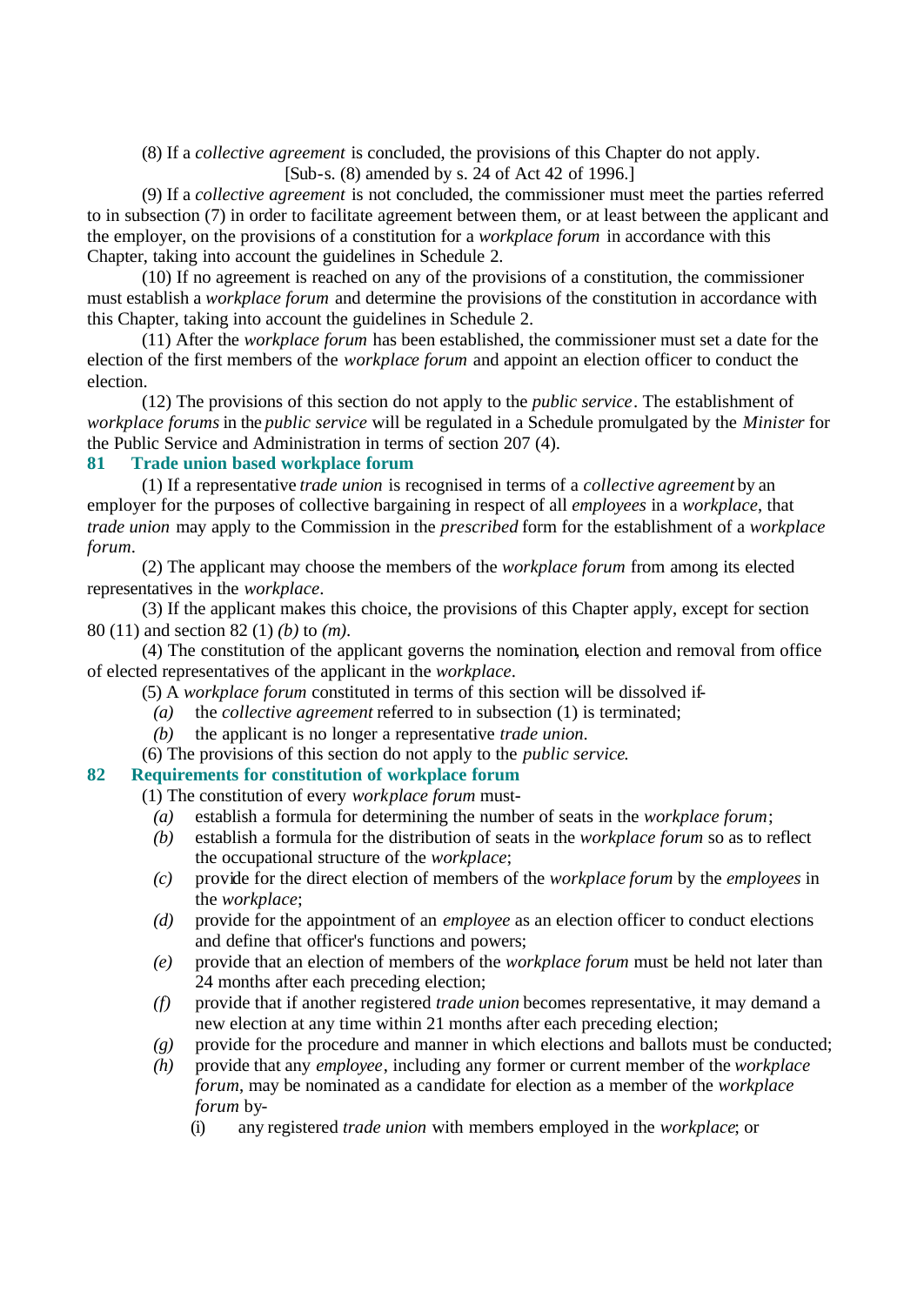- (ii) a petition signed by not less than 20 per cent of the *employees* in the *workplace* or 100 *employees*, whichever number of *employees* is the smaller;
- *(i)* provide that in any ballot every *employee* is entitled-
	- (i) to vote by secret ballot; and
	- (ii) to vote during *working hours* at the employer's premises;
- *(j)* provide that in an election for members of the *workplace forum* every *employee* is entitled, unless the constitution provides otherwise-
	- (i) to cast a number of votes equal to the number of members to be elected; and
	- (ii) to cast one or more of those votes in favour of any candidate;
- *(k)* establish the terms of office of members of the *workplace forum* and the circumstances in which a member must vacate that office;
- *(l)* establish the circumstances and manner in which members of the *workplace forum* may be removed from office, including the right of any representative *trade union* that nominated a member for election to remove that member at any time;
- *(m)* establish the manner in which vacancies in the *workplace forum* may be filled, including the rules for holding by-elections;
- *(n)* establish the circumstances and manner in which the meetings referred to in section 83 must be held;
- *(o)* provide that the employer must allow the election officer reasonable time off with pay during *working hours* to prepare for and conduct elections;
- *(p)* provide that the employer must allow each member of the *workplace forum* reasonable time off with pay during *working hours* to perform the functions of a member of the *workplace forum* and to receive training relevant to the performance of those functions;
- *(q)* require the employer to take any steps that are reasonably necessary to assist the election officer to conduct elections;
- *(r)* require the employer to provide facilities to enable the *workplace forum* to perform its functions;
- *(s)* provide for the designation of full-time members of the *workplace forum* if there are more than 1 000 *employees* in a *workplace*;

[Para. *(s)* substituted by s. 25 *(a)* of Act 42 of 1996.]

- *(t)* provide that the *workplace forum* may invite any expert to attend its meetings, including meetings with the employer or the *employees*, and that an expert is entitled to any information to which the *workplace forum* is entitled and to inspect and copy any document that members of the *workplace forum* are entitled to inspect and copy; [Para. *(t)* substituted by s. 25 *(b)* of Act 42 of 1996.]
- *(u)* provide that *office-bearers* or *officials* of the representative *trade union* may attend meetings of the *workplace forum*, including meetings with the emp loyer or the *employees*;
- *(v)* provide that the representative *trade union* and the employer, by agreement, may change the constitution of the *workplace forum*; and
- *(w)* establish the manner in which decisions are to be made.

[Para. *(w)* added by s. 25 *(e)* of Act 42 of 1996.]

(2) The constitution of a *workplace forum* may-

- *(a)* establish a procedure that provides for the conciliation and arbitration of proposals in respect of which the employer and the *workplace forum* do not reach consensus;
- *(b)* establish a co-ordinating *workplace forum* to perform any of the general functions of a *workplace forum* and one or more subsidiary *workplace forums* to perform any of the specific functions of a *workplace forum*; and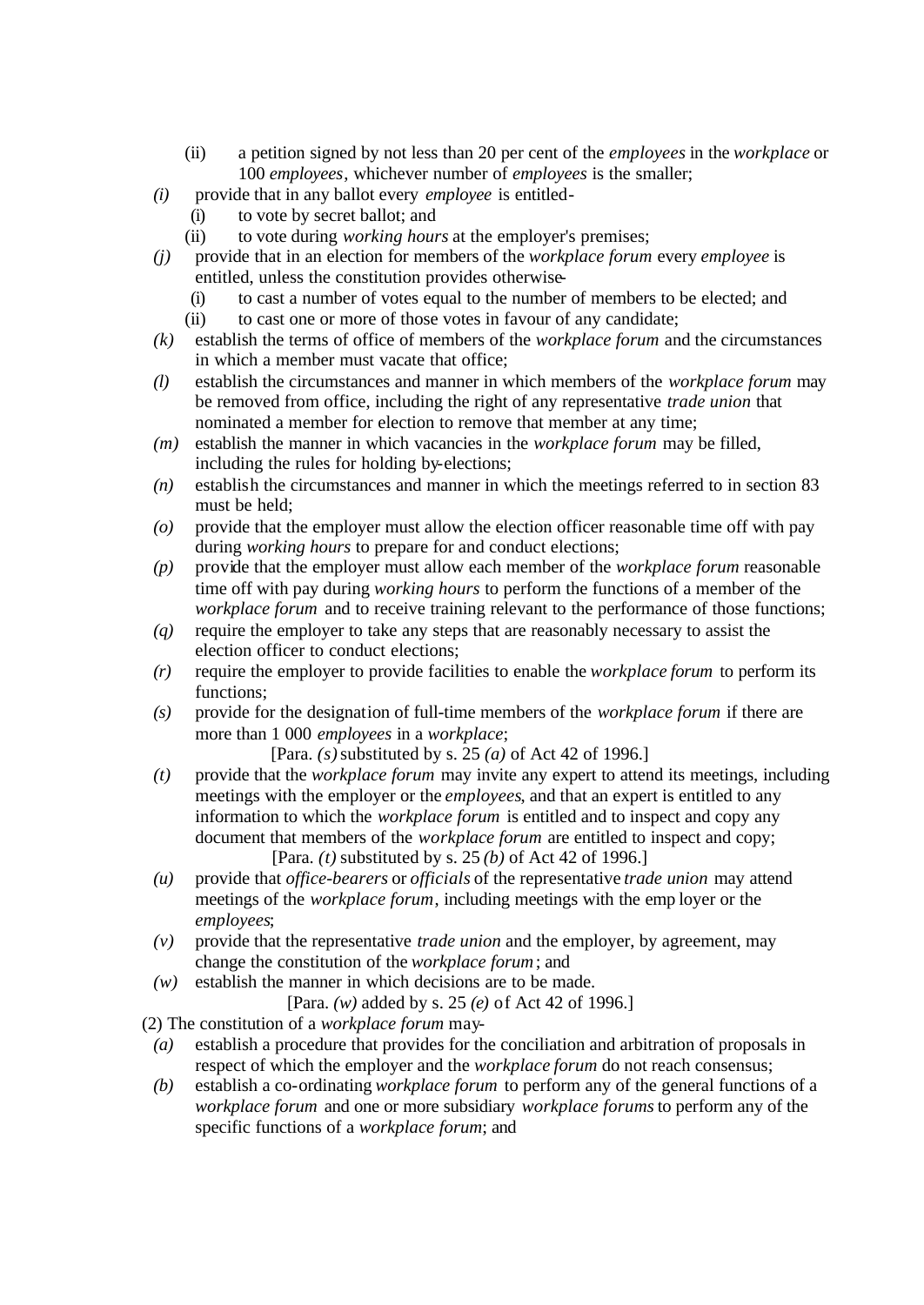*(c)* include provisions that depart from sections 83 to 92.

(3) The constitution of a *workplace forum* binds the employer.

(4) The Minister for the Public Service and Administration may amend the requirements for a constitution in terms of this section for *workplace forums* in the *public service* by a Schedule promulgated in terms of section 207 (4).

# **83 Meetings of workplace forum**

(1) There must be regular meetings of the *workplace forum*.

(2) There must be regular meetings between the *workplace forum* and the employer, at which the employer must-

- *(a)* present a report on its financial and employment situation, its performance since the last report and its anticipated performance in the short term and in the long term; and
- *(b)* consult the *workplace forum* on any matter arising from the report that may affect *employees* in the *workplace*.

(3) *(a)* There must be meetings between members of the *workplace forum* and the *employees* employed in the *workplace* at regular and appropriate intervals. At the meetings with *employees*, the *workplace forum* must report on-

- (i) its activities generally;
- (ii) matters in respect of which it has been consulted by the employer; and
- (iii) matters in respect of which it has participated in joint decision-making with the employer.

*(b)* Each calendar year, at one of the meetings with the *employees*, the employer must present an annual report of its financial and employment situation, its performance generally and its future prospects and plans.

*(c)* The meetings of *employees* must be held during *working hours* at a time and place agreed upon by the *workplace forum* and the employer without loss of pay on the part of the *employees*.

# **84 Specific matters for consultation**

(1) Unless the matters for consultation are regulated by a *collective agreement* with the representative *trade union*, a *workplace forum* is entitled to be consulted by the employer about proposals relating to any of the following matters-

- *(a)* restructuring the *workplace*, including the introduction of new technology and new work methods;
- *(b)* changes in the organisation of work;
- *(c)* partial or total plant closures;
- *(d)* mergers and transfers of ownership in so far as they have an impact on the *employees*;
- *(e)* the *dismissal* of *employees* for reasons based on *operationalrequirements*;
- *(f)* exemptions from any *collective agreement* or any law;
- *(g)* job grading;
- *(h)* criteria for merit increases or the payment of discretionary bonuses;
- *(i)* education and training;
- *(j)* product development plans; and
- *(k)* export promotion.

(2) A *bargaining council* may confer on a *workplace forum* the right to be consulted about additional matters in *workplaces* that fall within the *registered scope* of the *bargaining council*.

(3) A representative *trade union* and an employer may conclude a *collective agreement* conferring on the *workplace forum* the right to be consulted about any additional matters in that *workplace*.

(4) Any other law may confer on a *workplace forum* the right to be consulted about additional matters.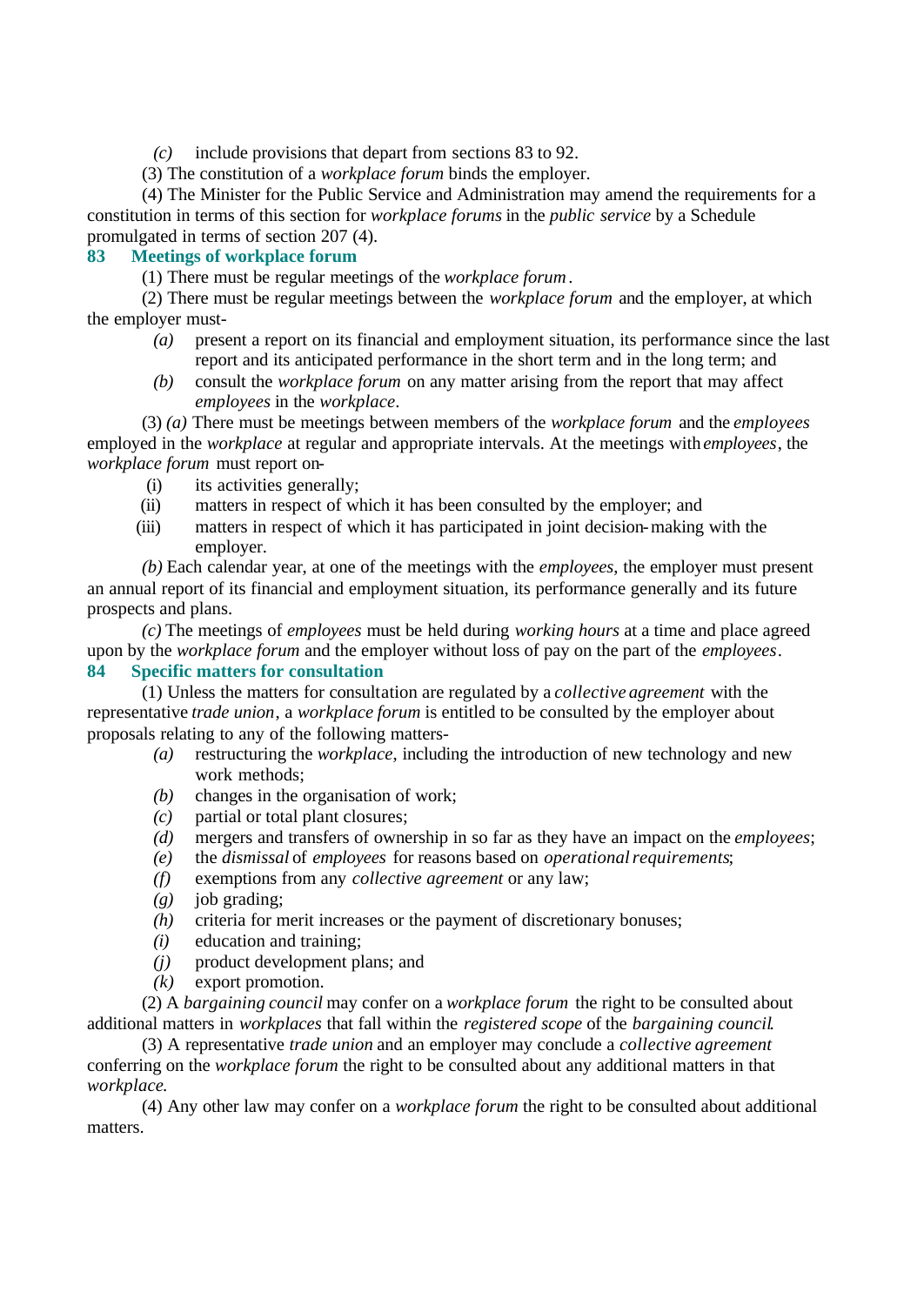(5) Subject to any applicable occupational health and safety legislation, a representative *trade union* and an employer may agree-

- *(a)* that the employer must consult with the *workplace forum* with a view to initiating, developing, promoting, monitoring and reviewing measures to ensure health and safety at work;
- *(b)* that a meeting between the *workplace forum* and the employer constitutes a meeting of a health and safety committee required to be established in the *workplace* by that legislation; and
- *(c)* that one or more members of the *workplace forum* are health and safety representatives for the purposes of that legislation.
- (6) For the purposes of *workplace forums* in the *public service*
	- *(a)* the *collective agreement* referred to in subsection (1) is a *collective agreement* concluded in a *bargaining council*;
	- *(b)* a *bargaining council* may remove any matter from the list of matters referred to in subsection (1) in respect of *workplaces* that fall within its *registered scope*; and
	- *(c)* subsection (3) does not apply.

# **85 Consultation**

(1) Before an employer may implement a proposal in relation to any matter referred to in section 84 (1), the employer must consult the *workplace forum* and attempt to reach consensus with it.

(2) The employer must allow the *workplace forum* an opportunity during the consultation to make representations and to advance alternative proposals.

(3) The employer must consider and respond to the representations or alternative proposals made by the *workplace forum* and, if the employer does not agree with them, the employer must state the reasons for disagreeing.

(4) If the employer and the *workplace forum* do not reach consensus, the employer must invoke any agreed procedure to resolve any differences before implementing the employer's proposal.

# **86 Joint decision-making**

(1) Unless the matters for joint decision-making are regulated by a *collective agreement* with the representative *trade union*, an employer must consult and reach consensus with a *workplace forum* before implementing any proposal concerning-

- *(a)* disciplinary codes and procedures;
- *(b)* rules relating to the proper regulation of the *workplace* in so far as they apply to conduct not related to the work performance of *employees*;
- *(c)* measures designed to protect and advance persons disadvantaged by unfair discrimination; and
- *(d)* changes by the employer or by employer-appointed representatives on trusts or boards of employer-controlled schemes, to the rules regulating social benefit schemes.

(2) A representative *trade union* and an employer may conclude a *collective agreement*-

- *(a)* conferring on the *workplace forum* the right to joint decision-making in respect of additional matters in that *workplace*;
- *(b)* removing any matter referred to in subsection  $(1)$  *(a)* to *(d)* from the list of matters requiring joint decision-making.

(3) Any other law may confer on a *workplace forum* the right to participate in joint decisionmaking about additional matters.

(4) If the employer does not reach consensus with the *workplace forum*, the employer may-

- *(a)* refer the *dispute* to arbitration in terms of any agreed procedure; or
- *(b)* if there is no agreed procedure, refer the *dispute* to the Commission.

(5) The employer must satisfy the Commission that a copy of the referral has been *served* on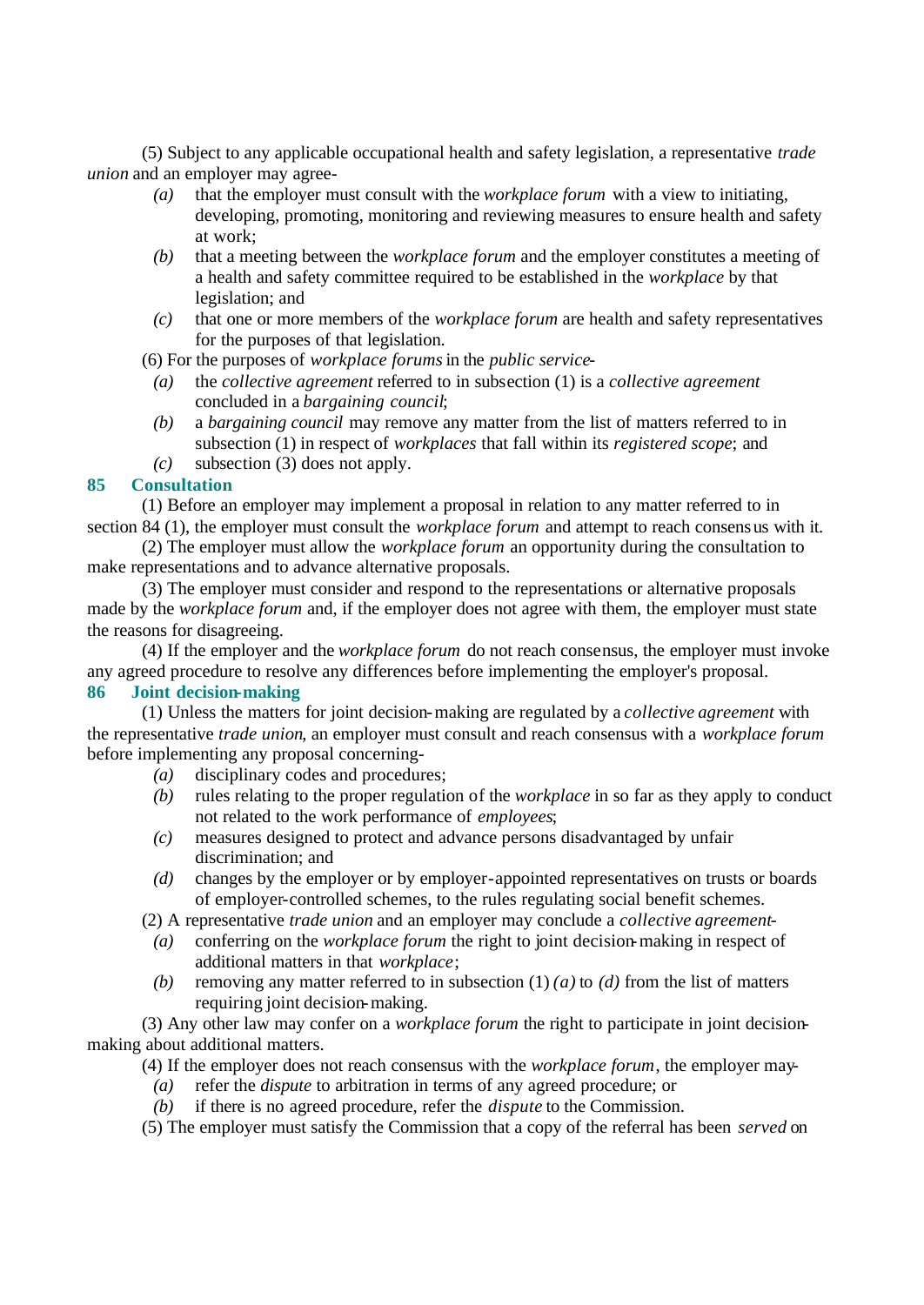the chairperson of the *workplace forum*.

(6) The Commission must attempt to resolve the *dispute* through conciliation.

(7) If the *dispute* remains unresolved, the employer may request that the *dispute* be resolved through arbitration.  $xxi *$ 

(8) *(a)* An arbitration award is [sic] about a proposal referred to in subsection (1) *(d)* takes effect 30 days after the date of the award.

*(b)* Any representative on the trust or board may apply to the Labour Court for an order declaring that the implementation of the award constitutes a breach of a fiduciary duty on the part of that representative.

*(c)* Despite paragraph *(a)*, the award will not take effect pending the determination by the Labour Court of an application made in terms of paragraph *(b)*.

(9) For the purposes of *workplace forums* in the *public service*, a *collective agreement* referred to in subsections (1) and (2) is a *collective agreement* concluded in a *bargaining council*.

**87 Review at request of newly established workplace forum**

(1) After the establishment of a *workplace forum*, the *workplace forum* may request a meeting with the employer to review-

- *(a)* criteria for merit increases or the payment of discretionary bonuses;
- *(b)* disciplinary codes and procedures; and
- *(c)* rules relating to the proper regulation of the *workplace* in so far as they apply to conduct not related to work performance of *employees* in the *workplace*.

(2) The employer must submit its criteria, disciplinary codes and procedures, and rules, referred to in subsection (1), if any, in writing to the *workplace forum* for its consideration.

(3) A review of the criteria must be conducted in accordance with the provisions of section 85.

(4) A review of the disciplinary codes and procedures, and rules, must be conducted in accordance with the provisions of section 86 (2) to (7) except that, in applying section 86 (4), either the employer or the *workplace forum* may refer a *dispute* between them to arbitration or to the Commission.

#### [Sub-s. (4) substituted by s. 26 of Act 42 of 1996.]

# **88 Matters affecting more than one workplace forum in an employer's operation**

(1) If the employer operates more than one *workplace* and separate *workplace forums* have been established in two or more of those *workplaces*, and if a matter has been referred to arbitration in terms of section 86 (4) *(a)* or *(b)* or by a *workplace forum* in terms of section 87 (4), the employer may give notice in writing to the chairpersons of all the *workplace forums* that no other *workplace forum* may refer a matter that is substantially the same as the matter referred to arbitration.

[Sub-s. (1) substituted by s. 27 of Act 42 of 1996.]

(2) If the employer gives notice in terms of subsection (1)-

- *(a)* each *workplace forum* is entitled to make representations and participate in the arbitration proceedings; and
- *(b)* the arbitration award is binding on the employer and the *employees* in each *workplace*.

# **89 Disclosure of information**

(1) An employer must disclose to the *workplace forum* all relevant information that will allow the *workplace forum* to engage effectively in consultation and joint decision-making.

- (2) An employer is not required to disclose information-
	- *(a)* that is legally privileged;
	- *(b)* that the employer cannot disclose without contravening a prohibition imposed on the employer by any law or order of any court;
	- *(c)* that is confidential and, if disclosed, may cause substantial harm to an *employee* or the employer; or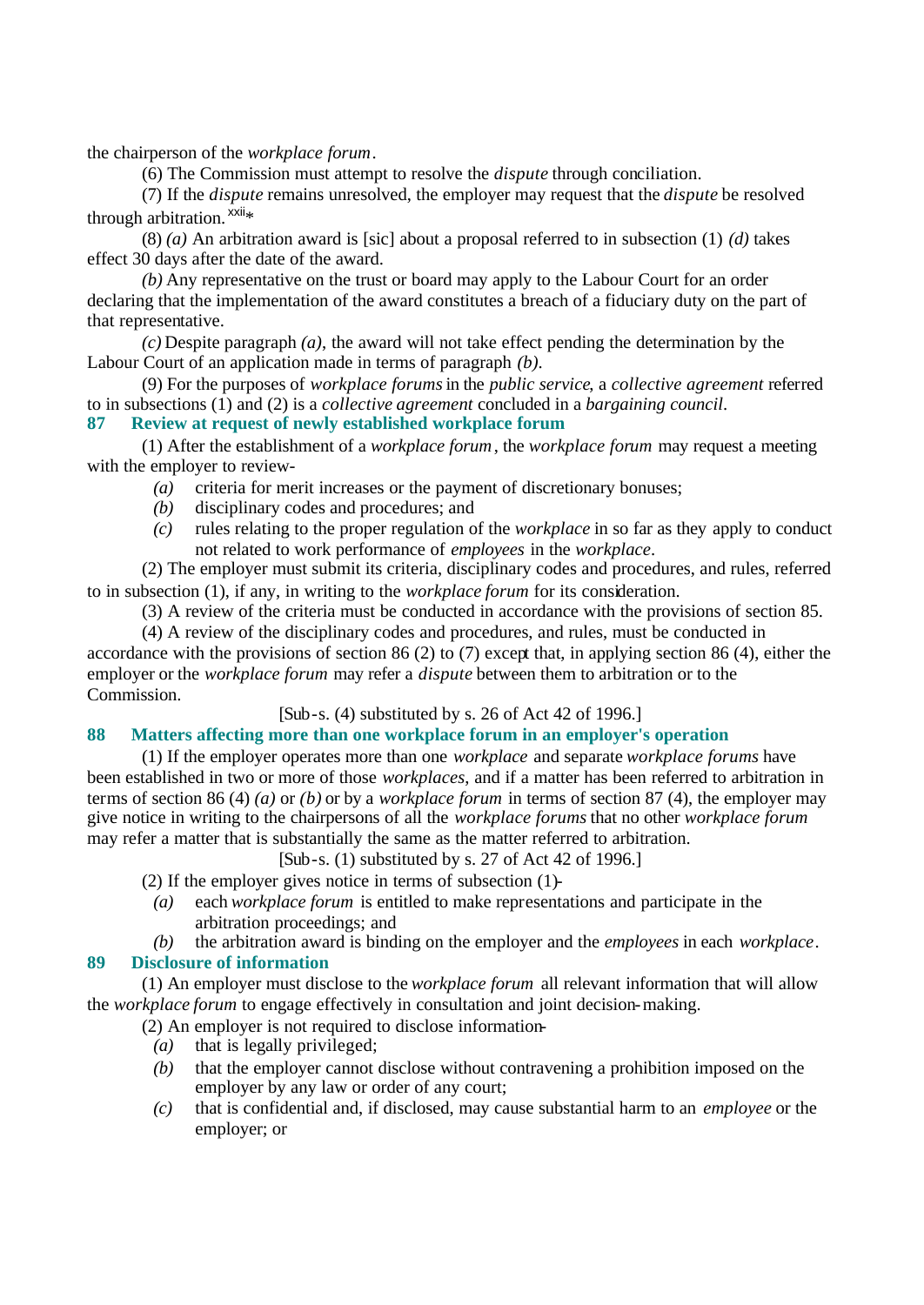*(d)* that is private personal information relating to an *employee*, unless that *employee* consents to the disclosure of that information.

(2A) The employer must notify the *workplace forum* in writing if of the view that any information disclosed in terms of subsection (1) is confidential.

[Sub-s. (2A) inserted by s. 28 of Act 42 of 1996.]

(3) If there is a *dispute* about the disclosure of information, any party to the *dispute* may refer the *dispute* in writing to the Commission.

(4) The party who refers the *dispute* to the Commission must satisfy it that a copy of the referral has been *served* on all the other parties to the *dispute*.

(5) The Commission must attempt to resolve the *dispute* through conciliation.

(6) If the *dispute* remains unresolved, any party to the *dispute* may request that the *dispute* be resolved through arbitration.

(7) In any *dispute* about the disclosure of information contemplated in subsection (3), the commissioner must first decide whether or not the information is relevant.

(8) If the commissioner decides that the information is relevant and if it is information contemplated in subsection (2) *(c)* or *(d)*, the commissioner must balance the harm that the disclosure is likely to cause to an *employee* or employer against the harm that the failure to disclose the information is likely to cause to the ability of the *workplace forum* to engage effectively in consultation and joint decision-making.

(9) If the commissioner decides that the balance of harm favours the disclosure of the information, the commissioner may order the disclosure of the information on terms designed to limit the harm likely to be caused to the *employee* or employer.

(10) When making an order in terms of subsection (9), the commissio ner must take into account any breach of confidentiality in respect of information disclosed in terms of this section at that *workplace* and may refuse to order the disclosure of the information or any other confidential information, that might otherwise be disclosed, for a period specified in the arbitration award.

#### **90 Inspection and copies of documents**

(1) Any documented information that is required to be disclosed by the employer in terms of section 89 must be made available on request to the members of the *workplace forum* for inspection.

(2) The employer must provide copies of the documentation on request to the members of the *workplace forum*.

### **91 Breach of confidentiality**

In any *dispute* about an alleged breach of confidentiality, the commissioner may order that the right to disclosure of information in that *workplace* be withdrawn for a period specified in the arbitration award.

#### **92 Full-time members of workplace forum**

(1) In a *workplace* in which 1 000 or more *employees* are employed, the members of the *workplace forum* may designate from their number one full-time member.

(2) *(a)* The employer must pay a full-time member of the *workplace forum* the same *remuneration* that the member would have earned in the position the member held immediately before being designated as a full-time member.

*(b)* When a person ceases to be a full-time member of a *workplace forum*, the employer must reinstate that person to the position that person held immediately before election or appoint that person to any higher position to which, but for the election, that person would have advanced.

# **93 Dissolution of workplace forum**

(1) A representative *trade union* in a *workplace* may request a ballot to dissolve a *workplace forum*.

(2) If a ballot to dissolve a *workplace forum* has been requested, an election officer must be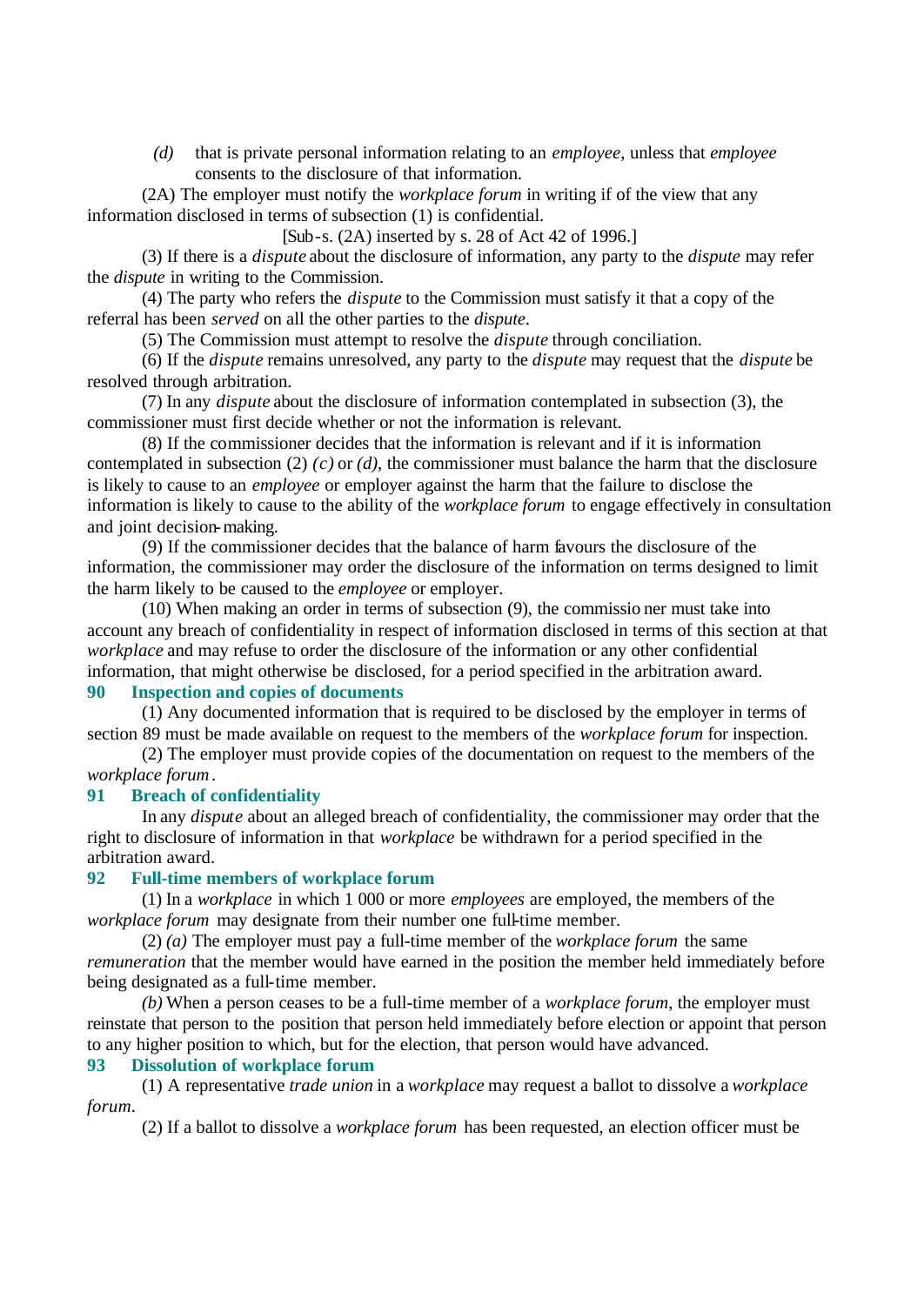appointed in terms of the constitution of the *workplace forum*.

(3) Within 30 days of the request for a ballot to dissolve the *workplace forum*, the election officer must prepare and conduct the ballot.

(4) If more than 50 per cent of the *employees* who have voted in the ballot support the dissolution of the *workplace forum*, the *workplace forum* must be dissolved.

#### **94 Disputes about workplace forums**

(1) Unless a *collective agreement* or this Chapter provides otherwise, any party to a *dispute* about the interpretation or application of this Chapter may refer that *dispute* to the Commission in writing, if that party is-

- *(a)* one or more *employees* employed in the *workplace*;
- *(a*A*)* a *workplace forum*;

[Para. *(a*A*)* inserted by s. 29 of Act 42 of 1996.]

- *(b)* a registered *trade union* with members employed in the *workplace*;
- *(c)* the representative *trade union*; or
- *(d)* the employer.

(2) The party who refers the *dispute* to the Commission must satisfy it that a copy of the referral has been *served* on all the other parties to the *dispute*.

(3) The Commission must attempt to resolve the *dispute* through conciliation.

(4) If the *dispute* remains unresolved, any party to the *dispute* may request that the *dispute* be resolved through arbitration.

#### **CHAPTER VI**

# **TRADE UNIONS AND EMPLOYERS' ORGANISATIONS (ss 95-111)**

#### *Part A*

*Registration and regulation of trade unions and employers' organisations* **(ss 95-106) 95 Requirements for registration of trade unions or employers' organisations**

(1) Any *trade union* may apply to the *registrar* for registration if-

- *(a)* it has adopted a name that meets the requirements of subsection (4);
- *(b)* it has adopted a constitution that meets the requirements of subsections (5) and (6);
- *(c)* it has an address in the *Republic*; and
- *(d)* it is independent.
- (2) A *trade union* is independent if-
	- *(a)* it is not under the direct or indirect control of any employer or *employers' organisation* ; and
	- *(b)* it is free of any interference or influence of any kind from any employer or *employers' organisation*.

(3) Any *employers' organisation* may apply to the *registrar* for registration if-

- *(a)* it has adopted a name that meets the requirements of subsection (4);
- *(b)* it has adopted a constitution that meets the requirements of subsections (5) and (6), and
- *(c)* it has an address in the *Republic*.

(4) Any *trade union* or *employers' organisation* that intends to register may not have a name or shortened form of the name that so closely resembles the name or shortened form of the name of another *trade union* or *employers' organisation* that it is likely to mislead or cause confusion.

(5) The constitution of any *trade union* or *employers' organisation* that intends to register must-

- *(a)* state that the *trade union* or *employers' organisation* is an association not for gain;
- *(b) prescribe* qualifications for, and admission to, membership;
- *(c)* establish the circumstances in which a member will no longer be entitled to the benefits of membership;
- *(d)* provide for the termination of membership;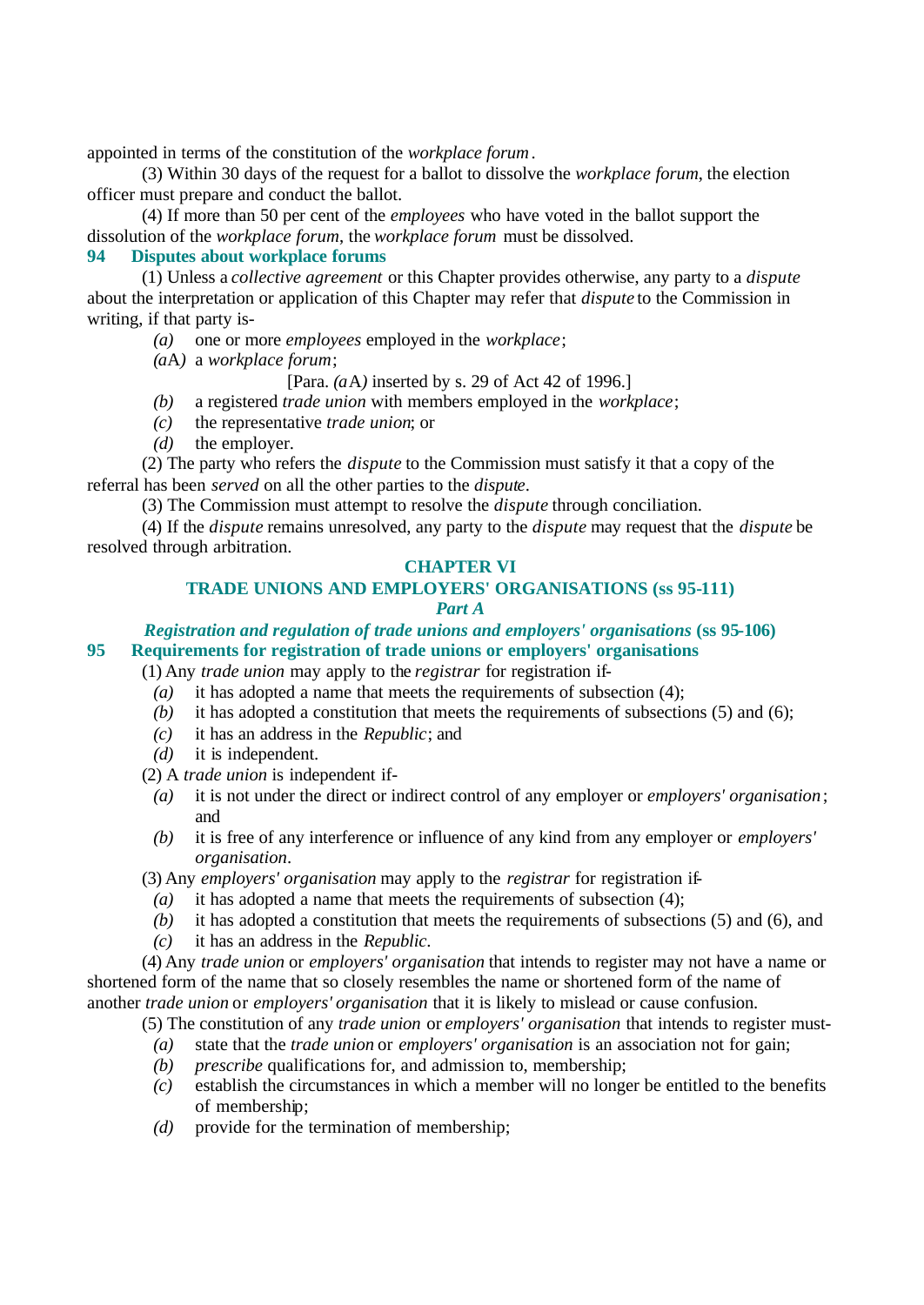- *(e)* provide for appeals against loss of the benefits of membership or against termination of membership, prescribe a procedure for those appeals and determine the body to which those appeals may be made;
- *(f)* provide for membership fees and the method for determining membership fees and other payments by members;
- *(g)* prescribe rules for the convening and conducting of meetings of members and meetings of representatives of members, including the quorum required for, and the minutes to be kept of, those meetings;
- *(h)* establish the manner in which decisions are to be made;
- *(i)* establish the office of secretary and define its functions;
- *(j)* provide for other *office-bearers*, *officials* and, in the case of a *trade union*, *trade union representatives*, and define their respective functions;
- *(k) prescribe* a procedure for nominating or electing *office-bearers* and, in the case of a *trade union*, *trade union representatives*;
- *(l) prescribe* a procedure for appointing, or nominating and electing, *officials*;
- *(m)* establish the circumstances and manner in which *office-bearers*, *officials* and, in the case of a *trade union*, *trade union representatives*, may be removed from office;
- *(n)* provide for appeals against removal from office of *office-bearers*, *officials* and, in the case of a *trade union*, *trade union representatives*, *prescribe* a procedure for those appeals and determine the body to which those appeals may be made;
- *(o)* establish the circumstances and manner in which a ballot must be conducted;
- *(p)* provide that the *trade union* or *employers' organisation*, before calling a *strike* or *lockout*, must conduct a ballot of those of its members in respect of whom it intends to call the *strike* or *lock-out*;
- *(q)* provide that members of the *trade union* or *employers' organisation* may not be disciplined or have their membership terminated for failure or refusal to participate in a *strike* or *lock-out* if-
	- (i) no ballot was held about the *strike* or *lock-out*; or
	- (ii) a ballot was held but a majority of the members who voted did not vote in favour of the *strike* or *lock-out*;
- *(r)* provide for banking and investing its money;
- *(s)* establish the purposes for which its money may be used;
- *(t)* provide for acquiring and controlling property;
- *(u)* determine a date for the end of its financial year;
- *(v)* prescribe a procedure for changing its constitution; and
- *(w)* prescribe a procedure by which it may resolve to wind up.

(6) The constitution of any *trade union* or *employers' organisation* which intends to register may not include any provision that discriminates directly or indirectly against any person on the grounds of race or sex.

(7) The *registrar* must not register a *trade union* or an *employers' organisation* unless the *registrar* is satisfied that the applicant is a genuine *trade union* or a genuine *employers' organisation*.

[Sub-s. (7) added by s. 18 of Act 12 of 2002.]

(8) The *Minister*, in consultation with *NEDLAC*, may by notice in the *Government Gazette* publish guidelines to be applied by the *registrar* in determining whether an applicant is a genuine *trade union* or a genuine *employers' organisation*.

[Sub-s. (8) added by s. 18 of Act 12 of 2002.]

# **96 Registration of trade unions or employers' organisations**

(1) Any *trade union* or *employers' organisation* may apply for registration by submitting to the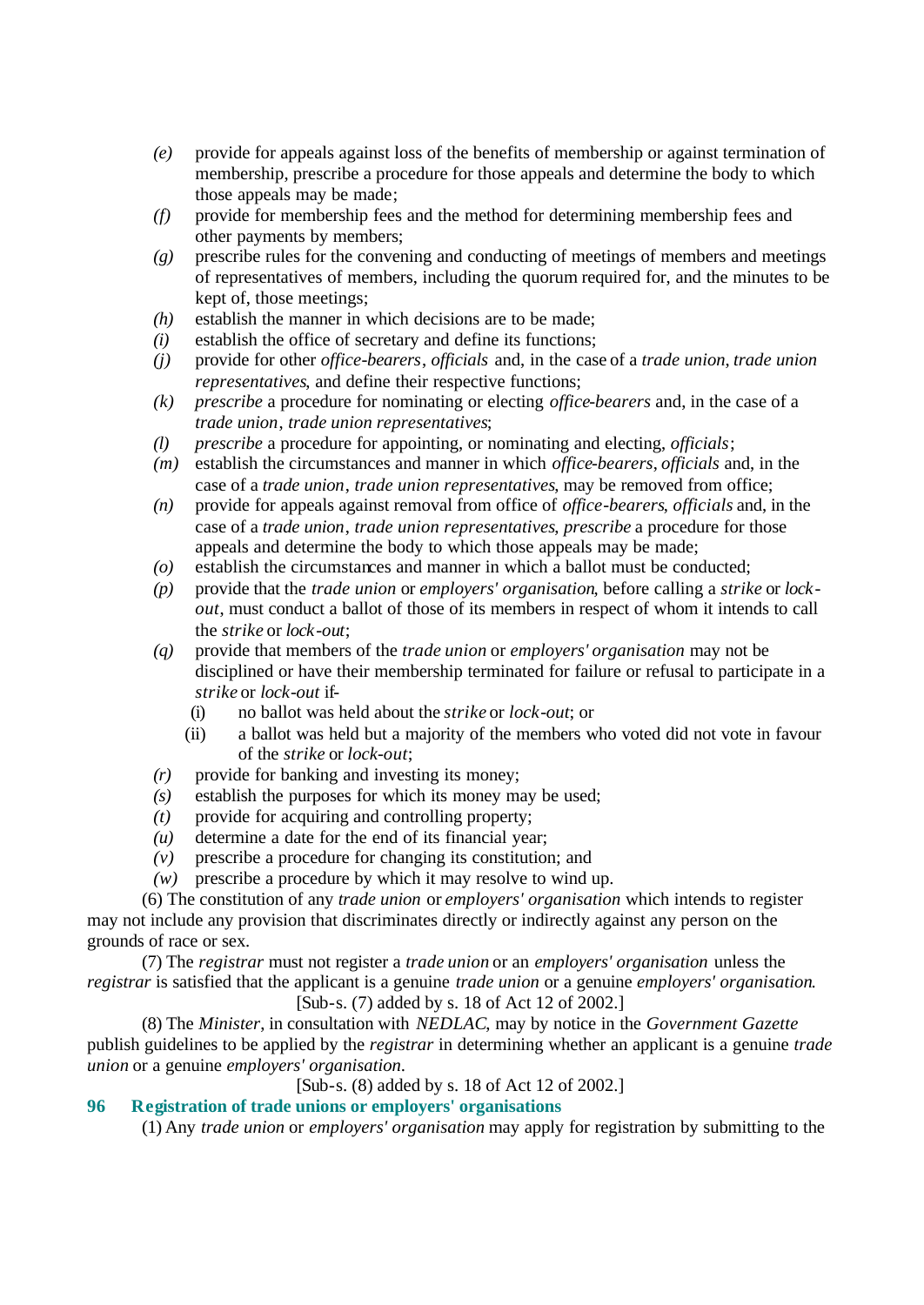*registrar*-

- *(a)* a *prescribed* form that has been properly completed;
- *(b)* a copy of its constitution; and
- *(c)* any other information that may assist the *registrar* to determine whether or not the *trade union* or *employers' organisation* meets the requirements for registration.
- (2) The *registrar* may require further information in support of the application.

(3) The *registrar*-

- *(a)* must consider the application and any further information provided by the applicant; and
- *(b)* if satisfied that the applicant meets the requirements for registration, must register the applicant by entering the applicant's name in the register of *trade unions* or the register of *employers' organisations*.

(4) If the *registrar* is not satisfied that the applicant meets the requirements for registration, the *registrar*-

- *(a)* must send the applicant a written notice of the decision and the reasons for that decision; and
- *(b)* in that notice, must inform the applicant that it has 30 days from the date of the notice to meet those requirements.

(5) If, within that 30-day period, the applicant meets the requirements for registration, the *registrar* must register the applicant by entering the applicant's name in the appropriate register.

(6) If, within that 30-day period, an applicant has attempted to meet the requirements for registration but the *registrar* concludes that the applicant has failed to do so, the *registrar* must-

- *(a)* refuse to register the applicant; and
- *(b)* notify the applicant in writing of that decision.

(7) After registering the applicant, the *registrar* must-

- *(a)* issue a certificate of registration in the applicant's name; and
- *(b)* send the certificate and a certified copy of the registered constitution to the applicant.

### **97 Effect of registration of trade union or employers' organisation**

(1) A certificate of registration is sufficient proof that a registered *trade union* or registered *employers' organisation* is a body corporate.

(2) The fact that a person is a member of a registered *trade union* or a registered *employers' organisation* does not make that person liable for any of the obligations or liabilities of the *trade union* or *employers' organisation*.

(3) A member, *office-bearer* or *official* of a registered *trade union* or a registered *employers' organisation* or, in the case of a *trade union*, a *trade union representative* is not personally liable for any loss suffered by any person as a result of an act performed or omitted in good faith by the member, *office-bearer*, *official* or *trade union representative* while performing their functions for or on behalf of the *trade union* or *employers' organisation*.

(4) *Service* of any document directed to a registered *trade union* or *employers' organisation* at the address most recently provided to the *registrar* will be for all purposes *service* of that document on that *trade union* or *employers' organisation*.

# **98 Accounting records and audits**

(1) Every registered *trade union* and every registered *employers' organisation* must, to the standards of generally accepted accounting practice, principles and procedures-

- *(a)* keep books and records of its income, expenditure, assets and liabilities; and
- *(b)* within six months after the end of each financial year, prepare financial statements, including at least-
	- (i) a statement of income and expenditure for the previous financial year; and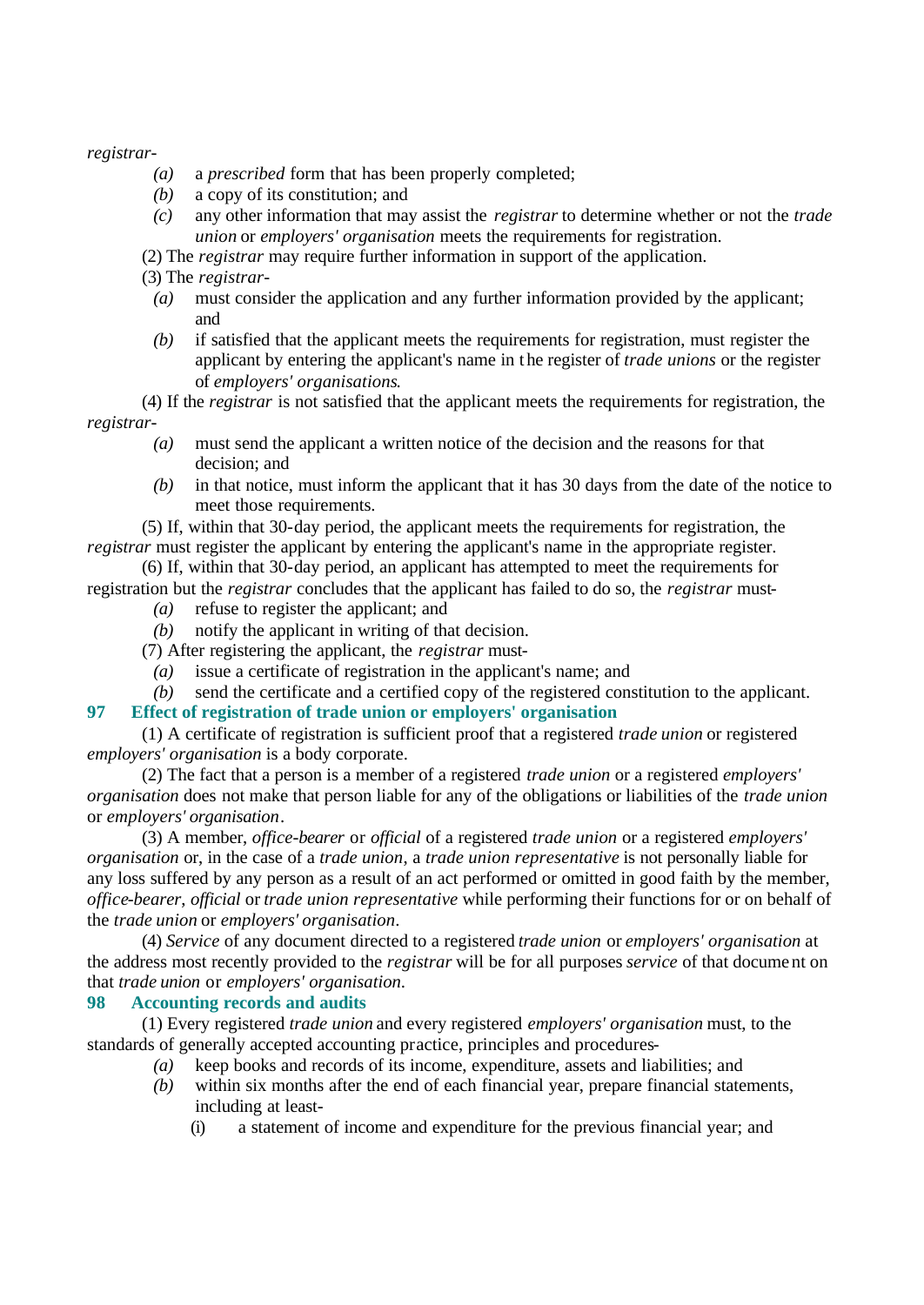(ii) a balance sheet showing its assets, liabilities and financial position as at the end of the previous financial year.

(2) Every registered *trade union* and every registered *employers' organisation* must arrange for an annual audit of its books and records of account and its financial statements by an *auditor* who must-

- *(a)* conduct the audit in accordance with generally accepted auditing standards; and
- *(b)* report in writing to the *trade union* or *employers' organisation* and in that report-
	- (i) express an opinion as to whether or not the *trade union* or *employers' organisation* has complied with those provisions of its constitution relating to financial matters; and
	- (ii) if the *trade union* is a party to an agency shop agreement referred to in section 25 or a closed shop agreement referred to in section 26 express an opinion as to whether or not the *trade union* has complied with the provisions of those sections.
- (3) Every registered *trade union* and every registered *employers' organisation* must-
	- *(a)* make the financial statements and the *auditor's* report available to its members for inspection; and
	- *(b)* submit those statements and the *auditor's* report to a meeting or meetings of its members or their representatives as provided for in its constitution.

(4) Every registered *trade union* and every registered *employers' organisation* must preserve each of its books of account, supporting vouchers, records of subscriptions or levies paid by its members, income and expenditure statements, balance sheets, and *auditor's* reports, in an original or reproduced form, for a period of three years from the end of the financial year to which they relate. **99 Duty to keep records**

In addition to the records required by section 98, every registered *trade union* and every registered *employers' organisation* must keep-

- *(a)* a list of its members;
- *(b)* the minutes of its meetings, in an original or reproduced form, for a period of three years from the end of the financial year to which they relate; and
- *(c)* the ballot papers for a period of three years from the date of every ballot.

# **100 Duty to provide information to registrar**

Every registered *trade union* and every registered *employers' organisation* must provide to the *registrar*-

- *(a)* by 31 March each year, a statement, certified by the secretary that it accords with its records, showing the number of members as at 31 December of the previous year and any other related details that may be required by the *registrar*;
- *(b)* within 30 days of receipt of its *auditor's* report, a certified copy of that report and of the financial statements;
- *(c)* within 30 days of receipt of a written request by the *registrar*, an explanation of anything relating to the statement of membership, the *auditor's* report or the financial statements;
- *(d)* within 30 days of any appointment or election of its national *office-bearers*, the names and work addresses of those *office-bearers*, even if their appointment or election did not result in any changes to its *office-bearers*; and
- *(e)* 30 days before a new address for *service* of documents will take effect, notice of that change of address.

#### **101 Changing constitution or name of registered trade unions or employers' organisations**

(1) A registered *trade union* or a registered *employers' organisation* may resolve to change or replace its constitution.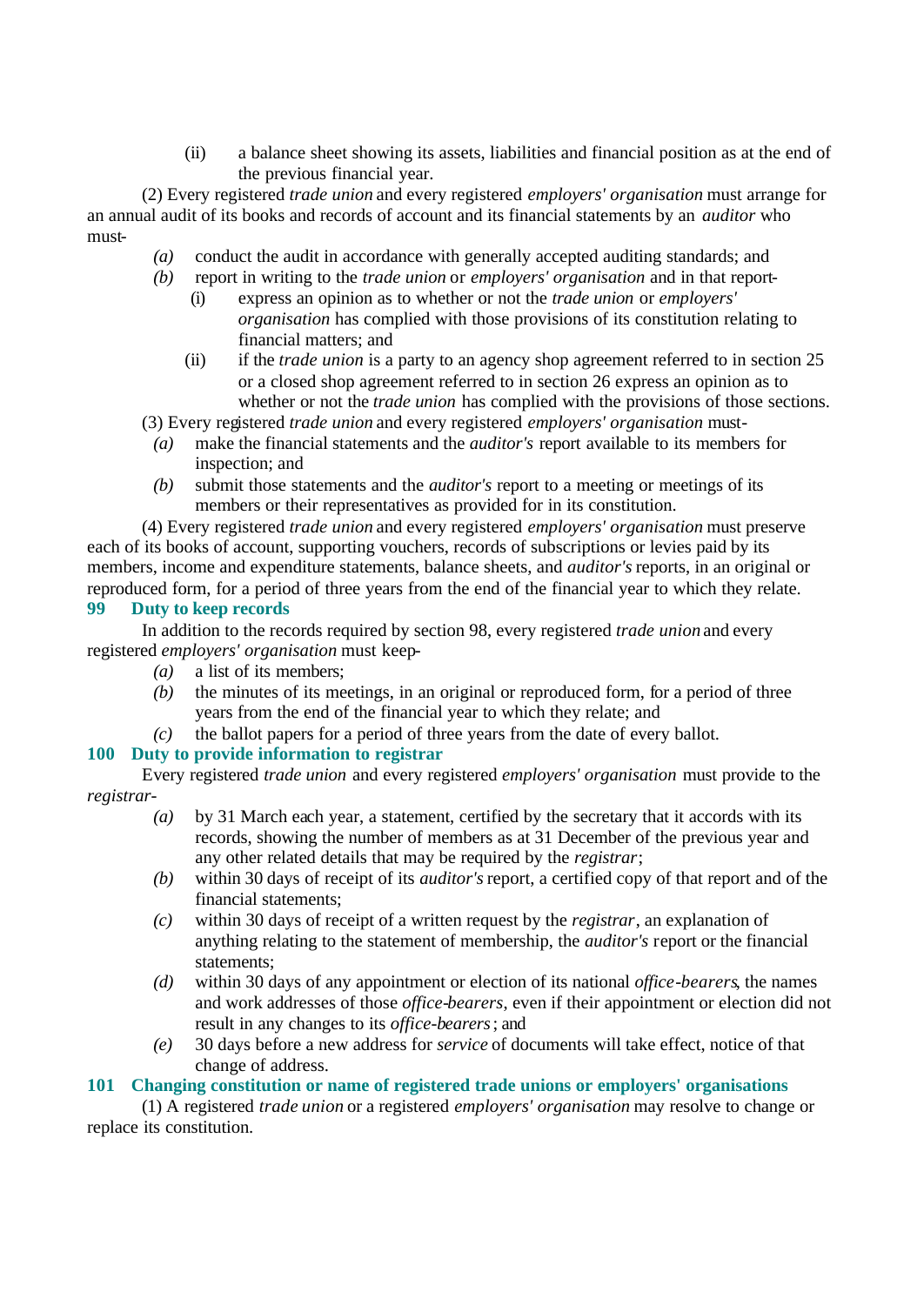(2) The registered *trade union* or the registered *employers' organisation* must send the *registrar* a copy of the resolution and a certificate signed by its secretary stating that the resolution complies with its constitution.

(3) The *registrar* must-

- *(a)* register the changed or new constitution if it meets the requirements for registration; and
- *(b)* send the registered *trade union* or registe red *employers' organisation* a copy of the resolution endorsed by the *registrar*, certifying that the change or replacement has been registered.
- (4) The changed or new constitution takes effect from the date of the *registrar's* certification.
- (5) A registered *trade union* or registered *employers' organisation* may resolve to change its

name.

(6) The registered *trade union* or registered *employers' organisation* must send the *registrar* a copy of the resolution and the original of its current certificate of registration.

(7) If the new name of the *trade union* or *employers' organisation* meets the requirements of section 95 (4),  $\frac{x}{x}$  the *registrar* must-

- *(a)* enter the new name in the appropriate register and issue a certificate of registration in the new name of the *trade union* or *employers' organisation*;
- *(b)* remove the old name from that register and cancel the earlier certificate of registration; and
- *(c)* send the new certificate to the *trade union* or *employers' organisation*.

(8) The new name takes effect from the date that the *registrar* enters it in the appropriate register.

# **102 Amalgamation of trade unions or employers' organisations**

(1) Any registered-

- *(a) trade union* may resolve to amalgamate with one or more other *trade unions*, whether or not those other *trade unions* are registered; and
- *(b) employers' organisation* may resolve to amalgamate with one or more other *employers' organisations*, whether or not those other *employers' organisations* are registered.

(2) The amalgamating *trade unions* or amalgamating *employers' organisations* may apply to the *registrar* for registration of the amalgamated *trade union* or amalgamated *employers' organisation*, even if any of the amalgamating *trade unions* or amalgamating *employers' organisations* is itself already registered, and the *registrar* must treat the application as an application in terms of section 96.

(3) After the *registrar* has registered the amalgamated *trade union* or amalgamated *employers' organisation*, the *registrar* must cancel the registration of each of the amalgamating *trade unions* or amalgamating *employers' organisations* by removing their names from the appropriate register.

(4) The registration of an amalgamated *trade union* or an amalgamated *employers' organisation* takes effect from the date that the *registrar* enters its name in the appropriate register.

(5) When the *registrar* has registered an amalgamated *trade union* or amalgamated *employers' organisation*-

- *(a)* all the assets, rights, obligations and liabilities of the amalgamating *trade unions* or the amalgamating *employers' organisations* devolve upon and vest in the amalgamated *trade union* or amalgamated *employers' organisation*; and
- *(b)* the amalgamated *trade union* or amalgamated *employers' organisation* succeeds the amalgamating *trade unions* or the amalgamating *employers' organisations* in respect of-
	- (i) any right that the amalgamating *trade unions* or the amalgamating *employers' organisations* enjoyed;
	- (ii) any fund established in terms of *this Act* or any other law;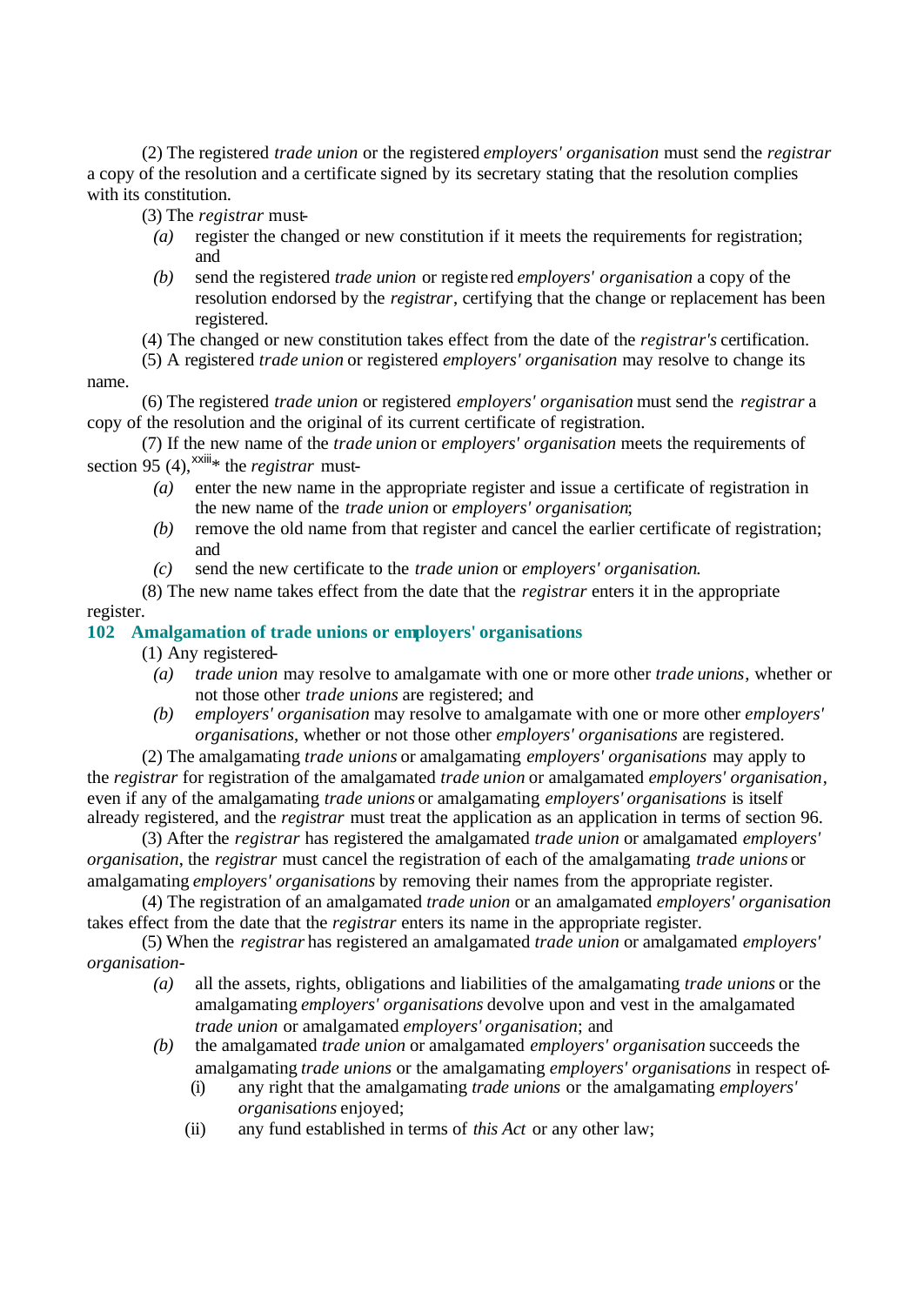- (iii) any arbitration award or court order;
- (iv) any *collective agreement* or other agreement;
- (v) membership of any *council*; and
- (vi) any written authorisation by a member for the periodic deduction of levies or subscriptions due to the amalgamating *trade unions* or amalgamating *employers' organisations*.

# **103 Winding-up of trade unions or employers' organisations**

(1) The Labour Court may order a *trade union* or *employers' organisation* to be wound up if-

- *(a)* the *trade union* or *employers' organisation* has resolved to wind-up its affairs and has applied to the Court for an order giving effect to that resolution; or
- *(b)* the *registrar* or any member of the *trade union* or *employers' organisation* has applied to the Court for its winding up and the Court is satisfied that the *trade union* or *employers' organisation* for some reason that cannot be remedied is unable to continue to function.

[Sub-s. (1) substituted by s. 19 *(b)* of Act 12 of 2002.]

(1A) If the *registrar* has cancelled the registration of a *trade union* or *employers' organisation* in terms of section 106 (2A), any person opposing its winding-up is required to prove that the *trade union* or *employers' organisation* is able to continue to function.

[Sub-s. (1A) inserted by s. 19 *(c)* of Act 12 of 2002.]

(2) If there are any persons not represented before the Labour Court whose interests may be affected by an order in terms of subsection (1), the Court must-

- *(a)* consider those interests before deciding whether or not to grant the order applied for; and
- *(b)* if it grants the order applied for, include provisions in the order disposing of each of those interests.

(3) In granting an order in terms of subsection (1), the Labour Court may appoint a suitable person as liquidator, on appropriate conditions.

[Sub-s. (3) amended by s. 30 of Act 42 of 1996.]

(4) *(a)* The *registrar* of the Labour Court must determine the liquidator's fees.

*(b)* The Labour Court, in chambers, may review the determination of the *registrar* of the Labour Court.

*(c)* The liquidator's fees are a first charge against the assets of the *trade union* or *employers' organisation*.

(5) If, after all the liabilities of the *trade union* or *employers' organisation* have been discharged, any assets remain which cannot be disposed of in accordance with the constitution of that *trade union* or *employers' organisation*, the liquidator must realise those assets and pay the proceeds to the Commission for its own use.

[Sub-s. (5) substituted by s. 19 *(d)* of Act 12 of 2002.]

(6) *(a)* The Labour Court may direct that the costs of the *registrar* or any other person who has brought an application in terms of subsection (1) *(b)* be paid from the assets of the *trade union* or *employers' organisation*.

*(b)* Any costs in terms of paragraph *(a)* rank concurrently with the liquidator's fees.

[Sub-s. (6) added by s. 19 *(e)* of Act 12 of 2002.]

[S. 103 amended by s. 19 *(a)* of Act 12 of 2002.]

# **104 Winding-up of trade unions or employers organisations by reason of insolvency**

Any person who seeks to wind-up a *trade union* or *employers' organisation* by reason of insolvency must comply with the Insolvency Act, 1936 (Act 24 of 1936), and, for the purposes of this section, any reference to the court in that Act must be interpreted as referring to the Labour Court.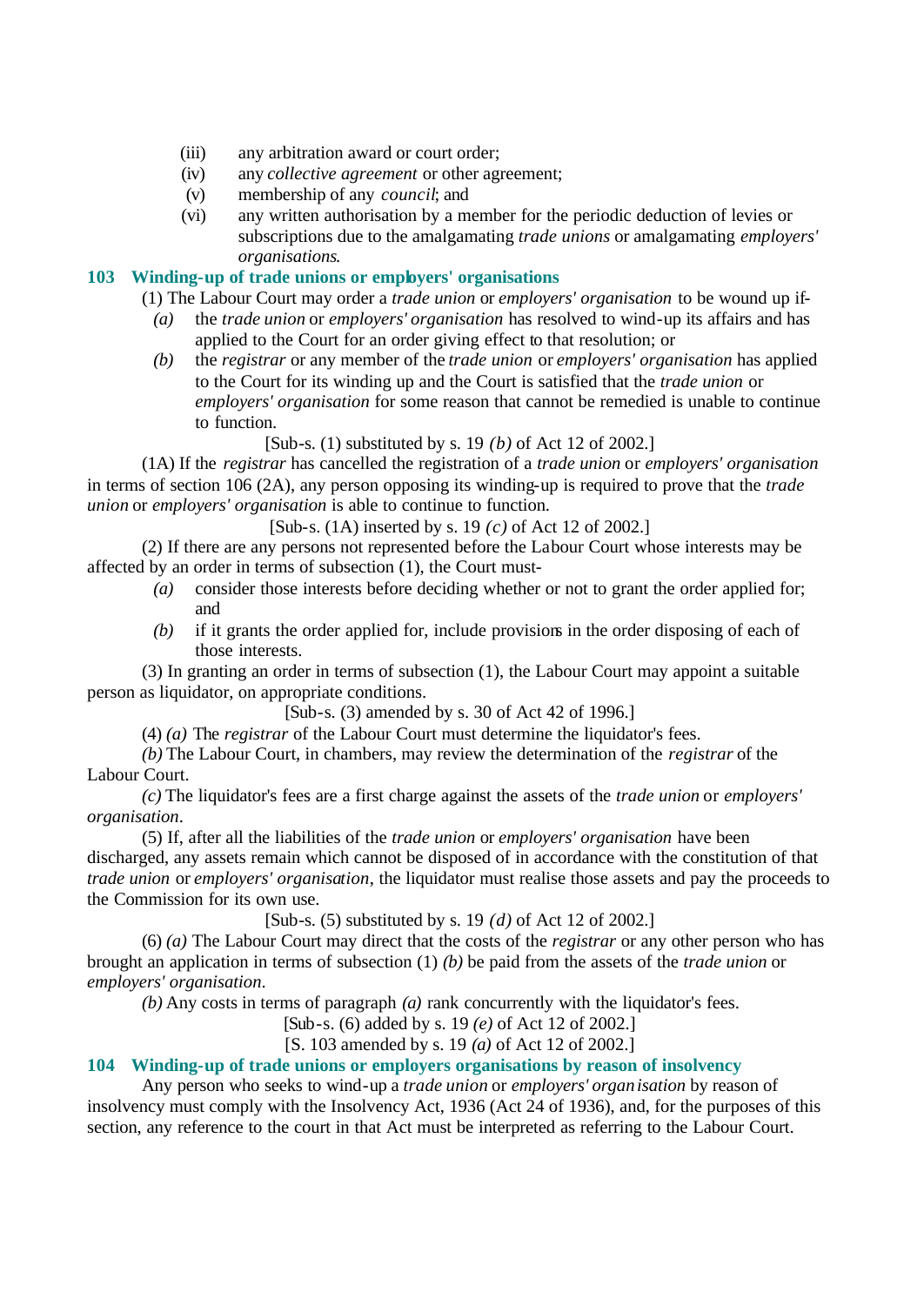# **105 Declaration that trade union is no longer independent**

(1) Any registered *trade union* may apply to the Labour Court for an order declaring that another *trade union* is no longer independent.

(2) If the Labour Court is satisfied that a *trade union* is not independent, the Court must make a declaratory order to that effect.

[S. 105 amended by s. 20 of Act 12 of 2002.]

# **106 Cancellation of registration of trade unions or employers' organisations**

(1) The registrar of the Labour Court must notify the *registrar* if the Court-

- *(a)* in terms of section 103 or 104 has ordered a registered *trade union* or a registered *employers' organisation* to be wound up; or
- *(b)* in terms of section 105 has declared that a registered *trade union* is not independent. [Sub-s. (1) substituted by s. 21 *(a)* of Act 12 of 2002.]

(2) When the *registrar* receives a notice from the Labour Court in terms of subsection (1), the *registrar* must cancel the registration of the *trade union* or *employers' organisation* by removing its name from the appropriate register.

(2A) The *registrar* may cancel the registration of a *trade union* or *employers' organisation* by removing its name from the appropriate register if the *registrar*-

- *(a)* is satisfied that the *trade union* or *employers' organisation* is not, or has ceased to function as, a genuine *trade union* or *employers' organisation*, as the case may be; or
- *(b)* has issued a written notice requiring the *trade union* or *employers' organisation* to comply with sections 98, 99 and 100 within a period of 60 days of the notice and the *trade union* or *employers' organisation* has, despite the notice, not complied with those sections.

[Sub-s. (2A) inserted by s. 21 *(b)* of Act 12 of 2002.]

(2B) The *registrar* may not act in terms of subsection (2A) unless the *registrar* has published a notice in the *Government Gazette* at least 60 days prior to such action-

- *(a)* giving notice of the *registrar*'s intention to cancel the registration of the *trade union* or *employers' organisation*; and
- *(b)* inviting the *trade union* or *employers' organisation* or any other interested parties to make written representations as to why the registration should not be cancelled. [Sub-s. (2B) inserted by s. 21 *(b)* of Act 12 of 2002.]

(3) When a *trade union's* or *employers' organisation's* registration is cancelled, all the rights it enjoyed as a result of being registered will end.

# *Part B*

# *Regulation of federations of trade unions and employers' organisations* **(s 107) 107 Regulation of federations of trade unions or employers' organisations**

(1) Any federation of *trade unions* that has the promotion of the interests of *employees* as a primary object, and any federation of *employers' organisations* that has the promotion of the interests of employers as a primary object, must provide to the *registrar*-

- *(a)* within three months of its formation, and after that by 31 March each year, the names and addresses of its members and the number of persons each member in the federation represents;
- *(b)* within three months of its formation, and after that within 30 days of any appointment or election of its national *office-bearers*, the names and work addresses of those *officebearers*, even if their appointment or election did not result in any changes to its *officebearers*;
- *(c)* within three months of its formation, a certified copy of its constitution and an address in the *Republic* at which it will accept *service* of any document that is directed to it;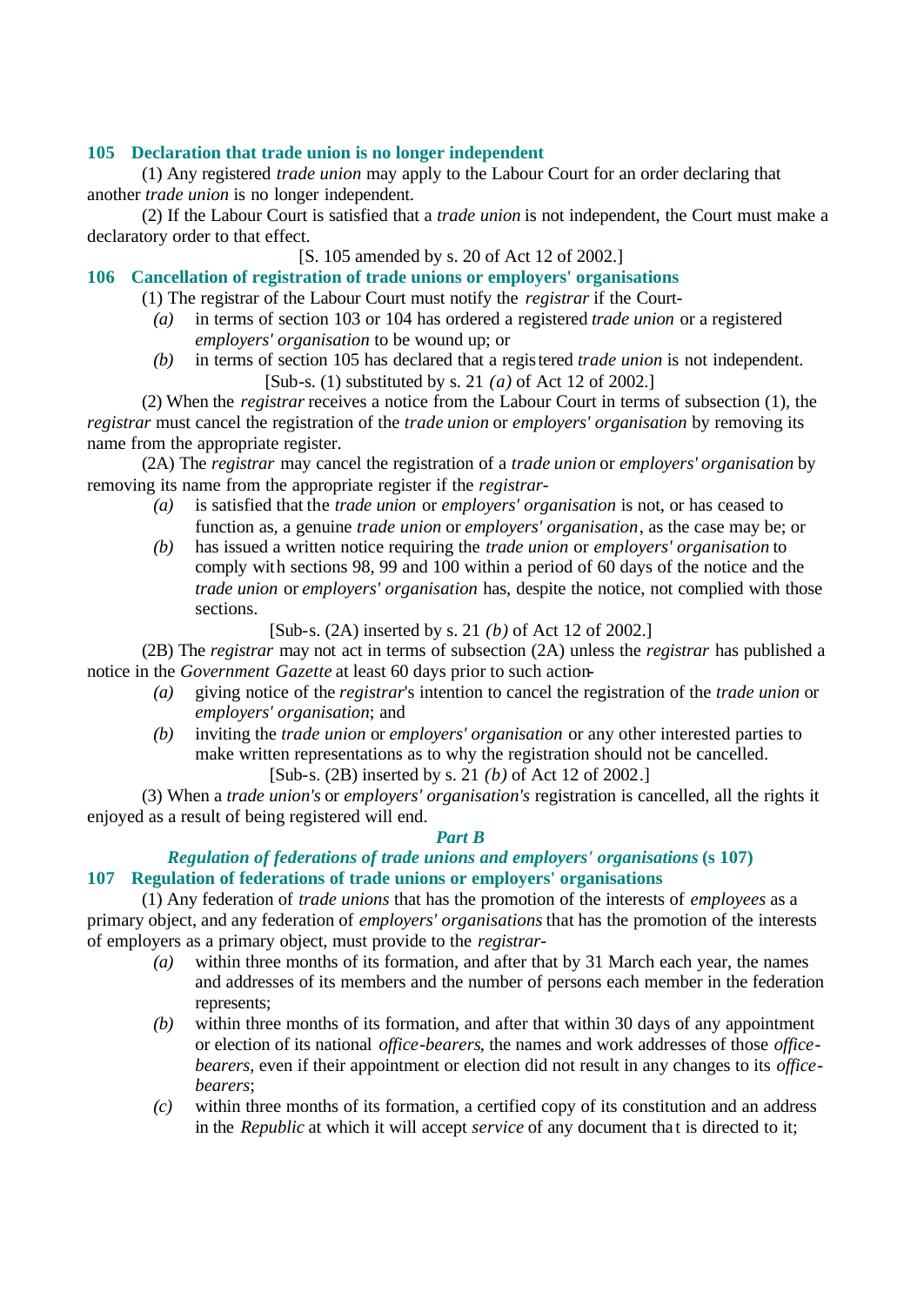- *(d)* within 30 days of any change to its constitution, or of the address provided to the *registrar* as required in paragraph *(c)*, notice of that change; and
- *(e)* within 14 days after it has resolved to wind up, a copy of that resolution.

(2) *Service* of any document directed to a federation of *trade unions* or a federation of *employers' organisations* at the address most recently provided to the *registrar* will be, for all purposes, *service* of that document on that federation.

(3) The *registrar* must remove from the appropriate register the name of any federation that the *registrar* believes has been wound up or sequestrated.

#### *Part C*

# *Registrar of labour relations* **(ss 108-110)**

# **108 Appointment of registrar of labour relations**

(1) The *Minister* must designate an officer of the Department of Labour as the *registrar* of labour relations to perform the functions conferred on the registrar by or in terms of *this Act*.

(2) *(a)* The *Minister* may designate any number of officers in the Department as deputy *registrars* of labour relations to assist the registrar to perform the functions of *registrar* in terms of *this Act*.

*(b)* A deputy registrar may exercise any of the functions of the *registrar* that have been generally or specifically delegated to the deputy.

(3) The deputy *registrar* of labour relations or if there is more than one, the most senior of them, will act as *registrar* whenever-

- *(a)* the *registrar* is absent from the *Republic* or from duty, or for any reason is temporarily unable to perform the functions of *registrar*; or
- *(b)* the office of *registrar* is vacant.

[Date of commencement of s. 108: 1 January 1996.]

# **109 Functions of registrar**

- (1) The *registrar* must keep-
	- *(a)* a register of registered *trade unions*;
	- *(b)* a register of registered *employers' organisations*;
	- *(c)* a register of federations of *trade unions* containing the names of the federations whose constitutions have been submitted to the *registrar*;
	- *(d)* a register of federations of *employers' organisations* containing the names of the federations whose constitutions have been submitted to the *registrar*; and
	- *(e)* a register of *councils*.

(2) Within 30 days of making an entry in, or deletion from, a register, the *registrar* must give notice of that entry or deletion in the *Government Gazette*.

(3) The *registrar*, on good cause shown, may extend or condone late compliance with any of the time periods established in this Chapter, except the period within which a person may note an appeal against a decision of the *registrar*.

(4) The *registrar* must perform all the other functions conferred on the *registrar* by or in terms of *this Act*.

[Date of commencement of s. 109: 1 January 1996.]

# **110 Access to information**

(1) Any person may inspect any of the following documents in the *registrar's* office-

- *(a)* the registers of registered *trade unions*, registered *employers' organisations*, federations of *trade unions*, federations of *employers' organisations* and *councils*;
- *(b)* the certificates of registration and the registered constitutions of registered *trade unions*, registered *employers' organisations*, and *councils*, and the constitutions of federations of *trade unions* and federations of *employers' organisations*; and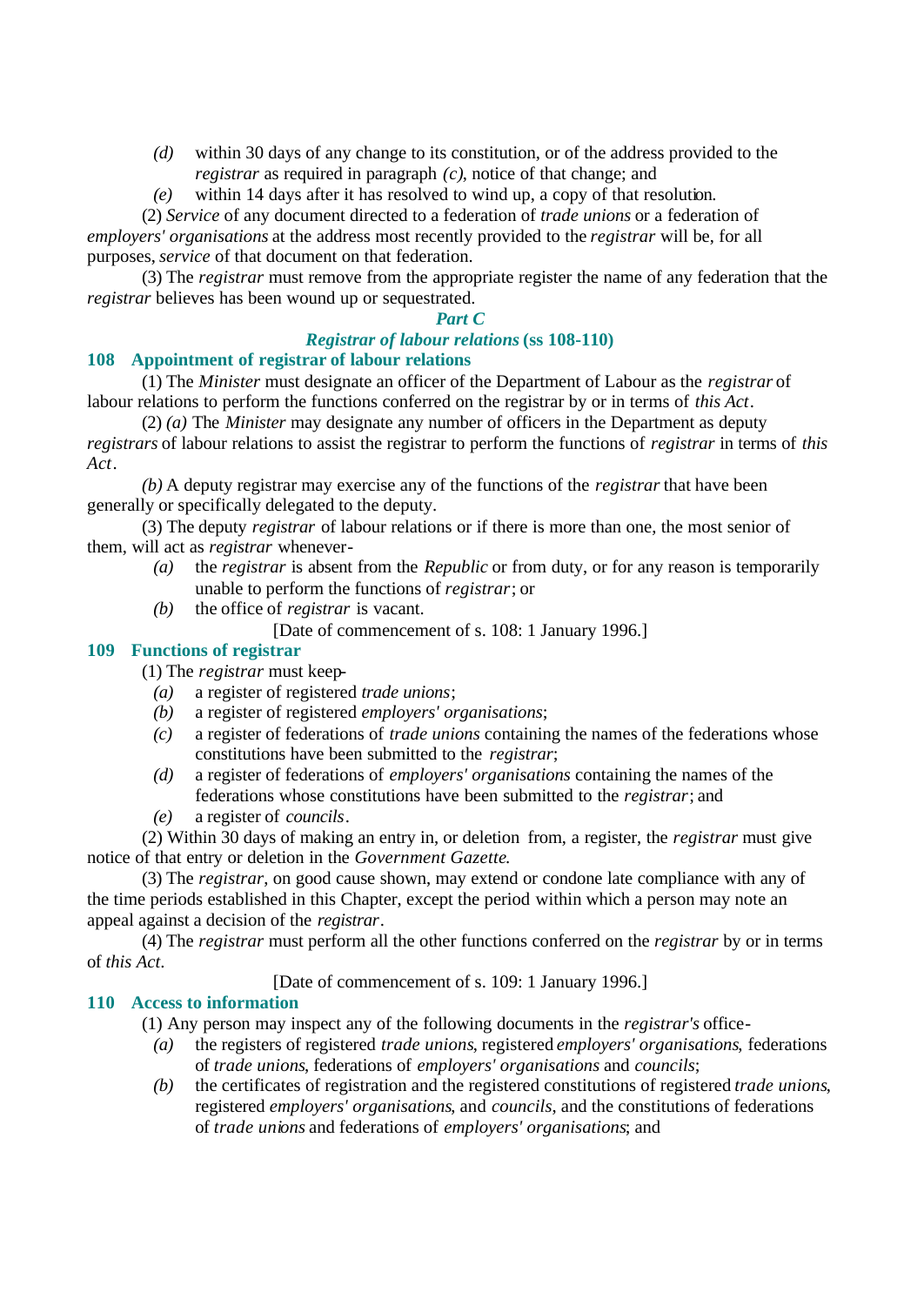*(c)* the *auditor's* report in so far as it expresses an opinion on the matters referred to in section 98 (2) *(b)* (ii).

(2) The *registrar* must provide a certified copy of, or extract from, any of the documents referred to in subsection (1) to any person who has paid the *prescribed* fee.

(3) Any person who is a member, *office-bearer* or *official* of a registered *trade union* or of a registered *employers' organisation*, or is a member of a party to a *council*, may inspect any document that has been provided to the *registrar* in compliance with *this Act* by that person's registered *trade union*, registered *employers' organisation* or *council*.

(4) The *registrar* must provide a certified copy of, or extract from, any document referred to in subsection (3) to any person who has a right in terms of that subsection to inspect that document and who has paid the *prescribed* fee.

(5) The *registrar* must provide any of the following information to any person free of charge-

- *(a)* the names and work addresses of persons who are national *office-bearers* of any registered *trade union*, registered *employers' organisation*, federation or *council*;
- *(b)* the address in the Republic at which any registered *trade union*, registered *employers' organisation*, federation or *council* will accept service of any document that is directed to it; and
- *(c)* any of the details of a federation of *trade unions* or a federation of *employers' organisations* referred to in section 107 (1) *(a)*, *(c)*, and *(e)*.

#### *Part D*

#### *Appeals from registrar's decision* **(s 111)**

# **111 Appeals from registrar's decision**

(1) Within 30 days of the written notice of a decision of the *registrar*, any person who is aggrieved by the decision may demand in writing that the *registrar* provide written reasons for the decision.

(2) The *registrar* must give the applicant written reasons for the decision within 30 days of receiving a demand in terms of subsection (1).

(3) Any person who is aggrieved by a decision of the *registrar* may appeal to the Labour Court against that decision, within 60 days of-

*(a)* the date of the *registrar's* decision; or

*(b)* if written reasons for the decision are demanded, the date of those reasons.

(4) The Labour Court, on good cause shown, may extend the period within which a person may note an appeal against a decision of the *registrar*.

# **CHAPTER VII**

### **DISPUTE RESOLUTION (ss 112-184)**

#### *Part A*

*Commission for Conciliation, Mediation and Arbitration* **(ss 112-126)**

#### **112 Establishment of Commission for Conciliation, Mediation and Arbitration**

The Commission for Conciliation, Mediation and Arbitration is hereby established as a juristic person.

[Date of commencement of s. 112: 1 January 1996.]

#### **113 Independence of Commission**

The Commission is independent of the State, any political party, *trade union*, employer,

*employers' organisation*, federation of *trade unions* or federation of *employers' organisations*.

# **114 Area of jurisdiction and offices of Commission**

(1) The Commission has jurisdiction in all the provinces of the *Republic*.

(2) The *Minister*, after consulting the governing body, must determine the location for the Commission's head office.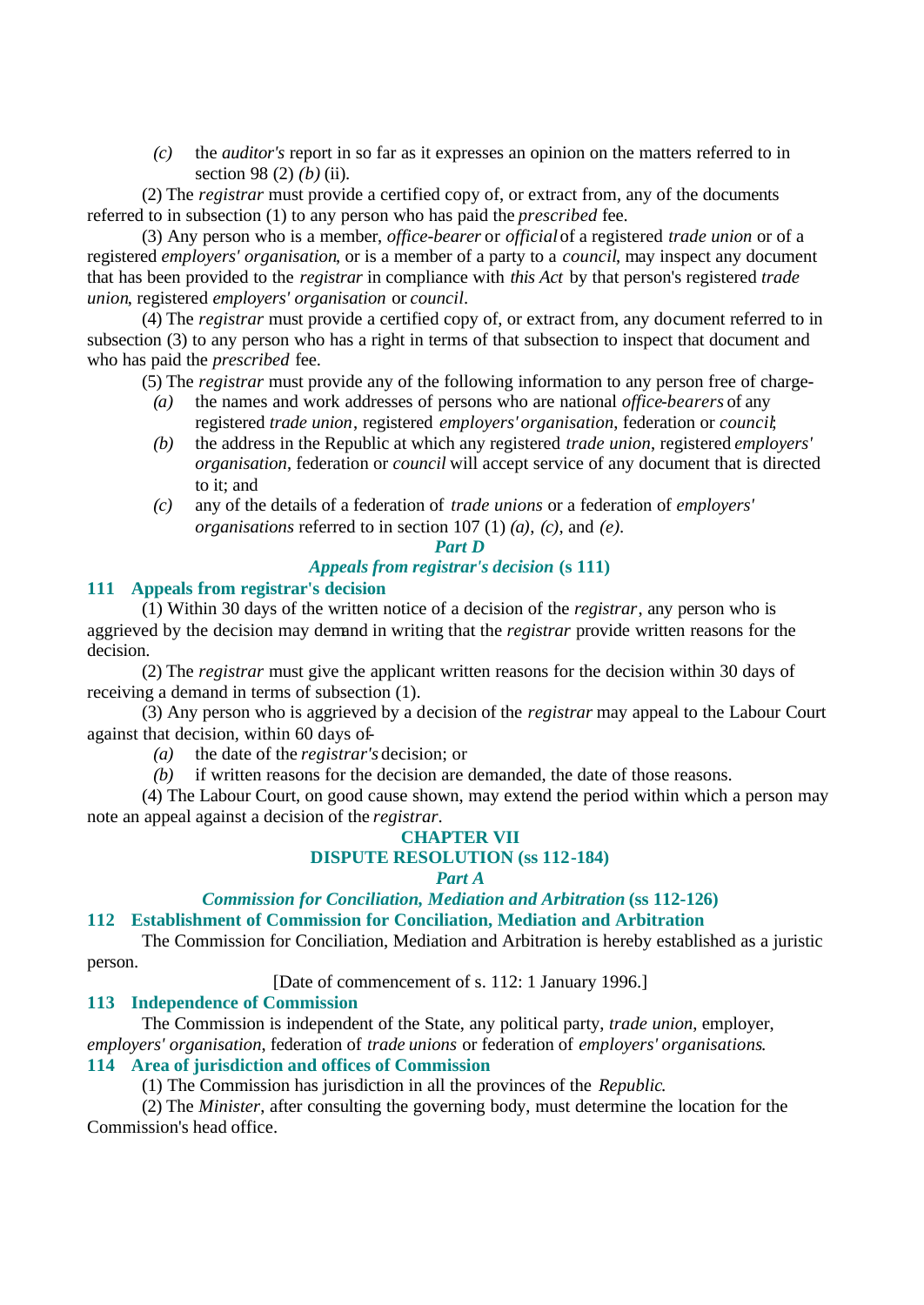(3) The Commission must maintain an office in each province of the *Republic* and as many local offices as it considers necessary.

# **115 Functions of Commission**

(1) The Commission must-

- *(a)* attempt to resolve, through conciliation, any *dispute* referred to it in terms of *this Act*;
- *(b)* if a *dispute* that has been referred to it remains unresolved after conciliation, arbitrate the *dispute* if-
	- (i) *this Act* requires arbitration and any party to the *dispute* has requested that the *dispute* be resolved through arbitration; or
	- (ii) all the parties to a *dispute* in respect of which the Labour Court has jurisdiction consent to arbitration under the auspices of the Commission;
- *(c)* assist in the establishment of *workplace forums* in the manner contemplated in Chapter V; and
- *(d)* compile and publish information and statistics about its activities.
- (2) The Commission may-
	- *(a)* if asked, advise a party to a *dispute* about the procedure to follow in terms of *this*   $Act;^\mathsf{xxiv}*$
	- *(b)* if asked, assist a party to a *dispute* to obtain legal advice, assistance or representation;<sup>xxv</sup>#
	- *(c)* offer to resolve a *dispute* that has not been referred to the Commission through conciliation: $\frac{xxvi}{+}$
	- *(c*A*)* make rules-
		- (i) to regulate, subject to Schedule 3, the proceedings at its meetings and at the meetings of any committee of the Commission;
		- (ii) regulating the practice and procedure of the essential services committee;
		- (iii) regulating the practice and procedure-
			- *(aa)* for any process to resolve a *dispute* through conciliation;
			- *(bb)* at arbitration proceedings; and
		- (iv) determining the amount of any fee that the Commission may charge under section 147, and regulating the payment of such a fee in detail;
			- [Para. *(c*A*)* inserted by s. 6 *(a)* of Act 127 of 1998.]
	- *(d)* and *(e)* ......

[Paras. *(d)* and *(e)* deleted by s. 31 *(a)* of Act 42 of 1996.]

- *(f)* conduct, oversee or scrutinise any election or ballot of a registered *trade union* or registered *employers' organisation* if asked to do so by that *trade union* or employers' organisation;
- *(g)* publish guidelines in relation to any matter dealt with in *this Act*; and
- *(h)* conduct and publish research into matters relevant to its functions; and
- *(i)* ......

[Para. *(i)* deleted by s. 31 *(a)* of Act 42 of 1996.]

(2A) The Commission may make rules regulating-

- *(a)* the practice and procedure in connection with the resolution of a *dispute* through conciliation or arbitration;
- *(b)* the process by which conciliation is initiated, and the form, content and use of that process;
- *(c)* the process by which arbitration or arbitration proceedings are initiated, and the form, content and use of that process;
- *(d)* the joinder of any person having an interest in the *dispute* in any conciliation and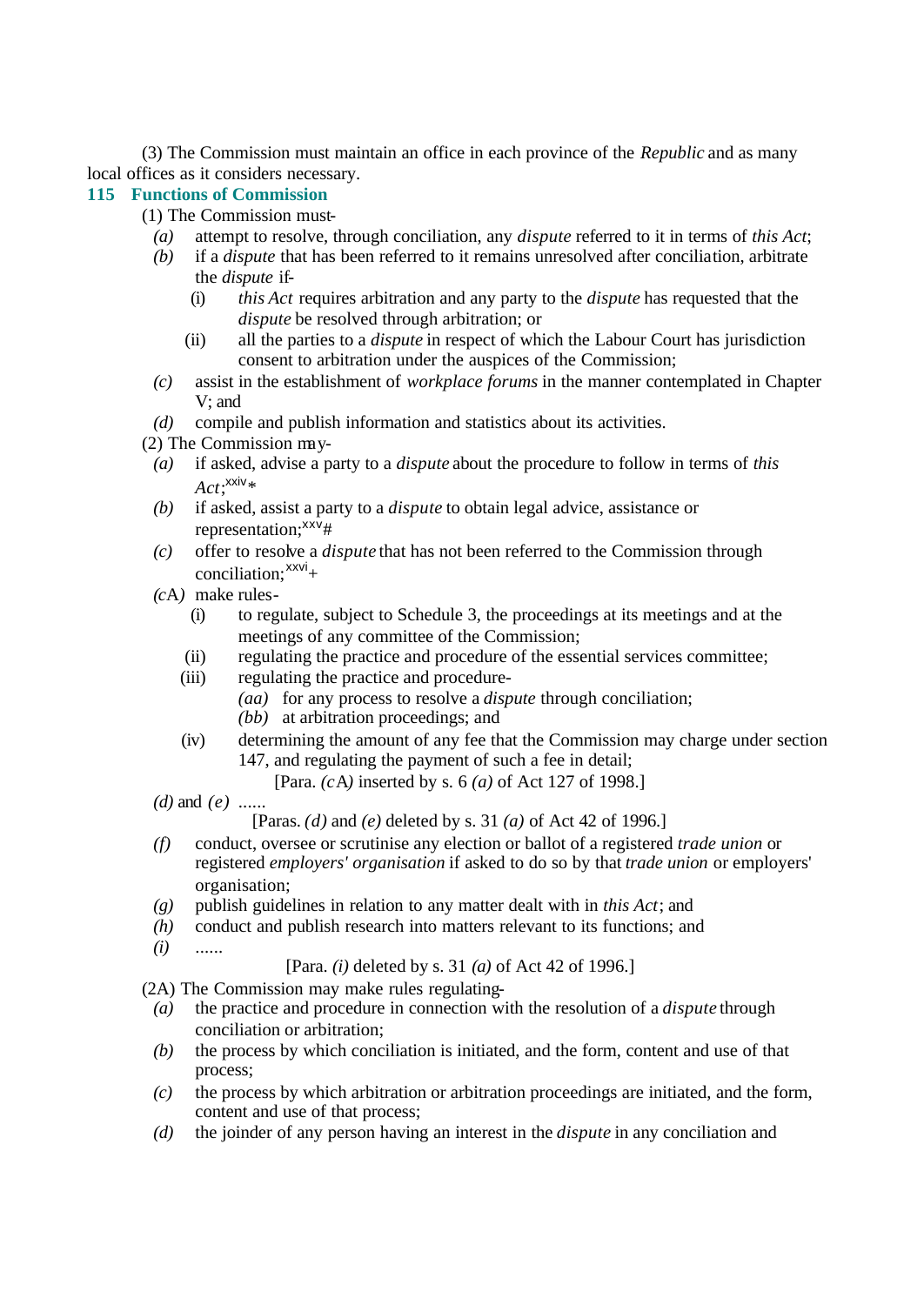arbitration proceedings;

- *(e)* the intervention of any person as an applicant or respondent in conciliation or arbitration proceedings;
- *(f)* the amendment of any citation and the substitution of any party for another in conciliation or arbitration proceedings;
- *(g)* the hours during which offices of the Commission will be open to receive any process;
- *(h)* any period that is not to be counted for the purpose of calculating time or periods for delivering any process or notice relating to any proceedings;
- *(i)* the forms to be used by parties and the Commission;
- *(j)* the basis on which a commissioner may make any order as to costs in any arbitration;
- *(k)* the right of any person or category of persons to represent any party in any conciliation or arbitration proceedings;
- *(l)* the circumstances in which the Commission may charge a fee in relation to any conciliation or arbitration proceedings or for any services the Commission provides; and
- *(m)* all other matters incidental to performing the functions of the Commission.

#### [Sub-s. (2A) inserted by s. 22 *(a)* of Act 12 of 2002.]

(3) If asked, the Commission may provide *employees*, employers, registered *trade unions*, registered *employers' organisations*, federations of *trade unions*, federations of *employers' organisations* or *councils* with advice or training relating to the primary objects of *this Act*, including but not limited to-

- *(a)* establishing collective bargaining structures;
- *(b)* designing, establishing and electing *workplace forums* and creating deadlock-breaking mechanisms;
- *(c)* the functioning of *workplace forums*;
- *(d)* preventing and resolving *disputes* and *employees*' grievances;
- *(e)* disciplinary procedures;
- *(f)* procedures in relation to *dismissals*;
- *(g)* the process of restructuring the *workplace*;
- *(h)* affirmative action and equal opportunity programmes; and
- *(i)* the prevention of sexual harassment in the *workplace*.

[Para. *(i)* substituted by s. 31 *(b)* of Act 42 of 1996.]

(4) The Commission must perform any other duties imposed, and may exercise any other powers conferred, on it by or in terms of *this Act* and is competent to perform any other function entrusted to it by any other law.

(5) The governing body's rules of procedure, the terms of appointment of its members and other administrative matters are dealt with in Schedule 3.

(6) *(a)* A rule made under subsection (2) *(c*A*)* or (2A) must be published in the *Government Gazette*. The Commission will be responsible to ensure that the publication occurs.

*(b)* A rule so made will not have any legal force or effect unless it has been so published.

*(c)* A rule so made takes effect from the date of publication unless a later date is stipulated.

[Sub-s. (6) added by s. 6 *(b)* of Act 127 of 1998 and substituted by s. 22 *(b)* of Act 12 of 2002.]

# **116 Governing body of Commission**

(1) The Commission will be governed by the governing body, whose acts are acts of the  $Commission$ <sup> $xxvii*$ </sup>

(2) The governing body consists of-

(a) a chairperson and nine other members, each nominated by *NEDLAC* and appointed<sup>xxviii</sup>#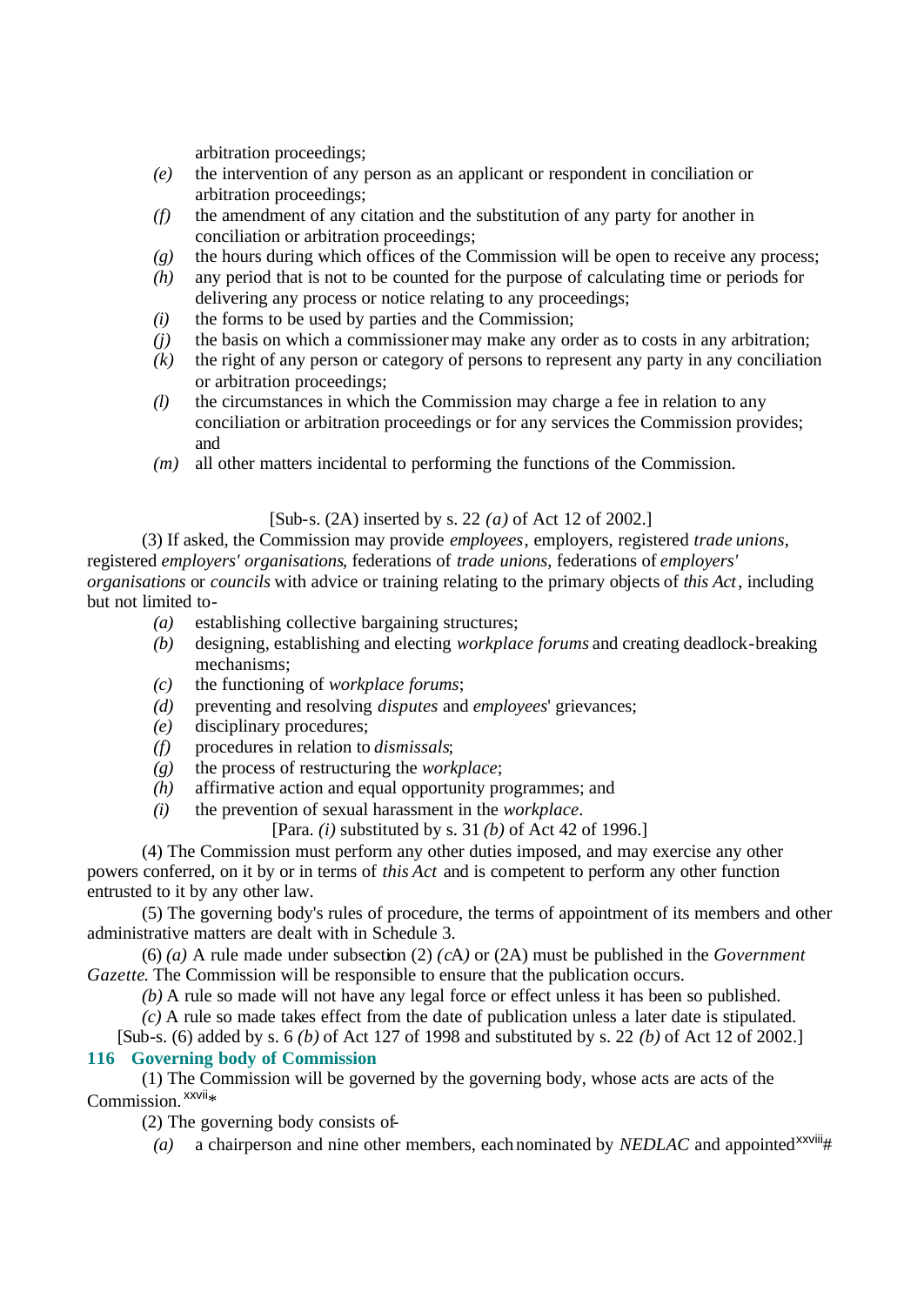by the *Minister* to hold office for a period of three years; and

- *(b)* the *director* of the Commission, who-
	- (i) is a member of the governing body only by virtue of having been appointed *director*; and
	- (ii) may not vote at meetings of the governing body.

(3) *NEDLAC* must nominate-

- *(a)* one independent person for the office of chairperson;
- *(b)* three persons proposed by those voting members of *NEDLAC* who represent organised labour; and
- *(c)* three persons proposed by those voting members of *NEDLAC* who represent organised business;
- *(d)* three persons proposed by those voting members of *NEDLAC* who represent the State. [Date of commencement of s. 116: 1 January 1996.]

# **117 Commissioners of Commission**

(1) The governing body must appoint as commissioners as many adequately qualified persons as it considers necessary to perform the functions of commissioners by or in terms of *this Act* or any other law.

(2) The governing body-

- *(a)* may appoint each commissioner-
	- (i) on either a full-time or a part-time basis; and
	- (ii) to be either a commissioner or a senior commissioner;
- *(b)* must appoint each commissioner for a fixed term determined by the governing body at the time of appointment;
- *(c)* may appoint a commissioner, who is not a senior commissioner, for a probationary period; and
- *(d)* when making appointments, must have due regard to the need to constitute a Commission that is independent and competent and representative in respect of race and gender.

(3) Any reference in *this Act* to a commissioner must be interpreted also to mean a senior commissioner, unless otherwise indicated.

(4) The governing body must determine the commissioners' *remuneration*, allowances and any other terms and conditions of appointment not contained in this section.

(5) A commissioner may resign by giving written notice to the governing body.

(6) The governing body must prepare a code of conduct for the commissioners and ensure that they comply with the code of conduct in performing their functions.

(7) The governing body may remove a commissioner from office for-

- *(a)* serious misconduct;
- *(b)* incapacity; or
- *(c)* a material violation of the Commission's code of conduct.

(8) Each commissioner is responsible to the *director* for the performance of the commissioner's functions.

[Date of commencement of s. 117: 1 January 1996.]

# **118 Director of Commission**

(1) The governing body must appoint, as *director* of the Commission, a person who-

- *(a)* is skilled and experienced in labour relations and dispute resolution; and
- *(b)* has not been convicted of any offence involving dishonesty.
- (2) The *director* must-
	- *(a)* perform the functions that are-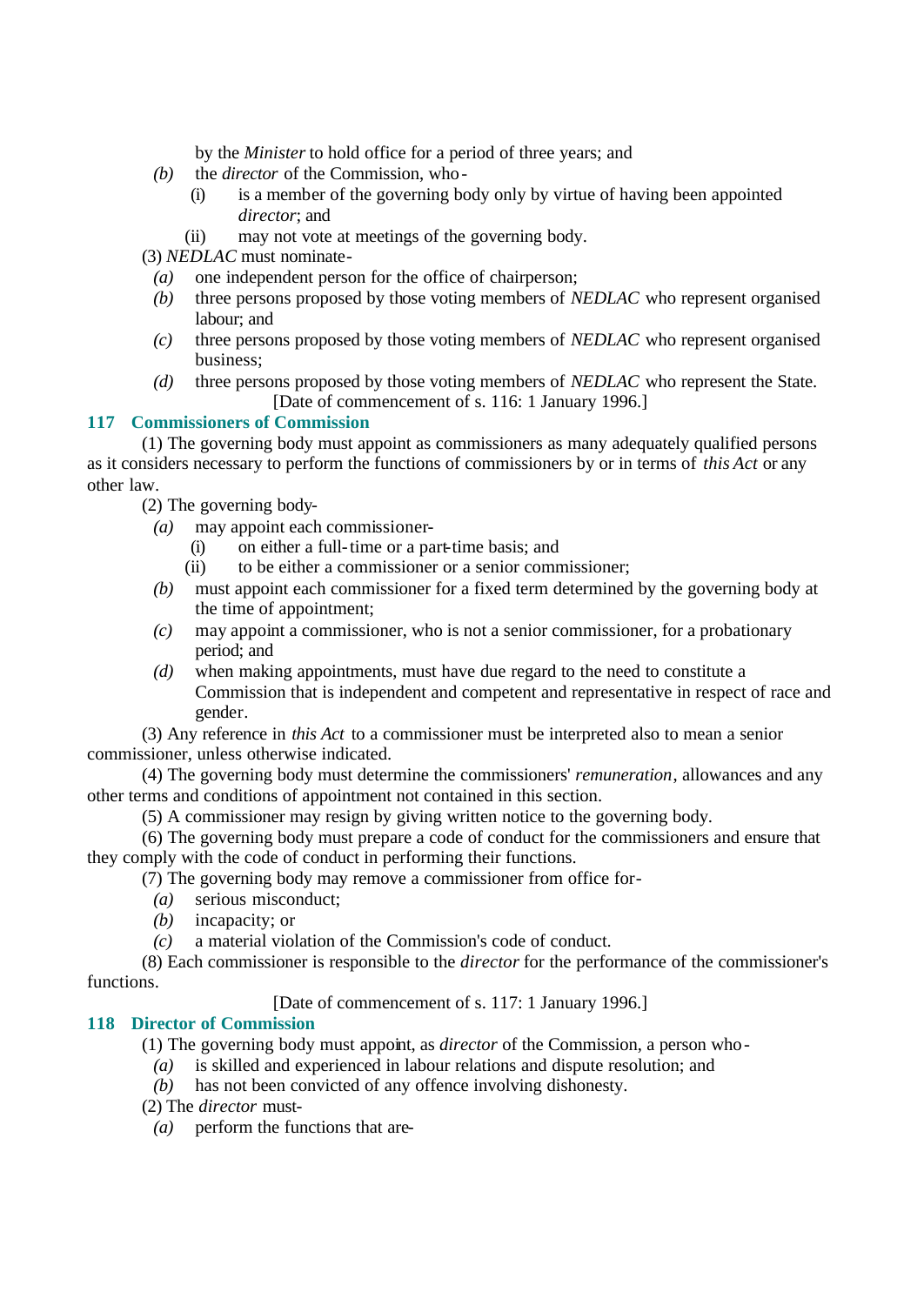- (i) conferred on the *director* by or in terms of *this Act* or by any other law;
- (ii) delegated to the *director* by the governing body;
- *(b)* manage and direct the activities of the Commission; and
- *(c)* supervise the Commission's staff.

(3) The governing body must determine the *director's remuneration*, allowances and any other terms and conditions of appointment not contained in Schedule 3.

(4) A person appointed *director* automatically holds the office of a senior commissioner.

(5) Despite subsection (4), the provisions of section 117, with the exception of section 117 (6), do not apply to the *director*.

[Date of commencement of s. 118: 1 January 1996.]

(6) The *director*, in consultation with the governing body, may delegate any of the functions of that office, except the functions mentioned in sections 120 and 138 (8), to a commissioner.

[Sub-s. (6) added by s. 7 of Act 127 of 1998.]

#### **119 Acting director of Commission**

(1) The chairperson of the governing body may appoint any suitable person to act as *director* whenever-

*(a)* the *director* is absent from the *Republic* or from duty, or for any reason is temporarily unable to perform the functions of *director*; or

*(b)* the office of *director* is vacant.

(2) Only a senior commissioner may be appointed as acting director.

(3) An acting director is competent to exercise and perform any of the powers and functions of the *director*.

[Date of commencement of s. 119: 1 January 1996.]

# **120 Staff of Commission**

(1) The *director* may appoint staff after consulting the governing body.

(2) The governing body must determine the *remuneration* and allowances and any other terms and conditions of appointment of staff members.

[Date of commencement of s. 120: 1 January 1996.]

# **121 Establishment of committees of Commission**

(1) The governing body may establish committees to assist the Commission.

(2) A committee may consist of any combination of the following persons-

- *(a)* a member of the governing body;
- *(b)* the *director*;
- *(c)* a commissioner;
- *(d)* a staff member of the Commission; and
- *(e)* any other person.

(3) The governing body must determine the *remuneration* and allowances and any other terms and conditions of appointment of committee members referred to in subsection (2) *(e)*.

(4) The governing body may at any time vary or set aside a decision of a committee.

(5) The governing body may dissolve any committee.

[Date of commencement of s. 121: 1 January 1996.]

# **122 Finances of Commission**

(1) The Commission will be financed and provided with working capital from-

- *(a)* the moneys that the *Minister*, with the agreement of the *Minister* of Finance, must allocate to the Commission from public funds at the commencement of *this Act*;
- *(b)* the moneys that Parliament may appropriate to the Commission from time to time;
- *(c)* fees payable to the Commission in terms of *this Act*;
- *(d)* grants, donations and bequests made to it; and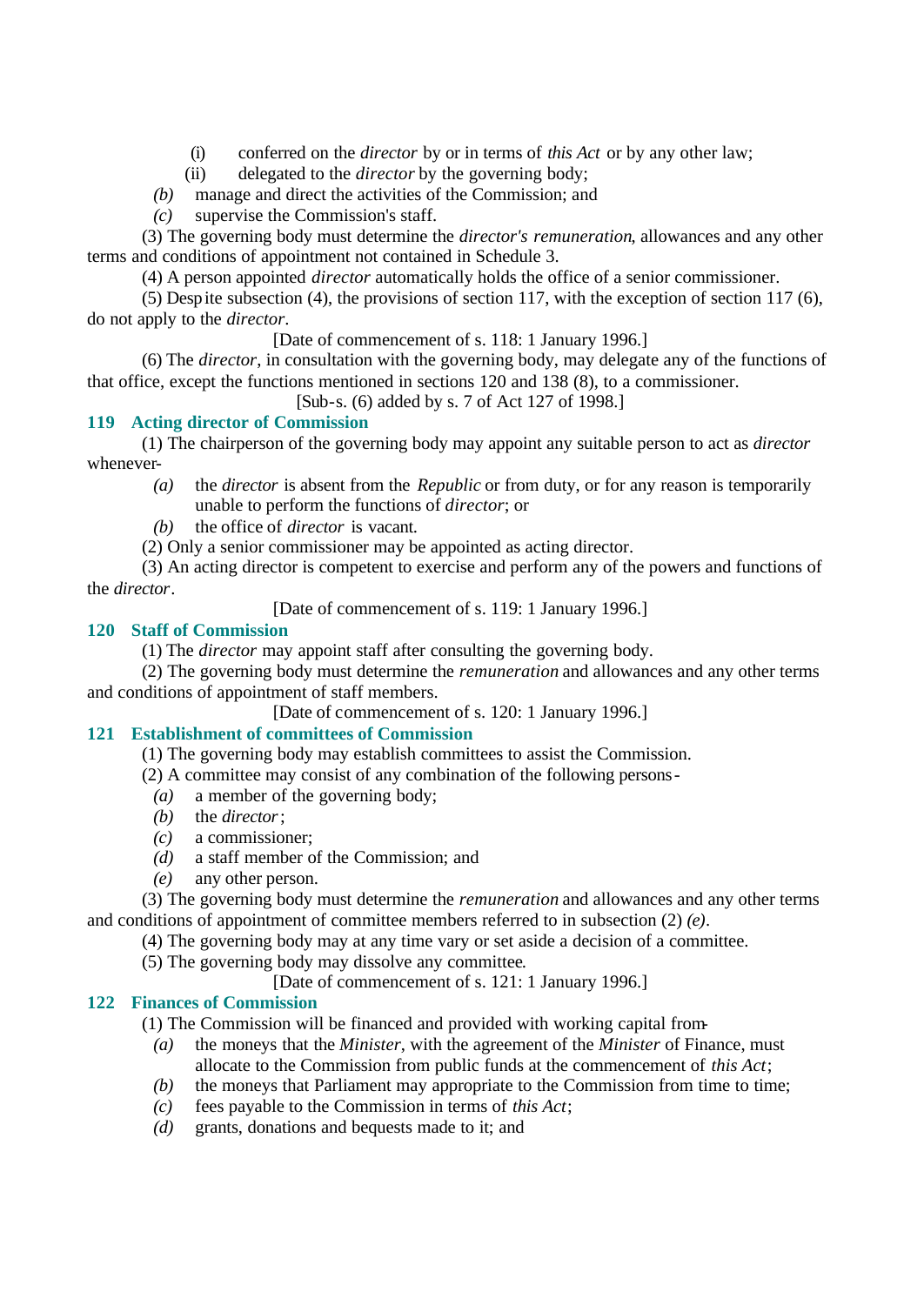*(e)* income earned on the surplus moneys deposited or invested.

(2) The financial year of the Commission begins on 1 April in each year and ends on 31 March of the following year, except the first financial year which begins on the day *this Act* commences and ends on the first following 31 March.

(3) In each financial year, at a time determined by the *Minister*, the Commission must submit to the *Minister* a statement of the Commission's estimated income and expenditure, and requested appropriation from Parliament, for the following financial year.

[Date of commencement of s. 122: 13 September 1996.]

# **123 Circumstances in which Commission may charge fees**

(1) The Commission may charge a fee only for-

- *(a)* resolving *disputes* which are referred to it, in circumstances in which *this Act* allows the Commission, or a commissioner, to charge a fee;
- *(b)* conducting, overseeing or scrutinising any election or ballot at the request of a registered *trade union* or employers' organisation; and
- *(c)* providing advice or training in terms of section 115 (3).
- (2) The Commission may not charge a fee unless-
	- *(a)* the governing body has established a tariff of fees; and
	- *(b)* the fee that is charged is in accordance with that tariff.
- (3) The Commission must publish the tariff in the *Government Gazette*.

# **124 Contracting by Commission, and Commission working in association with any person**

- (1) The governing body may-
	- *(a)* contract with any person to do work for the Commission or contract with an accredited agency to perform, whether for reward or otherwise, any function of the Commission on its behalf; and
		- [Para. *(a)* substituted by s. 32 of Act 42 of 1996.]
	- *(b)* perform any function of the Commission in association with any person.

(2) Every person with whom the Commission contracts or associates is bound by the requirement of independence that binds the Commission.

[Date of commencement of s. 124: 1 January 1996.]

# **125 Delegation of governing body's powers, functions and duties**

(1) The governing body may delegate in writing any of its functions, other than the functions listed below, to any member of the governing body, the *director*, a commissioner, or any committee established by the Commission. The functions that the governing body may not delegate are-

- *(a)* appointing the *director*;
- *(b)* appointing commissioners, or removing a commissioner from office;
- *(c)* depositing or investing surplus money;
- *(d)* accrediting *councils* or private agencies, or amending, withdrawing or renewing their accreditation; or
- *(e)* subsidising accredited *councils* or accredited agencies.

(2) The governing body may attach conditions to a delegation and may amend or revoke a delegation at any time.

(3) A function delegated to the *director* may be performed by any commissioner or staff member of the Commission authorised by the *director*, unless the terms of that delegation prevent the *director* from doing so.

(4) The governing body may vary or set aside any decision made by a person acting in terms of any delegation made in terms of subsection (1).

(5) The governing body, by delegating any function, is not divested of any of its powers, nor is it relieved of any function or duty that it may have delegated. This rule also applies if the *director* sub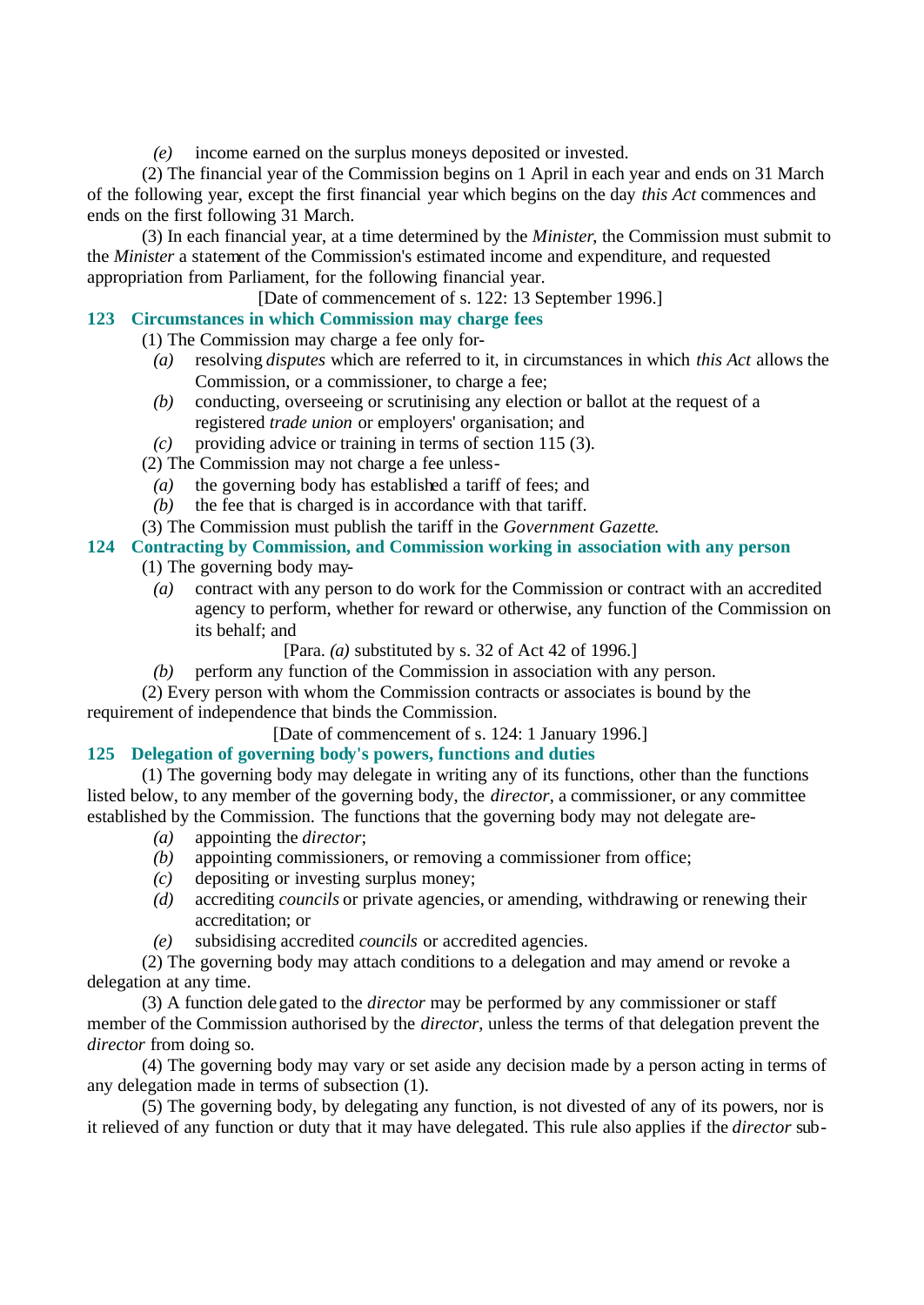delegates the performance of a function in terms of subsection (3).

# [Date of commencement of s. 125: 1 January 1996.]

# **126 Limitation of liability and limitation on disclosure of information**

- (1) In this section, 'the Commission' means-
	- *(a)* the governing body;
	- *(b)* a member of the governing body;
	- *(c)* the *director*;
	- *(d)* a commissioner;
	- *(e)* a staff member of the Commission;
	- *(f)* a member of any committee established by the governing body; and
	- *(g)* any person with whom the governing body has contracted to do work for, or in association with whom it performs a function of, the Commission.

(2) The Commission is not liable for any loss suffered by any person as a result of any act performed or omitted in good faith in the course of exercising the functions of the Commission.

(3) The Commission may not disclose to any person or in any court any information, knowledge or document that it acquired on a confidential basis or without prejudice in the course of performing its functions except on the order of a court.

# *Part B*

# *Accreditation of and subsidy to councils and private agencies* **(ss 127-132) 127 Accreditation of councils and private agencies**

(1) Any *council* or private agency may apply to the governing body in the *prescribed* form for accreditation to perform any of the following functions-

- *(a)* resolving *disputes* through conciliation; and
- *(b)* arbitrating *disputes* that remain unresolved after conciliation, if *this Act* requires arbitration.

(2) For the purposes of this section, the reference to *disputes* must be interpreted to exclude *disputes* as contemplated in-

- (a) sections 16, 21 and 22;<sup>xxix</sup>\*
- *(b)* section 24 (2) to  $(5)$ ;<sup>xxx</sup>\*\*
- *(c)* section 24 (6) and (7) and section 26 (11); $x^{xxx}$ \*\*\*
- *(d)* section  $45$ ;  $\frac{xx}{x}$  \*\*\*\*
- *(e)* section 61 (5) to (8);<sup>xxxiii</sup>#
- $(f)$  section 62;<sup>xxxiv</sup>##
- $(g)$  section 63;<sup>xxxv</sup>###
- *(h)* section 69 (8) to (10);<sup>xxxvi</sup>####
- $(i)$  section 86;<sup>xxxvii</sup>+
- $(i)$  section 89;<sup>xxxviii</sup>++
- $(k)$  section 94.<sup>xxxix</sup>+++

(3) The governing body may require further information in support of the application and, for that purpose, may require the applicant to attend one or more meetings of the governing body.

(4) The governing body may accredit an applicant to perform any function for which it seeks accreditation, after considering the application, any further information provided by the applicant and whether-

- *(a)* the services provided by the applicant meet the Commission's standards;
- *(b)* the applicant is able to conduct its activities effectively;
- *(c)* the persons appointed by the applicant to perform those functions will do so in a manner independent of the State, any political party, *trade union*, employer, *employers'*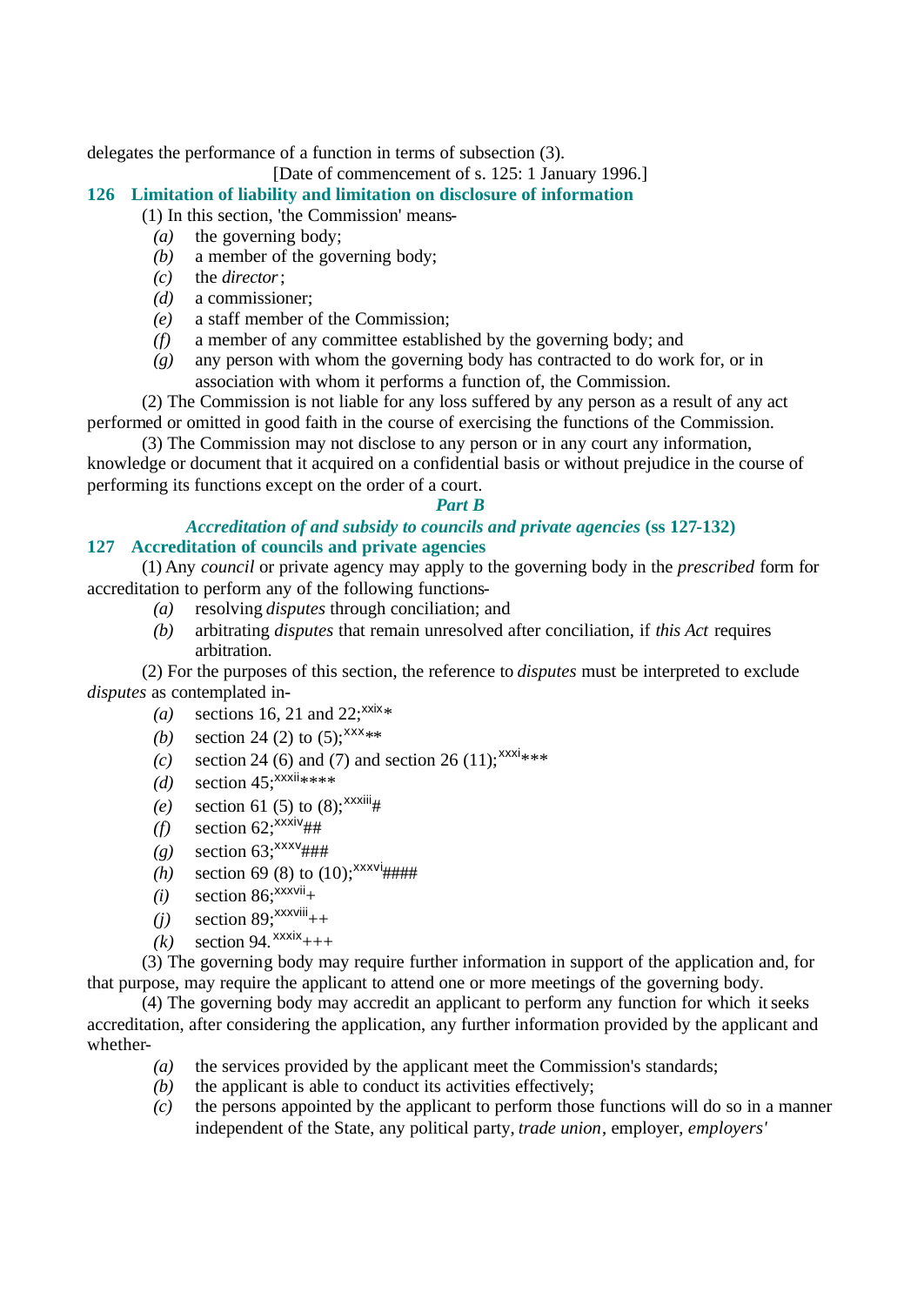*organisation*, federation of *trade unions* or federation of *employers' organisations*;

- *(d)* the persons appointed by the applicant to perform those functions will be competent to perform those functions and exercise any associated powers;
- *(e)* the applicant has an acceptable code of conduct to govern the persons whom it appoints to perform those functions;
- *(f)* the applicant uses acceptable disciplinary procedures to ensure that each person it appoints to perform those functions will subscribe, and adhere, to the code of conduct; and
- *(g)* the applicant promotes a service that is broadly representative of South African society.
- *(h)* ......

[Para. *(h)* deleted by s. 33 *(c)* of Act 42 of 1996.]

(5) If the governing body decides-

- *(a)* to accredit the applicant, the governing body must-
	- (i) enter the applicant's name in the register of accredited *councils* or the register of accredited agencies;
	- (ii) issue a certificate of accreditation in the applicant's name stating the period and other terms of accreditation;
	- (iii) send the certificate to the applicant; and
	- $(iv)$  ......

[Sub-para. (iv) deleted by s. 23 *(a)* of Act 12 of 2002.]

*(b)* not to accredit the applicant, the governing body must advise the unsuccessful applicant in writing of its decision.

(5A) The governing body must annually publish a list of accredited councils and accredited agencies.

[Sub-s. (5A) inserted by s. 23 *(b)* of Act 12 of 2002.]

(6) The terms of accreditation must state the extent to which the provisions of each section in Part C of this Chapter apply to the accredited *council* or accredited agency.

(7) *(a)* Any person may inspect the registers and certificates of accredited *councils* and accredited agencies kept in the Commission's offices.

*(b)* The Commission must provide a certified copy of, or extract from, any of the documents referred to in paragraph *(a)* to any person who has paid the *prescribed* fee.

[Date of commencement of s. 127: 13 September 1996.]

#### **128 General provisions relating to accreditation**

(1) *(a)* An accredited *council* or accredited agency may charge a fee for performing any of the functions for which it is accredited in circumstances in which this Act allows a commissioner to charge a fee.

[Para. *(a)* substituted by s. 34 of Act 42 of 1996 and by s. 24 *(a)* of Act 12 of 2002.]

*(b)* A fee charged in terms of paragraph *(a)* must be in accordance with the tariff of fees determined by the Commission.

(2) *(a)* An accredited *council*, accredited agency, or any person engaged by either of them to perform the functions for which it has been accredited, is not liable for any loss suffered by any person as a result of any act performed or omitted in good faith in the course of exercising those functions.

*(b)* An accredited *council*, accredited agency, or any person engaged by either of them to perform the functions for which it has been accredited, may not disclose to any person or in any court any information, knowledge or document that it or that person acquired on a confidential basis or without prejudice in the course of performing those functions except on the order of a court.

(3) *(a)* (i) An accredited *council* may confer on any person appointed by it to resolve a *dispute*, the powers of a commissioner in terms of section 142, read with the changes required by the context.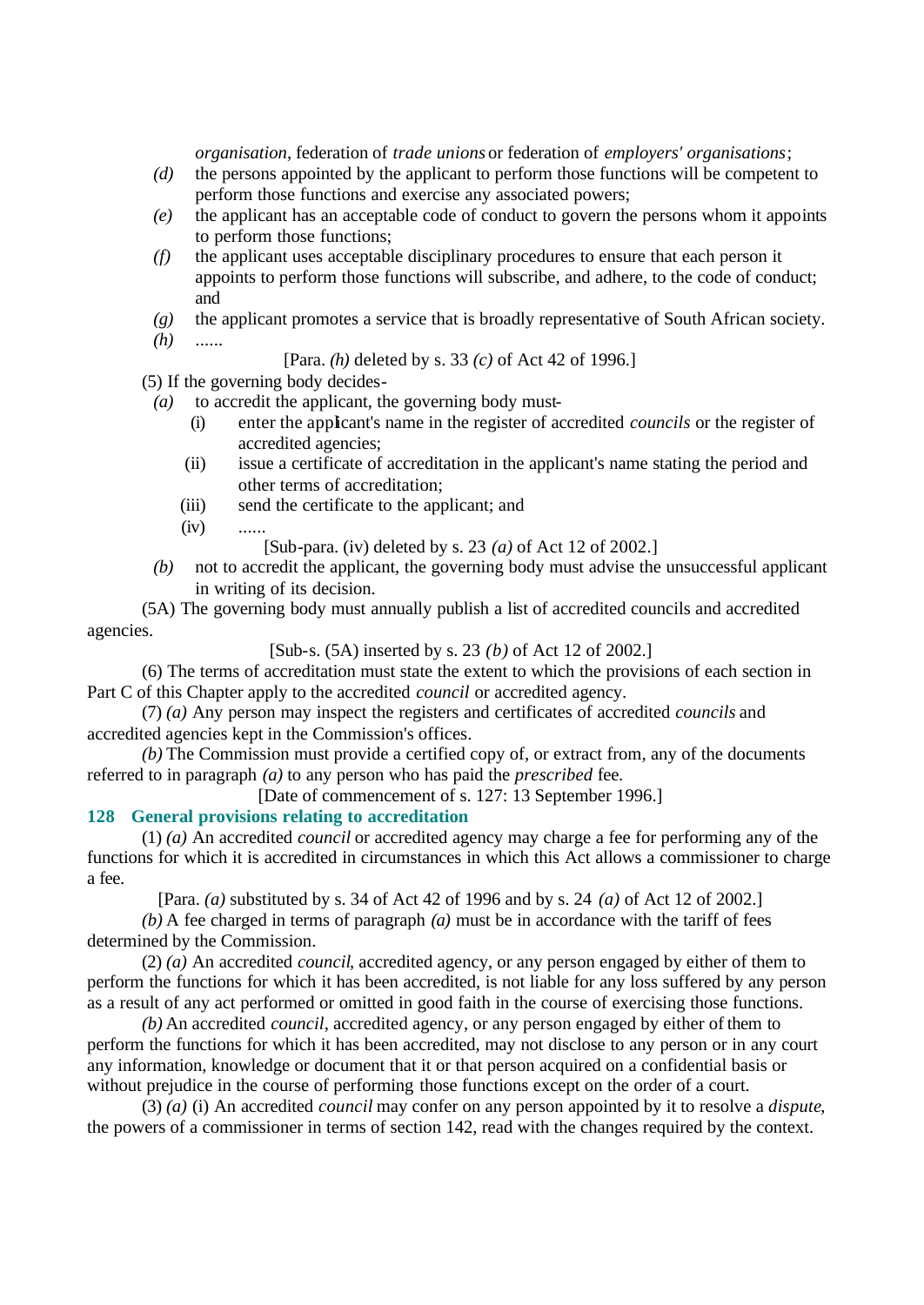(ii) For this purpose, any reference in that section to the *director* must be read as a reference to the secretary of the *bargaining council*.

*(b)* An accredited private agency may confer on any person appointed by it to resolve a *dispute*, the powers of a commissioner in terms of section 142 (1) *(a)* to *(e)*, (2) and (7) to (9), read with the changes required by the context.

[Sub-s. (3) added by s. 24 *(b)* of Act 12 of 2002.]

[Date of commencement of s. 128: 13 September 1996.]

#### **129 Amendment of accreditation**

(1) An accredited *council* or accredited agency may apply to the governing body in the *prescribed* form to amend its accreditation.

(2) The governing body must treat the application as an application in terms of section 127.

#### **130 Withdrawal of accreditation**

If an accredited *council* or accredited agency fails to comply to a material extent with the terms of its accreditation, the governing body may withdraw its accreditation after having given reasonable notice of the withdrawal to that *council* or accredited agency.

## **131 Application to renew accreditation**

(1) An accredited *council* or accredited agency may apply to the governing body in the *prescribed* form to renew its accreditation either in the current or in an amended form.

(2) The governing body must treat the application for renewal as an application in terms of section 127.

#### **132 Subsidy to council or private agency**

(1) *(a)* Any *council* may apply to the governing body in the *prescribed* form for a subsidy for performing any dispute resolution functions that the *council* is required to perform in terms of *this Act*, and for training persons to perform those functions.

*(b)* Any accredited agency, or a private agency that has applied for accreditation, may apply to the governing body in the *prescribed* form for a subsidy for performing any dispute resolution functions for which it is accredited or has applied for accreditation, and for training persons to perform those functions.

 $[Sub-s. (1)$  substituted by s. 35 of Act 42 of 1996.

(2) The governing body may require further information in support of the application and, for that purpose, may require the applicant to attend one or more meetings of the governing body.

(3) The governing body may grant a subsidy to the applicant after considering the application, any further information provided by the applicant and-

- *(a)* the need for the performance by the applicant of the functions for which it is accredited;
- *(b)* the extent to which the public uses the applicant to perform the functions for which it is accredited;
- *(c)* the cost to users for the performance by the applicant of the functions for which it is accredited;
- *(d)* the reasons for seeking the subsidy;
- *(e)* the amount requested; and
- *(f)* the applicant's ability to manage its financial affairs in accordance with established accounting practice, principles and procedures.

(4) If the governing body decides-

- *(a)* to grant a subsidy to the applicant, the governing body must-
	- (i) notify the applicant in writing of the amount, duration and the terms of the subsidy; and
	- (ii) as soon as practicable after the decision, publish the written notice in the *Government Gazette*; or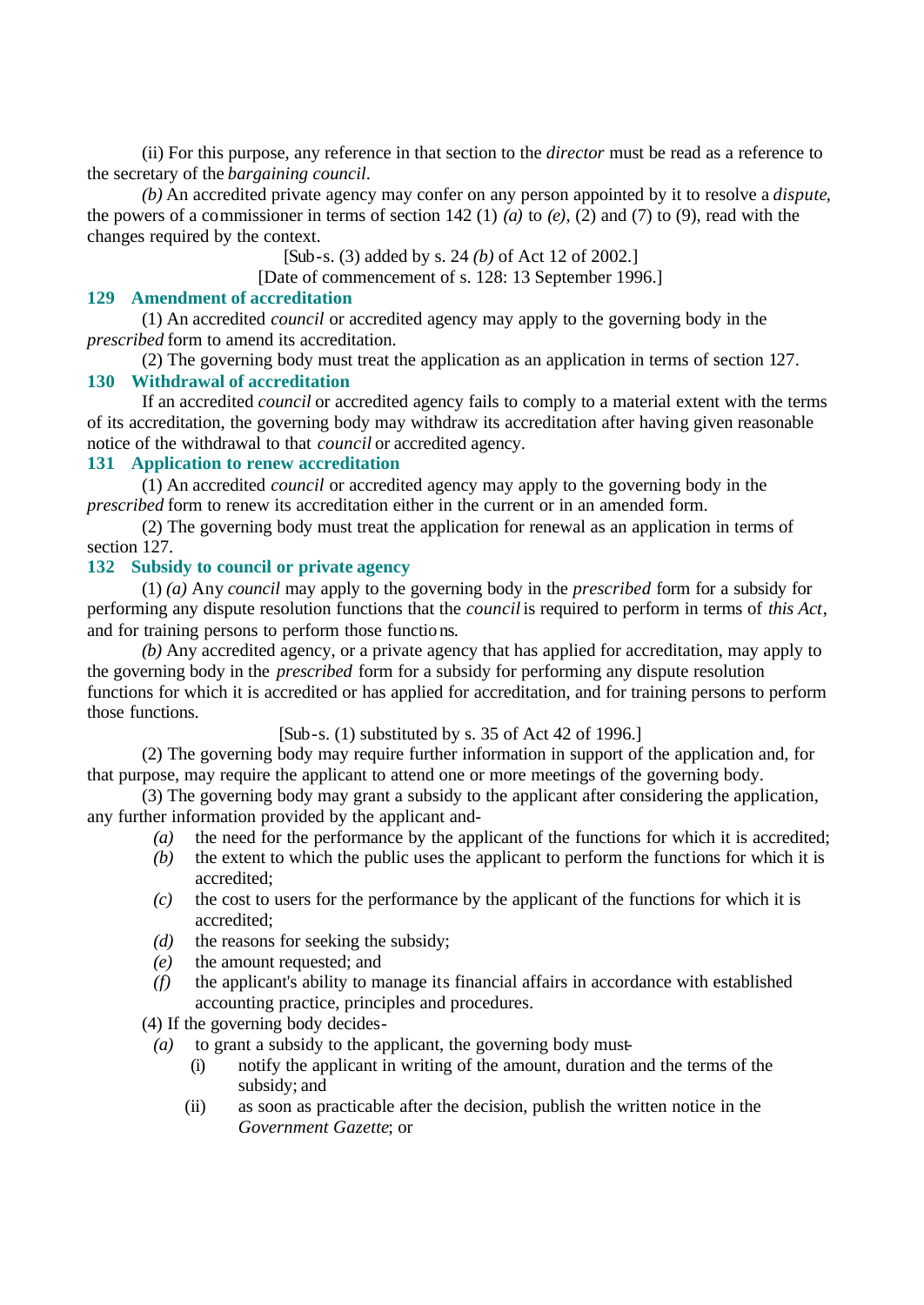*(b)* not to grant a subsidy to the applicant, the governing body must advise the unsuccessful applicant in writing of its decision.

(5) A subsidy granted in terms of subsection (4) *(a)*-

- *(a)* may not be paid to a *council* or private agency unless it has been accredited; and
- *(b)* lapses at the end of the Commission's financial year within which it was granted.

(6) *(a)* Any person may inspect a written notice referred to in subsection (4) *(a)* in the Commission's offices.

*(b)* The Commission must provide a certified copy of, or extract from, any written notice referred to in paragraph *(a)* to any person who has paid the *prescribed* fee.

(7) If an accredited *council* or accredited agency fails to comply to a material extent with the terms of its subsidy, the governing body may withdraw the subsidy after having given reasonable notice of the withdrawal to that *council* or agency.

(8) *(a)* An accredited *council* or accredited agency that has been granted a subsidy may apply to the governing body in the *prescribed* form to renew its subsidy, either in the current or in an amended form and amount.

*(b)* The governing body must treat the application for renewal as an application in terms of subsections  $(1)$  to  $(4)$ .

# [Date of commencement of s. 132: 13 September 1996.]

#### *Part C*

# *Resolution of disputes under auspices of Commission* **(ss 133-150)**

## **133 Resolution of disputes under auspices of Commission**

(1) The Commission must appoint a commissioner to attempt to resolve through conciliation-

- *(a)* any *dispute* referred to it in terms of section 134; and
- *(b)* any other *dispute* that has been referred to it in terms of *this Act*.
- (2) If a *dispute* remains unresolved after conciliation, the Commission must arbitrate the

*dispute* if-

- *(a) this Act* requires the *dispute* to be arbitrated and any party to the *dispute* has requested that the *dispute* be resolved through arbitration; or
- *(b)* all the parties to the *dispute* in respect of which the Labour Court has jurisdiction consent in writing to arbitration under the auspices of the Commission.

[Sub-s. (2) substituted by s. 25 of Act 12 of 2002.]

## **134 Disputes about matters of mutual interest**

(1) Any party to a *dispute* about a matter of mutual interest may refer the *dispute* in writing to the Commission, if the parties to the *dispute* are-

- *(a)* on the one side-
	- (i) one or more *trade unions*;
	- (ii) one or more *employees*; or
	- (iii) one or more *trade unions* and one or more *employees*; and
- *(b)* on the other side-
	- (i) one or more employers' organisations;
	- (ii) one or more employers; or
	- (iii) one or more *employers' organisations* and one or more employers.

(2) The party who refers the *dispute* to the Commission must satisfy it that a copy of the referral has been *served* on all the other parties to the *dispute*.

# **135 Resolution of disputes through conciliation**

(1) When a *dispute* has been referred to the Commission, the Commission must appoint a commissioner to attempt to resolve it through conciliation.

(2) The appointed commissioner must attempt to resolve the *dispute* through conciliation within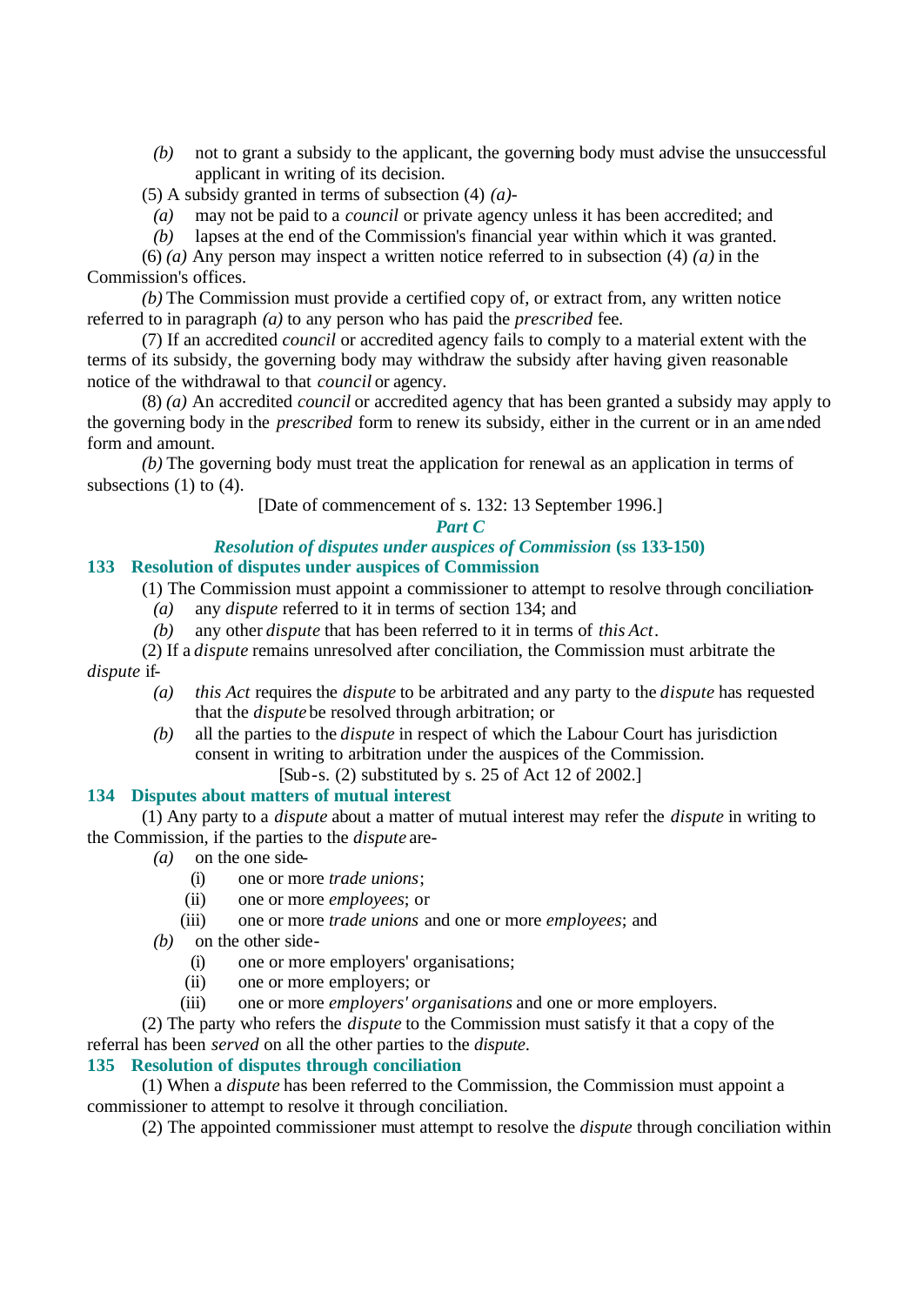30 days of the date the Commission received the referral: However the parties may agree to extend the 30-day period.

(3) The commissioner must determine a process to attempt to resolve the *dispute*, which may include-

- *(a)* mediating the *dispute*;
- *(b)* conducting a fact-finding exercise; and
- *(c)* making a recommendation to the parties, which may be in the form of an advisory arbitration award.

(3A) If a single commissioner has been appointed, in terms of subsection (1), in respect of more than one *dispute* involving the same parties, that commissioner may consolidate the conciliation proceedings so that all the *disputes* concerned may be dealt with in the same proceedings.

[Sub-s. (3A) inserted by s. 8 *(a)* of Act 127 of 1998.]

 $(4)$  ......

[Sub-s. (4) substituted by s. 8 *(b)* of Act 127 of 1998 and deleted by s. 26 of Act 12 of 2002.]

(5) When conciliation has failed, or at the end of the 30-day period or any further period agreed between the parties-

- *(a)* the commissioner must issue a certificate stating whether or not the *dispute* has been resolved;
- *(b)* the Commission must *serve* a copy of that certificate on each party to the *dispute* or the person who represented a party in the conciliation proceedings; and
- *(c)* the commissioner must file the original of that certificate with the Commission. [Sub-s. (5) amended by s. 36 *(b)* of Act 42 of 1996.]

(6) *(a)* If a *dispute* about a matter of mutual interest has been referred to the Commission and the parties to the *dispute* are engaged in an *essential service* then, despite subsection (1), the parties may consent within seven days of the date the Commission received the referral-

- (i) to the appointment of a specific commissioner by the Commission to attempt to resolve the *dispute* through conciliation; and
- (ii) to that commissioner's terms of reference.

*(b)* If the parties do not consent to either of those matters within the seven-day period, the Commission must as soon as possible-

- (i) appoint a commissioner to attempt to resolve the *dispute*; and
- (ii) determine the commissioner's terms of reference.

#### **136 Appointment of commissioner to resolve dispute through arbitration**

(1) If *this Act* requires a *dispute* to be resolved through arbitration, the Commission must appoint a commissioner to arbitrate that *dispute*, if-

- *(a)* a commissioner has issued a certificate stating that the *dispute* remains unresolved; and
- *(b)* within 90 days after the date on which that certificate was issued, any party to the *dispute* has requested that the *dispute* be resolved through arbitration. However, the Commission, on good cause shown, may condone a party's non-observance of that timeframe and allow a request for arbitration filed by the party after the expiry of the 90-day period.

[Para. *(b)* substituted by s. 9 *(a)* of Act 127 of 1998.]

(2) A commissioner appointed in terms of subsection (1) may be the same commissioner who attempted to resolve the *dispute* through conciliation.

(3) Any party to the *dispute* who wants to object to the arbitration also being conducted by the commissioner who had attempted to resolve the *dispute* through conciliation, may do so by filing an objection in that regard with the Commission within seven days after the date on which the commissioner's certificate was issued, and must satisfy the Commission that a copy of the objection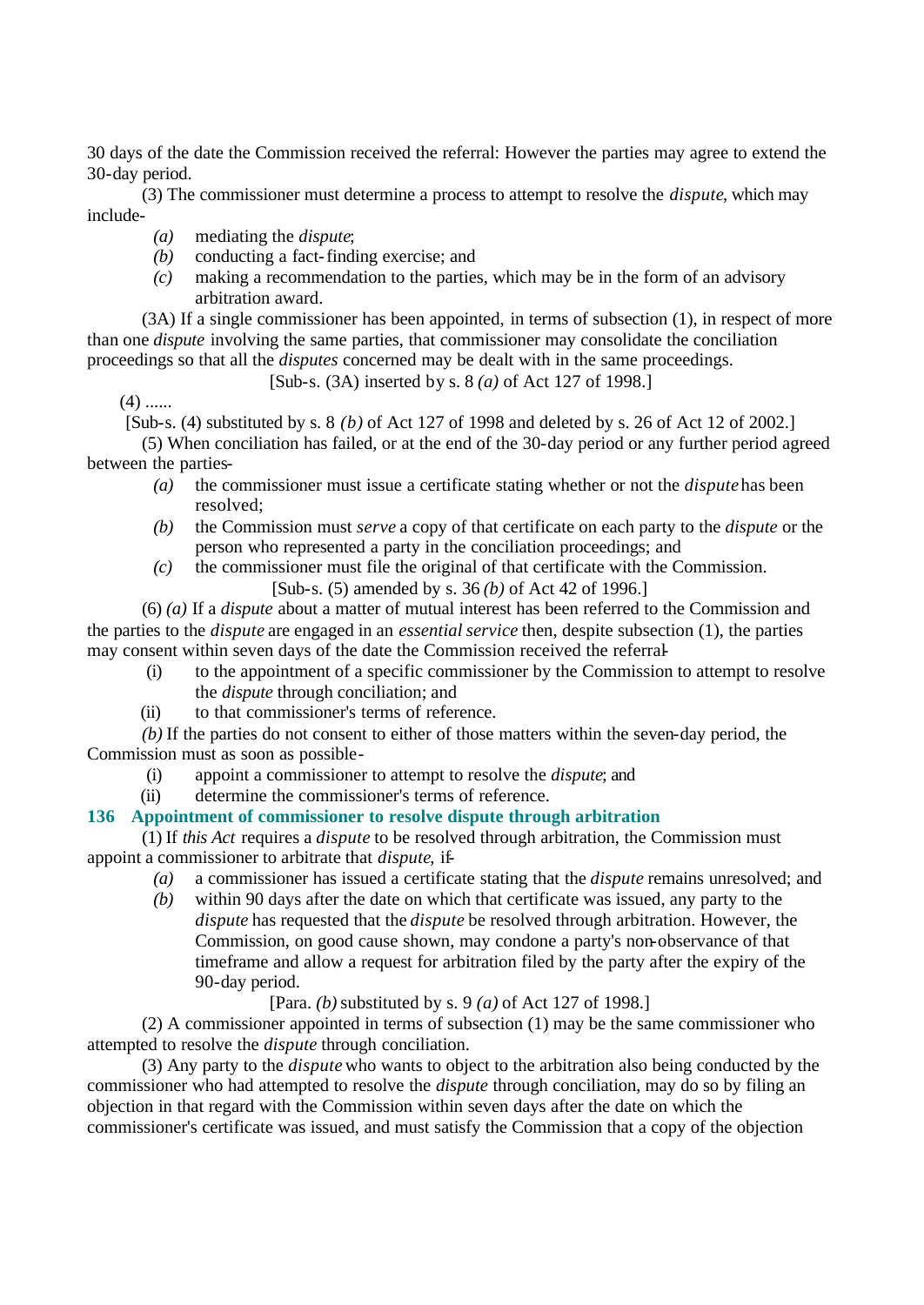has been *served* on all the other parties to the *dispute*.

[Sub-s. (3) substituted by s. 9 *(b)* of Act 127 of 1998.]

(4) When the Commission receives an objection it must appoint another commissioner to resolve the *dispute* by arbitration.

(5) *(a)* The parties to a *dispute* may request the Commission, in appointing a commissioner in terms of subsection (1) or (4), to take into account their stated preference, to the extent that this is reasonably practicable in all the circumstances.

*(b)* The stated preference contemplated in paragraph *(a)* must-

- (i) be in writing;
- (ii) list no more than five commissioners;
- (iii) state that the request is made with the agreement of all the parties to the *dispute*; and
- (iv) be submitted within 48 hours of the date of the certificate referred to in subsection (1) *(a)*.

(6) If the circumstances contemplated in subsection (1) exist and the parties to the *dispute* are engaged in an *essential service*, then the provisions of section 135 (6) apply, read with the changes required by the context, to the appointment of a commissioner to resolve the *dispute* through arbitration.

#### **137 Appointment of senior commissioner to resolve dispute through arbitration**

(1) In the circumstances contemplated in section 136 (1), any party to the *dispute* may apply to the *director* to appoint a senior commissioner to attempt to resolve the *dispute* through arbitration.

(2) When considering whether the *dispute* should be referred to a senior commissioner, the *director* must hear the party making the application, any other party to the *dispute* and the commissioner who conciliated the *dispute*.

(3) The *director* may appoint a senior commissioner to resolve the *dispute* through arbitration, after having considered-

- *(a)* the nature of the questions of law raised by the *dispute*;
- *(b)* the complexity of the *dispute*;
- *(c)* whether there are conflicting arbitration awards that are relevant to the *dispute*; and *(d)* the public interest.
- (4) The *director* must notify the parties to the *dispute* of the decision and-
	- *(a)* if the application has been granted, appoint a senior commissioner to arbitrate the *dispute*; or
	- *(b)* if the application has been refused, confirm the appointment of the commissioner initially appointed, subject to section 136 (4).

[Para. *(b)* substituted by s. 37 of Act 42 of 1996.]

(5) The *director's* decision is final and binding.

(6) No person may apply to any court of law to review the *director's* decision until the *dispute* has been arbitrated.

#### **138 General provisions for arbitration proceedings**

(1) The commissioner may conduct the arbitration in a manner that the commissioner considers appropriate in order to determine the *dispute* fairly and quickly, but must deal with the substantial merits of the *dispute* with the minimum of legal formalities.

(2) Subject to the discretion of the commissioner as to the appropriate form of the proceedings, a party to the *dispute* may give evidence, call witnesses, question the witnesses of any other party, and address concluding arguments to the commissioner.

(3) If all the parties consent, the commissioner may suspend the arbitration proceedings and attempt to resolve the *dispute* through conciliation.

 $(4)$  ......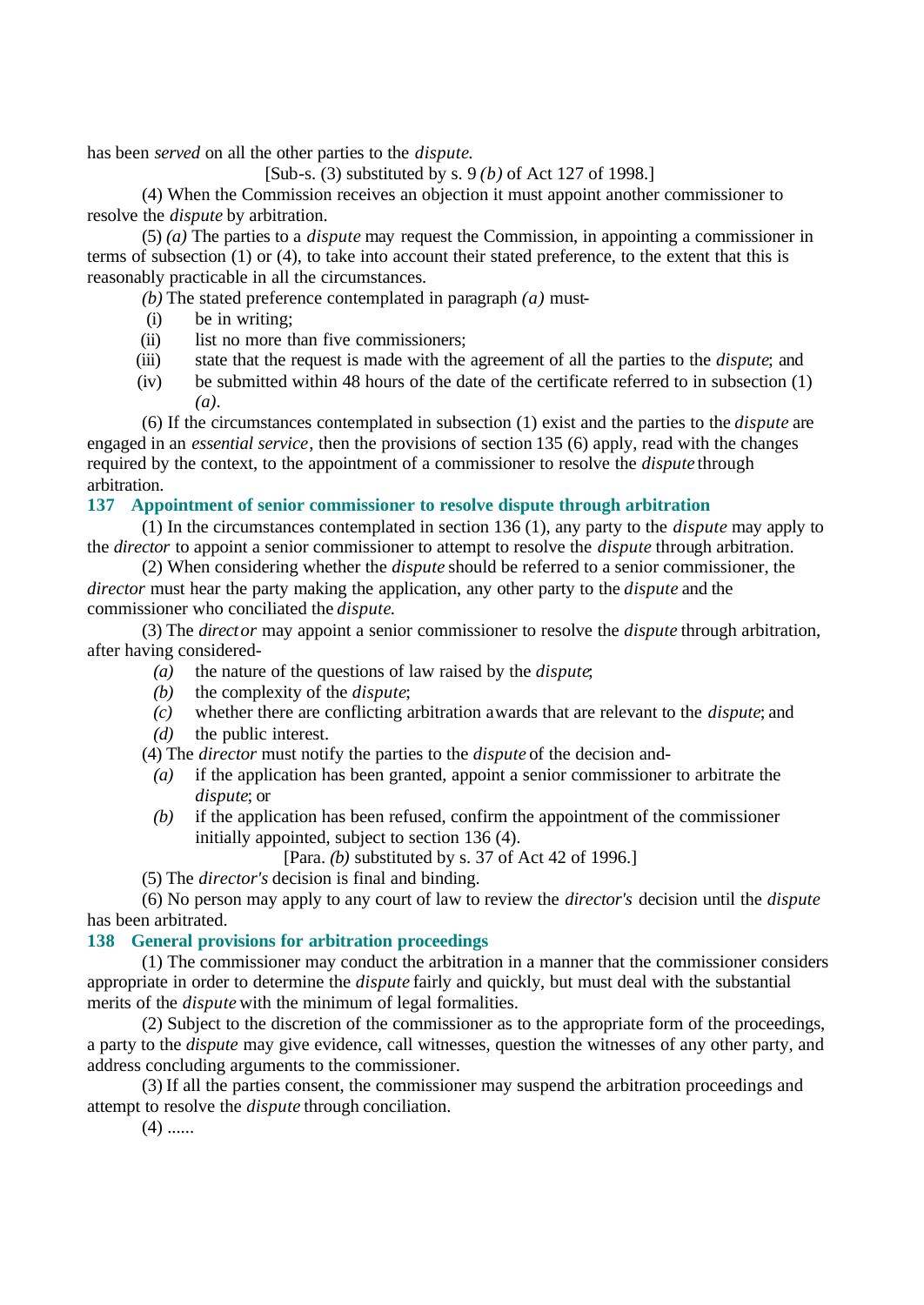[Sub-s. (4) substituted by s. 10 of Act 127 of 1998 and deleted by s. 27 *(a)* of Act 12 of 2002.]

(5) If a party to the *dispute* fails to appear in person or to be represented at the arbitration proceedings, and that party-

- *(a)* had referred the *dispute* to the Commission, the commissioner may dismiss the matter; or
- *(b)* had not referred the *dispute* to the Commission, the commissioner may-
	- (i) continue with the arbitration proceedings in the absence of that party; or
	- (ii) adjourn the arbitration proceedings to a later date.

(6) The commissioner must take into account any *code of good practice* that has been issued by *NEDLAC* or guidelines published by the Commission in accordance with the provisions of *this Act* that is relevant to a matter being considered in the arbitration proceedings.

(7) Within 14 days of the conclusion of the arbitration proceedings-

- *(a)* the commissioner must issue an arbitration award with brief reasons, signed by that commissioner;
- *(b)* the Commission must *serve* a copy of that award on each party to the *dispute* or the person who represented a party in the arbitration proceedings; and
- *(c)* the Commission must file the original of that award with the registrar of the Labour Court.

(8) On good cause shown, the *director* may extend the period within which the arbitration award and the reasons are to be *served* and filed.

(9) The commissioner may make any appropriate arbitration award in terms of *this Act*, including, but not limited to, an award-

- *(a)* that gives effect to any *collective agreement*;
- *(b)* that gives e ffect to the provisions and primary objects of *this Act*;
- *(c)* that includes, or is in the form of, a declaratory order.

(10) The commissioner may make an order for the payment of costs according to the

requirements of law and fairness in accordance with rules made by the Commission in terms of section 115  $(2A)$   $(j)$  and having regard to-

- *(a)* any relevant Code of Good Practice issued by *NEDLAC* in terms of section 203;
- *(b)* any relevant guideline issued by the Commission.
	- [Sub-s. (10) substituted by s. 27 *(b)* of Act 12 of 2002.]

## **139 Special provisions for arbitrating disputes in essential services**

(1) If a *dispute* about a matter of mutual interest proceeds to arbitration and any party is engaged in an *essential service*-

- *(a)* within 30 days of the date of the certificate referred to in section 136 (1) *(a)*, or within a further period agreed between the parties to the *dispute*, the commissioner must complete the arbitration and issue an arbitration award with brief reasons signed by that commissioner;
- *(b)* the Commission must *serve* a copy of that award on each party to the *dispute* or the person who represented a party in the arbitration proceedings; and
- *(c)* the Commission must file the original of that award with the registrar of the Labour Court.

(2) The commissioner may not include an order for costs in the arbitration award unless a party, or the person who represented the party in the arbitration proceedings, acted in a frivolous or vexatious manner in its conduct during the arbitration proceedings.

## **140 Special provisions for arbitrations about dismissals for reasons related to conduct or capacity**

 $(1)$  ......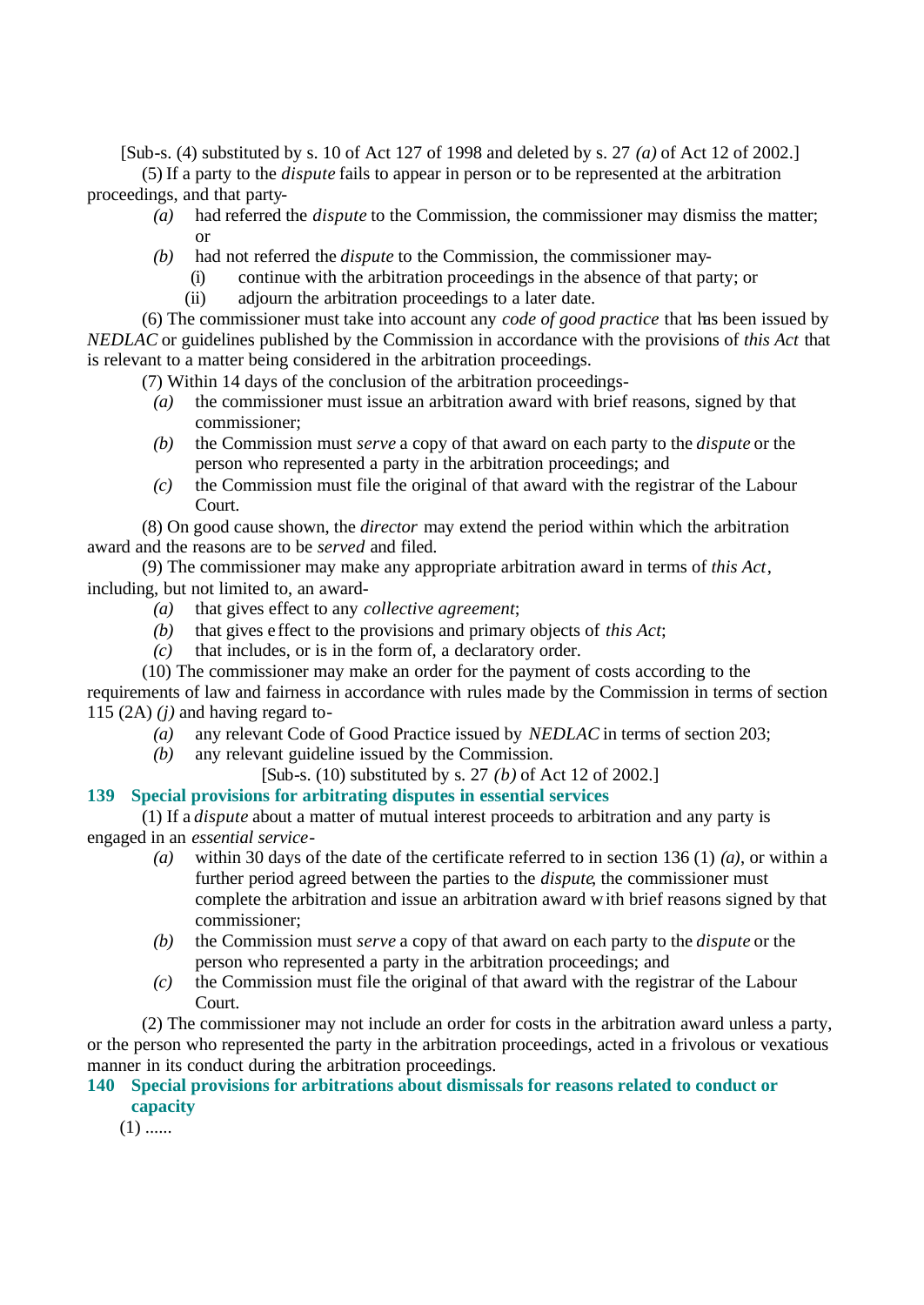[Sub-s. (1) deleted by s. 28 of Act 12 of 2002.]

(2) If, in terms of section 194 (1), the commissioner finds that the *dismissal* is procedurally unfair, the commissioner may charge the employer an arbitration fee.

**141 Resolution of disputes if parties consent to arbitration under auspices of Commission**

(1) If a *dispute* remains unresolved after conciliation, the Commission must arbitrate the *dispute* if a party to the *dispute* would otherwise be entitled to refer the *dispute* to the Labour Court for adjudication and, instead, all the parties agree in writing to arbitration under the auspices of the Commission.

[Sub-s. (1) substituted by s. 29 *(a)* of Act 12 of 2002.]

(2) The arbitration proceedings must be conducted in accordance with the provisions of sections 136, 137 and 138, read with the changes required by the context.

(3) The arbitration agreement contemplated in subsection (1) may be terminated only with the written consent of all the parties to that agreement, unless the agreement itself provides otherwise.

[Sub-s. (3) substituted by s. 29 *(b)* of Act 12 of 2002.]

(4) Any party to the arbitration agreement may apply to the Labour Court at any time to vary or set aside that agreement, which the Court may do on good cause.

(5) *(a)* If any party to an arbitratio n agreement commences proceedings in the Labour Court against any other party to that agreement about any matter that the parties agreed to refer to arbitration, any party to those proceedings may ask the Court-

- (i) to stay those proceedings and refer the *dispute* to arbitration; or
- (ii) with the consent of the parties and where it is expedient to do so, continue with the proceedings with the Court acting as arbitrator, in which case the Court may only make an order corresponding to the award that an arbitrator could have made.

*(b)* If the Court is satisfied that there is sufficient reason for the *dispute* to be referred to arbitration in accordance with the arbitration agreement, the Court may stay those proceedings, on any conditions.

(6) If the provisions of subsection (1) apply, the commissioner may make an award that the Labour Court could have made.

[Sub-s. (6) amended by s. 39 of Act 42 of 1996.]

# **142 Powers of commissioner when attempting to resolve disputes**

(1) A commissioner who has been appointed to attempt to resolve a *dispute* may-

- *(a)* subpoena for questioning any person who may be able to give information or whose presence at the conciliation or arbitration proceedings may help to resolve the *dispute*;
- *(b)* subpoena any person who is believed to have possession or control of any book, document or object relevant to the resolution of the *dispute*, to appear before the commissioner to be questioned or to produce that book, document or object;
- *(c)* call, and if necessary subpoena, any expert to appear before the commissioner to give evidence relevant to the resolution of the *dispute*;
- *(d)* call any person present at the conciliation or arbitration proceedings or who was or could have been subpoenaed for any purpose set out in this section, to be questioned about any matter relevant to the *dispute*;
- *(e)* administer an oath or accept an affirmation from any person called to give evidence or be questioned;
- *(f)* at any reasonable time, but only after obtaining the necessary written authorisation-
	- (i) enter and inspect any premises on or in which any book, document or object, relevant to the resolution of the *dispute* is to be found or is suspected on reasonable grounds of being found there; and
	- (ii) examine, demand the production of, and seize any book, document or object that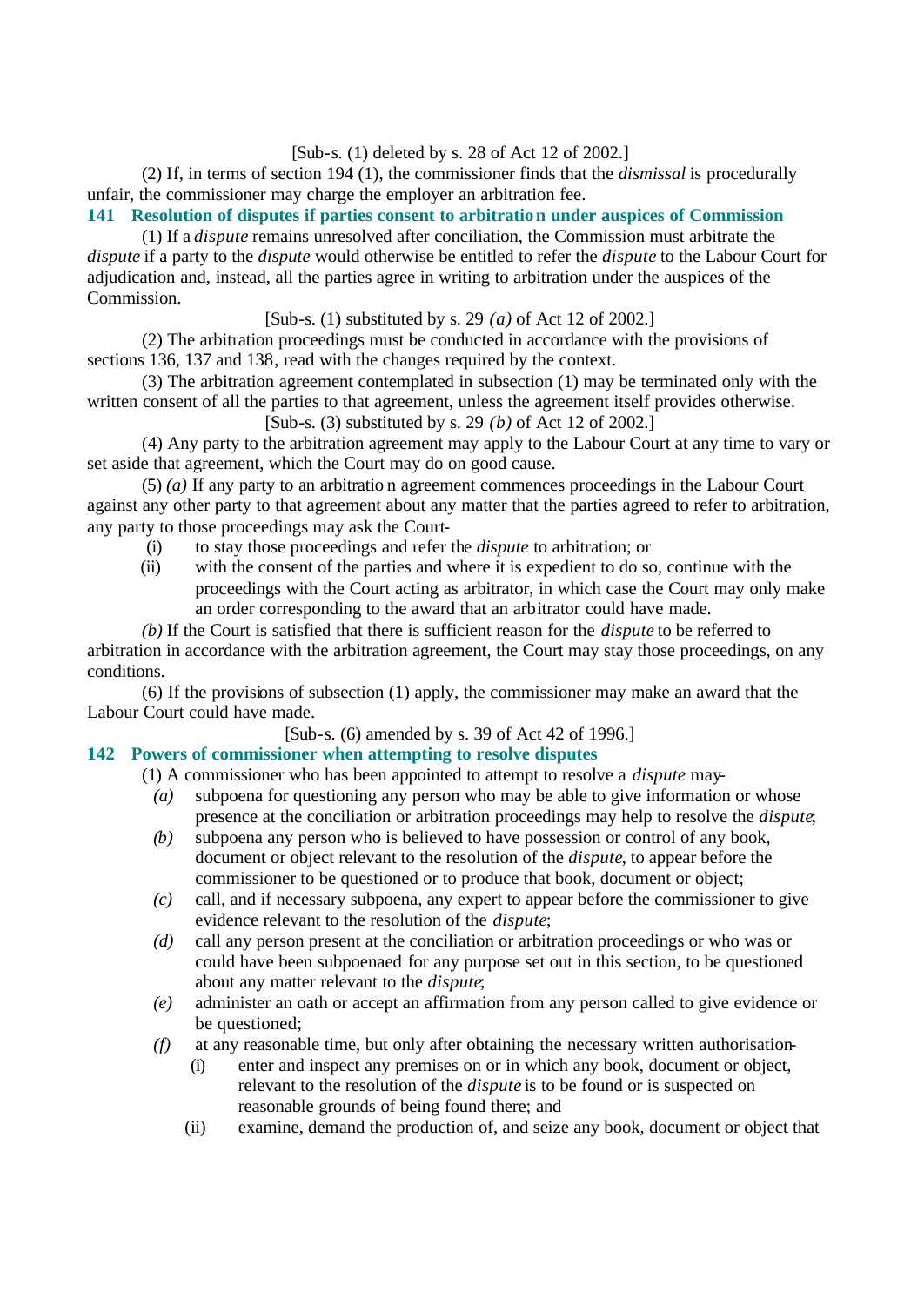is on or in those premises and that is relevant to the resolution of the *dispute*; and

- (iii) take a statement in respect of any matter relevant to the resolution of the *dispute* from any person on the premises who is willing to make a statement; and [Sub-para. (iii) added by s. 40 of Act 42 of 1996.]
- *(g)* inspect, and retain for a reasonable period, any of the books, documents or objects that have been produced to, or seized by, the Commission.

(2) A subpoena issued for any purpose in terms of subsection (1) must be signed by the *director* and must-

- *(a)* specifically require the person named in it to appear before the commissioner;
- *(b)* sufficiently identify the book, document or object to be produced; and
- *(c)* state the date, time and place at which the person is to appear.

(3) The written authorisation referred to in subsection (1) *(f)*-

- *(a)* if it relates to residential premises, may be given only by a judge of the Labour Court and with due regard to section 13 of the Constitution<sup>xl\*</sup>, and then only on the application of the commissioner setting out under oath or affirmation the following information-
	- (i) the nature of the *dispute*;
	- (ii) the relevance of any book, document or object to the resolution of the *dispute*;
	- (iii) the presence of any book, document or object on the premises; and
	- (iv) the need to enter, inspect or seize the book, document or object; and
- *(b)* in all other cases, may be given by the *director*.

(4) The owner or occupier of any premises that a commissioner is authorised to enter and inspect, and every person employed by that owner or occupier, must provide any facilities that a commissioner requires to enter those premises and to carry out the inspection or seizure.

(5) The commissioner must issue a receipt for any book, document or object seized in terms of subsection  $(4)$ .

(6) The law relating to privilege, as it applies to a witness subpoenaed to give evidence or to produce any book, document or object before a court of law, applies equally to the questioning of any person or the production or seizure of any book, document or object in terms of this section.

(7) *(a)* The Commission must pay the *prescribed* witness fee to each person who appears before a commissioner in response to a subpoena issued by the commissioner.

*(b)* Any person who requests the Commission to issue a subpoena must pay the *prescribed* witness fee to each person who appears before a commissioner in response to the subpoena and who remains in attendance until excused by the commissioner.

*(c)* The Commission may on good cause shown waive the requirement in paragraph *(b)* and pay to the witness the *prescribed* witness fee.

[Sub-s. (7) substituted by s. 30 *(a)* of Act 12 of 2002.]

(8) A person commits contempt of the Commission-

- *(a)* if, after having been subpoenaed to appear before the commissioner, the person without good cause does not attend at the time and place stated in the subpoena;
- *(b)* if, after having appeared in response to a subpoena, that person fails to remain in attendance until excused by the commissioner;
- *(c)* by refusing to take the oath or to make an affirmation as a witness when a commissioner so requires;
- *(d)* by refusing to answer any question fully and to the best of that person's knowledge and belief subject to subsection (6);
- *(e)* if the person, without good cause, fails to produce any book, document or object specified in a subpoena to a commissioner;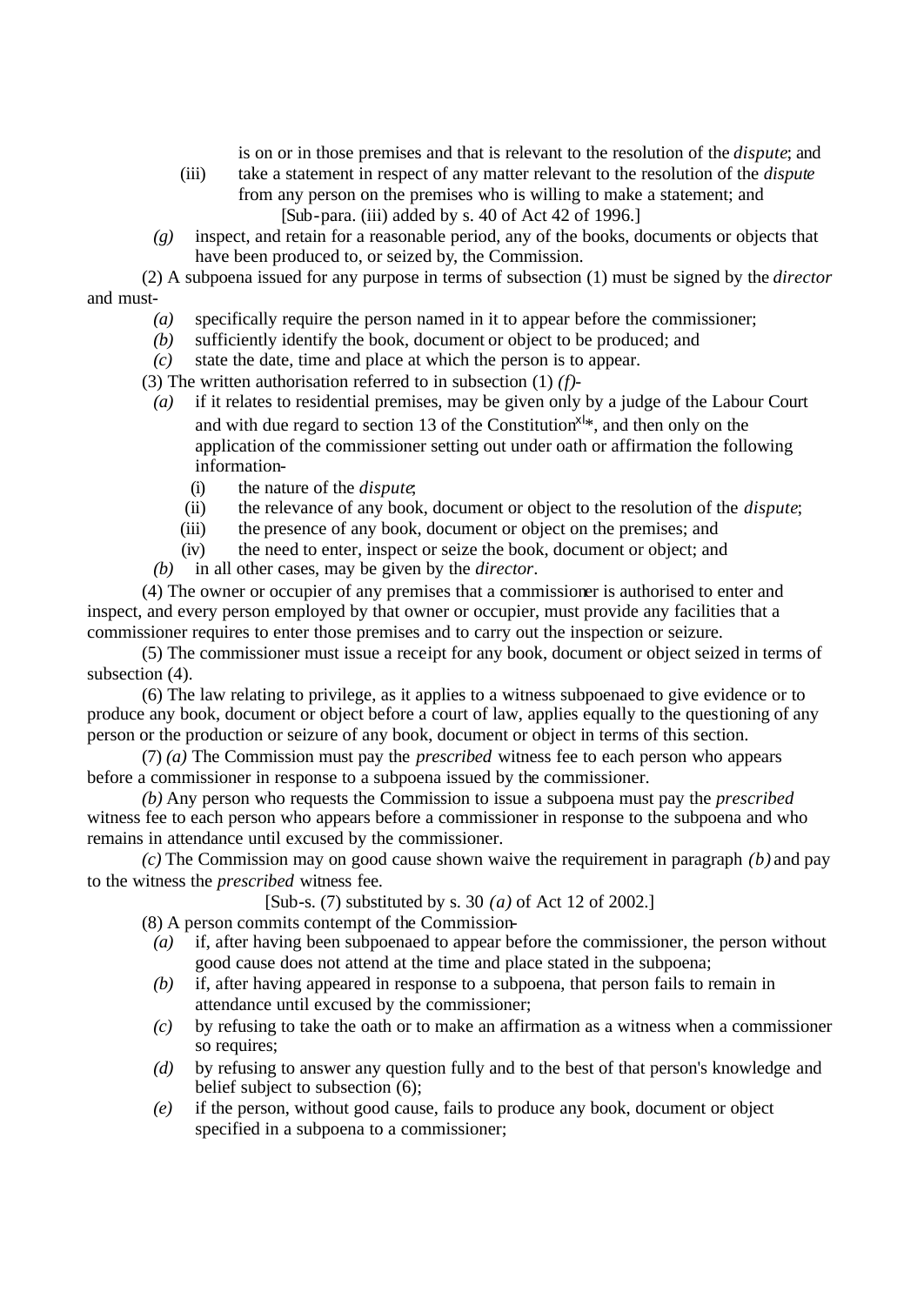- *(f)* if the person wilfully hinders a commissioner in performing any function conferred by or in terms of *this Act*;
- *(g)* if the person insults, disparages or belittles a commissioner, or prejudices or improperly influences the proceedings or improperly anticipates the commissioner's award;
- *(h)* by wilfully interrupting the conciliation or arbitration proceedings or misbehaving in any other manner during those proceedings;
- *(i)* by doing anything else in relation to the Commission which, if done in relation to a court of law, would have been contempt of court.

(9) *(a)* A commissioner may make a finding that a party is in contempt of the Commission for any of the reasons set out in subsection (8).

*(b)* The commissioner may refer the finding, together with the record of the proceedings, to the Labour Court for its decision in terms of subsection (11).

[Sub-s. (9) substituted by s. 30 *(b)* of Act 12 of 2002.]

- (10) Before making a decision in terms of subsection (11), the Labour Court-
	- *(a)* must subpoena any person found in contempt to appear before it on a date determined by the Court;
	- *(b)* may subpoena any other person to appear before it on a date determined by the Court; and
- *(c)* may make any order that it deems appropriate, including an order in the case of a person who is not a legal practitioner that the person's right to represent a party in the Commission and the Labour Court be suspended.

[Sub-s. (10) added by s. 30 *(c)* of Act 12 of 2002.]

(11) The Labour Court may confirm, vary or set aside the finding of a commissioner.

[Sub-s. (11) added by s. 30 *(c)* of Act 12 of 2002.]

(12) If any person fails to appear before the Labour Court pursuant to a subpoena issued in terms of subsection (10) *(a)*, the Court may make any order that it deems appropriate in the absence of that person.

[Sub-s. (12) added by s. 30 *(c)* of Act 12 of 2002.]

#### **142A Making settlement agreement arbitration award**

(1) The Commission may, by agreement between the parties or on application by a party, make any settlement agreement in respect of any *dispute* that has been referred to the Commission, an arbitration award.

(2) For the purposes of subsection (1), a settlement agreement is a written agreement in settlement of a *dispute* that a party has the right to refer to arbitration or to the Labour Court, excluding a *dispute* that a party is entitled to refer to arbitration in terms of either section 74 (4) or 75 (7).

[S. 142A inserted by s. 31 of Act 12 of 2002.]

#### **143 Effect of arbitration awards**

(1) An arbitration award issued by a commissioner is final and binding and it may be enforced as if it were an order of the Labour Court, unless it is an advisory arbitration award.

[Sub-s. (1) substituted by s. 32 *(a)* of Act 12 of 2002.]

(2) If an arbitration award orders a party to pay a sum of money, the amount earns interest from the date of the award at the same rate as the rate prescribed from time to time in respect of a judgment debt in terms of section 2 of the Prescribed Rate of Interest Act, 1975 (Act 55 of 1975), unless the award provides otherwise.

(3) An arbitration award may only be enforced in terms of subsection (1) if the director has certified that the arbitration award is an award contemplated in subsection (1).

[Sub-s. (3) added by s. 32 *(b)* of Act 12 of 2002.]

(4) If a party fails to comply with an arbitration award that orders the performance of an act,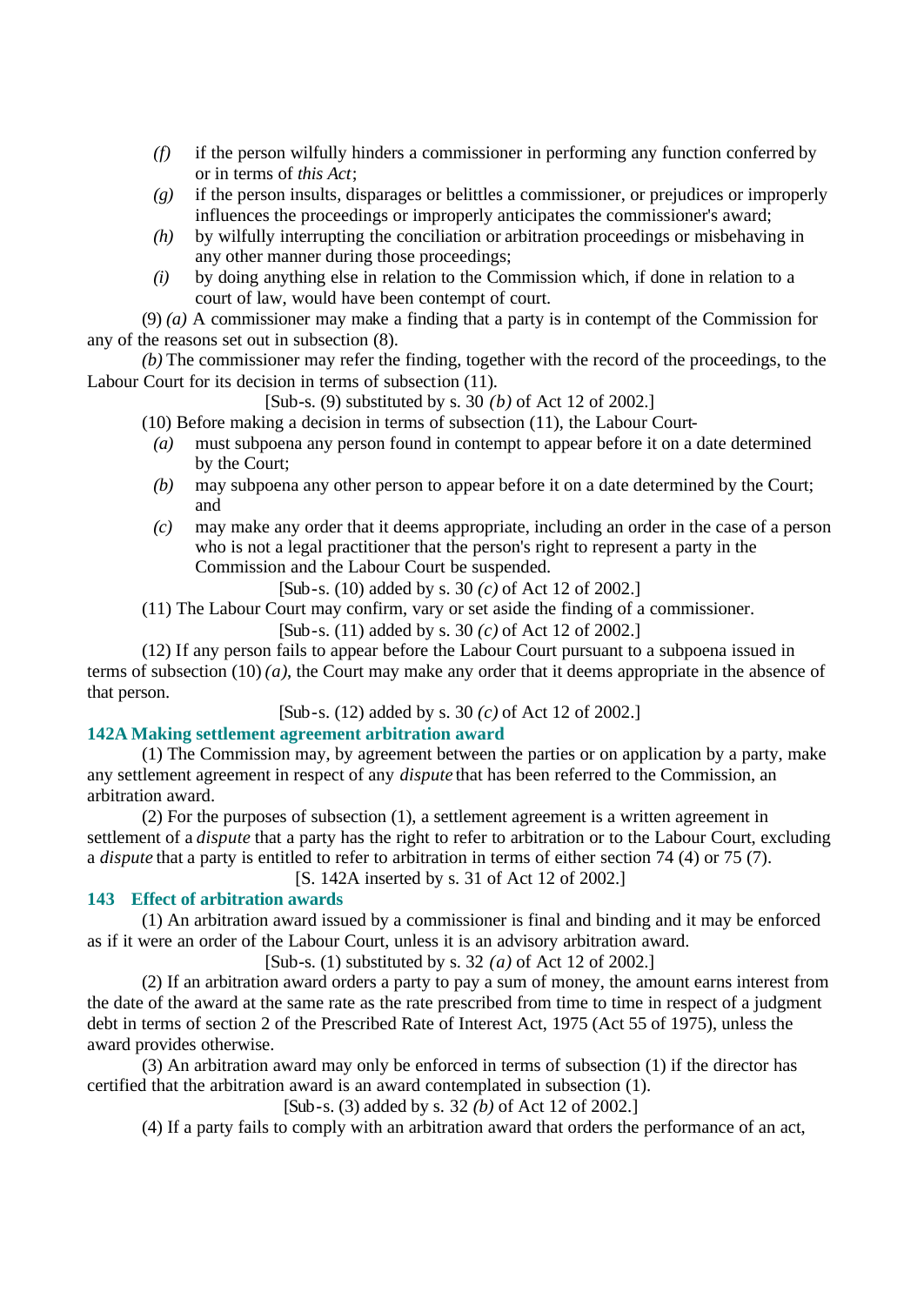other than the payment of an amount of money, any other party to the award may enforce it by way of contempt proceedings instituted in the Labour Court.

[Sub-s. (4) added by s. 32 *(b)* of Act 12 of 2002.]

# **144 Variation and rescission of arbitration awards and rulings**

Any commissioner who has issued an arbitration award or ruling, or any other commissioner appointed by the *director* for that purpose, may on that commissioner's own accord or, on the application of any affected party, vary or rescind an arbitration award or ruling-

- *(a)* erroneously sought or erroneously made in the absence of any party affected by that award;
- *(b)* in which there is an ambiguity, or an obvious error or omission, but only to the extent of that ambiguity, error or omission; or
- *(c)* granted as a result of a mistake common to the parties to the proceedings. [S. 144 substituted by s. 33 of Act 12 of 2002.]

## **145 Review of arbitration awards**

(1) Any party to a *dispute* who alleges a defect in any arbitration proceedings under the auspices of the Commission may apply to the Labour Court for an order setting aside the arbitration award-

*(a)* within six weeks of the date that the award was *served* on the applicant, unless the alleged defect involves the commission of an offence referred to in Part 1 to 4, or section 17, 20 or 21 (in so far as it relates to the aforementioned offences) of Chapter 2 of the Prevention and Combating of Corrupt Activities Act, 2004; or

[Para. *(a)* substituted by s. 36 (1) of Act 12 of 2004.]

*(b)* if the alleged defect involves an offence referred to in paragraph *(a)*, within six weeks of the date that the applicant discovers such offence.

[Para. *(b)* substituted by s. 36 (1) of Act 12 of 2004.]

(1A) The Labour Court may on good cause shown condone the late filing of an application in terms of subsection (1).

[Sub-s. (1A) inserted by s. 34 of Act 12 of 2002.]

(2) A defect referred to in subsection (1), means-

- *(a)* that the commissioner-
	- (i) committed misconduct in relation to the duties of the commissioner as an arbitrator;
	- (ii) committed a gross irregularity in the conduct of the arbitration proceedings; or
- (iii) exceeded the commissioner's powers; or
- *(b)* that an award has been improperly obtained.
- (3) The Labour Court may stay the enforcement of the award pending its decision.
- (4) If the award is set aside, the Labour Court may-
	- *(a)* determine the *dispute* in the manner it considers appropriate; or
	- *(b)* make any order it considers appropriate about the procedures to be followed to determine the *dispute*.

## **146 Exclusion of Arbitration Act**

The Arbitration Act, 1965 (Act 42 of 1965), does not apply to any arbitration under the auspices of the Commission.

#### **147 Performance of dispute resolution functions by Commission in exceptional circumstances**

(1) *(a)* If at any stage after a *dispute* has been referred to the Commission, it becomes apparent that the *dispute* is about the interpretation or application of a *collective agreement*, the Commission may-

(i) refer the *dispute* for resolution in terms of the procedures provided for in that *collective*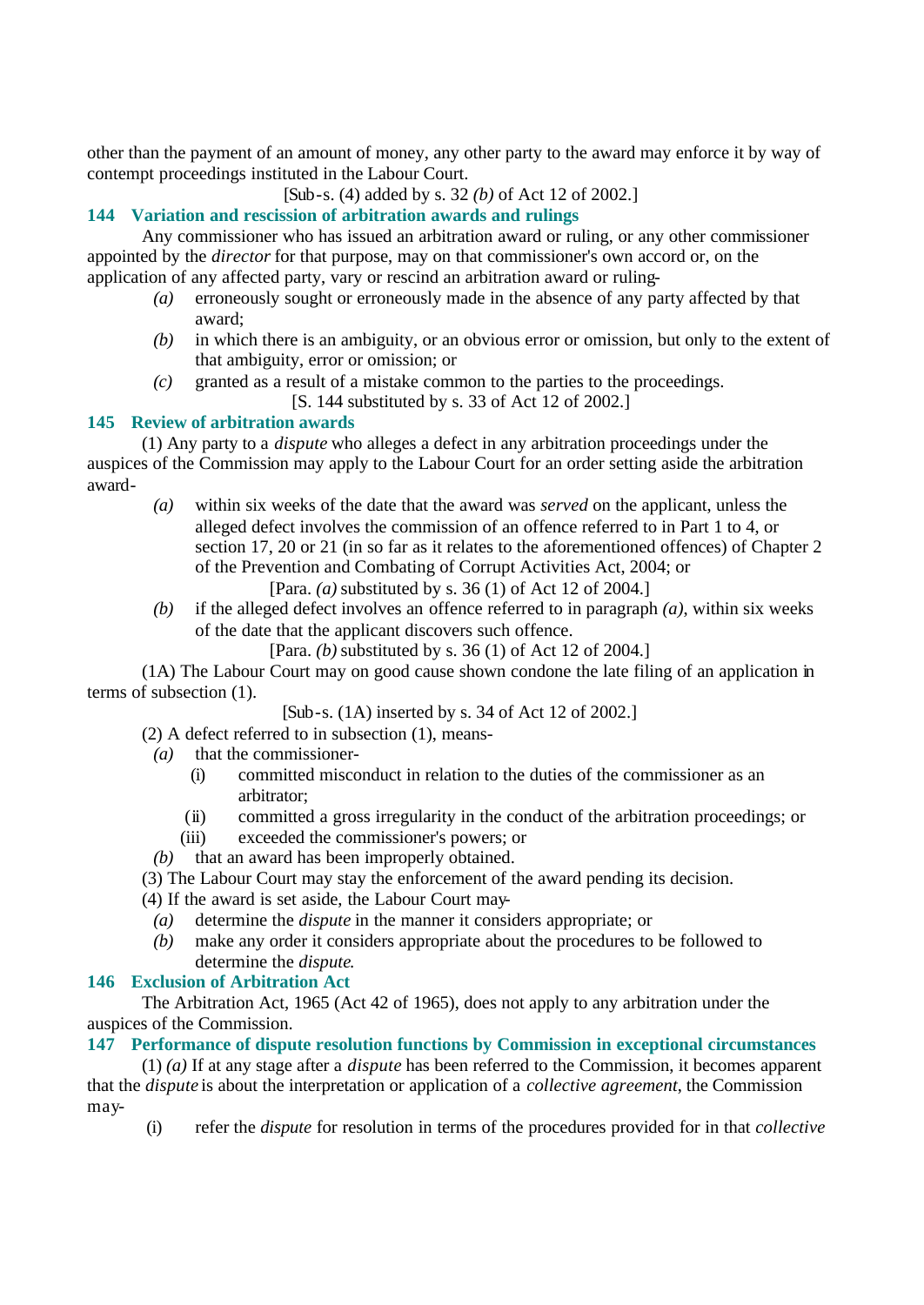*agreement*; or

(ii) appoint a commissioner or, if one has been appointed, confirm the appointment of the commissioner, to resolve the *dispute* in terms of *this Act*.

*(b)* The Commission may charge the parties to a *collective agreement* a fee for performing the dispute resolution functions if-

- (i) their *collective agreement* does not provide a procedure as required by section 24 (1);  $x^{1/3}$ or
- (ii) the procedure provided in the *collective agreement* is not operative.

*(c)* The Commission may charge a party to a *collective agreement* a fee if that party has frustrated the resolution of the *dispute*.

(2) *(a)* If at any stage after a *dispute* has been referred to the Commission, it becomes apparent that the parties to the *dispute* are parties to a *council*, the Commission may-

- (i) refer the *dispute* to the *council* for resolution; or
- (ii) appoint a commissioner or, if one has been appointed, confirm the appointment of the commissioner, to resolve the *dispute* in terms of *this Act*.

*(b)* The Commission may charge the parties to a *council* a fee for performing the dispute resolution functions if the *council's* dispute resolution procedures are not operative.

(3) *(a)* If at any stage after a *dispute* has been referred to the Commission, it becomes apparent that the parties to the *dispute* fall within the *registered scope* of a *council* and that one or more parties to the *dispute* are not parties to the *council*, the Commission may-

- (i) refer the *dispute* to the *council* for resolution; or
- (ii) appoint a commissioner or, if one has been appointed, confirm the appointment of the commissioner, to resolve the *dispute* in terms of *this Act*.

*(b)* The Commission may charge the parties to a *council* a fee for performing the *dispute* resolution functions if the *council's* dispute resolution procedures are not operative.

(4) *(a)* If a *dispute* has been referred to the Commission and not all the parties to the *dispute* fall within the *registered scope* of a *council* or fall within the *registered scope* of two or more *councils*, the Commission must resolve the *dispute* in terms of *this Act*.

*(b)* In the circumstances contemplated in paragraph *(a)*, the Commission has exclusive jurisdiction to resolve that *dispute*.

(5) *(a)* If at any stage after a *dispute* has been referred to the Commission, it becomes apparent that the *dispute* ought to have been referred to an accredited agency, the Commission may-

- (i) refer the *dispute* to the accredited agency for resolution; or
- (ii) appoint a commissioner to resolve the *dispute* in terms of *this Act*.

[Para. *(a)* amended by s. 41 *(a)* of Act 42 of 1996.]

*(b)* The Commission may-

- (i) charge the accredited agency a fee for performing the dispute resolution functions if the accredited agency's dispute resolution procedures are not operative; and
- (ii) review the continued accreditation of that agency.

(6) If at any stage after a *dispute* has been referred to the Commission, it becomes apparent that the *dispute* ought to have been resolved through private dispute resolution in terms of a private agreement between the parties to the *dispute*, the Commission may-

- *(a)* refer the *dispute* to the appropriate person or body for resolution through private dispute resolution procedures; or
- *(b)* appoint a commissioner to resolve the *dispute* in terms of *this Act*.

[Sub-s. (6) substituted by s. 41 *(b)* of Act 42 of 1996.]

(7) Where the Commission refers the *dispute* in terms of this section to a person or body other than a commissioner the date of the Commission's initial receipt of the *dispute* will be deemed to be the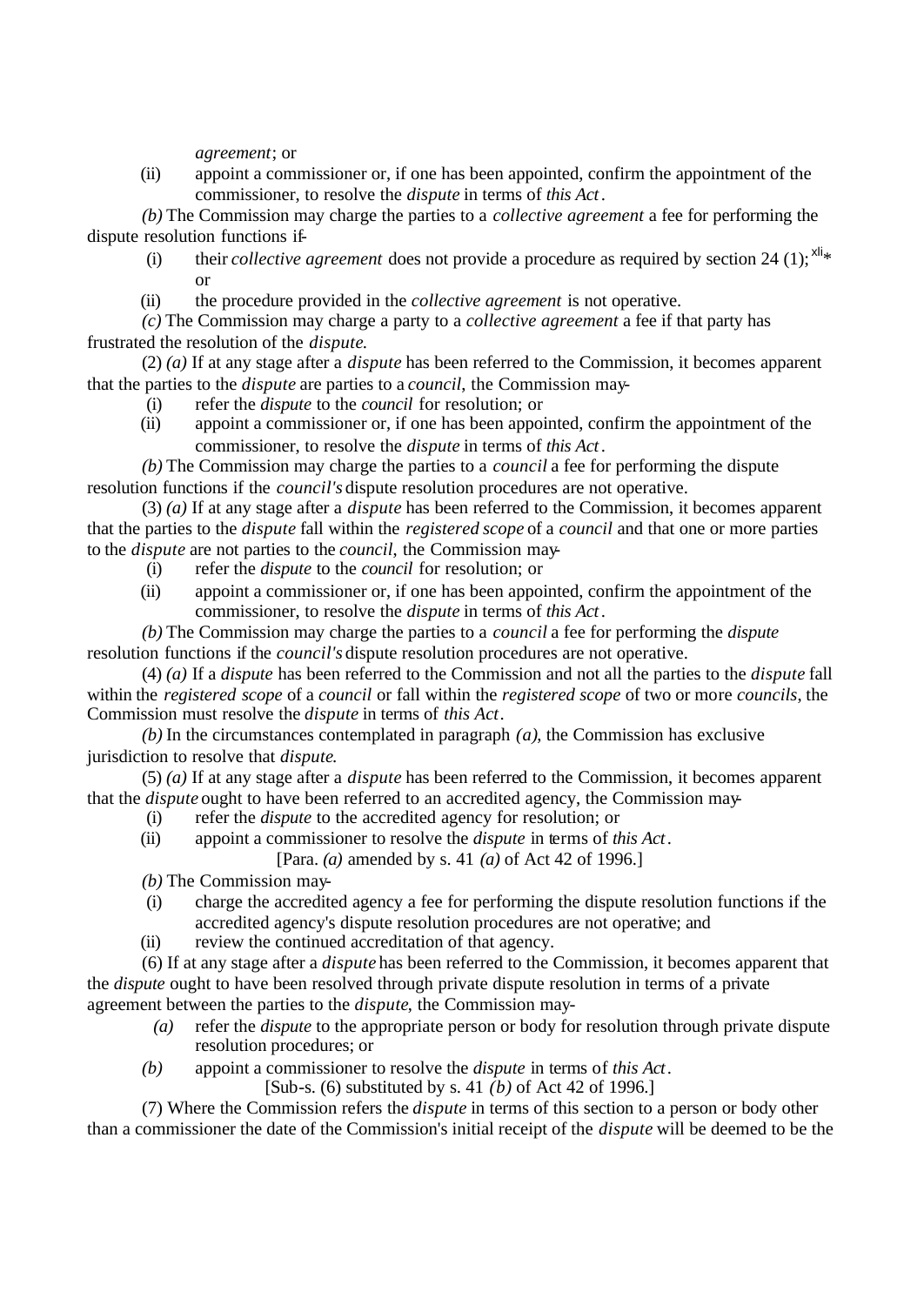date on which the Commission referred the *dispute* elsewhere.

(8) The Commission may perform any of the dispute resolution functions of a *council* or an accredited agency appointed by the *council* if the *council* or accredited agency fails to perform its dispute resolution functions in circumstances where, in law, there is an obligation to perform them.

[Sub-s. (8) added by s. 41 *(c)* of Act 42 of 1996.]

(9) For the purposes of subsections (2) and (3), a party to a *council* includes the members of a registered *trade union* or registered *employers*' *organisation* that is a party to the *council*.

[Sub-s. (9) added by s. 41 *(c)* of Act 42 of 1996.]

## **148 Commission may provide advice**

(1) If asked, the Commission may advise any party to a *dispute* in terms of *this Act* about the procedure to be followed for the resolution of that *dispute*.

(2) In response to a request for advice, the Commission may provide the advice that it considers appropriate.

## **149 Commission may provide assistance**

(1) If asked, the Commission may assist an *employee* or employer who is a party to a *dispute*-

- (a) together with the Legal Aid Board,<sup>xlii</sup><sup>\*</sup> to arrange for advice or assistance by a *legal practitioner*;
- *(b)* together with the Legal Aid Board, to arrange for a *legal practitioner*
	- (i) to attempt to avoid or settle any proceedings being instituted against an *employee* or employer in terms of *this Act*;
	- (ii) to attempt to settle any proceedings instituted against an *employee* or employer in terms of *this Act*;
	- (iii) to institute on behalf of the *employee* or employer any proceedings in terms of *this Act*;
	- (iv) to defend or oppose on behalf of the *employee* or employer any proceedings instituted against the *employee* or employer in terms of *this Act*; or
- *(c)* by providing any other form of assistance that the Commission considers appropriate.

(2) The Commission may provide the assistance referred to in subsection (1) after having considered-

- *(a)* the nature of the questions of law raised by the *dispute*;
- *(b)* the complexity of the *dispute*;
- *(c)* whether there are conflicting arbitration awards that are relevant to the *dispute*; and
- *(d)* the public interest.

(3) As soon as practicable after having received a request in terms of subsection (1), but not later than 30 days of the date the Commission received the request, the Commission must advise the applicant in writing whether or not it will assist the applicant and, if so, the form that the assistance will take.

## **150 Commission may offer to resolve dispute through conciliation**

(1) If the Commission is aware of a *dispute* that has not been referred to it, and if resolution of the *dispute* would be in the public interest, the Commission may offer to appoint a commissioner to attempt to resolve the *dispute* through conciliatio n.

(2) The Commission may offer to appoint a commissioner to assist the parties to resolve through further conciliation a *dispute* that has been referred to the Commission or a *council* and in respect of which-

- *(a)* a certificate has been issued in terms of section 135 (5) *(a)* stating that the *dispute* remains unresolved; or
- *(b)* the period contemplated in section 135 (2) has elapsed;

[Sub-s. (2) substituted by s. 35 *(a)* of Act 12 of 2002.]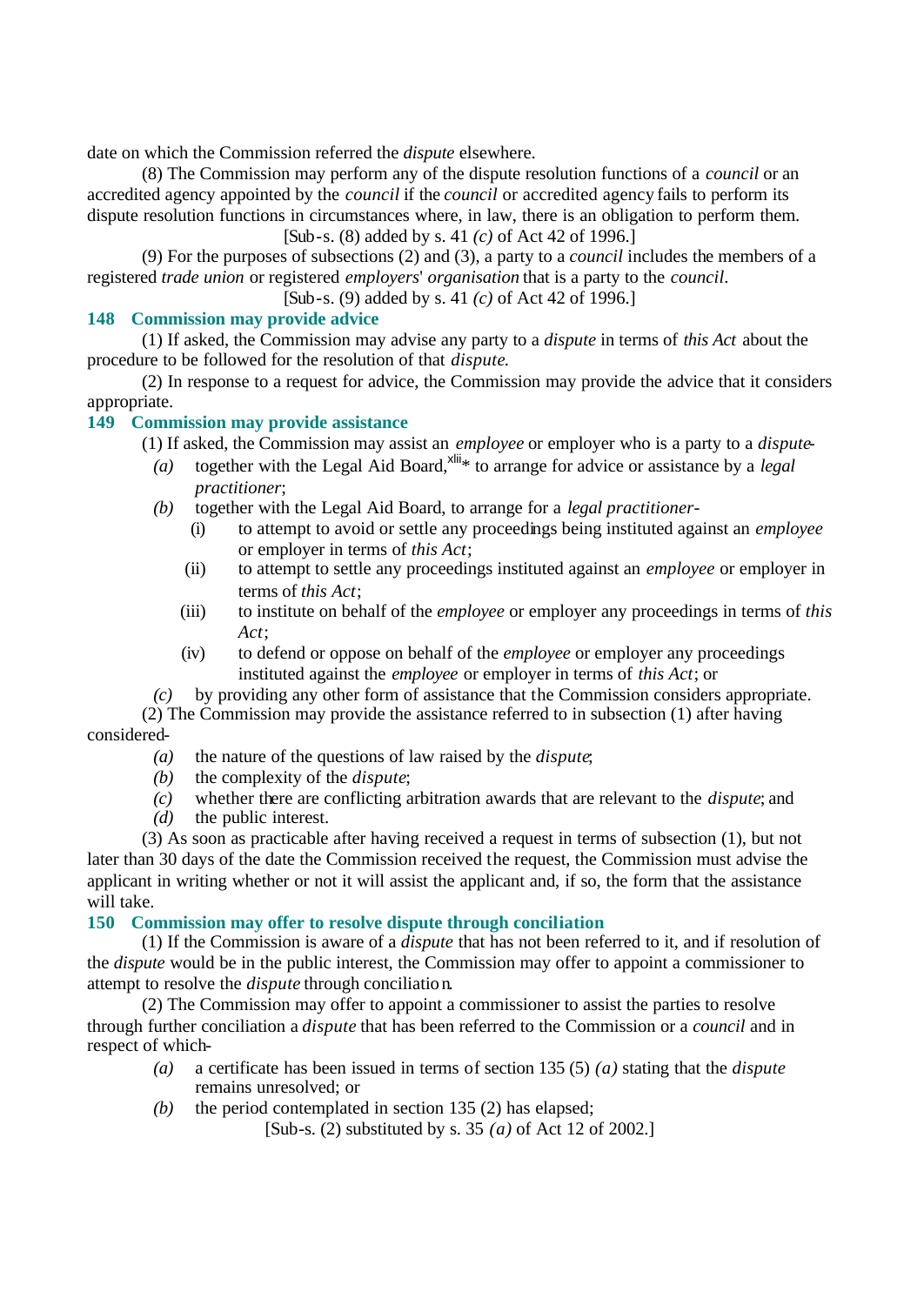(3) The Commission may appoint a commissioner in terms of subsection (1) or (2) if all the parties to the *dispute* consent to that appointment.

[Sub-s. (3) added by s. 35 *(b)* of Act 12 of 2002.]

# *Part D*

# *Labour Court* **(ss 151-166)**

# **151 Establishment and status of Labour Court**

(1) The Labour Court is hereby established as a court of law and equity.

[Sub-s. (1) amended by s. 11 of Act 127 of 1998.]

(2) The Labour Court is a superior court that has authority, inherent powers and standing, in relation to matters under its jurisdiction, equal to that which a court of a provincial division of the Supreme Court has in relation to the matters under its jurisdiction.

(3) The Labour Court is a court of record.

#### **152 Composition of Labour Court**

- (1) The Labour Court consists of-
	- *(a)* a Judge President;
	- *(b)* a Deputy Judge President; and
	- *(c)* as many judges as the President may consider necessary, acting on the advice of *NEDLAC* and in consultation with the Minister of Justice and the Judge President of the Labour Court.
- (2) The Labour Court is constituted before a single judge.

(3) The Labour Court may sit in as many separate courts as the available judges may allow.

#### **153 Appointment of judges of Labour Court**

(1) *(a)* The President, acting on the advice of *NEDLAC* and the Judicial Service Commission provided for in the Constitution of the Republic of South Africa, 1996 (Act 108 of 1996), (in this Part and Part E called the Judicial Service Commission), and after consultation with the Minister of Justice, must appoint a Judge President of the Labour Court.

[Para. *(a)* substituted by s. 12 *(a)* (i) of Act 127 of 1998.]

*(b)* The President, acting on the advice of *NEDLAC* and the Judicial Service Commission, and after consultation with the Minister of Justice and the Judge President of the Labour Court must appoint the Deputy Judge President of the Labour Court.

[Para. *(b)* amended by s. 12 (*a)* (ii) of Act 127 of 1998.]

(2) The Judge President and the Deputy Judge President of the Labour Court-

- *(a)* must be judges of the Supreme Court; and
- *(b)* must have knowledge, experience and expertise in labour law.

(3) The Deputy Judge President must act as Judge President of the Labour Court whenever the Judge President is unable to do so for any reason.

(4) The President, acting on the advice of *NEDLAC* and the Judicial Service Commission, and after consultation with the Minister of Justice and the Judge President of the Labour Court may appoint one or more persons who meet the requirements of subsection (6) as judges of the Labour Court.

[Sub-s. (4) amended by s. 12 *(b)* of Act 127 of 1998.]

(5) The Minister of Justice, after consultation with the Judge President of the Labour Court, may appoint one or more persons who meet the requirements of subsection (6) to serve as acting judges of the Labour Court for such a period as the Minister of Justice in each case may determine.

[Sub-s. (5) substituted by s. 42 *(a)* of Act 42 of 1996.]

(6) A judge of the Labour Court must-

- *(a)* (i) be a judge of the High Court; or
	- [Sub-para. (i) amended by s. 12 *(c)* of Act 127 of 1998.]
	- (ii) be a person who is a *legal practitioner*; and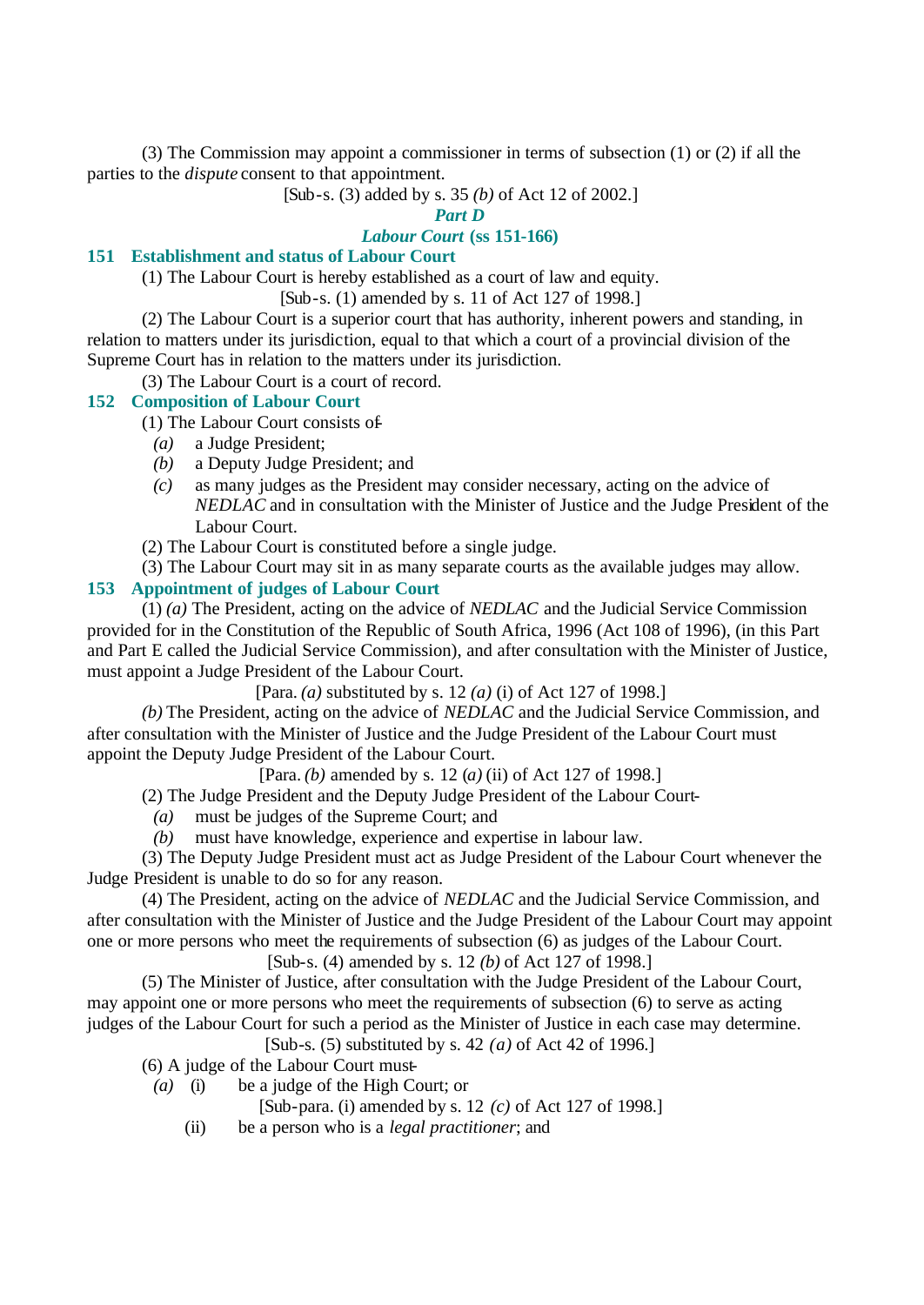- [Sub-para. (ii) substituted by s. 42 *(b)* of Act 42 of 1996.]
- *(b)* have knowledge, experience and expertise in labour law.

[Date of commencement of s. 153: 1 January 1996.]

#### **154 Tenure, remuneration and terms and conditions of appointment of Labour Court judges**

(1) A judge of the Labour Court must be appointed for a period determined by the President at the time of appointment.

(2) A judge of the Labour Court may resign by giving written notice to the President.

- (3) *(a)* Any judge of the Labour Court who is also a judge of the High Court holds office until-
- (i) the judge's period of office in the Labour Court ends;
- (ii) the judge's resignation takes effect;
- (iii) the judge is removed from office;
- (iv) the judge ceases to be a judge of the High Court; or
- (v) the judge dies.
- *(b)* Any other judge of the Labour Court holds office until-
- (i) the judge's period of office ends;
- (ii) the judge's resignation takes effect;
- (iii) the judge is removed from office; or
- (iv) the judge dies.

#### [Sub-s. (3) amended by s. 13 of Act 127 of 1998.]

(4) Neither the tenure of office nor the *remuneration* and terms and conditions of appointment applicable to a judge of the High Court in terms of the Judges' Remuneration and Conditions of Employment Act, 1989 (Act 88 of 1989), is affected by that judge's appointment and concurrent tenure of office as a judge of the Labour Court.

[Sub-s. (4) amended by s. 13 of Act 127 of 1998.]

(5) *(a)* The *remuneration* payable to a judge of the Labour Court who is a person referred to in section 153 (6)  $(a)$  (ii), must be the same as that payable to a judge of the High Court.

[Para. *(a)* substituted by s. 43 *(a)* of Act 42 of 1996.]

*(b)* The terms and conditions of appointment of a judge of the Labour Court referred to in paragraph *(a)* must be similar to those of a judge of the High Court.

[Sub-s. (5) amended by s. 13 of Act 127 of 1998.]

(6) A person who has been appointed a judge of the Labour Court and who is not a judge of the High Court may perform the functions of a judge of the Labour Court only after having taken an oath or made a solemn affirmation in the *prescribed* form before the Judge President of the Labour Court.

[Sub-s. (6) amended by s. 13 of Act 127 of 1998.]

- (7) *(a)* A judge of the Labour Court who is also a judge of the Supreme Court-
- (i) may be removed from the office of judge of the Labour Court only if that person has first been removed from the office of a judge of the Supreme Court; and
- (ii) upon having been removed as judge of the Supreme Court must be removed from office as a judge of the Labour Court.

*(b)* The President, acting on the advice of *NEDLAC*, and in consultation with the Minister of Justice and the Judge President of the Labour Court, may remove any other judge of the Labour Court from office for misbehaviour or incapacity.

[Sub-s. (7) amended by s. 13 of Act 127 of 1998.]

(8) Despite the expiry of the period of a person's appointment as a judge of the Labour Court, that person may continue to perform the functions of a judge of that Court, and will be regarded as such in all respects, only-

*(a)* for the purposes of disposing of any proceedings in which that person has taken part as a judge of that Court and which are still pending upon the expiry of that person's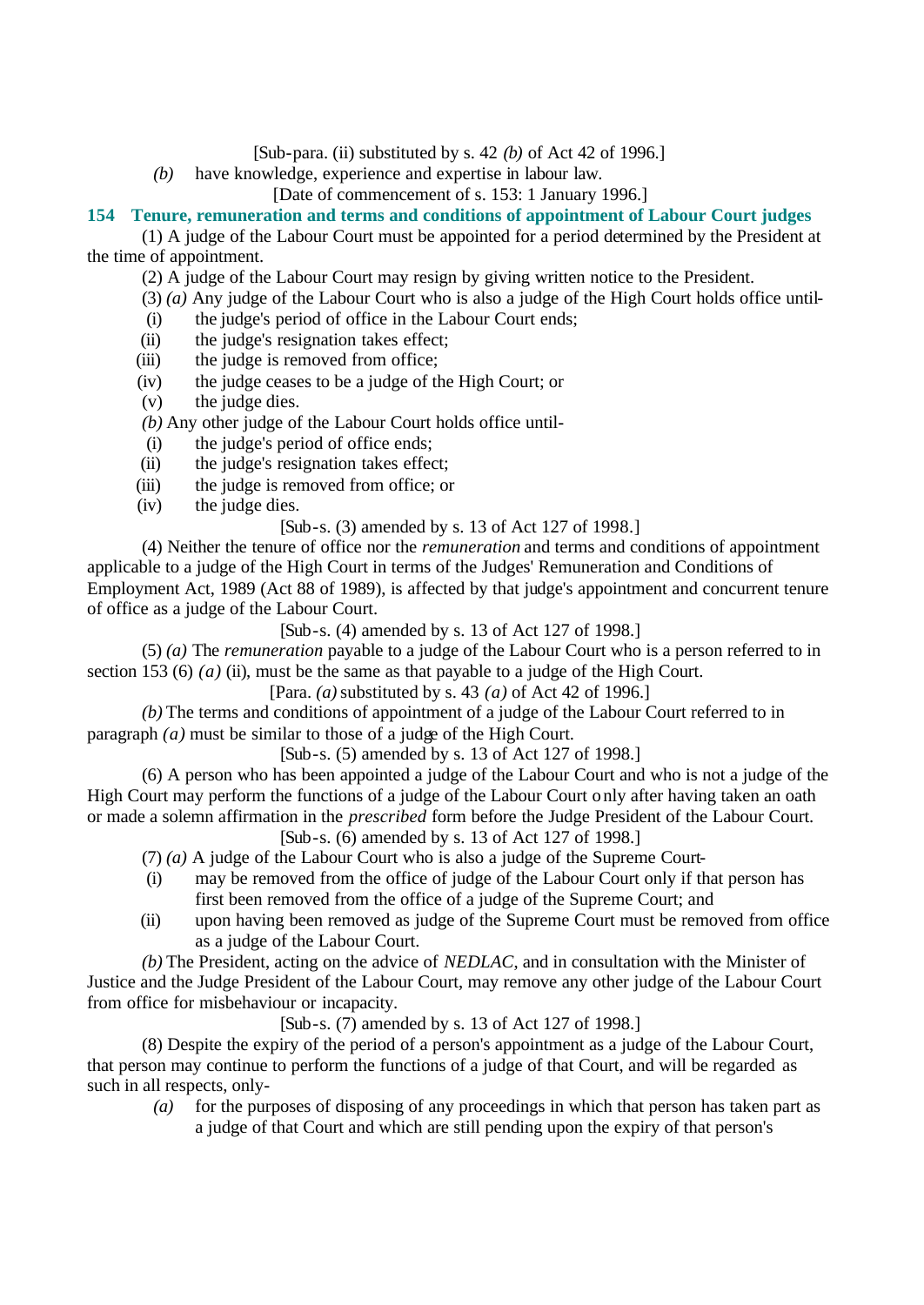appointment or which, having been so disposed of before or after the expiry of that person's appointment, have been re-opened; and

*(b)* for as long as that person will be necessarily engaged in connection with the disposal of the proceedings so pending or re-opened.

[Sub-s. (8) added by s. 43 *(b)* of Act 42 of 1996.]

(9) The provisions of subsections (2) to (8) apply, read with the changes required by the context, to acting judges appointed in terms of section 153 (5).

[Sub-s. (9) added by s. 43 *(b)* of Act 42 of 1996.]

[Date of commencement of s. 154: 1 January 1996.]

#### **155 Officers of Labour Court**

(1) The Minister of Justice, subject to the laws governing the *public service*, must appoint the following officers of the Labour Court-

- *(a)* a person who has experience and expertise in labour law and administration to be the registrar of the Labour Court; and
- *(b)* one or more deputy registrars and so many other officers of the Labour Court as the administration of justice requires.

(2) *(a)* The officers of the Labour Cour t, under the supervision and control of the registrar of that Court must perform the administrative functions of the Labour Court.

*(b)* A deputy registrar of the Labour Court may perform any of the functions of the registrar of that Court that have been delegated generally or specifically to the deputy registrar.

(3) The deputy registrar of the Labour Court or, if there is more than one, the most senior will act as registrar of the Labour Court whenever-

- *(a)* the registrar is absent from the *Republic* or from duty, or for any reason is temporarily unable to perform the functions of registrar; or
- *(b)* the office of registrar is vacant.

(4) The officers of the Labour Court must provide secretarial and administrative assistance to the Rules Board for Labour Courts.

[Date of commencement of s. 155: 1 January 1996.]

#### **156 Area of jurisdiction and seat of Labour Court**

(1) The Labour Court has jurisdiction in all the provinces of the *Republic*.

(2) The Minister of Justice, acting on the advice of *NEDLAC*, must determine the seat of the Labour Court.

(3) The functions of the Labour Court may be performed at any place in the *Republic*.

[Date of commencement of s. 156: 1 January 1996.]

# **157 Jurisdiction of Labour Court**

(1) Subject to the Constitution and section 173, and except where *this Act* provides otherwise, the Labour Court has exclusive jurisdiction in respect of all matters that elsewhere in terms of *this Act* or in terms of any other law are to be determined by the Labour Court.

(2) The Labour Court has concurrent jurisdiction with the High Court in respect of any alleged or threatened violation of any fundamental right entrenched in Chapter 2 of the Constitution of the Republic of South Africa, 1996, and arising from-

- *(a)* employment and from labour relations;
- *(b)* any *dispute* over the constitutionality of any executive or administrative act or conduct, or any threatened executive or administrative act or conduct, by the State in its capacity as an employer; and
- *(c)* the application of any law for the administration of which the *Minister* is responsible. [Sub-s. (2) substituted by s. 14 of Act 127 of 1998.]

(3) Any reference to the court in the Arbitration Act, 1965 (Act 42 of 1965), must be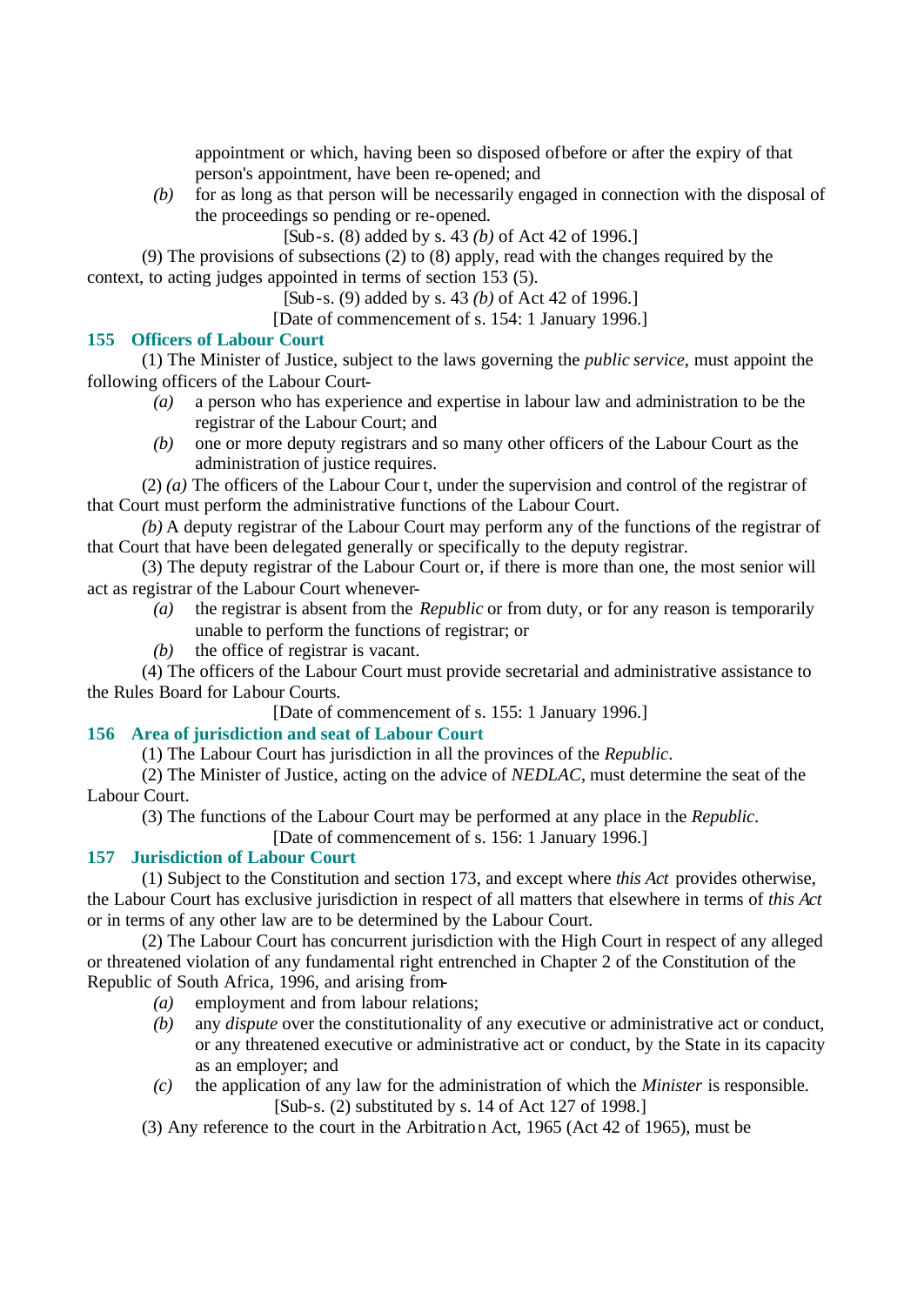interpreted as referring to the Labour Court when an arbitration is conducted under that Act in respect of any *dispute* that may be referred to arbitration in terms of *this Act*.

(4) *(a)* The Labour Court may refuse to determine any *dispute*, other than an appeal or review before the Court, if the Court is not satisfied that an attempt has been made to resolve the *dispute* through conciliation.

*(b)* A certificate issued by a commissioner or a *council* stating that a *dispute* remains unresolved is sufficient proof that an attempt has been made to resolve that *dispute* through conciliation.

(5) Except as provided in section 158 (2), the Labour Court does not have jurisdiction to adjudicate an unresolved *dispute* if *this Act* requires the *dispute* to be resolved through arbitration. **158 Powers of Labour Court**

- (1) The Labour Court may-
	- *(a)* make any appropriate order, including-
		- (i) the grant of urgent interim relief;
		- (ii) an interdict;
		- (iii) an order directing the performance of any particular act which order, when implemented, will remedy a wrong and give effect to the primary objects of *this Act*;
		- (iv) a declaratory order;
		- (v) an award of compensation in any circumstances contemplated in *this Act*;
		- (vi) an award of damages in any circumstances contemplated in *this Act*; and
		- (vii) an order for costs;
	- *(b)* order compliance with any provision of *this Act*;
	- *(c)* make any arbitr ation award or any settlement agreement an order of the Court; [Para. *(c)* substituted by s. 36 *(a)* of Act 12 of 2002.]
	- *(d)* request the Commission to conduct an investigation to assist the Court and to submit a report to the Court;
	- *(e)* determine a *dispute* between a registered *trade union* or registered *employers' organisation* and any one of the members or applicants for membership thereof, about any alleged non-compliance with-
		- (i) the constitution of that *trade union* or *employers*' *organisation* (as the case may be); or
		- (ii) section 26 (5) *(b)*;
			- [Para. *(e)* substituted by s. 44 of Act 42 of 1996.]
	- *(f)* subject to the provisions of *this Act*, condone the late filing of any document with, or the late referral of any *dispute* to, the Court;
	- *(g)* subject to section 145, review the performance or purported performance of any function provided for in *this Act* on any grounds that are permissible in law; [Para. *(g)* substituted by s. 36 *(b)* of Act 12 of 2002.]
	- *(h)* review any decision taken or any act performed by the State in its capacity as employer, on such grounds as are permissible in law;
	- *(i)* hear and determine any appeal in terms of section 35 of the Occupational Health and Safety Act, 1993 (Act 85 of 1993); and
	- *(j)* deal with all matters necessary or incidental to performing its functions in terms of *this Act* or any other law.

(1A) For the purposes of subsection (1) *(c)*, a settlement agreement is a written agreement in settlement of a *dispute* that a party has the right to refer to arbitration or to the Labour Court, excluding a *dispute* that a party is only entitled to refer to arbitration in terms of section 22 (4), 74 (4) or 75 (7).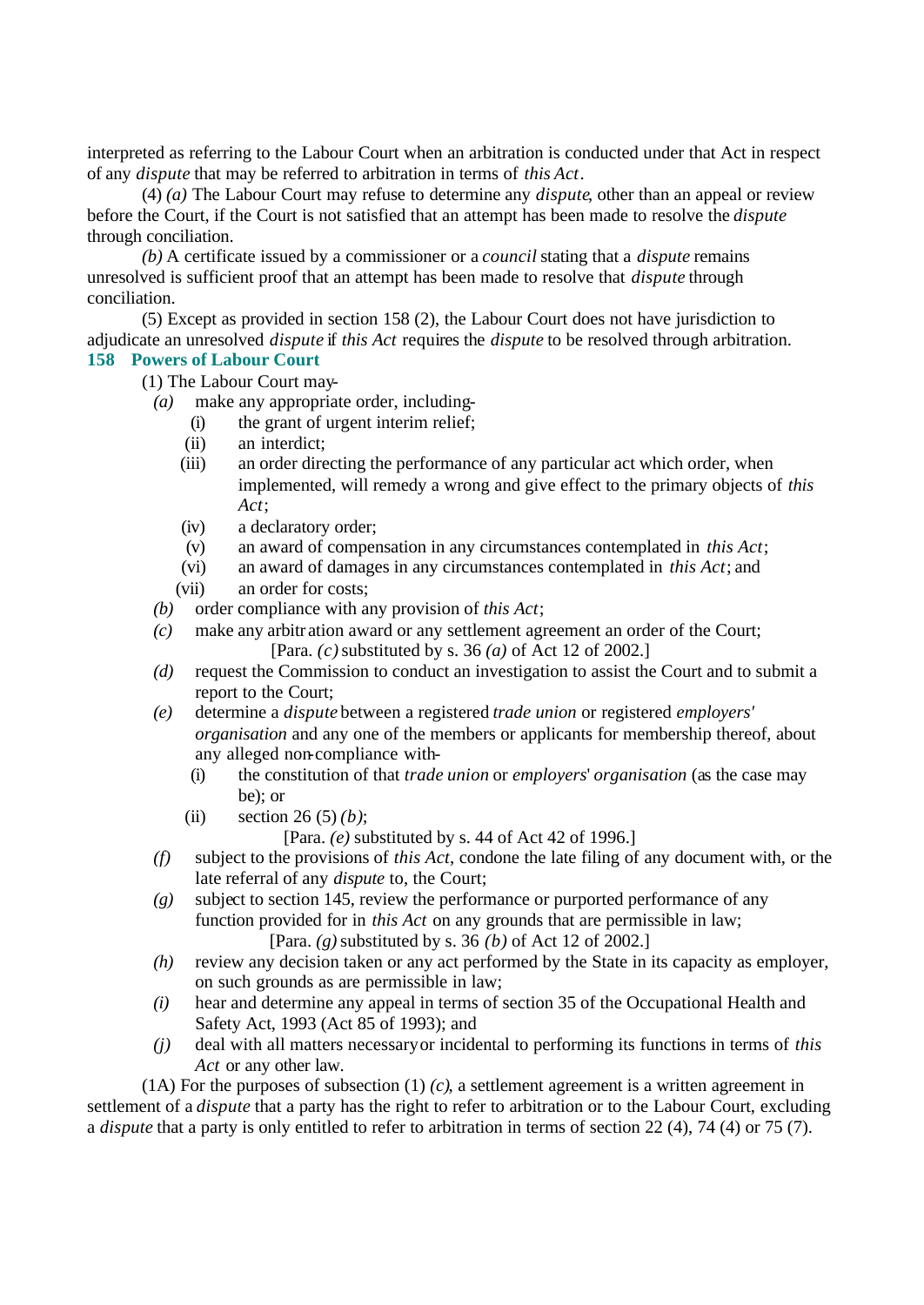## [Sub-s. (1A) inserted by s. 36 *(c)* of Act 12 of 2002.]

(2) If at any stage after a *dispute* has been referred to the Labour Court, it becomes apparent that the *dispute* ought to have been referred to arbitration, the Court may-

- *(a)* stay the proceedings and refer the *dispute* to arbitration; or
- *(b)* with the consent of the parties and if it is expedient to do so, continue with the proceedings with the Court sitting as an arbitrator, in which case the Court may only make any order that a commissioner or arbitrator would have been entitled to make.
- (3) The reference to 'arbitration' in subsection (2) must be interpreted to include arbitration-
- *(a)* under the auspices of the Commission;
- *(b)* under the auspices of an accredited *council*;
- *(c)* under the auspices of an accredited agency;
- *(d)* in accordance with a private *dispute* resolution procedure; or
- *(e)* if the *dispute* is about the interpretation or application of a *collective agreement*.

(4) *(a)* The Labour Court, on its own accord or, at the request of any party to the proceedings before it may reserve for the decision of the Labour Appeal Court any question of law that arises in those proceedings.

*(b)* A question may be reserved only if it is decisive for the proper adjudication of the *dispute*.

*(c)* Pending the decision of the Labour Appeal Court on any question of law reserved in terms of paragraph *(a)*, the Labour Court may make any interim order.

# **159 Rules Board for Labour Courts and rules for Labour Court**

- (1) The Rules Board for Labour Courts is hereby established.
- (2) The Board consists of-
	- *(a)* the Judge President of the Labour Court, who is the chairperson;
	- *(b)* the Deputy Judge President of the Labour Court; and
	- *(c)* the following persons, to be appointed for a period of three years by the Minister of Justice, acting on the advice of *NEDLAC*-
		- (i) a practising advocate with knowledge, experience and expertise in labour law;
		- (ii) a practising attorney with knowledge, experience and expertise in labour law;
		- (iii) a person who represents the interests of *employees*;
		- (iv) a person who represents the interests of employers; and
		- (v) a person who represents the interests of the State.

(3) The Board may make rules to regulate the conduct of proceedings in the Labour Court, including, but not limited to-

- *(a)* the process by which proceedings are brought before the Court, and the form and content of that process;
- *(b)* the period and process for noting appeals;
- *(c)* the taxation of bills of costs;
- *(d)* after consulting with the Minister of Finance, the fees payable and the costs and expenses allowable in respect of the service or execution of any process of the Labour Court, and the tariff of costs and expenses that may be allowed in respect of that service or execution; and
- *(e)* all other matters incidental to performing the functions of the Court, including any matters not expressly mentioned in this subsection that are similar to matters about which the Rules Board for Courts of Law may make rules in terms of section 6 of the Rules Board for Courts of Law Act, 1985 (Act 107 of 1985).

[Para. *(e)* amended by s. 45 *(a)* of Act 42 of 1996.]

- (4) The Board may alter or repeal any rule that it makes.
- (5) Five members of the Board are a quorum at any meeting of the Board.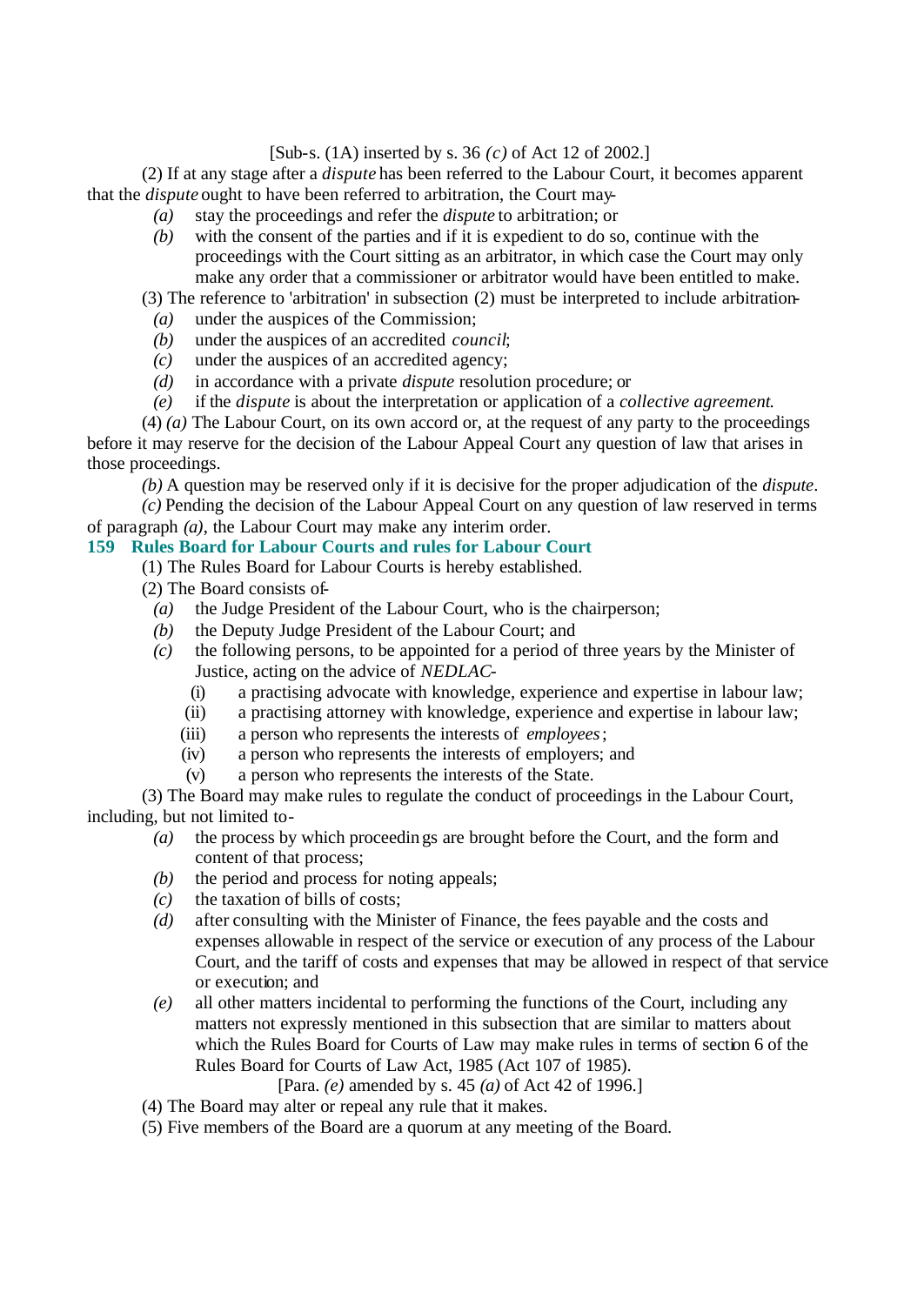(6) The Board must publish any rules that it makes, alters or repeals in the *Government Gazette*.

(7) *(a)* A member of the Board who is a judge of the High Court may be paid an allowance determined in terms of subsection (9) in respect of the performance of the functions of a member of the Board.

*(b)* Notwithstanding anything to the contrary in any other law, the payment, in terms of paragraph *(a)*, of an allowance to a member of the Board who is a judge of the High Court, will be in addition to any salary or allowances, including allowances for reimbursement of travelling and subsistence expenses, that is paid to that person in the capacity of a judge of that Court.

[Sub-s. (7) added by s. 45 *(b)* of Act 42 of 1996 and amended by s. 15 of Act 127 of 1998.]

(8) A member of the Board who is not a judge of the High Court nor subject to the Public Service Act, 1994, will be entitled to the remuneration, allowances (including allowances for reimbursement of travelling and subsistence expenses), benefits and privileges determined in terms of subsection (9).

[Sub-s. (8) added by s. 45 *(b)* of Act 42 of 1996 and amended by s. 15 Act 127 of 1998.]

- (9) The remuneration, allowances, benefits and privileges of the members of the Board- *(a)* are determined by the Minister of Justice with the concurrence of the Minister of Finance;
	- *(b)* may vary according to rank, functions to be performed and whether office is held in a full-time or part-time capacity; and
	- *(c)* may be varied by the Minister of Justice under any law in respect of any person or category of persons.

[Sub-s. (9) added by s. 45 *(b)* of Act 42 of 1996.]

(10) *(a)* Pending publication in the *Government Gazette* of rules made by the Board, matters before the Court will be dealt with in accordance with such general directions as the Judge President of the Labour Court, or any other judge or judges of that Court designated by the Judge President for that purpose, may consider appropriate and issue in writing;

*(b)* Those directions will cease to be of force on the date of the publication of the Board's rules in the *Government Gazette*, except in relation to proceedings already instituted before that date. With regard to those proceedings, those directions will continue to apply unless the Judge President of the Labour Court has withdrawn them in writing.

[Sub-s. (10) added by s. 45 *(b)* of Act 42 of 1996.]

[Date of commencement of s. 159: 1 January 1996.]

## **160 Proceedings of Labour Court to be carried on in open court**

(1) The proceedings in the Labour Court must be carried on in open court.

(2) Despite subsection (1), the Labour Court may exclude the members of the general public, or specific persons, or categories of persons from the proceedings in any case where a court of a provincial division of the Supreme Court could have done so.

## **161 Representation before Labour Court**

In any proceedings before the Labour Court, a party to the proceedings may appear in person or be represented only by-

- *(a)* a *legal practitioner*;
- *(b)* a *director* or *employee* of the party;
- *(c)* any member, *office-bearer* or *official* of that party's registered *trade union* or registered *employers' organisation*;
- *(d)* a designated agent or official of a *council*; or

[Para. *(d)* substituted by s. 37 of Act 12 of 2002.]

*(e)* an official of the Department of Labour.

[S. 161 substituted by s. 16 of Act 127 of 1998.]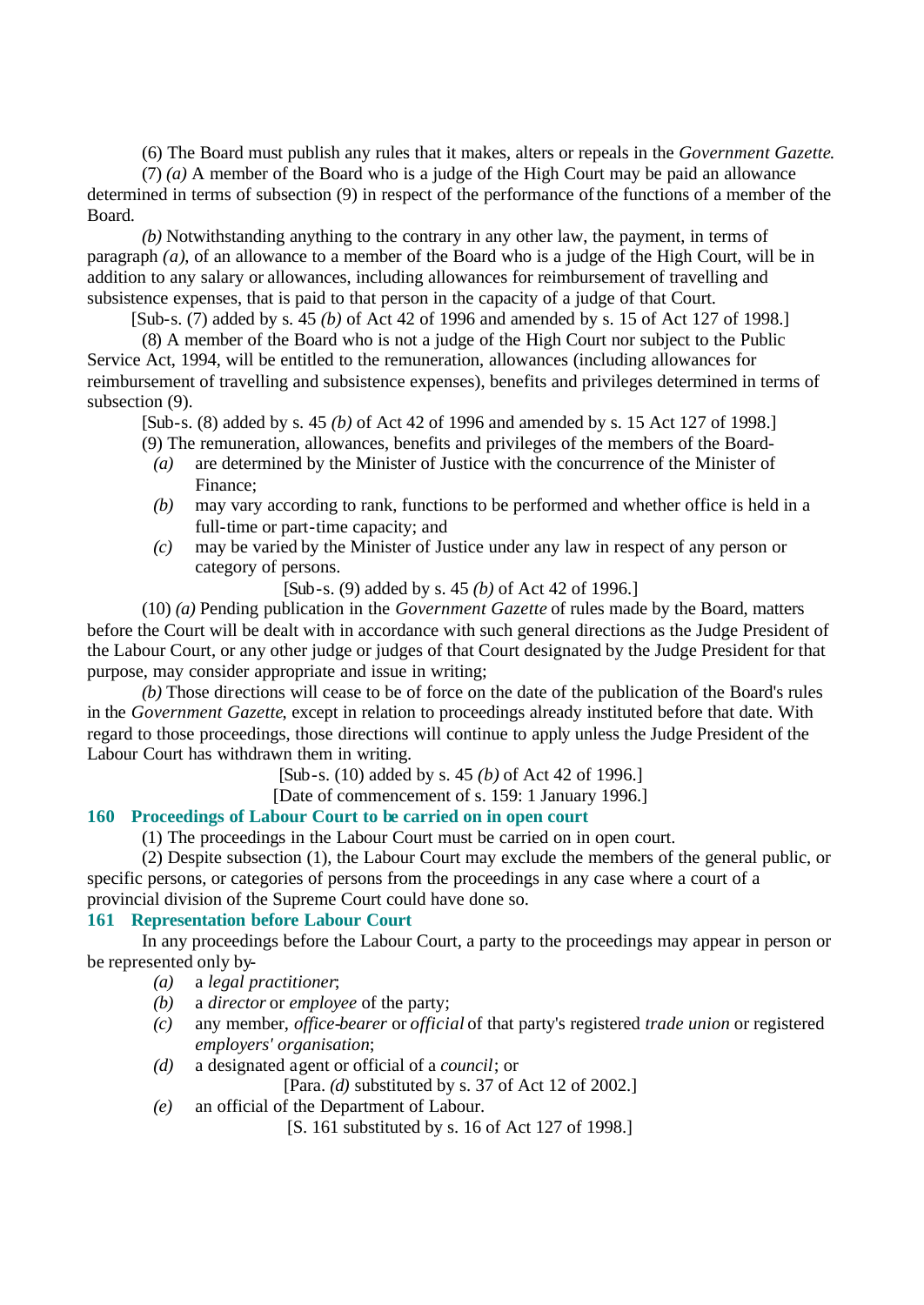## **162 Costs**

(1) The Labour Court may make an order for the payment of costs, according to the requirements of the law and fairness.

(2) When deciding whether or not to order the payment of costs, the Labour Court may take into account-

- *(a)* whether the matter referred to the Court ought to have been referred to arbitration in terms of *this Act* and, if so, the extra costs incurred in referring the matter to the Court; and
- *(b)* the conduct of the parties-
	- (i) in proceeding with or defending the matter before the Court; and
	- (ii) during the proceedings before the Court.

(3) The Labour Court may order costs against a party to the *dispute* or against any person who represented that party in those proceedings before the Court.

# **163 Service and enforcement of orders of Labour Court**

Any decision, judgment or order of the Labour Court may be *served* and executed as if it were a decision, judgment or order of the High Court.

[S. 163 amended by s. 17 of Act 127 of 1998.]

# **164 Seal of Labour Court**

(1) The Labour Court for use as occasion may require will have an official seal of a design prescribed by the President by proclamation in the *Government Gazette*.

(2) The registrar of the Labour Court must keep custody of the official seal of the Labour Court.

# **165 Variation and rescission of orders of Labour Court**

The Labour Court, acting of its own accord or on the application of any affected party may vary or rescind a decision, judgment or order-

- *(a)* erroneously sought or erroneously granted in the absence of any party affected by that judgment or order;
- *(b)* in which there is an ambiguity, or an obvious error or omission, but only to the extent of that ambiguity, error or omission; or
- *(c)* granted as a result of a mistake common to the parties to the proceedings.

## **166 Appeals against judgment or order of Labour Court**

(1) Any party to any proceedings before the Labour Court may apply to the Labour Court for leave to appeal to the Labour Appeal Court against any final judgment or final order of the Labour Court.

(2) If the application for leave to appeal is refused, the applicant may petition the Labour Appeal Court for leave to appeal.

(3) Leave to appeal may be granted subject to any conditions that the Court concerned may determine.

(4) Subject to the Constitution and despite any other law, an appeal against any final judgment or final order of the Labour Court in any matter in respect of which the Labour Court has exclusive jurisdiction may be brought only to the Labour Appeal Court.

# *Part E*

# *Labour Appeal Court* **(ss 167-183)**

# **167 Establishment and status of Labour Appeal Court**

(1) The Labour Appeal Court is hereby established as a court of law and equity.

(2) The Labour Appeal Court is the final court of appeal in respect of all judgments and orders made by the Labour Court in respect of the matters within its exclusive jurisdiction.

(3) The Labour Appeal Court is a superior court that has authority, inherent powers and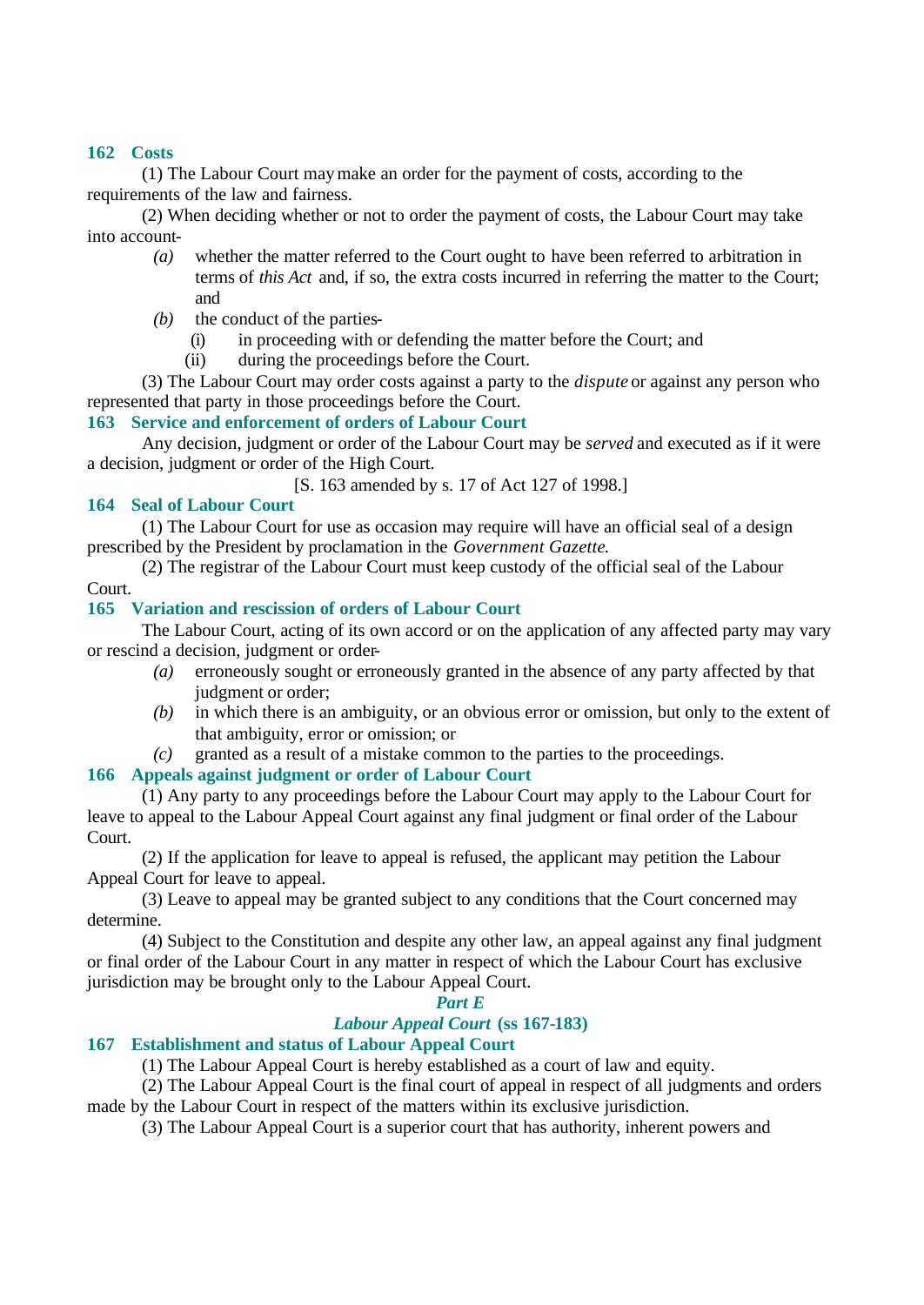standing, in relation to matters under its jurisdiction, equal to that which the Supreme Court of Appeal has in relation to matters under its jurisdiction.

[Sub-s. (3) amended by s. 18 of Act 127 of 1998.]

(4) The Labour Appeal Court is a court of record.

# **168 Composition of Labour Appeal Court**

(1) The Labour Appeal Court consists of-

- *(a)* the Judge President of the Labour Court, who by virtue of that office is Judge President of the Labour Appeal Court;
- *(b)* the Deputy Judge President, who by virtue of that office is Deputy Judge President of the Labour Appeal Court; and
- *(c)* such number of other judges who are judges of the High Court, as may be required for the effective functioning of the Labour Appeal Court.

[Para. *(c)* substituted by s. 46 of Act 42 of 1996 and amended by s. 19 of Act 127 of 1998.]

(2) The Labour Appeal Court is constituted before any three judges whom the Judge President designates from the panel of judges contemplated in subsection (1).

(3) No judge of the Labour Appeal Court may sit in the hearing of an appeal against a judgment or an order given in a case that was heard before that judge.

## **169 Appointment of other judges of Labour Appeal Court**

(1) The President, acting on the advice of *NEDLAC* and the Judicial Service Commission, after consultation with the Minister of Justice and the Judge President of the Labour Appeal Court, must appoint the judges of the Labour Appeal Court referred to in section 168 (1) *(c)*.

[Sub-s. (1) amended by s. 20 *(a)* of Act 127 of 1998.]

(2) The Minister of Justice, after consultation with the Judge President of the Labour Appeal Court, may appoint one or more judges of the High Court to serve as acting judges of the Labour Appeal Court.

[Sub-s. (2) amended by s. 20 *(b)* of Act 127 of 1998.]

[S. 169 substituted by s. 47 of Act 42 of 1996.]

[Date of commencement of s. 169: 1 January 1996.]

#### **170 Tenure, remuneration and terms and conditions of appointment of Labour Appeal Court judges**

(1) A judge of the Labour Appeal Court must be appointed for a fixed term determined by the President at the time of appointment.

(2) A judge of the Labour Appeal Court may resign by giving written notice to the President.

- (3) *(a)* A judge of the Labour Appeal Court holds office until-
- (i) the judge's term of office in the Labour Appeal Court ends;
- (ii) the judge's resignation takes effect;
- (iii) the judge is removed from office;
- (iv) the judge ceases to be a judge of the High Court; or
- (v) the judge dies.

*(b)* The Judge President and the Deputy Judge President of the Labour Appeal Court hold their offices for as long as they hold their respective offices of Judge President and Deputy Judge President of the Labour Court.

[Sub-s. (3) amended by s. 21 of Act 127 of 1998.]

(4) Neither the tenure of office nor the *remuneration* and terms and conditions of appointment applicable to a judge of the High Court in terms of the Judges' Remuneration and Conditions of Employment Act, 1989 (Act 88 of 1989), is affected by that judge's appointment and concurrent tenure of office as a judge of the Labour Appeal Court.

[Sub-s. (4) amended by s. 21 of Act 127 of 1998.]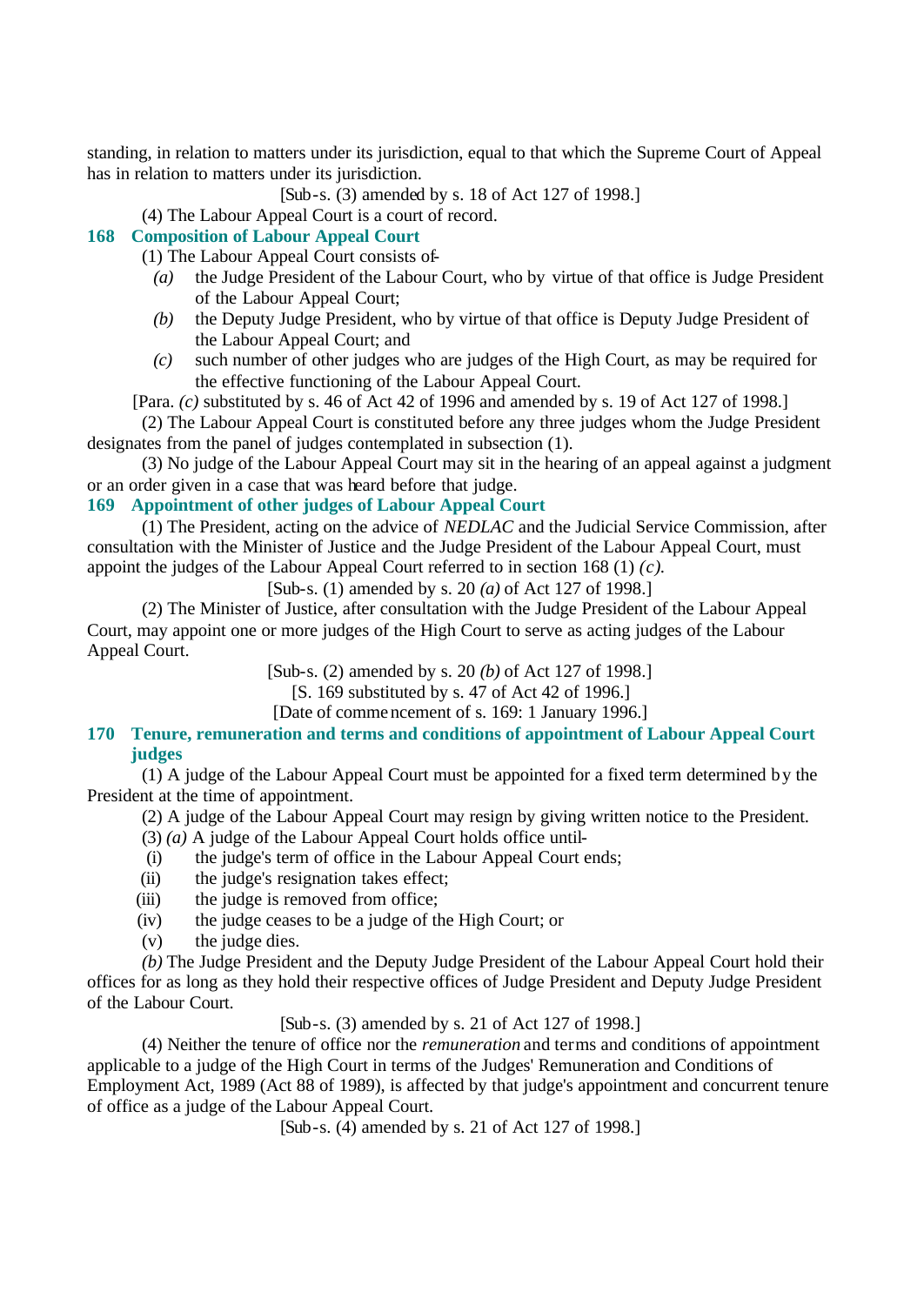(5) A judge of the Labour Appeal Court-

- *(a)* may be removed from the office of judge of the Labour Appeal Court only if that person has first been removed from the office of a judge of the High Court; and
- *(b)* upon having been removed as judge of the High Court must be removed from office as a judge of the Labour Appeal Court.

[Sub-s. (5) amended by s. 21 of Act 127 of 1998.]

(6) Despite the expiry of the period of a person's appointment as a judge of the Labour Appeal Court, that person may continue to perform the functions of a judge of that Court, and will be regarded as such in all respects, only-

- *(a)* for the purposes of disposing of any proceedings in which that person has taken part as a judge of that Court and which are still pending upon the expiry of that person's appointment or which, having been so disposed of before or after the expiry of that person's appointment, have been re-opened; and
- *(b)* for as long as that person will be necessarily engaged in connection with the disposal of the proceedings so pending or re-opened.

[Sub-s. (6) added by s. 48 of Act 42 of 1996.]

(7) The provisions of subsections (2) to (6) apply, read with the changes required by the context, to acting judges appointed in terms of section 169 (2).

[Sub-s. (7) added by s. 48 of Act 42 of 1996.]

[Date of commencement of s. 170: 1 January 1996.]

## **171 Officers of Labour Appeal Court**

(1) The registrar of the Labour Court is also the registrar of the Labour Appeal Court.

(2) Each of the deputy registrars and other officers of the Labour Court also holds the corresponding office in relation to the Labour Appeal Court.

(3) *(a)* The officers of the Labour Appeal Court, under the supervision and control of the registrar of that Court must perform the administrative functions of the Labour Appeal Court.

*(b)* A deputy registrar of the Labour Appeal Court may perform any of the functions of the registrar of that Court that have been delegated generally or specifically to the deputy registrar.

(4) The deputy registrar of the Labour Appeal Court or, if there is more than one, the most senior will act as registrar of the Labour Appeal Court whenever-

- *(a)* the registrar is absent from the *Republic* or from duty, or for any reason is temporarily unable to perform the functions of registrar; or
- *(b)* the office of registrar is vacant.

[Date of commencement of s. 171: 1 January 1996.]

# **172 Area of jurisdiction and seat of Labour Appeal Court**

- (1) The Labour Appeal Court has jurisdiction in all the provinces of the *Republic*.
- (2) The seat of the Labour Court is also the seat of the Labour Appeal Court.
- (3) The functions of the Labour Appeal Court may be performed at any place in the *Republic*. [Date of commencement of s. 172: 1 January 1996.]

# **173 Jurisdiction of Labour Appeal Court**

(1) Subject to the Constitution and despite any other law, the Labour Appeal Court has exclusive jurisdiction-

- *(a)* to hear and determine all appeals against the final judgments and the final orders of the Labour Court; and
- *(b)* to decide any question of law reserved in terms of section 158 (4).
- $(2)$  ......

[Sub-s. (2) deleted by s. 22 *(a)* of Act 127 of 1998.]

 $(3)$  ......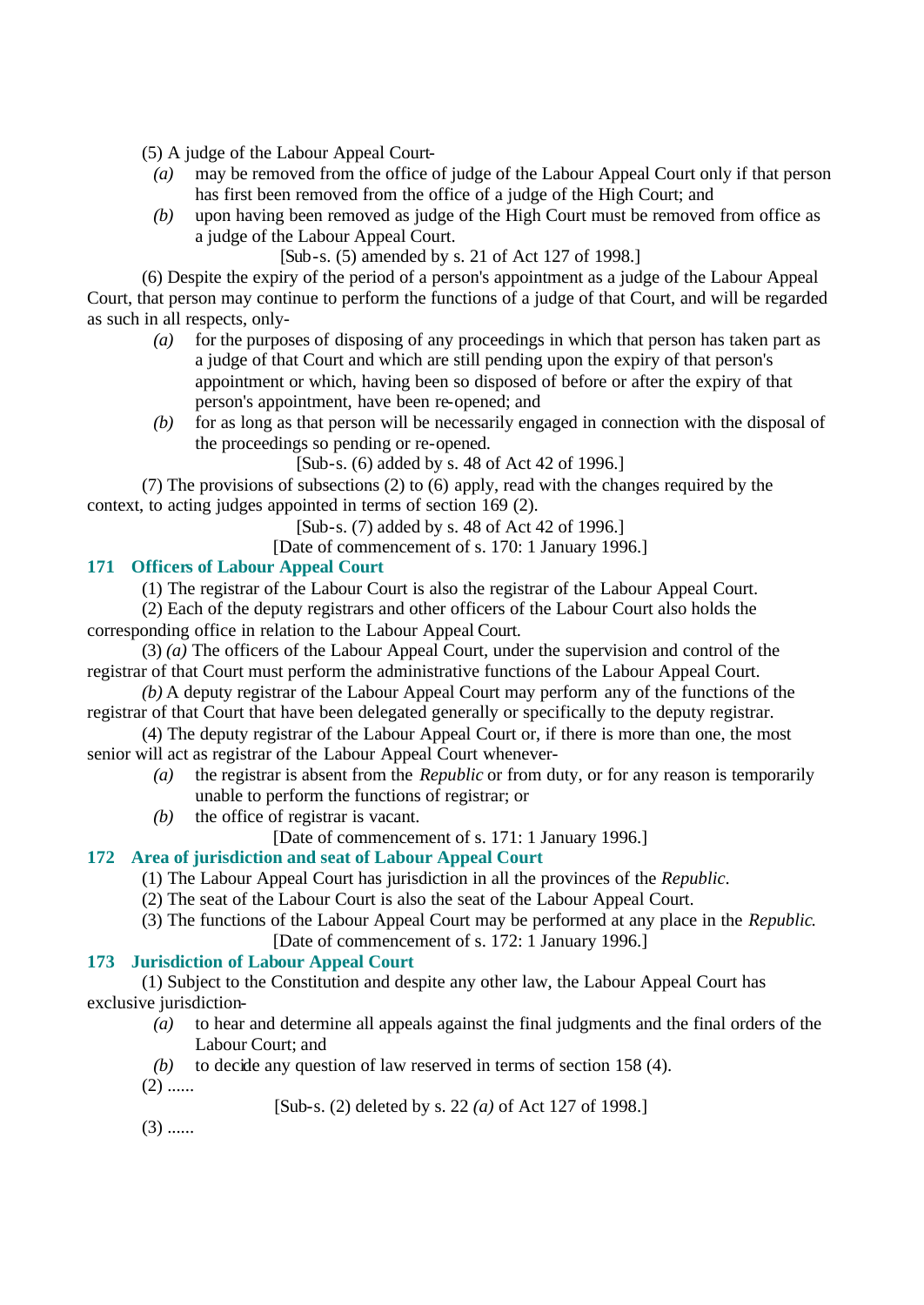[Sub-s. (3) amended by s. 22 *(b)* of Act 127 of 1998 and deleted by s. 38 of Act 12 of 2002.]

(4) A decision to which any two judges of the Labour Appeal Court agree is the decision of the Court.

# **174 Powers of Labour Appeal Court on hearing of appeals**

The Labour Appeal Court has the power-

- *(a)* on the hearing of an appeal to receive further evidence, either orally or by deposition before a person appointed by the Labour Appeal Court, or to remit the case to the Labour Court for further hearing, with such instructions as regards the taking of further evidence or otherwise as the Labour Appeal Court considers necessary; and
- *(b)* to confirm, amend or set aside the judgment or order that is the subject of the appeal and to give any judgment or make any order that the circumstances may require.

# **175 Labour Appeal Court may sit as court of first instance**

Despite the provisions of this Part, the Judge President may direct that any matter before the Labour Court be heard by the Labour Appeal Court sitting as a court of first instance, in which case the Labour Appeal Court is entitled to make any order that the Labour Court would have been entitled to make.

# **176 Rules for Labour Appeal Court**

(1) The Rules Board for Labour Courts established by section 159 may make rules to regulate the conduct of proceedings in the Labour Appeal Court.

(2) The Board has all the powers referred to in section 159 when it makes rules for the Labour Appeal Court.

(3) The Board must publish in the *Government Gazette* any rules that it makes, alters or repeals. [Date of commencement of s. 176: 1 January 1996.]

# **177 Proceedings of Labour Appeal Court to be carried on in open court**

(1) The proceedings in the Labour Appeal Court must be carried on in open court.

(2) Despite subsection (1), the Labour Appeal Court may exclude the members of the general public, or specific persons, or categories of persons from the proceedings in any case where a High Court could have done so.

[Sub-s. (2) amended by s. 23 of Act 127 of 1998.]

# **178 Representation before Labour Appeal Court**

Any person who, in terms of section 161, may appear before the Labour Court has the right to appear before the Labour Appeal Court.

## **179 Costs**

(1) The Labour Appeal Court may make an order for the payment of costs, according to the requirements of the law and fairness.

(2) When deciding whether or not to order the payment of costs, the Labour Appeal Court may take into account-

- *(a)* whether the matter referred to the Court should have been referred to arbitration in terms of *this Act* and, if so, the extra costs incurred in referring the matter to the Court; and
- *(b)* the conduct of the parties-
	- (i) in proceeding with or defending the matter before the Court; and
	- (ii) during the proceedings before the Court.

(3) The Labour Appeal Court may order costs against a party to the *dispute* or against any person who represented that party in those proceedings before the Court.

## **180 Service and enforcement of orders**

Any decision, judgment or order of the Labour Appeal Court may be *served* and executed as if it were a decision, judgment or order of the High Court.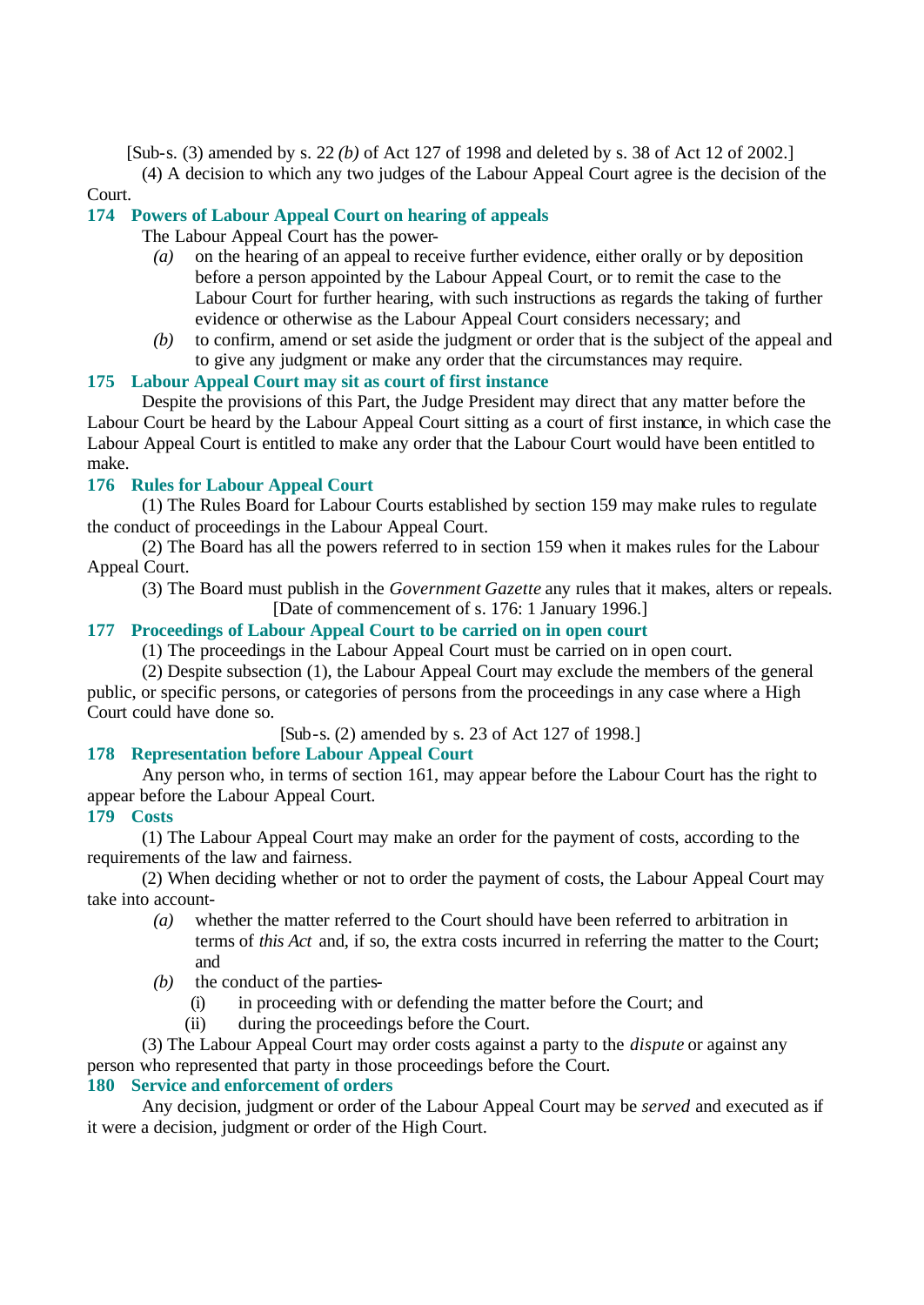## [S. 180 amended by s. 24 of Act 127 of 1998.]

# **181 Seal of Labour Appeal Court**

(1) The Labour Appeal Court for use as the occasion may require will have an official seal of a design prescribed by the President by proclamation in the *Government Gazette*.

(2) The registrar of the Labour Appeal Court must keep custody of the official seal of the Labour Appeal Court.

**182 Judgments of Labour Appeal Court binding on Labour Court**

A judgment of the Labour Appeal Court is binding on the Labour Court.

# **183 Labour Appeal Court final court of appeal**

Subject to the Constitution and despite any other law, no appeal lies against any decision, judgment or order given by the Labour Appeal Court in respect of-

- *(a)* any appeal in terms of section 173 (1) *(a)*;
- *(b)* its decision on any question of law in terms of section 173 (1) *(b)*; or
- *(c)* any judgment or order made in terms of section 175.

## *Part F*

# *General provisions applicable to courts established by this Act* **(s 184)**

# **184 General provisions applicable to courts established by this Act**

Sections 5,<sup>xliii</sup>\* 18,<sup>xliv</sup>\*\* 25,<sup>xlv</sup>\*\*\* 30,<sup>xlvi</sup>\*\*\*\* 31,<sup>xlvii</sup># 39<sup>xlvii</sup>##, 40<sup>xlix</sup>### and 42<sup>1</sup>#### of the Supreme Court Act, 1959 (Act 59 of 1959) apply, read with the changes required by the context, in relation to the Labour Court, or the Labour Appeal Court, or both, to the extent that they are not inconsistent with *this Act*.

# **CHAPTER VIII**

# **UNFAIR DISMISSAL AND UNFAIR LABOUR PRACTICE (ss 185-197B)**

# [Heading substituted by s. 39 of Act 12 of 2002.]

# **185 Right not to be unfairly dismissed or subjected to unfair labour practice**

- Every employee has the right not to be-
	- *(a)* unfairly dismissed; and
	- *(b)* subjected to unfair labour practice.
		- [S. 185 substituted by s. 40 of Act 12 of 2002.]

## **186 Meaning of dismissal and unfair labour practice**

## (1) 'Dismissal' means that-

- *(a)* an employer has terminated a contract of employment with or without notice;
- *(b)* an *employee* reasonably expected the employer to renew a fixed term contract of employment on the same or similar terms but the employer offered to renew it on less favourable terms, or did not renew it;
- *(c)* an employer refused to allow an *employee* to resume work after she-
	- (i) took maternity leave in terms of any law, *collective agreement* or her contract of employment; or

(ii) ......

[Sub-para. (ii) deleted by s. 95 (4) of Act 75 of 1997.]

- *(d)* an employer who dismissed a number of *employees* for the same or similar reasons has offered to re-employ one or more of them but has refused to re-employ another; or
- *(e)* an *employee* terminated a contract of employment with or without notice because the employer made continued employment intolerable for the *employee*;
- *(f)* an *employee* terminated a contract of employment with or without notice because the new employer, after a transfer in terms of section 197 or section 197A, provided the *employee* with conditions or circumstances at work that are substantially less favourable to the *employee* than those provided by the old employer.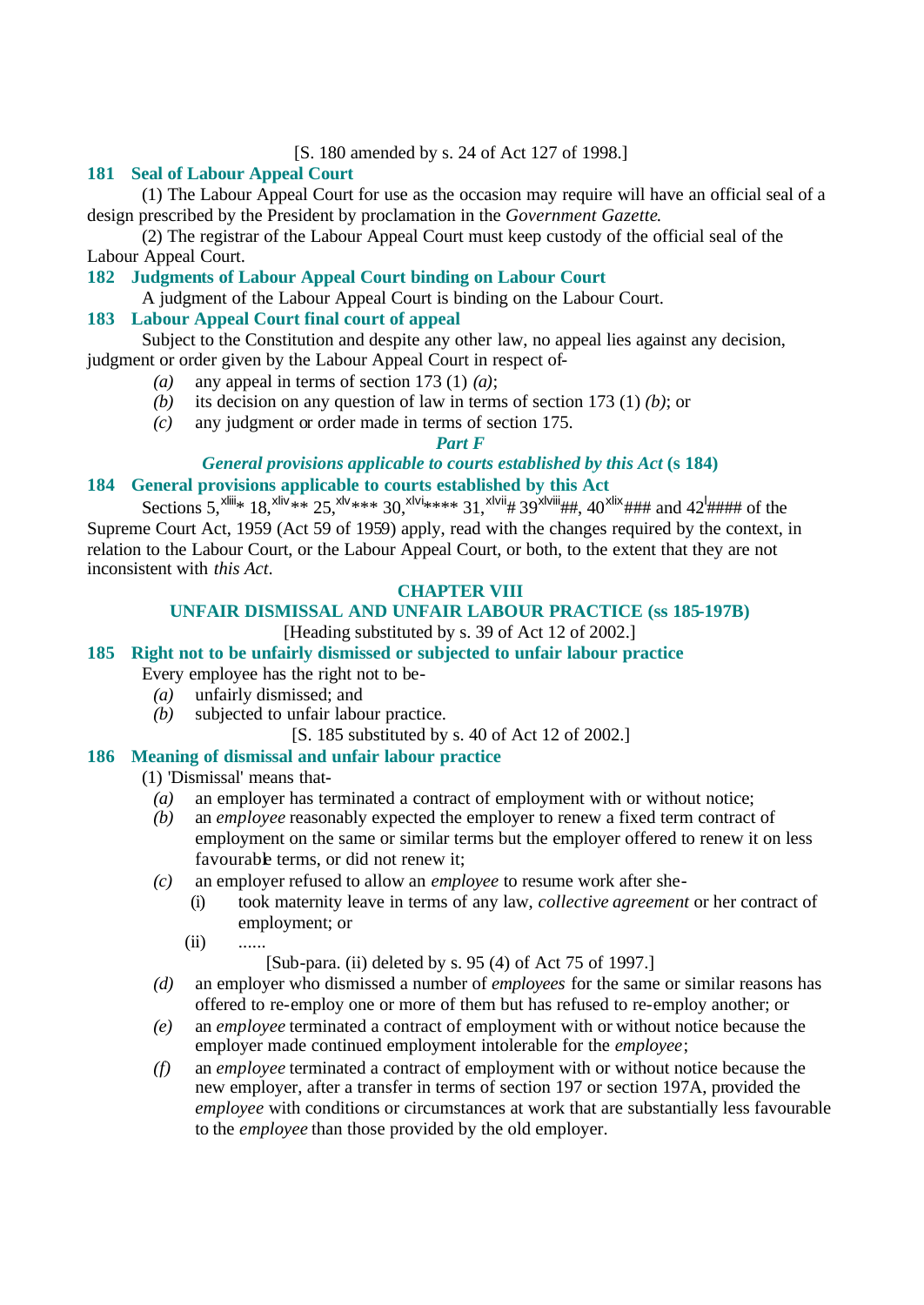## [Para. *(f)* added by s. 41 *(b)* of Act 12 of 2002.]

(2) 'Unfair labour practice' means any unfair act or omission that arises between an employer and an *employee* involving-

- *(a)* unfair conduct by the employer relating to the promotion, demotion, probation (excluding *disputes* about dismissals for a reason relating to probation) or training of an *employee* or relating to the provision of benefits to an *employee*;
- *(b)* the unfair suspension of an *employee* or any other unfair disciplinary action short of dismissal in respect of an *employee*;
- *(c)* a failure or refusal by an employer to re-instate or re-employ a former *employee* in terms of any agreement; and
- *(d)* an occupational detriment, other than dismissal, in contravention of the Protected Disclosures Act, 2000 (Act 26 of 2000), on account of the *employee* having made a protected disclosure defined in that Act.

[Sub-s. (2) added by s. 41 *(c)* of Act 12 of 2002.]

[S. 186 amended by s. 41 *(a)* of Act 12 of 2002.]

# **187 Automatically unfair dismissals**

(1) A *dismissal* is automatically unfair if the employer, in dismissing the *employee*, acts contrary to section  $5^{\text{li}}$ <sup>\*</sup> or, if the reason for the *dismissal* is-

- *(a)* that the *employee* participated in or supported, or indicated an intention to participate in or support, a *strike* or *protest action* that complies with the provisions of Chapter IV:<sup>lii</sup>#
- *(b)* that the *employee* refused, or indicated an intention to refuse, to do any work normally done by an *employee* who at the time was taking part in a *strike* that complies with the provisions of Chapter IV or was locked out, unless that work is necessary to prevent an actual danger to life, personal safety or health;
- *(c)* to compel the *employee* to accept a demand in respect of any matter of mutual interest between the employer and *employee*;
- *(d)* that the *employee* took action, or indicated an intention to take action, against the employer by-
	- (i) exercising any right conferred by *this Act*; or
	- (ii) participating in any proceedings in terms of *this Act*;
- *(e)* the *employee's* pregnancy, intended pregnancy, or any reason related to her pregnancy;
- *(f)* that the employer unfairly discriminated against an *employee*, directly or indirectly, on any arbitrary ground, including, but not limited to race, gender, sex, ethnic or social origin, colour, sexual orientation, age, disability, religion, conscience, belief, political opinion, culture, language, marital status or family responsibility;
- *(g)* a transfer, or a reason related to a transfer, contemplated in section 197 or 197A; or [Para. *(g)* added by s. 42 of Act 12 of 2002.]
- *(h)* a contravention of the Protected Disclosures Act, 2000, by the employer, on account of an *employee* having made a protected disclosure defined in that Act.

[Para. *(h)* added by s. 42 of Act 12 of 2002.]

(2) Despite subsection (1) *(f)*-

- *(a)* a *dismissal* may be fair if the reason for *dismissal* is based on an inherent requirement of the particular job:
- *(b)* a *dismissal* based on age is fair if the *employee* has reached the normal or agreed retirement age for persons employed in that capacity.

# **188 Other unfair dismissals**

- (1) A *dismissal* that is not automatically unfair, is unfair if the employer fails to prove-
	- *(a)* that the reason for *dismissal* is a fair reason-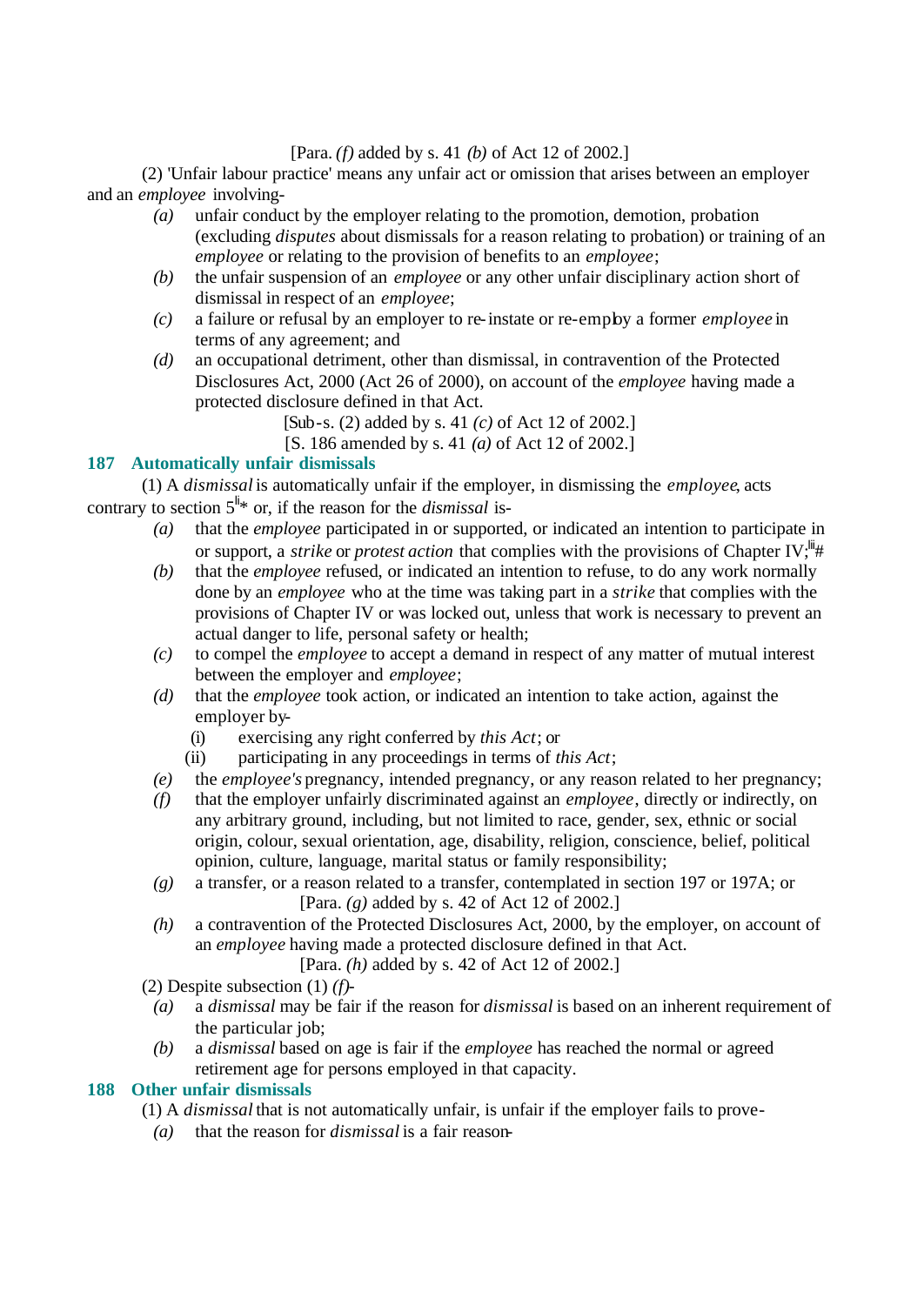- (i) related to the *employee's* conduct or capacity; or
- (ii) based on the employer's *operational requirements*; and

*(b)* that the *dismissal* was effected in accordance with a fair procedure.

(2) Any person considering whether or not the reason for *dismissal* is a fair reason or whether or not the *dismissal* was effected in accordance with a fair procedure must take into account any relevant *code of good practice* issued in terms of *this Act*.<sup>iii</sup>\*

# **188A Agreement for pre -dismissal arbitration**

(1) An employer may, with the consent of the *employee*, request a council, an accredited agency or the Commission to conduct an arbitration into allegations about the conduct or capacity of that *employee*.

(2) The request must be in the *prescribed* form.

(3) The *council*, accredited agency or the Commission must appoint an arbitrator on receipt of-

- *(a)* payment by the employer of the *prescribed* fee; and
- *(b)* the *employee's* written consent to the inquiry.

(4) *(a)* An *employee* may only consent to a pre-dismissal arbitration after the *employee* has been advised of the allegation referred to in subsection (1) and in respect of a specific arbitration.

*(b)* Despite subparagraph *(a)*, an *employee* earning more than the amount determined by the Minister in terms of section 6 (3) of the *Basic Conditions of Employment Act*, may consent to the holding of a pre-dismissal arbitration in a contract of employment.

(5) In any arbitration in terms of this section a party to the *dispute* may appear in person or be represented only by-

- *(a)* a co-employee;
- *(b)* a *director* or *employee*, if the party is a juristic person;
- *(c)* any member, office bearer or official of that party's registered *trade union* or registered *employers' organisation*; or
- *(d)* a legal practitioner, on agreement between the parties.

(6) Section 138, read with the changes required by the context, applies to any arbitration in terms of this section.

(7) An arbitrator appointed in terms of this section has all the powers confe rred on a commissioner by section 142 (1) *(a)* to *(e)*, (2) and (7) to (9), read with the changes required by the context, and any reference in that section to the *director* for the purpose of this section, must be read as a reference to-

- *(a)* the secretary of the *council*, if the arbitration is held under the auspices of the council;
- *(b)* the *director* of the accredited agency, if the arbitration is held under the auspices of an accredited agency.

(8) The provisions of sections 143 to 146 apply to any award made by an arbitrator in terms of this section.

(9) An arbitrator conducting an arbitration in terms of this section must, in the light of the evidence presented and by reference to the criteria of fairness in the Act, direct what action, if any, should be taken against the *employee*.

(10) *(a)* A private agency may only conduct an arbitration in terms of this section if it is accredited for this purpose by the Commission.

*(b)* A council may only conduct an arbitration in terms of this section in respect of which the employer or the employee is not a party to the council, if the council has been accredited for this purpose by the Commission.

[S. 188A inserted by s. 43 of Act 12 of 2002.]

## **189 Dismissals based on operational requirements**

(1) When an employer contemplates dismissing one or more *employees* for reasons based on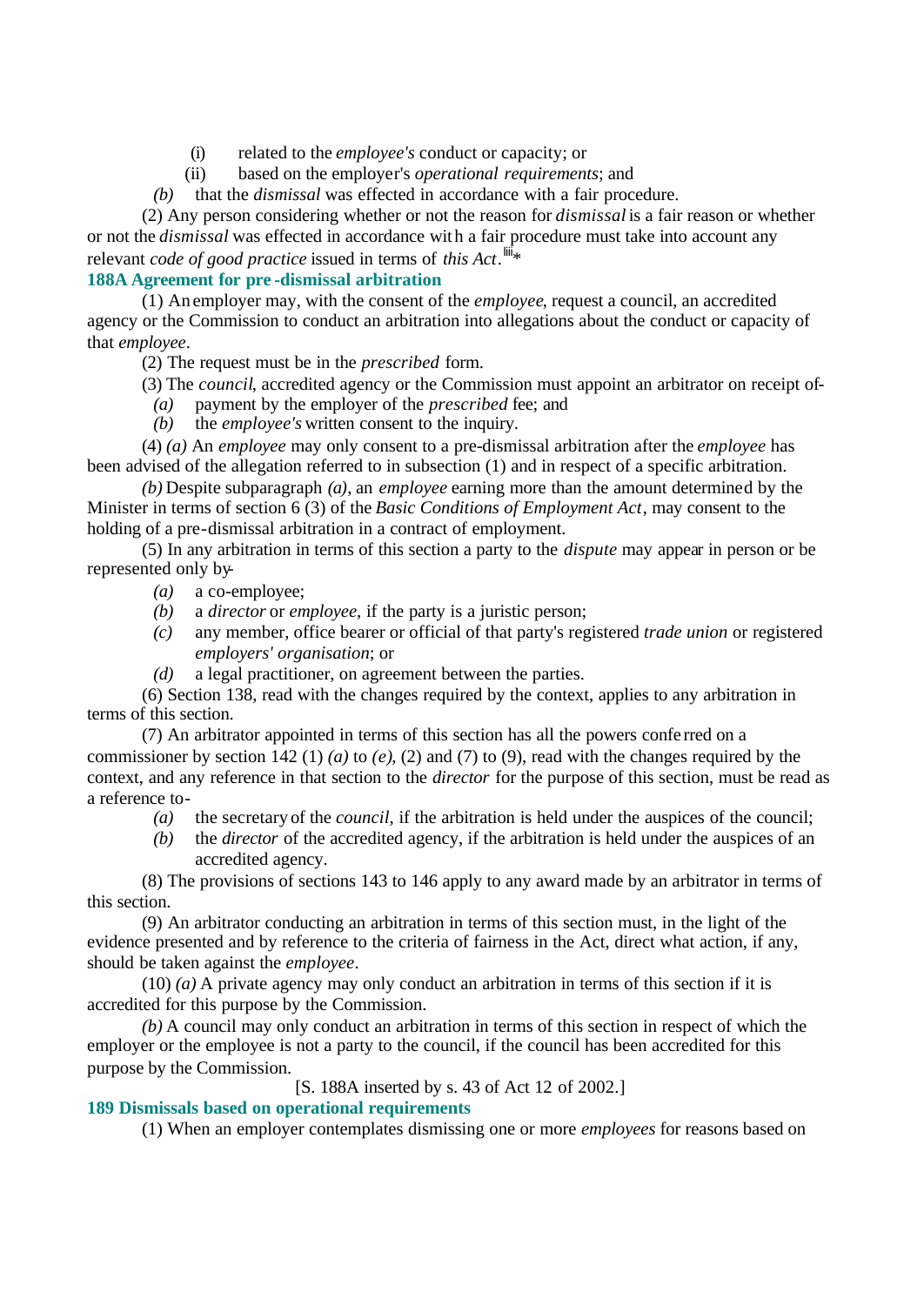the employer's *operational requirements*, the employer must consult-

- *(a)* any person whom the employer is required to consult in terms of a *collective agreement*;
- *(b)* if there is no *collective agreement* that requires consultation-
	- (i) a *workplace forum*, if the *employees* likely to be affected by the proposed *dismissals* are employed in a *workplace* in respect of which there is a *workplace forum*; and
	- (ii) any registered *trade union* whose members are likely to be affected by the proposed *dismissals*;
- *(c)* if there is no *workplace forum* in the *workplace* in which the *employees* likely to be affected by the proposed *dismissals* are employed, any registered *trade union* whose members are likely to be affected by the proposed *dismissals*; or
- *(d)* if there is no such *trade union*, the *employees* likely to be affected by the proposed *dismissals* or their representatives nominated for that purpose.

(2) The employer and the other consulting parties must in the consultation envisaged by subsections (1) and (3) engage in a meaningful joint consensus-seeking process and attempt to reach consensus on-

- *(a)* appropriate measures-
	- (i) to avoid the *dismissals*;
	- (ii) to minimise the number of *dismissals*;
	- (iii) to change the timing of the *dismissals*; and
	- (iv) to mitigate the adverse effects of the *dismissals*;
- *(b)* the method for selecting the *employees* to be dismissed; and
- *(c)* the severance pay for dismissed *employees*.

(3) The employer must issue a written notice inviting the other consulting party to consult with it and disclose in writing all relevant information, includ ing, but not limited to-

- *(a)* the reasons for the proposed *dismissals*;
- *(b)* the alternatives that the employer considered before proposing the *dismissals*, and the reasons for rejecting each of those alternatives;
- *(c)* the number of *employees* likely to be affected and the job categories in which they are employed;
- *(d)* the proposed method for selecting which *employees* to dismiss;
- *(e)* the time when, or the period during which, the *dismissals* are likely to take effect;
- *(f)* the severance pay proposed;
- *(g)* any assistance that the employer proposes to offer to the *employees* likely to be dismissed;
- *(h)* the possibility of the future re-employment of the *employees* who are dismissed;
- *(i)* the number of *employees* employed by the employer; and
- *(j)* the number of *employees* that the employer has dismissed for reasons based on its *operational requirements* in the preceding 12 months.

(4) *(a)* The provisions of section 16 apply, read with the changes required by the context, to the disclosure of information in terms of subsection (3).

*(b)* In any *dispute* in which an arbitrator or the Labour Court is required to decide whether or not any information is relevant, the onus is on the employer to prove that any information that it has refused to disclose is not relevant for the purposes for which it is sought.

(5) The employer must allow the other consulting party an opportunity during consultation to make representations about any matter dealt with in subsections (2), (3) and (4) as well as any other matter relating to the proposed *dismissals*.

(6) *(a)* The employer must consider and respond to the representations made by the other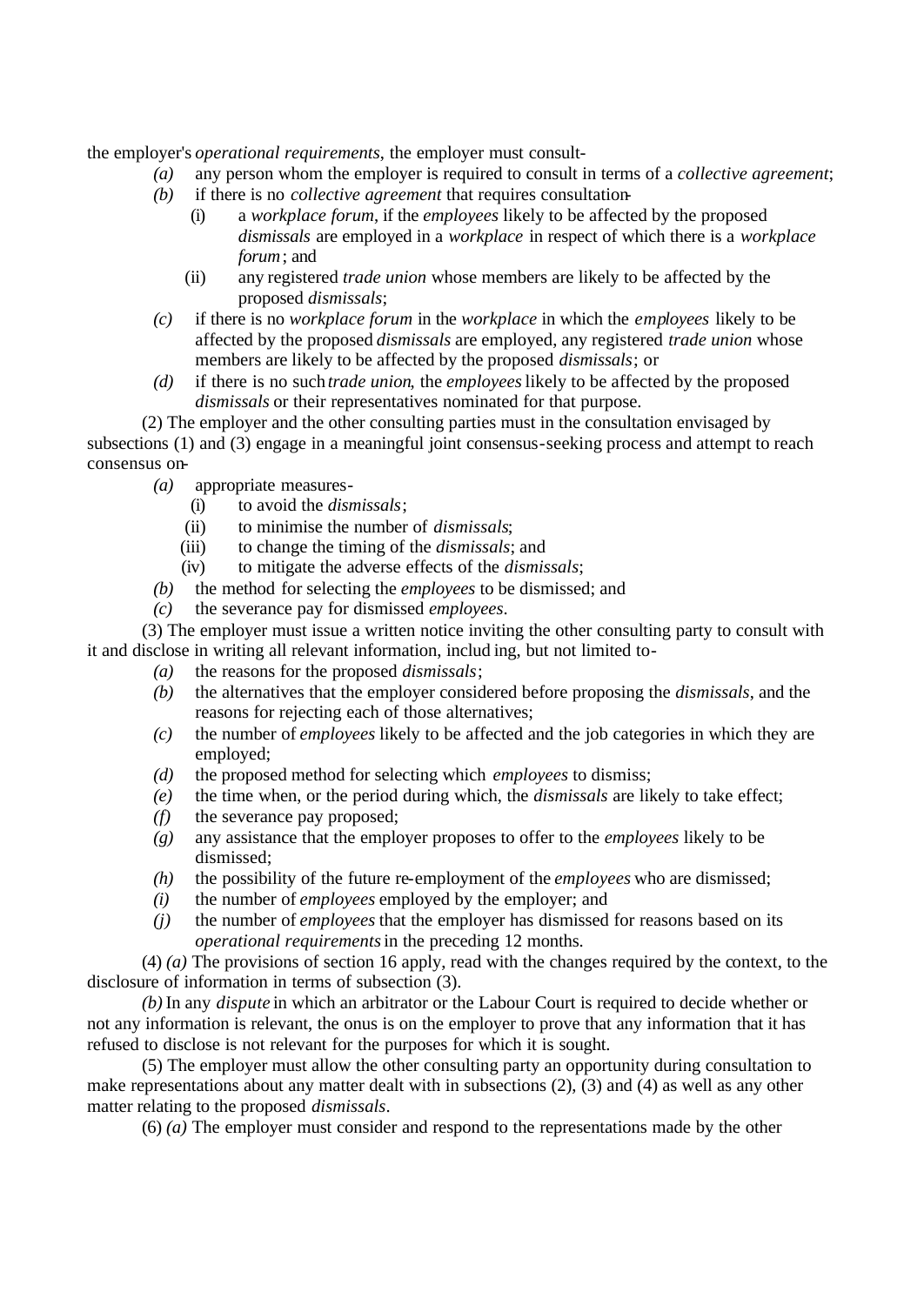consulting party and, if the employer does not agree with them, the employer must state the reasons for disagreeing.

*(b)* If any representation is made in writing the employer must respond in writing.

(7) The employer must select the *employees* to be dismissed according to selection criteria-

- *(a)* that have been agreed to by the consulting parties; or
- *(b)* if no criteria have been agreed, criteria that are fair and objective.

[S. 189 substituted by s. 44 of Act 12 of 2002.]

**189A Dismissals based on operational requirements by employers with more than 50 employees**

- (1) This section applies to employers employing more than 50 *employees* if-
	- *(a)* the employer contemplates dismissing by reason of the employer's *operational requirements*, at least-
		- (i) 10 *employees*, if the employer employs up to 200 *employees*;
		- (ii) 20 *employees*, if the employer employs more than 200, but not more than 300, *employees*;
		- (iii) 30 *employees*, if the employer employs more than 300, but not more than 400, *employees*;
		- (iv) 40 *employees*, if the employer employs more than 400, but not more than 500, *employees*; or
		- (v) 50 *employees*, if the employer employs more than 500 *employees*; or
	- *(b)* the number of *employees* that the employer contemplates dismissing together with the number of *employees* that have been dismissed by reason of the employer's *operational requirements* in the 12 months prior to the employer issuing a notice in terms of section 189 (3), is equal to or exceeds the relevant number specified in paragraph *(a)*.

(2) In respect of any dismissal covered by this section-

- *(a)* an employer must give notice of termination of employment in accordance with the provisions of this section;
- *(b)* despite section 65 (1) *(c)*, an *employee* may participate in a *strike* and an employer may *lock out* in accordance with the provisions of this section;

*(c)* the consulting parties may agree to vary the time periods for facilitation or consultation.

(3) The Commission must appoint a facilitator in terms of any regulations made under subsection (6) to assist the parties engaged in consultations if-

- *(a)* the employer has in its notice in terms of section 189 (3) requested facilitation; or
- *(b)* consulting parties representing the majority of employees whom the employer contemplates dismissing have requested facilitation and have notified the Commission within 15 days of the notice.

(4) This section does not prevent an agreement to appoint a facilitator in circumstances not contemplated in subsection (3).

(5) If a facilitator is appointed in terms of subsection (3) or (4) the facilitation must be conducted in terms of any regulations made by the *Minister* under subsection (6) for the conduct of such facilitations.

(6) The *Minister*, after consulting *NEDLAC* and the Commission, may make regulations relating to-

- *(a)* the time period, and the variation of time periods, for facilitation;
- *(b)* the powers and duties of facilitators;
- *(c)* the circumstances in which the Commission may charge a fee for appointing a facilitator and the amount of the fee; and
- *(d)* any other matter necessary for the conduct of facilitations.

(7) If a facilitator is appointed in terms of subsection (3) or (4), and 60 days have elapsed from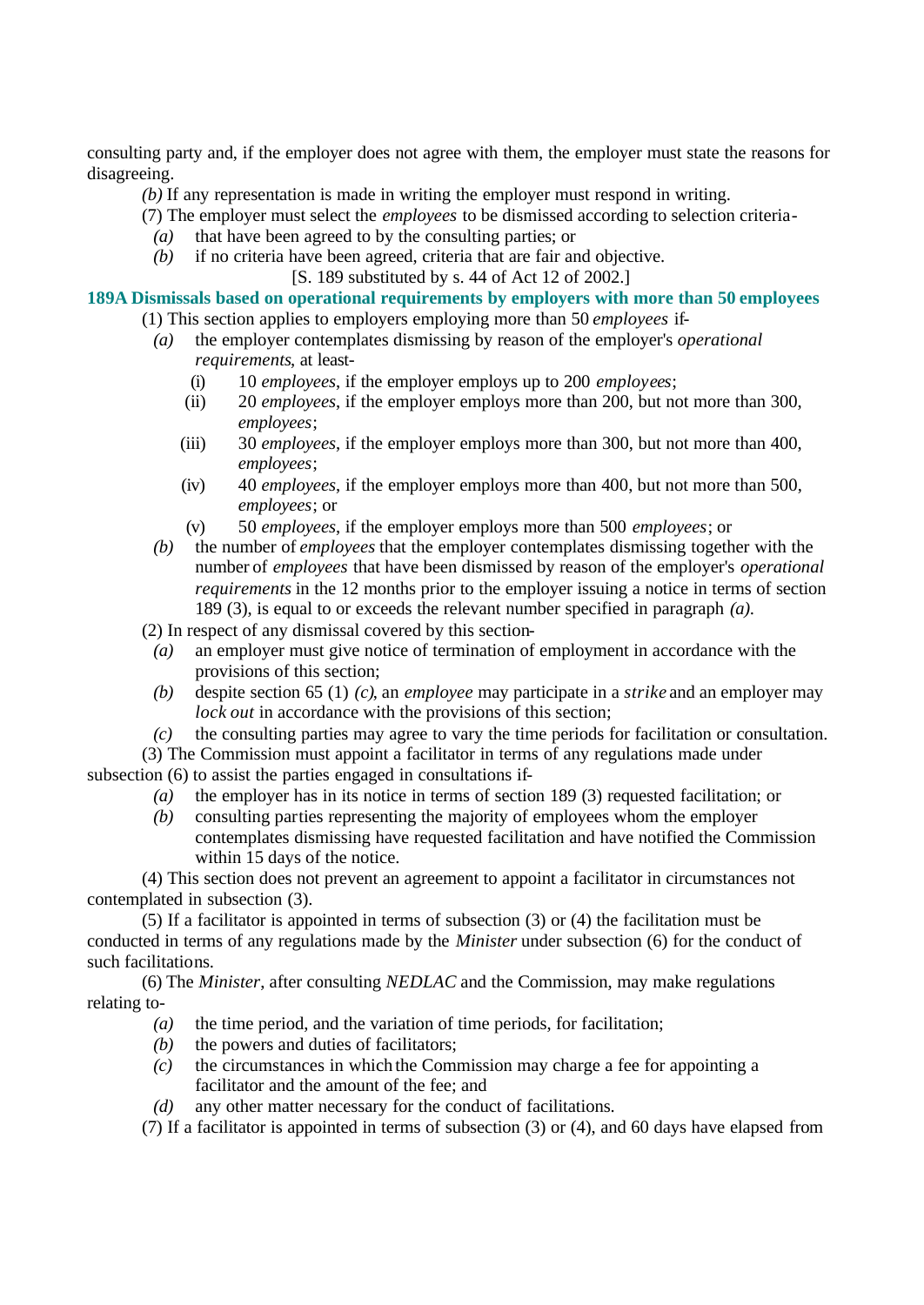the date on which notice was given in terms of section 189 (3)-

- *(a)* the employer may give notice to terminate the contracts of employment in accordance with section 37 (1) of the *Basic Conditions of Employment Act*; and
- *(b)* a registered *trade union* or the *employees* who have received notice of termination may either-
	- (i) give notice of a *strike* in terms of section 64 (1) *(b)* or *(d)*; or
	- (ii) refer a *dispute* concerning whether there is a fair reason for the *dismissal* to the Labour Court in terms of section 191 (11).
- (8) If a facilitator is not appointed-
	- *(a)* a party may not refer a *dispute* to a *council* or the Commission unless a period of 30 days has lapsed from the date on which notice was given in terms of section 189 (3); and
	- *(b)* once the periods mentioned in section 64 (1) *(a)* have elapsed-
		- (i) the employer may give notice to terminate the contracts of employment in accordance with section 37 (1) of the *Basic Conditions of Employment Act*; and
		- (ii) a registered trade union or the *employees* who have received notice of termination may-
			- *(aa)* give notice of a *strike* in terms of section 64 (1) *(b)* or *(d)*; or
			- *(bb)* refer a *dispute* concerning whether there is a fair reason for the *dismissal* to the Labour Court in terms of section 191 (11).

(9) Notice of the commencement of a *strike* may be given if the employer dismisses or gives notice of *dismissal* before the expiry of the periods referred to in subsections (7) *(a)* or (8) *(b)* (i).

 $(10)$  *(a)* A consulting party may not-

- (i) give notice of a strike in terms of this section in respect of a dismissal, if it has referred a dispute concerning whether there is a fair reason for that dismissal to the Labour Court;
- (ii) refer a dispute about whether there is a fair reason for a dismissal to the Labour Court, if it has given notice of a strike in terms of this section in respect of that dismissal.
- *(b)* If a trade union gives notice of a strike in terms of this section-
- (i) no member of that trade union, and no employee to whom a collective agreement concluded by that trade union dealing with consultation or facilitation in respect of dismissals by reason of the employers' operational requirements has been extended in terms of section 23 (1) *(d)*, may refer a dispute concerning whether there is a fair reason for dismissal to the Labour Court;
- (ii) any referral to the Labour Court contemplated by subparagraph *(i)* that has been made, is deemed to be withdrawn.
- (11) The following provisions of Chapter IV apply to any *strike* or *lock-out* in terms of this

section:

- *(a)* Section 64 (1) and (3) *(a)* to *(d)*, except that-
	- (i) section 64 (1) *(a)* does not apply if a facilitator is appointed in terms of this section;
	- (ii) an employer may only *lock out* in respect of a *dispute* in which a *strike* notice has been issued;
- *(b)* subsection (2) *(a)*, section 65 (1) and (3);
- *(c)* section 66 except that written notice of any proposed secondary strike must be given at least 14 days prior to the commencement of the *strike*;
- *(d)* sections 67, 68, 69 and 76.
- (12) *(a)* During the 14-day period referred to in subsection (11) *(c)*, the *director* must, if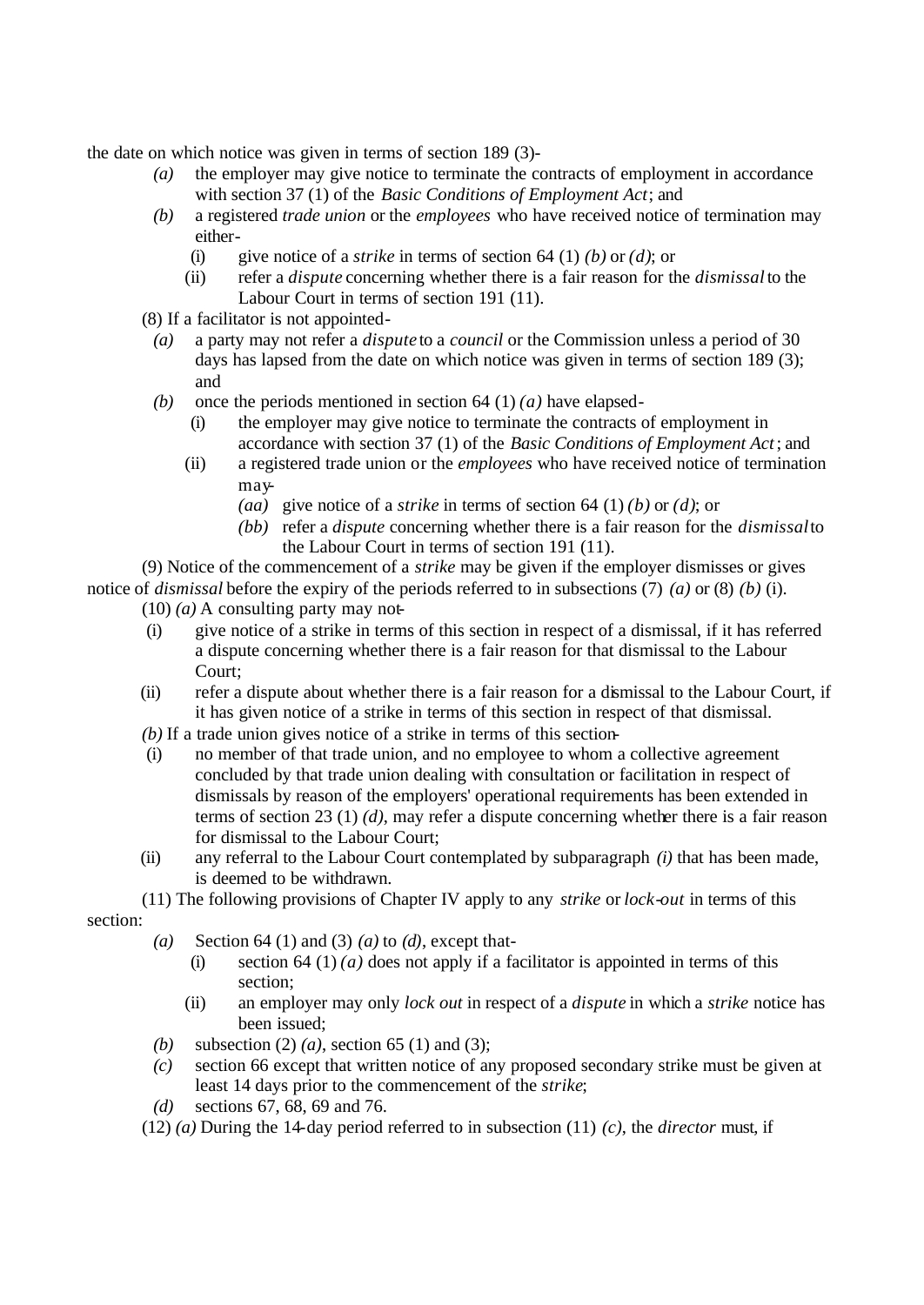requested by an employer who has received notice of any intended secondary strike, appoint a commissioner to attempt to resolve any *dispute*, between the employer and the party who gave the notice, through conciliation.

*(b)* A request to appoint a commissioner or the appointment of a commissioner in terms of paragraph *(a)* does not affect the right of *employees* to strike on the expiry of the 14-day period.

(13) If an employer does not comply with a fair procedure, a consulting party may approach the Labour Court by way of an application for an order-

- *(a)* compelling the employer to comply with a fair procedure;
- *(b)* interdicting or restraining the employer from dismissing an *employee* prior to complying with a fair procedure;
- *(c)* directing the employer to reinstate an *employee* until it has complied with a fair procedure;
- *(d)* make an award of compensation, if an order in terms of paragraphs *(a)* to *(c)* is not appropriate.

(14) Subject to this section, the Labour Court may make any appropriate order referred to in section 158 (1) *(a)*.

(15) An award of compensation made to an *employee* in terms of subsection (14) must comply with section 194.

(16) The Labour Court may not make an order in respect of any matter concerning the disclosure of information in terms of section 189 (4) that has been the subject of an arbitration award in terms of section 16.

(17) *(a)* An application in terms of subsection (13) must be brought not later than 30 days after the employer has given notice to terminate the *employee's* services or, if notice is not given, the date on which the *employees* are dismissed.

*(b)* The Labour Court may, on good cause shown condone a failure to comply with the time limit mentioned in paragraph *(a)*.

(18) The Labour Court may not adjudicate a *dispute* about the procedural fairness of a *dismissal* based on the employer's *operational requirements* in any *dispute* referred to it in terms of section 191 (5) *(b)* (ii).

(19) In any *dispute* referred to the Labour Court in terms of section 191 (5) *(b)* (ii) that concerns the *dismissal* of the number of *employees* specified in subsection (1), the Labour Court must find that the *employee* was dismissed for a fair reason if-

- *(a)* the *dismissal* was to give effect to a requirement based on the employer's economic, technological, structural or similar needs;
- *(b)* the *dismissal* was operationally justifiable on rational grounds;
- *(c)* there was a proper consideration of alternatives; and
- *(d)* selection criteria were fair and objective.

(20) For the purposes of this section, an 'employer' in the *public service* is the executing authority of a national department, provincial administration, provincia l department or organisational component contemplated in section 7 (2) of the Public Service Act, 1994 (promulgated by Proclamation 103 of 1994).

[S. 189A inserted by s. 45 of Act 12 of 2002.]

#### **190 Date of dismissal**

(1) The date of *dismissal* is the earlier of-

- *(a)* the date on which the contract of employment terminated; or
- *(b)* the date on which the *employee* left the service of the employer.
- (2) Despite subsection (1)-
	- *(a)* if an employer has offered to renew on less favourable terms, or has failed to renew, a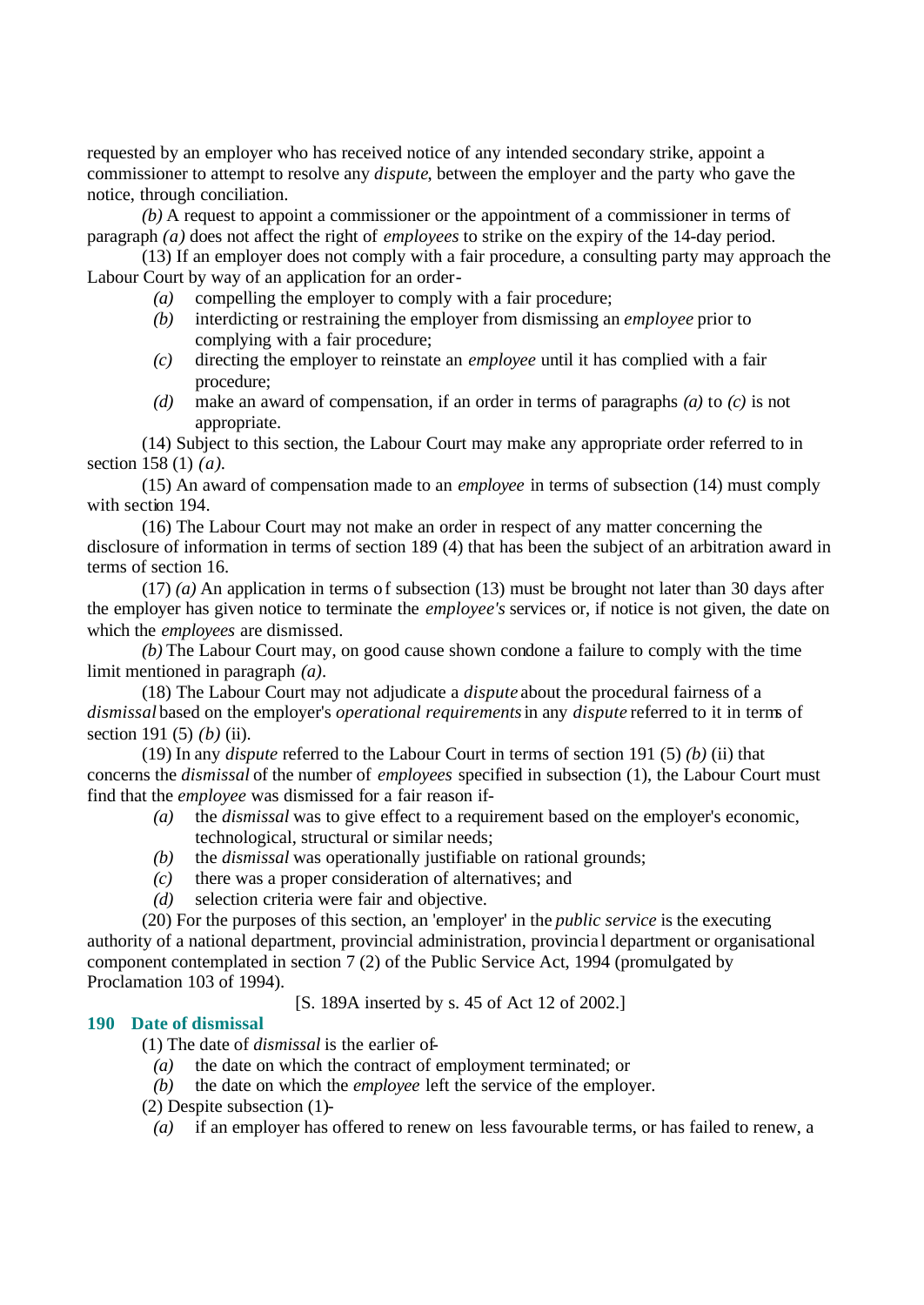fixed-term contract of employment, the date of *dismissal* is the date on which the employer offered the less favourable terms or the date the employer notified the *employee* of the intention not to renew the contract;

- *(b)* if the employer refused to allow an *employee* to resume work, the date of *dismissal* is the date on which the employer first refused to allow the *employee* to resume work;
- *(c)* if an employer refused to reinstate or re-employ the *employee*, the date of *dismissal* is the date on which the employer first refused to reinstate or re-employ that *employee*.

# **191 Disputes about unfair dismissals and unfair labour practicesliv\***

(1) *(a)* If there is a *dispute* about the fairness of a *dismissal*, or a *dispute* about an unfair labour practice, the dismissed *employee* or the *employee* alleging the unfair labour practice may refer the *dispute* in writing to-

- (i) a *council*, if the parties to the *dispute* fall within the registered *scope* of that *council*; or
- (ii) the Commission, if no *council* has jurisdiction.
- *(b)* A referral in terms of paragraph *(a)* must be made within-
- (i) 30 days of the date of a *dismissal* or, if it is a later date, within 30 days of the employer making a final decision to dismiss or uphold the *dismissal*;
- (ii) 90 days of the date of the act or omission which allegedly constitutes the unfair labour practice or, if it is a later date, within 90 days of the date on which the *employee* became aware of the act or occurrence.

[Sub-s. (1) substituted by s. 46 *(b)* of Act 12 of 2002.]

(2) If the *employee* shows good cause at any time, the *council* or the Commission may permit the *employee* to refer the *dispute* after the relevant time limit in subsection (1) has expired.

[Sub-s. (2) substituted by s. 46 *(c)* of Act 12 of 2002.]

(2A) Subject to subsections (1) and (2), an *employee* whose contract of employment is terminated by notice, may refer the *dispute* to the *council* or the Commission once the *employee* has received that notice.

[Sub-s. (2A) inserted by s. 46 *(d)* of Act 12 of 2002.]

(3) The *employee* must satisfy the *council* or the Commission that a copy of the referral has been *served* on the employer.

(4) The *council* or the Commission must attempt to resolve the *dispute* through conciliation.

(5) If a *council* or a commissioner has certified that the *dispute* remains unresolved, or if 30 days have expired since the *council* or the Commission received the referral and the *dispute* remains unresolved-

- *(a)* the *council* or the Commission must arbitrate the *dispute* at the request of the *employee* if-
	- (i) the *employee* has alleged that the reason for *dismissal* is related to the *employee's* conduct or capacity, unless paragraph *(b)* (iii) applies;
	- (ii) the *employee* has alleged that the reason for *dismissal* is that the employer made continued employment intolerable or the employer provided the employee with substantially less favourable conditions or circumstances at work after a transfer in terms of section 197 or 197A, unless the *employee* alleges that the contract of employment was terminated for a reason contemplated in section 187; [Sub-para. (ii) substituted by s. 46 *(e)* of Act 12 of 2002.]
	- (iii) the *employee* does not know the reason for *dismissal*; or
	- (iv) the *dispute* concerns an unfair labour practice; or

[Sub-para. (iv) added by s. 46 *(f)* of Act 12 of 2002.]

*(b)* the *employee* may refer the *dispute* to the Labour Court for adjudication if the *employee* has alleged that the reason for *dismissal* is-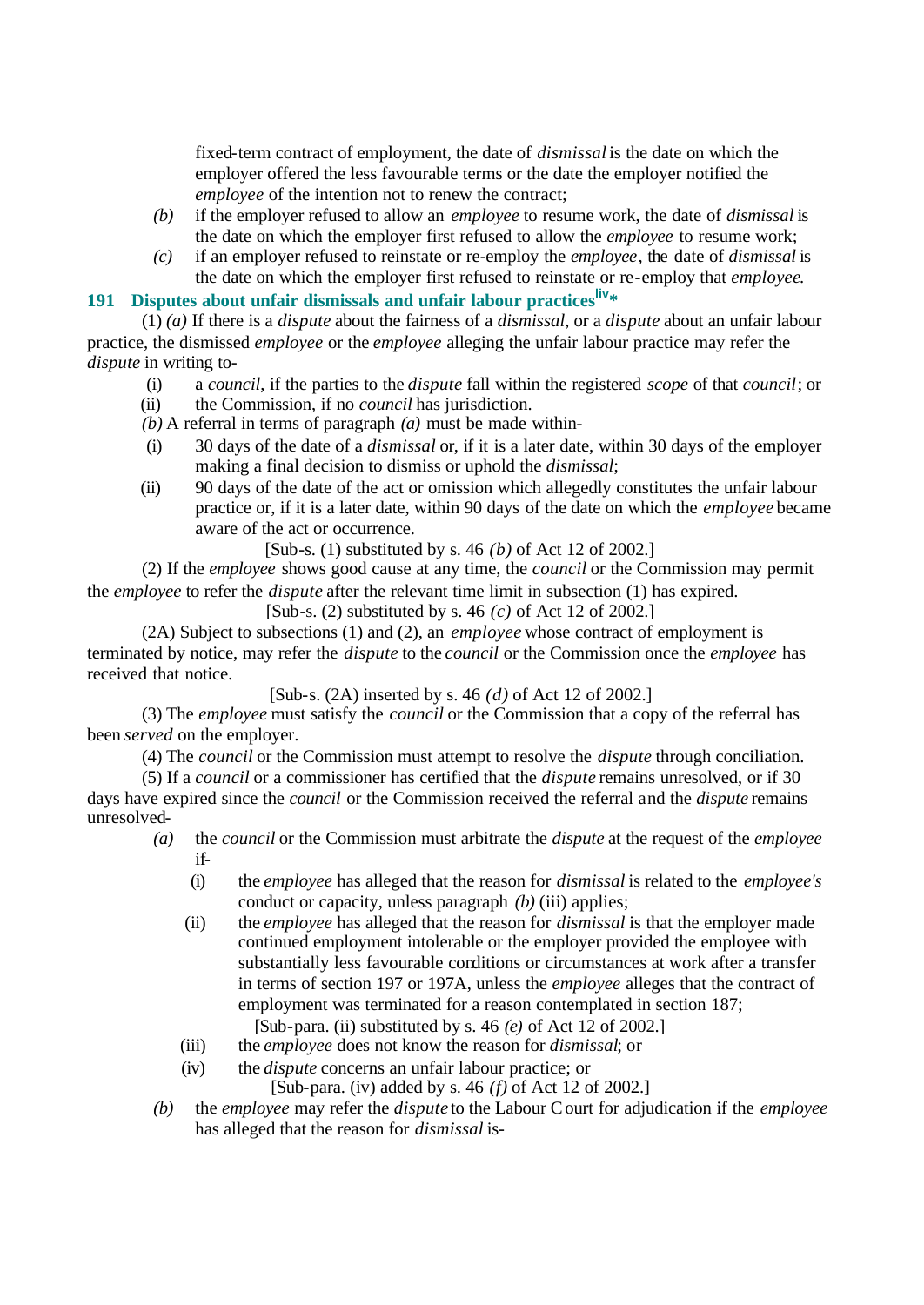- (i) automatically unfair;
- (ii) based on the employer's *operational requirements*;
- (iii) the *employee's* participation in a *strike* that does not comply with the provisions of Chapter IV; or
- (iv) because the *employee* refused to join, was refused membership of or was expelled from a *trade union* party to a closed shop agreement.

(5A) Despite any other provision in the Act, the *council* or Commission must commence the arbitration immediately after certifying that the *dispute* remains unresolved if the *dispute* concerns-

- *(a)* the *dismissal* of an *employee* for any reason relating to probation;
- *(b)* any unfair labour practice relating to probation;
- *(c)* any other *dispute* contemplated in subsection (5) *(a)* in respect of which no party has objected to the matter being dealt with in terms of this subsection.

[Sub-s. (5A) inserted by s. 46 *(g)* of Act 12 of 2002.]

(6) Despite subsection (5) *(a)* or (5A), the *director* must refer the *dispute* to the Labour Court, if the *director* decides, on application by any party to the *dispute*, that to be appropriate after considering-

- *(a)* the reason for *dismissal*;
- *(b)* whether there are questions of law raised by the *dispute*;
- *(c)* the complexity of the *dispute*;
- *(d)* whether there are conflicting arbitration awards that need to be resolved;
- *(e)* the public interest.
	- [Sub-s. (6) substituted by s. 46 *(h)* of Act 12 of 2002.]

(7) When considering whether the *dispute* should be referred to the Labour Court, the *director* must give the parties to the *dispute* and the commissioner who attempted to conciliate the *dispute*, an opportunity to make representations.

- (8) The *director* must notify the parties of the decision and refer the *dispute*
	- *(a)* to the Commission for arbitration; or
	- *(b)* to the Labour Court for adjudication.
- (9) The *director's* decision is final and binding.

(10) No person may apply to any court of law to review the *director's* decision until the *dispute* has been arbitrated or adjudicated, as the case may be.

 $(11)$  *(a)* The referral, in terms of subsection (5) *(b)*, of a *dispute* to the Labour Court for adjudication, must be made within 90 days after the *council* or (as the case may be) the commissioner has certified that the *dispute* remains unresolved.

*(b)* However, the Labour Court may condone non-observance of that timeframe on good cause shown.

[Sub-s. (11) added by s. 25 of Act 127 of 1998.]

(12) If an *employee* is dismissed by reason of the employer's *operational requirements* following a consultation procedure in terms of section 189 that applied to that *employee* only, the *employee* may elect to refer the *dispute* either to arbitration or to the Labour Court.

[Sub-s. (12) added by s. 46 *(i)* of Act 12 of 2002.]

(13) *(a)* An *employee* may refer a *dispute* concerning an alleged unfair labour practice to the Labour Court for adjudication if the *employee* has alleged that the *employee* has been subjected to an occupational detriment by the employer in contravention of section 3 of the Protected Disclosures Act, 2000, for having made a protected disclosure defined in that Act.

*(b)* A referral in terms of paragraph *(a)* is deemed to be made in terms of subsection (5) *(b)*.

[Sub-s. (13) added by s. 46 *(i)* of Act 12 of 2002.]

[S. 191 amended by s. 46 *(a)* of Act 12 of 2002.]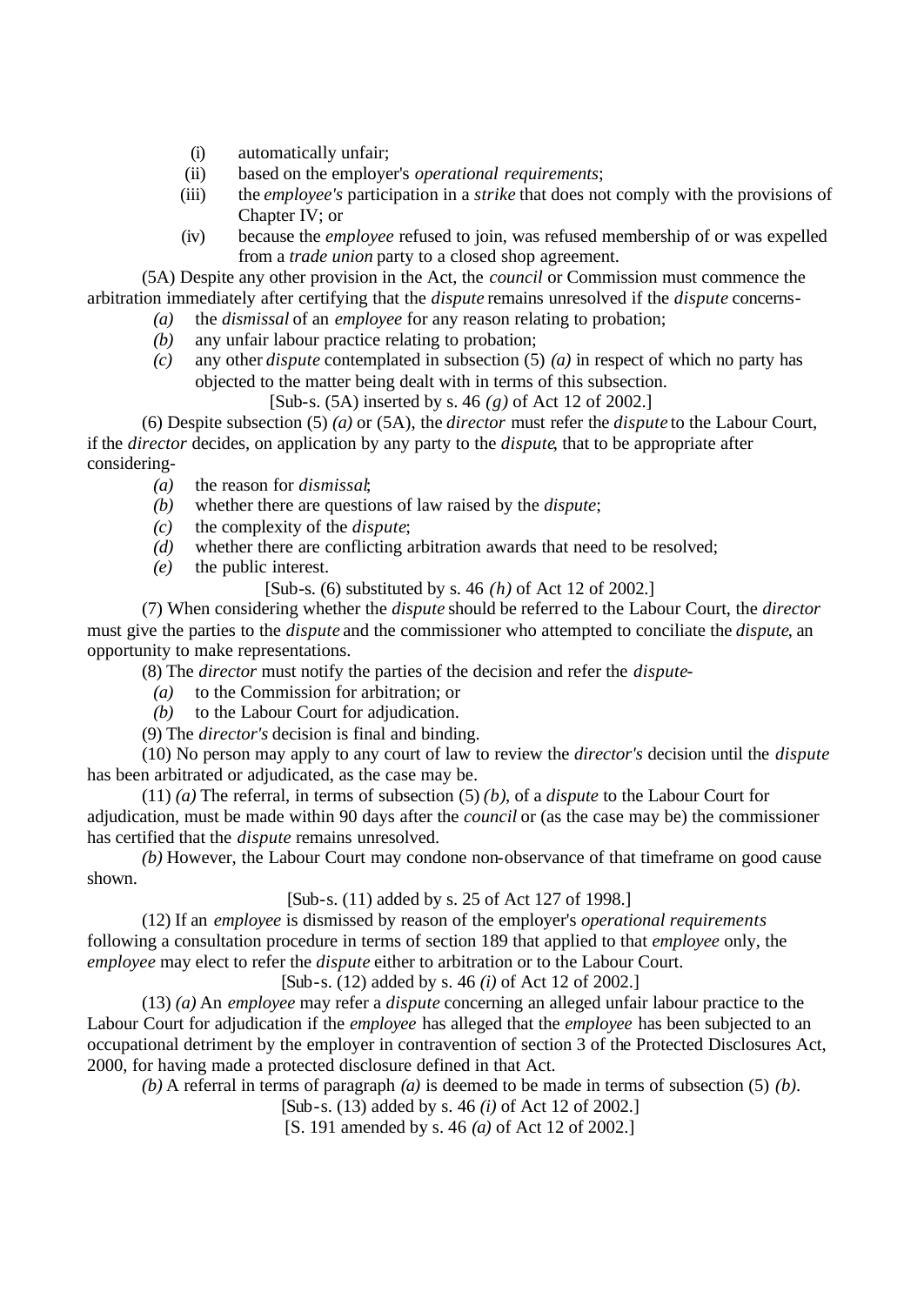#### **192 Onus in dismissal disputes**

(1) In any proceedings concerning any *dismissal*, the *employee* must establish the existence of the *dismissal*.

(2) If the existence of the *dismissal* is established, the employer must prove that the *dismissal* is fair.

#### **193 Remedies for unfair dismissal and unfair labour practice**

(1) If the Labour Court or an arbitrator appointed in terms of *this Act* finds that a *dismissal* is unfair, the Court or the arbitrator may-

- *(a)* order the employer to reinstate the *employee* from any date not earlier than the date of *dismissal*;
- *(b)* order the employer to re-employ the *employee*, either in the work in which the *employee* was employed before the *dismissal* or in other reasonably suitable work on any terms and from any date not earlier than the date of *dismissal*; or
- *(c)* order the employer to pay compensation to the *employee*.

(2) The Labour Court or the arbitrator must require the employer to reinstate or re-employ the *employee* unless-

- *(a)* the *employee* does not wish to be reinstated or re-employed;
- *(b)* the circumstances surrounding the *dismissal* are such that a continued employment relationship would be intolerable;
- *(c)* it is not reasonably practicable for the employer to reinstate or re-employ the *employee*; or
- *(d)* the *dismissal* is unfair only because the employer did not follow a fair procedure.

(3) If a *dismissal* is automatically unfair or, if a *dismissal* based on the employer's *operational requirements* is found to be unfair, the Labour Court in addition may make any other order that it considers appropriate in the circumstances.<sup> $N*$ </sup>

(4) An arbitrator appointed in terms of this Act may determine any unfair labour practice *dispute* referred to the arbitrator, on terms that the arbitrator deems reasonable, which may include ordering reinstatement, re-employment or compensation.

[Sub-s. (4) added by s. 47 *(b)* of Act 12 of 2002.]

[S. 193 amended by s. 47 *(a)* of Act 12 of 2002.]

#### **194 Limits on compensation**

(1) The compensation awarded to an *employee* whose *dismissal* is found to be unfair either because the employer did not prove that the reason for *dismissal* was a fair reason relating to the employee's conduct or capacity or the employer's *operational requirements* or the employer did not follow a fair procedure, or both, must be just and equitable in all the circumstances, but may not be more than the equivalent of 12 months' remuneration calculated at the *employee's* rate of *remuneration* on the date of *dismissal*.

[Sub-s. (1) substituted by s. 48 *(a)* of Act 12 of 2002.]

 $(2)$  ......

[Sub-s. (2) deleted by s. 48 *(b)* of Act 12 of 2002.]

(3) The compensation awarded to an *employee* whose *dismissal* is automatically unfair must be just and equitable in all the circumstances, but not more than the equivalent of 24 months' *remuneration* calculated at the *employee's* rate of *remuneration* on the date of *dismissal*.

(4) The compensation awarded to an *employee* in respect of an unfair labour practice must be just and equitable in all the circumstances, but not more than the equivalent of 12 months *remuneration*.

[Sub-s. (4) added by s. 48 *(c)* of Act 12 of 2002.]

**195 Compensation is in addition to any other amount**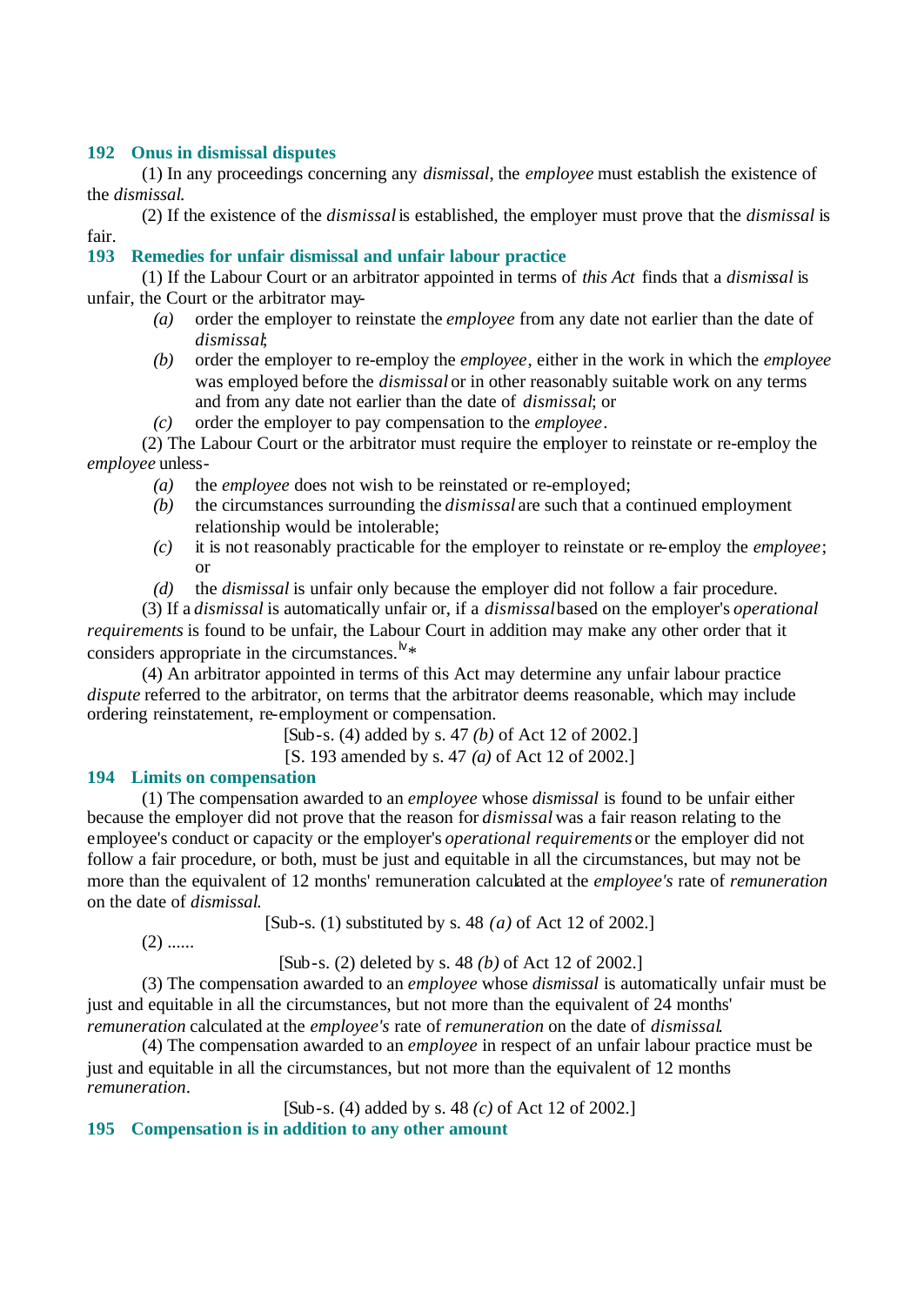An order or award of compensation made in terms of this Chapter is in addition to, and not a substitute for, any other amount to which the *employee* is entitled in terms of any law, *collective agreement* or contract of employment.

**196 ......**

#### [S. 196 repealed by s. 95 (5) of Act 75 of 1997.]

# **197 Transfer of contract of employment**

(1) In this section and in section 197A-

- *(a) '*business' inc ludes the whole or a part of any business, trade, undertaking or service; and
- *(b) '*transfer' means the transfer of a business by one employer ('the old employer') to another employer ('the new employer') as a going concern.
- (2) If a transfer of a business takes place, unless otherwise agreed in terms of subsection (6)-
	- *(a)* the new employer is automatically substituted in the place of the old employer in respect of all contracts of employment in existence immediately before the date of transfer;
	- *(b)* all the rights and obligations between the old employer and an *employee* at the time of the transfer continue in force as if they had been rights and obligations between the new employer and the *employee*;
	- *(c)* anything done before the transfer by or in relation to the old employer, including the *dismissal* of an employee or the commission of an unfair labour practice or act of unfair discrimination, is considered to have been done by or in relation to the new employer; and
	- *(d)* the transfer does not interrupt an *employee's* continuity of employment, and an *employee's* contract of employment continues with the new employer as if with the old employer.

(3) *(a)* The new employer complies with subsection (2) if that employer employs transferred *employees* on terms and conditions that are on the whole not less favourable to the *employees* than those on which they were employed by the old employer.

*(b)* Paragraph *(a)* does not apply to *employees* if any of their conditions of employment are determined by a collective agreement.

(4) Subsection (2) does not prevent an employee from being transferred to a pension, provident, retirement or similar fund other than the fund to which the employee belonged prior to the transfer, if the criteria in section 14 (1) *(c)* of the Pension Funds Act, 1956 (Act 24 of 1956), are satisfied.<sup>[Vi<sub>\*</sub>]</sup>

(5) *(a)* For the purposes of this subsection, the *collective agreements* and arbitration awards referred to in paragraph *(b)* are agreements and awards that bound the old employer in respect of the *employees* to be transferred, immediately before the date of transfer.

*(b)* Unless otherwise agreed in terms of subsection (6), the new employer is bound by-

- (i) any arbitration award made in terms of this Act, the common law or any other law;
- (ii) any *collective agreement* binding in terms of section 23; and
- (iii) any *collective agreement* binding in terms of section 32 unless a commissioner acting in terms of section 62 decides otherwise.

(6) *(a)* An agreement contemplated in subsection (2) must be in writing and concluded between-

- (i) either the old employer, the new employer, or the old and new employers acting jointly, on the one hand; and
- (ii) the appropriate person or body referred to in section 189 (1), on the other.
- *(b)* In any negotiations to conclude an agreement contemplated by paragraph *(a)*, the employer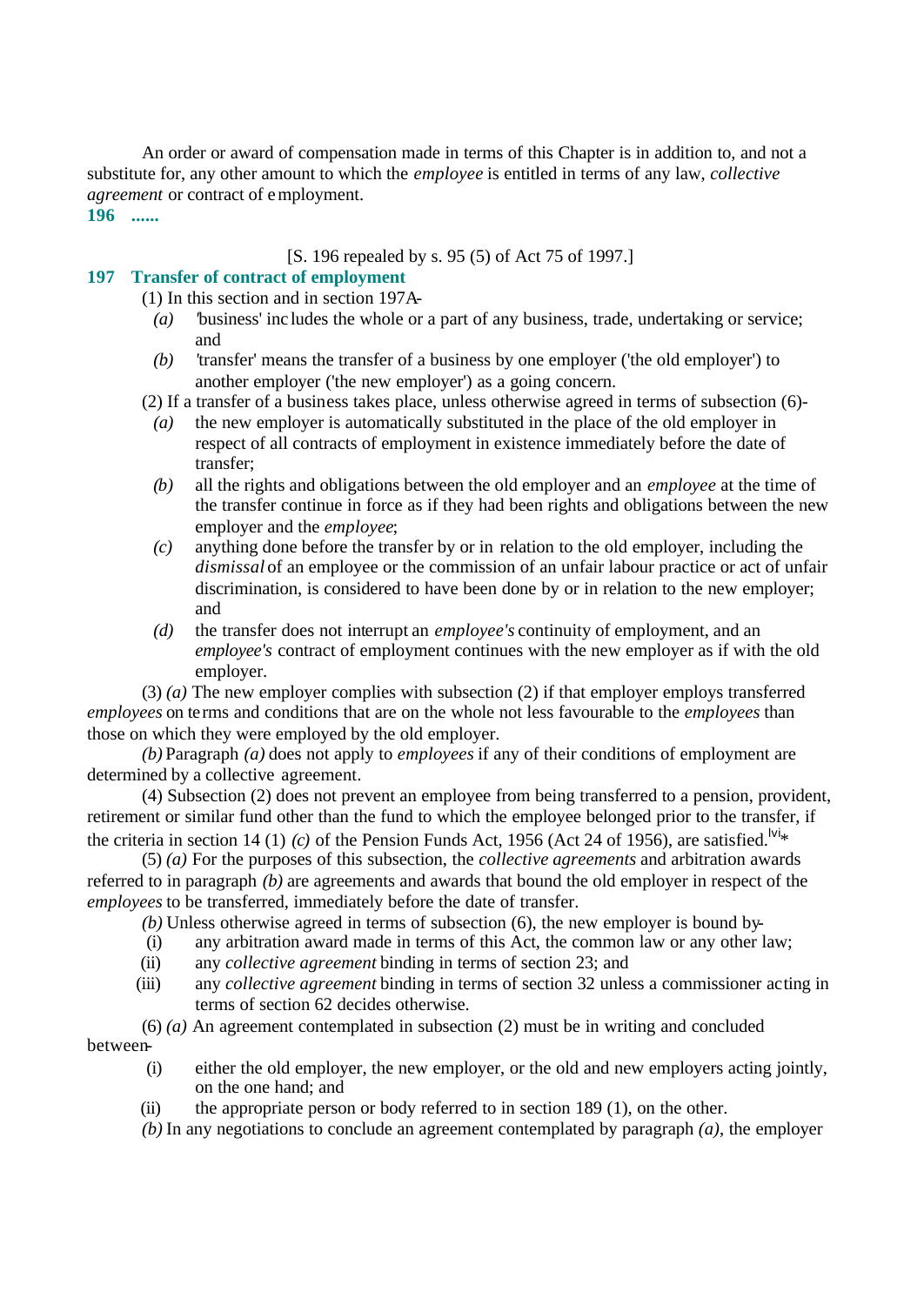or employers contemplated in subparagraph (i), must disclose to the person or body contemplated in subparagraph (ii), all relevant information that will allow it to engage effectively in the negotiations.

*(c)* Section 16 (4) to (14) applies, read with the changes required by the context, to the disclosure of information in terms of paragraph *(b)*.

(7) The old employer must-

- *(a)* agree with the new employer to a valuation as at the date of transfer of-
	- (i) the leave pay accrued to the transferred *employees* of the old employer;
	- (ii) the severance pay that would have been payable to the transferred *employees* of the old employer in the event of a dismissal by reason of the employer's operational requirements; and
	- (iii) any other payme nts that have accrued to the transferred *employees* but have not been paid to *employees* of the old employer;
- *(b)* conclude a written agreement that specifies-
	- (i) which employer is liable for paying any amount referred to in paragraph *(a)*, and in the case of the apportionment of liability between them, the terms of that apportionment; and
	- (ii) what provision has been made for any payment contemplated in paragraph *(a)* if any employee becomes entitled to receive a payment;
- *(c)* disclose the terms of the agreement contemplated in paragraph *(b)* to each *employee* who after the transfer becomes employed by the new employer; and
- *(d)* take any other measure that may be reasonable in the circumstances to ensure that adequate provision is made for any obligation on the new employer that may arise in terms of paragraph *(a)*.

(8) For a period of 12 months after the date of the transfer, the old employer is jointly and severally liable with the new employer to any *employee* who becomes entitled to receive a payment contemplated in subsection (7) *(a)* as a result of the *employee's dismissal* for a reason relating to the employer's *operational requirements* or the employer's liquidation or sequestration, unless the old employer is able to show that it has complied with the provisions of this section.

(9) The old and new employer are jointly and severally liable in respect of any claim concerning any term or condition of employment that arose prior to the transfer.

(10) This section does not affect the liability of any person to be prosecuted for, convicted of, and sentenced for, any offence.

[S. 197 substituted by s. 49 of Act 12 of 2002.]

**197A Transfer of contract of employment in circumstances of insolvency**

(1) This section applies to a transfer of a business-

- *(a)* if the old employer is insolvent; or
- *(b)* if a scheme of arrangement or compromise is being entered into to avoid winding-up or sequestration for reasons of insolvency.

(2) Despite the Insolvency Act, 1936 (Act 24 of 1936), if a transfer of a business takes place in the circumstances contemplated in subsection (1), unless otherwise agreed in terms of section 197 (6)-

- *(a)* the new employer is automatically substituted in the place of the old employer in all contracts of employment in existence immediately before the old employer's provisional winding-up or sequestration;
- *(b)* all the rights and obligations between the old employer and each *employee* at the time of the transfer remain rights and obligations between the old employer and each employee;
- *(c)* anything done before the transfer by the old employer in respect of each *employee* is considered to have been done by the old employer;
- *(d)* the transfer does not interrupt the *employee'*s continuity of employment and the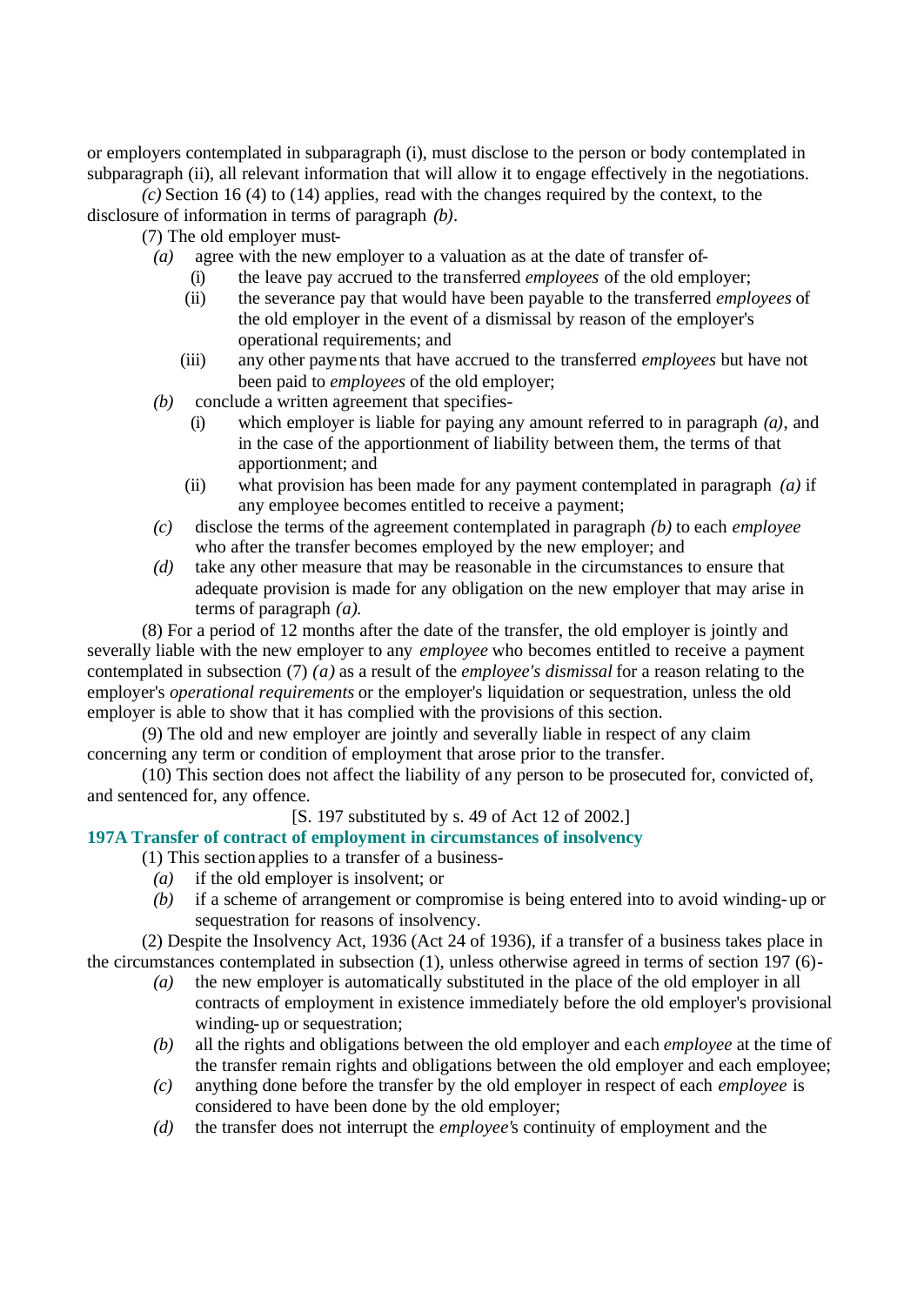employee's contract of employment continues with the new employer as if with the old employer.

 $(3)$  Section 197  $(3)$ ,  $(4)$ ,  $(5)$  and  $(10)$  applies to a transfer in terms of this section and any reference to an agreement in that section must be read as a reference to an agreement contemplated in section 197 (6).

(4) Section 197 (5) applies to a *collective agreement* or arbitration binding on the employer immediately before the employer's provisional winding-up or sequestration.  $\frac{1}{10}$ 

(5) Section 197 (7), (8) and (9) does not apply to a transfer in accordance with this section. [S. 197A inserted by s. 50 of Act 12 of 2002.]

#### **197B Disclosure of information concerning insolvency**

(1) An employer that is facing financia l difficulties that may reasonably result in the windingup or sequestration of the employer, must advise a consulting party contemplated in section 189 (1).

(2) *(a)* An employer that applies to be wound up or sequestrated, whether in terms of the Insolvency Act, 1936, or any other law, must at the time of making application, provide a consulting party contemplated in section 189 (1) with a copy of the application.

*(b)* An employer that receives an application for its winding-up or sequestration must supply a copy of the application to any consulting party contemplated in section 189 (1), within two days of receipt, or if the proceedings are urgent, within 12 hours.

[S. 197B inserted by s. 50 of Act 12 of 2002.]

# **CHAPTER IX**

## **GENERAL PROVISIONS (ss 198-214)**

#### **198 Temporary employment service**

(1) In this section, 'temporary employment service' means any person who, for reward, procures for or provides to a client other persons-

- *(a)* who render services to, or perform work for, the client; and
- *(b)* who are remunerated by the temporary employment service.

(2) For the purposes of *this Act*, a person whose services have been procured for or provided to a client by a temporary employment service is the *employee* of that temporary employment service, and the temporary employment service is that person's employer.

(3) Despite subsections (1) and (2), a person who is an independent contractor is not an *employee* of a temporary employment service, nor is the temporary employment service the employer of that person.

(4) The temporary employment service and the client are jointly and severally liable if the temporary employment service, in respect of any of its *employees*, contravenes-

- *(a)* a *collective agreement* concluded in a *bargaining council* that regulates terms and conditions of employment;
- *(b)* a binding arbitration award that regulates terms and conditions of employment;
- *(c)* the *Basic Conditions of Employment Act*; or
- *(d)* a determination made in terms of the *Wage Act*.

(5) Two or more *bargaining councils* may agree to bind the following persons, if they fall within the combined *registered scope* of those *bargaining councils*, to a *collective agreement* concluded in any one of them-

- *(a)* a temporary employment service;
- *(b)* a person employed by a temporary employment service; and
- *(c)* a temporary employment services client.

(6) An agreement concluded in terms of subsection (5) is binding only if the *collective agreement* has been extended to non-parties within the *registered scope* of the *bargaining council*.

(7) Two or more *bargaining councils* may agree to bind the following persons, who fall within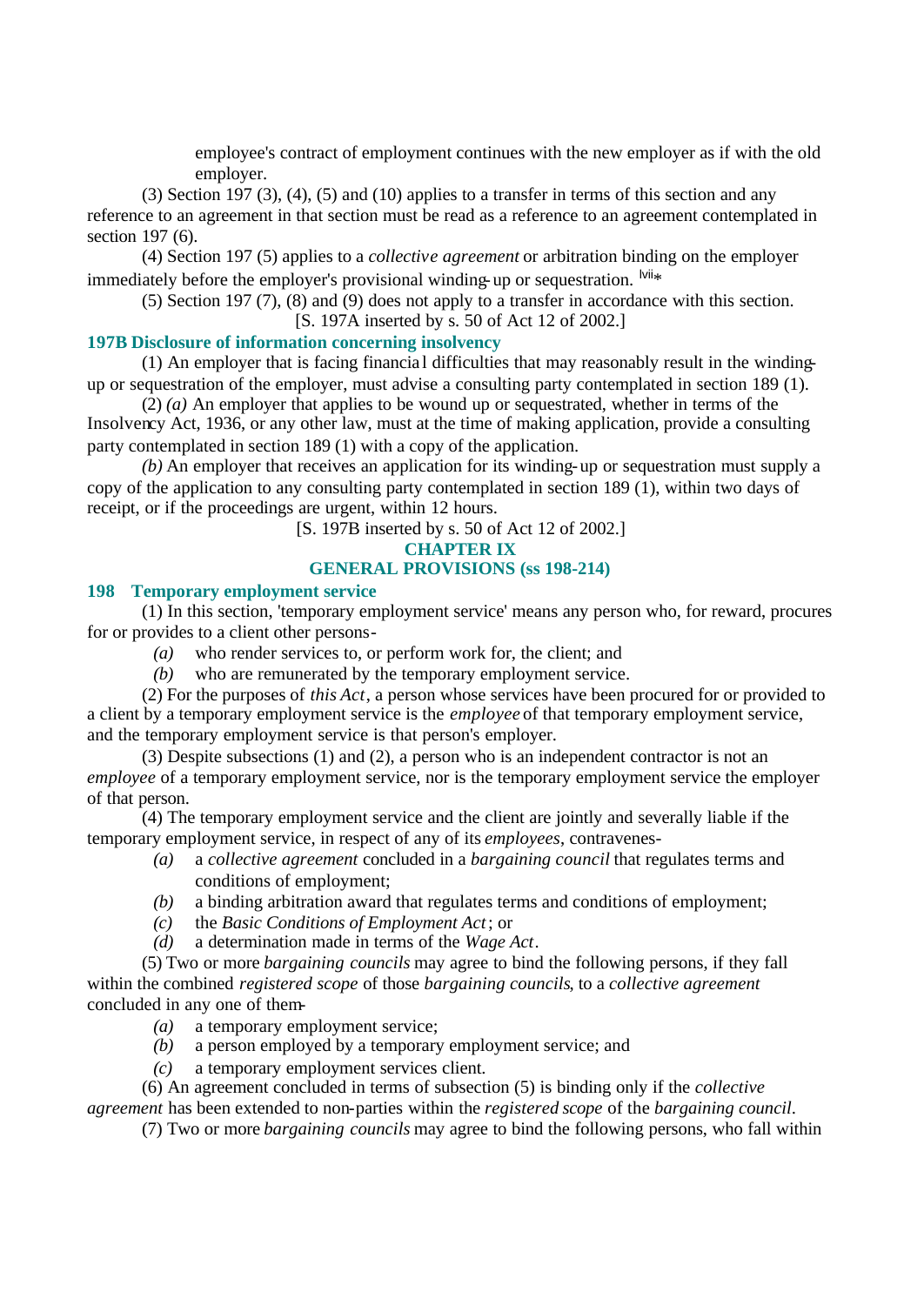their combined *registered scope*, to a *collective agreement*-

- *(a)* a temporary employment service;
- *(b)* a person employed by a temporary employment service; and
- *(c)* a temporary employment service's client.
- (8) An agreement concluded in terms of subsection (7) is binding only if-
	- *(a)* each of the contracting *bargaining councils* has requested the *Minister* to extend the agreement to non-parties falling within its *registered scope*;
	- *(b)* the *Minister* is satisfied that the terms of the agreement are not substantially more onerous than those prevailing in the corresponding *collective agreement*s concluded in the *bargaining councils*; and
	- *(c)* the *Minister*, by notice in the *Government Gazette*, has extended the agreement as requested by all the *bargaining councils* that are parties to the agreement.

## **199 Contracts of employment may not disregard or waive collective agreements or arbitration awards**

(1) A contract of employment, whether concluded before or after the coming into operation of any applicable *collective agreement* or arbitration award, may not-

- *(a)* permit an *employee* to be paid *remuneration* that is less than that *prescribed* by that *collective agreement* or arbitration award;
- *(b)* permit an *employee* to be treated in a manner, or to be granted any benefit, that is less favourable than that *prescribed* by that *collective agreement* or arbitration award; or
- *(c)* waive the application of any provision of that *collective agreement* or arbitration award.

(2) A provision in any contract that purports to permit or grant any payment, treatment, benefit, waiver or exclusion prohibited by subsection (1) is invalid.

# **200 Representation of employees or employers**

(1) A registered *trade union* or registered *employers' organisation* may act in any one or more of the following capacities in any *dispute* to which any of its members is a party-

- *(a)* in its own interest;
- *(b)* on behalf of any of its members;
- *(c)* in the interest of any of its members.

(2) A registered *trade union* or a registered *employers' organisation* is entitled to be a party to any proceedings in terms of *this Act* if one or more of its members is a party to those proceedings. **200A Presumption as to who is employee**

(1) Until the contrary is proved, a person who works for, or renders services to, any other person is presumed, regardless of the form of the contract, to be an *employee*, if any one or more of the following factors are present:

- *(a)* the manner in which the person works is subject to the control or direction of another person;
- *(b)* the person's hours of work are subject to the control or direction of another person;
- *(c)* in the case of a person who works for an organisation, the person forms part of that organisation;
- *(d)* the person has worked for that other person for an average of at least 40 hours per month over the last three months;
- *(e)* the person is economically dependent on the other person for whom he or she works or renders services;
- *(f)* the person is provided with tools of trade or work equipment by the other person; or
- *(g)* the person only works for or renders services to one person.

(2) Subsection (1) does not apply to any person who earns in excess of the amount determined by the Minister in terms of section 6 (3) of the *Basic Conditions of Employment Act*.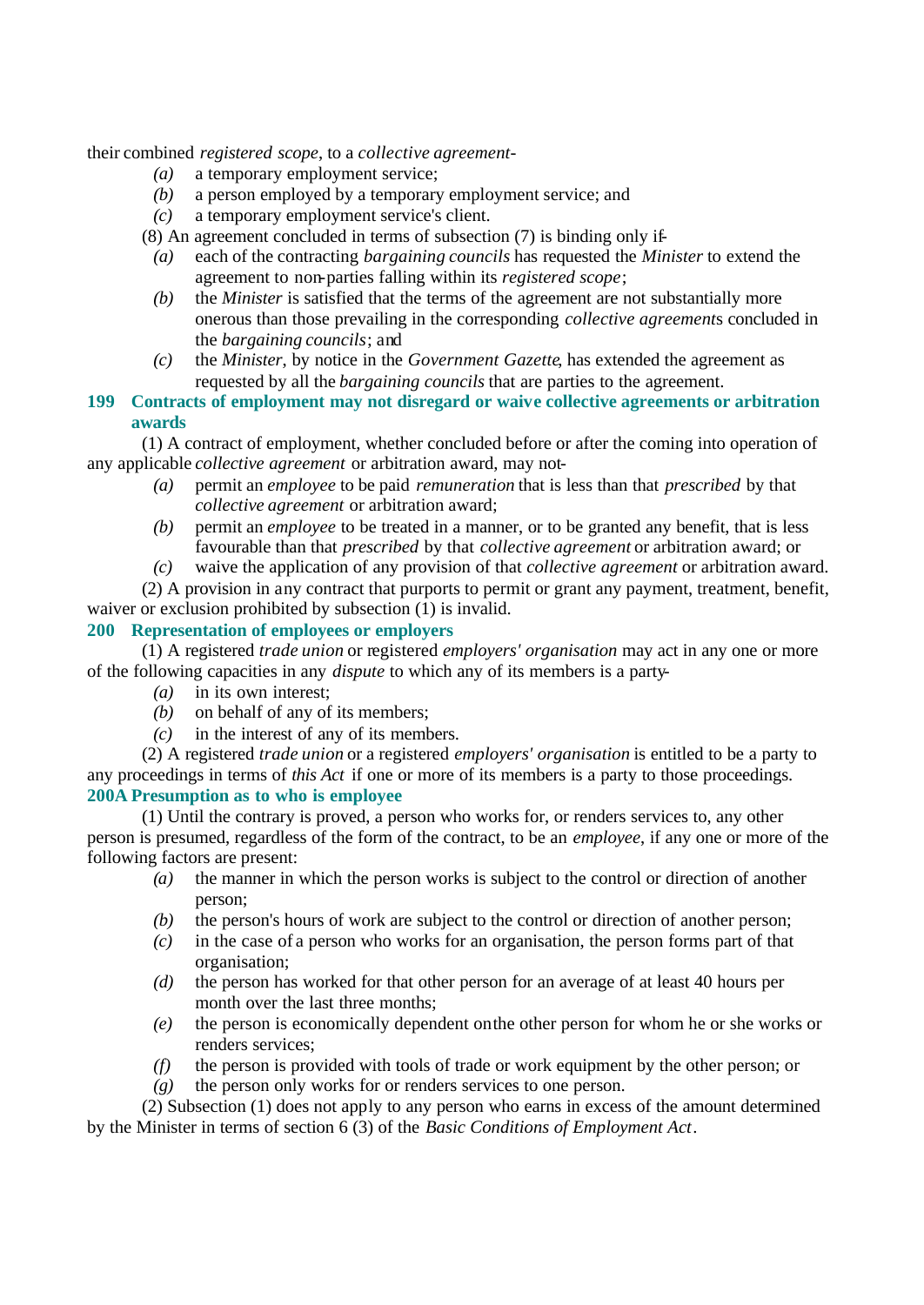(3) If a proposed or existing work arrangement involves persons who earn amounts equal to or below the amounts determined by the Minister in terms of section 6 (3) of the *Basic Conditions of Employment Act*, any of the contracting parties may approach the Commission for an advisory award on whether the persons involved in the arrangement are *employees*.

(4) *NEDLAC* must prepare and issue a Code of Good Practice that sets out guidelines for determining whether persons, including those who earn in excess of the amount determined in subsection (2) are *employees*.

[S. 200A inserted by s. 51 of Act 12 of 2002.]

#### **201 Confidentiality**

(1) A person commits an offence by disclosing any information relating to the financial or business affairs of any other person or any business, trade or undertaking if the information was acquired by the first-mentioned person in the performance of any function or exercise of any power in terms of *this Act*, in any capacity, by or on behalf of-

*(a)* a *council*;

- *(b)* any independent body established by a *collective agreement* or determination to grant exemptions from the provisions of the *collective agreement* or determination;
- *(c)* the *registrar*;
- *(d)* the Commission; and
- *(e)* an accredited agency.

(2) Subsection (1) does not apply if the information was disclosed to enable a person to perform a function or exercise a power in terms of *this Act*.

(3) *(a)* A person convicted of an offence in terms of this section, may be sentenced to a fine not exceeding R10 000.

*(b)* The *Minister,* in consultation with the Minister of Justice, may from time to time by notice in the *Government Gazette*, amend the maximum amount of the fine referred to in paragraph *(a)*.

 $[Sub-s. (3)$  substituted by s. 49 of Act 42 of 1996.]

#### **202 Service of documents**

(1) If a registered *trade union* or a registered *employers' organisation* acts on behalf of any of its members in a *dispute*, *service* on that *trade union* or *employers' organisation* of any document directed to those members in connection with that *dispute*, will be sufficient *service* on those members for the purposes of *this Act*.

(2) *Service* on the Office of the State Attorney of any legal process directed to the State in its capacity as an employer is *service* on the State for the purposes of *this Act*.

## **203 Codes of good practice**

(1) *NEDLAC* may-

- *(a)* prepare and issue codes of good practice; and
- *(b)* change or replace any code of good practice.

(2) Any *code of good practice*, or any change to or replacement of a *code of good practice*, must be published in the *Government Gazette*.

(3) Any person interpreting or applying *this Act* must take into account any relevant *code of good practice*.

(4) A *Code of Good Practice* issued in terms of this section may provide that the code must be taken into account in applying or interpreting any employment law.

[Sub-s. (4) added by s. 52 of Act 12 of 2002.]

[Date of commencement of s. 203: 1 January 1996.]

#### **204 Collective agreement, arbitration award or wage determination to be kept by employer**

Unless a *collective agreement*, arbitration award or determination made in terms of the *Basic Conditions of Employment Act* provides otherwise, every emplo yer on whom the *collective agreement*,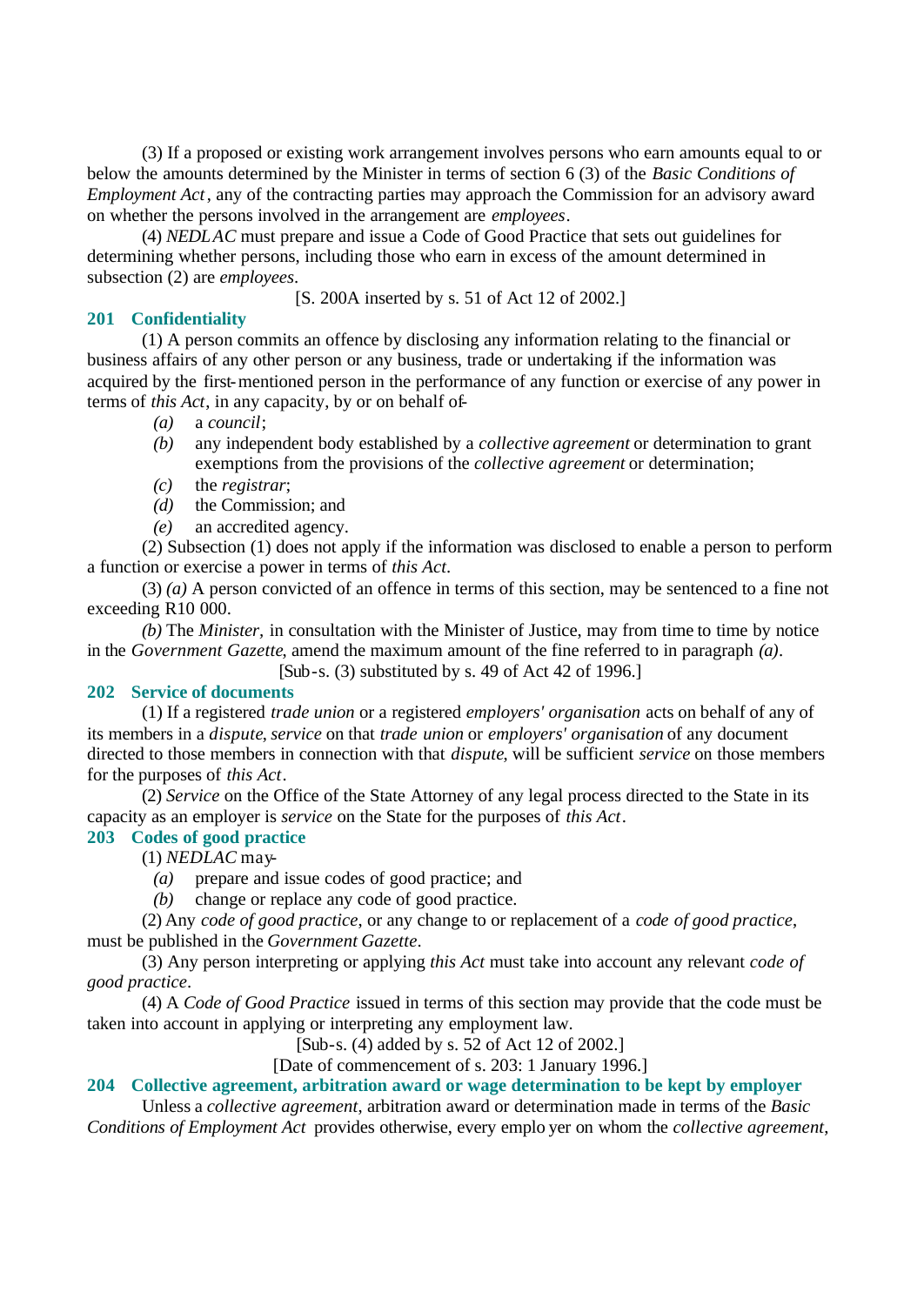arbitration award, or determination, is binding must-

- *(a)* keep a copy of that *collective agreement*, arbitration award or determination available in the *workplace* at all times;
- *(b)* make that copy available for inspection by any *employee*; and
- *(c)* give a copy of that *collective agreement*, arbitration award or determination-
	- (i) to an *employee* who has paid the *prescribed* fee; and
		- (ii) free of charge, on request, to an *employee* who is a *trade union representative* or a member of a *workplace forum*.
			- [S. 204 amended by s. 53 of Act 12 of 2002.]

# **205 Records to be kept by employer**

(1) Every employer must keep the records that an employer is required to keep in compliance with any applicable-

- *(a) collective agreement*;
- *(b)* arbitration award;
- *(c)* determination made in terms of the *Wage Act*.

(2) An employer who is required to keep records in terms of subsection (1) must-

- *(a)* retain those records in their original form or a reproduced form for a period of three years from the date of the event or end of the period to which they relate; and
- *(b)* submit those records in their original form or a reproduced form in response to a demand made at any reasonable time, to any agent of a *bargaining council*, commissioner or any person whose functions in terms of *this Act* include the resolution of *disputes*.
- (3) *(a)* An employer must keep a record of the *prescribed* details of any *strike*, *lock-out* or *protest action* involving its *employees*.

*(b)* An employer must submit those records in the *prescribed* manner to the *registrar*.

# **206 Effect of certain defects and irregularities**

(1) Despite any provision in *this Act* or any other law, a defect does not invalidate-

- *(a)* the constitution or the registration of any registered *trade union*, registered *employers' organisation* or *council*;
- *(b)* any *collective agreement* or arbitration award that would otherwise be binding in terms of *this Act*;
- *(c)* any act of a *council*; or
- *(d)* any act of the *director* or a commissioner.
- (2) A defect referred to in subsection (1) means-
	- *(a)* a defect in, or omission from, the constitution of any registered *trade union*, registered *employers' organisation* or *council*;
	- *(b)* a vacancy in the membership of any *council*; or
	- *(c)* any irregularity in the appointment or election of-
		- (i) a representative to a *council*;
		- (ii) an alternate to any representative to a *council*;
		- (iii) a chairperson or any other person presiding over any meeting of a *council* or a committee of a *council*; or
		- (iv) the *director* or a commissioner.

[Date of commencement of s. 206: 1 January 1996.]

# **207 Ministers empowered to add and change to Schedules**

(1) The *Minister*, after consulting *NEDLAC*, by notice in the *Government Gazette* may change, replace or add to Schedules 2 and 4 to *this Act* and the Schedule envisaged in subsection (3).

[Sub-s. (1) substituted by s. 50 *(a)* of Act 42 of 1996 and by s. 26 *(a)* of Act 127 of 1998.]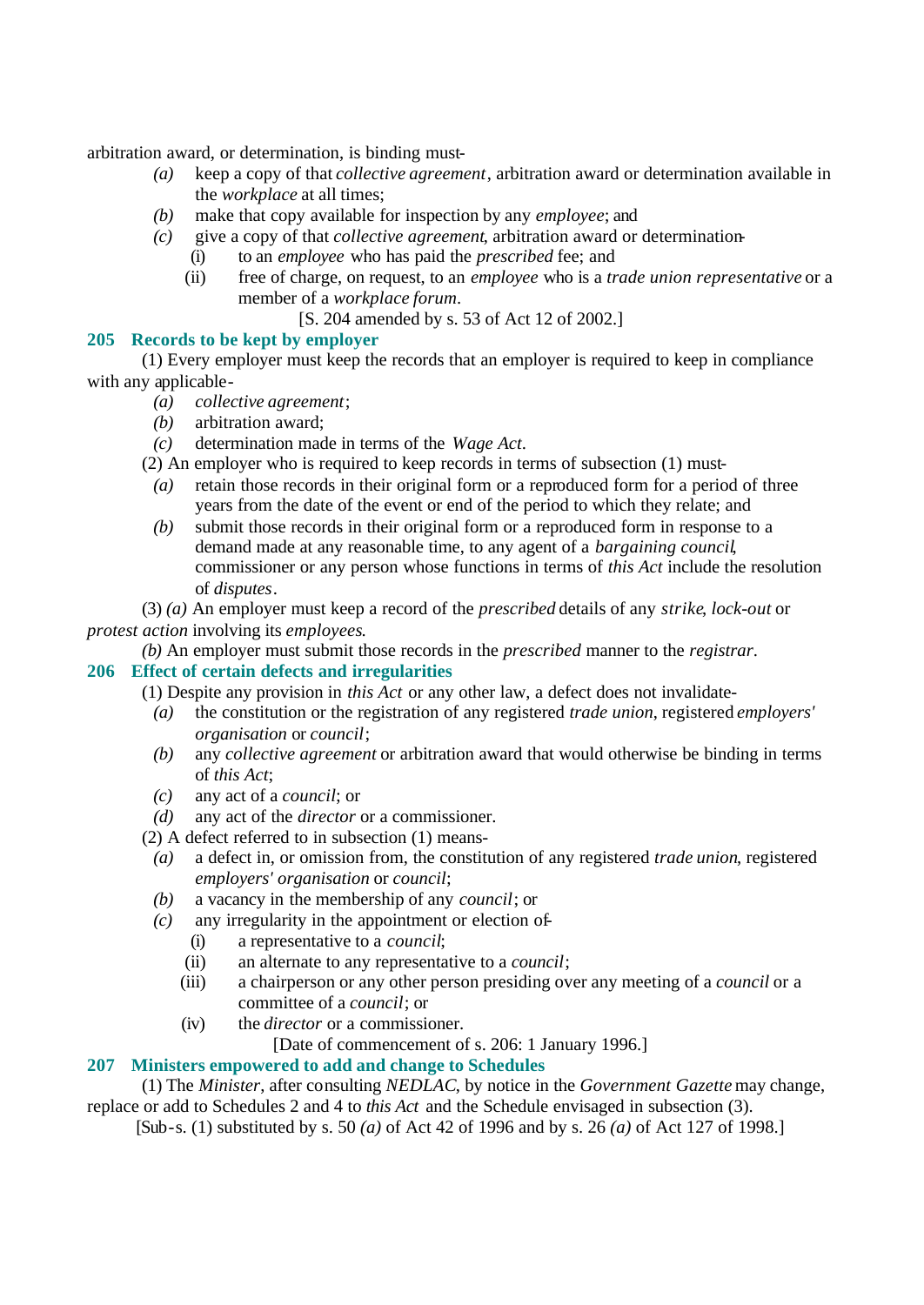$(2)$  ......

[Sub-s. (2) deleted by s. 26 *(b)* of Act 127 of 1998.]

(3) The *Minister*, after consulting *NEDLAC*, by notice in the *Government Gazette*, may add to *this Act* a further Schedule containing a model constitution for a statutory *council*.

(4) The Minister for the Public Service and Administration, after consulting the Public Service Co-ordinating Bargaining Council, by notice in the *Government Gazette*, may add to *this Act* a further schedule regulating the establishment and the constitutions of *workplace forums* in the *public service*.

(5) The *Minister* may add to, change or replace any page header or footnote.

[Sub-s. (5) substituted by s. 50 *(b)* of Act 42 of 1996.]

 $(6)$  ......

[Sub-s. (6) substituted by s. 50 *(b)* of Act 42 of 1996 and deleted by s. 26 *(b)* of Act 127 of 1998.] [Date of commencement of s. 207: 1 January 1996.]

### **208 Regulations**

The *Minister*, after consulting *NEDLAC* and when appropriate, the Commission, may make regulations not inconsistent with *this Act* relating to-

- *(a)* any matter that in terms of *this Act* may or must be *prescribed*; and
- *(b)* any matter that the *Minister* considers necessary or expedient to *prescribe* or have governed by regulation in order to achieve the primary objects of *this Act*.

[Date of commencement of s. 208: 1 January 1996.]

### **208A Delegations**

(1) The *Minister*, in writing, may delegate to the Director General or any other officer of the Department of Labour any power, function or duty conferred or imposed upon the *Minister* in terms of *this Act*, except the powers, functions and duties contemplated in section 32 (but excluding subsection (6)), and sections 44, 207 and 208.

(2) A delegation in terms of subsection (1) does not limit or restrict the competence of the *Minister* to exercise or perform any power, function or duty that has been delegated.

(3) The *Minister* may make a delegation subject to any conditions or restrictions that are deemed fit.

(4) The *Minister* may at any time-

- *(a)* withdraw a delegation made in terms of subsection (1); and
- *(b)* withdraw or amend any decision made by a person in exercising a power or performing a function or duty delegated in terms of subsection (1).

[S. 208A inserted by s. 51 of Act 42 of 1996.]

### **209 This Act binds the State**

*This Act* binds the State.

### **210 Application of Act when in conflict with other laws**

(1) If any conflict, relating to the matters dealt with in *this Act*, arises between *this Act* and the provisions of any other law save the Constitution or any Act expressly amending *this Act*, the provisions of *this Act* will prevail.

### **211 Amendment of laws**

Each of the laws referred to in items 1 and 2 of Schedule 5 is hereby amended to the extent specified in those items.

### **212 Repeal of laws, and transitional arrangements**

(1) Each of the laws referred to in the first two columns of Schedule 6 is hereby repealed to the extent specified opposite that law in the third column of that Schedule.

(2) The repeal of those laws does not affect any transitional arrangements made in Schedule 7.

(3) The transitional arrangements in Schedule 7 must be read and applied as substantive provisions of *this Act*.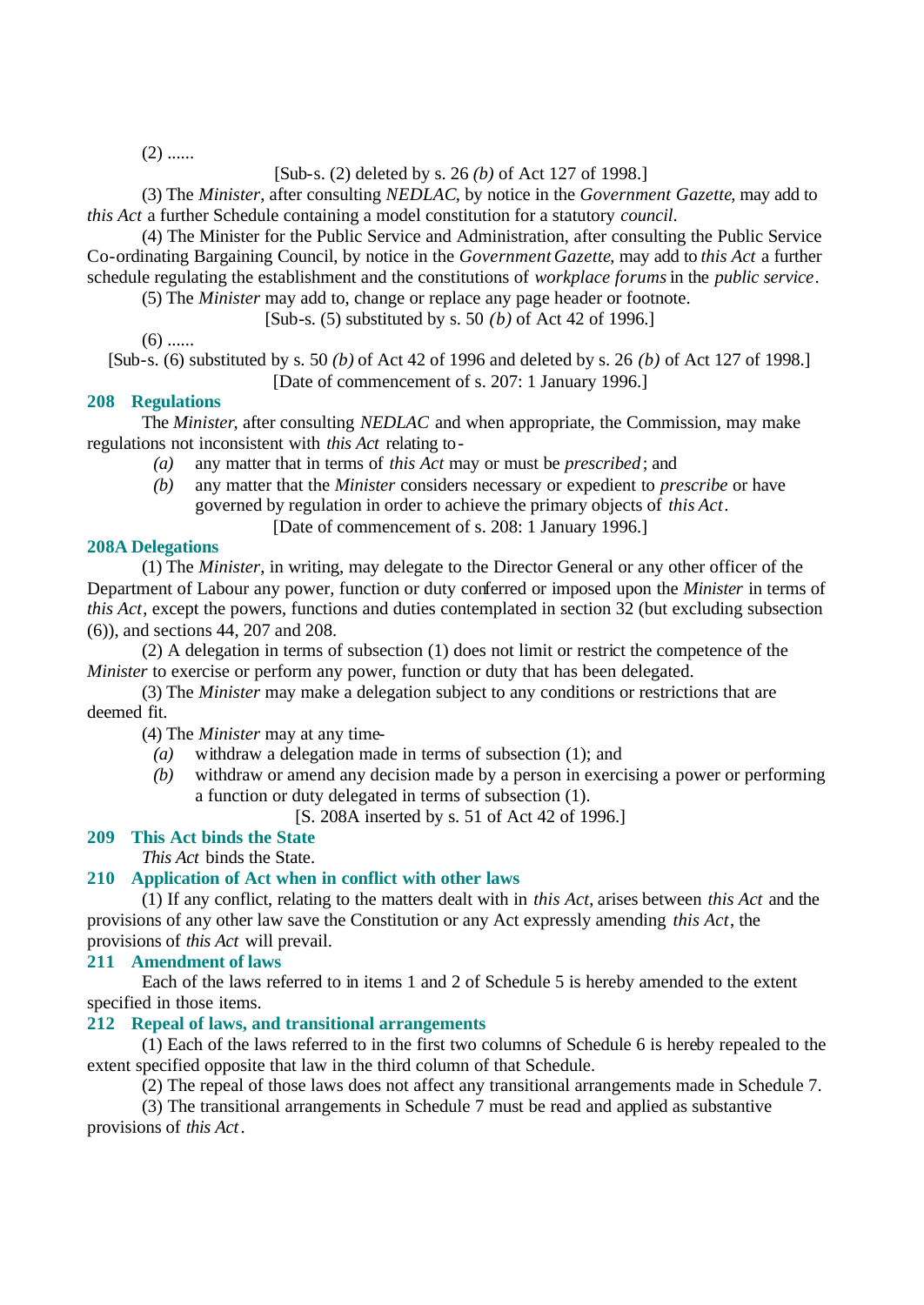# **213 Definitions**

In *this Act*, unless the context otherwise indicates-

**'area'** includes any number of areas, whether or not contiguous;

**'auditor'** means any person who is registered to practise in the *Republic* as a public accountant and auditor;

**'bargaining council'** means a bargaining council referred to in section 27 and includes, in relation to the *public service*, the bargaining councils referred to in section 35;

**'Basic Conditions of Employment Act'** means the Basic Conditions Employment Act, 1997 (Act 75 of 1997);

[Definition of 'Basic Conditions of Employment Act' substituted by s. 54 *(a)* of Act 12 of 2002.]

**'code of good practice'** means a code of practice issued by *NEDLAC* in terms of section 203 (1) of this Act;

- **'collective agreement'** means a written agreement concerning terms and conditions of employment or any other matter of mutual interest concluded by one or more registered *trade unions*, on the one hand and, on the other hand-
	- *(a)* one or more employers;
	- *(b)* one or more registered *employers' organisations*; or
	- *(c)* one or more employers and one or more registered *employers' organisations*;

**'council'** includes a *bargaining council* and a *statutory council*;

**'director'** means the director of the Commission appointed in terms of section 118 (1) and includes any acting director appointed in terms of section 119;

**'dismissal'** means dismissal as defined in section 186;

**'dispute'** includes an alleged dispute;

'employee'<sup>lviii</sup>\* means-

- *(a)* any person, excluding an independent contractor, who works for another person or for the State and who receives, or is entitled to receive, any *remuneration*; and
- *(b)* any other person who in any manner assists in carrying on or conducting the business of an employer,

and **'employed'** and **'employment'** have meanings corresponding to that of 'employee';

**'employers' organisation'** means any number of employers associated together for the purpose, whether by itself or with other purposes, of regulating relations between employers and *employees* or *trade unions*;

**'employment law'** includes this Act, any other Act the administration of which has been assigned to the *Minister*, and any of the following Acts:

- *(a)* the Unemployment Insurance Act, 1966 (Act 30 of 1966);
- *(b)* the Skills Development Act, 1998 (Act 97 of 1998);
- *(c)* the Employment Equity Act, 1998 (Act 55 of 1998);
- *(d)* the Occupational Health and Safety Act, 1993 (Act 85 of 1993); and
- *(e)* the Compensation for Occupational Injuries and Diseases Act, 1993 (Act 130 of 1993); [Definition of 'employment law' inserted by s. 54 *(b)* of Act 12 of 2002.]

# **'essential service'** means-

- *(a)* a service the interruption of which endangers the life, personal safety or health of the whole or any part of the population;
- *(b)* the Parliamentary service;
- *(c)* the South African Police Service;

**'issue in dispute'**, in relation to a *strike* or *lock-out*, means the demand, the grievance, or the *dispute* that forms the subject matter of the *strike* or *lock-out*;

**'legal practitioner'** means any person admitted to practise as an advocate or an attorney in the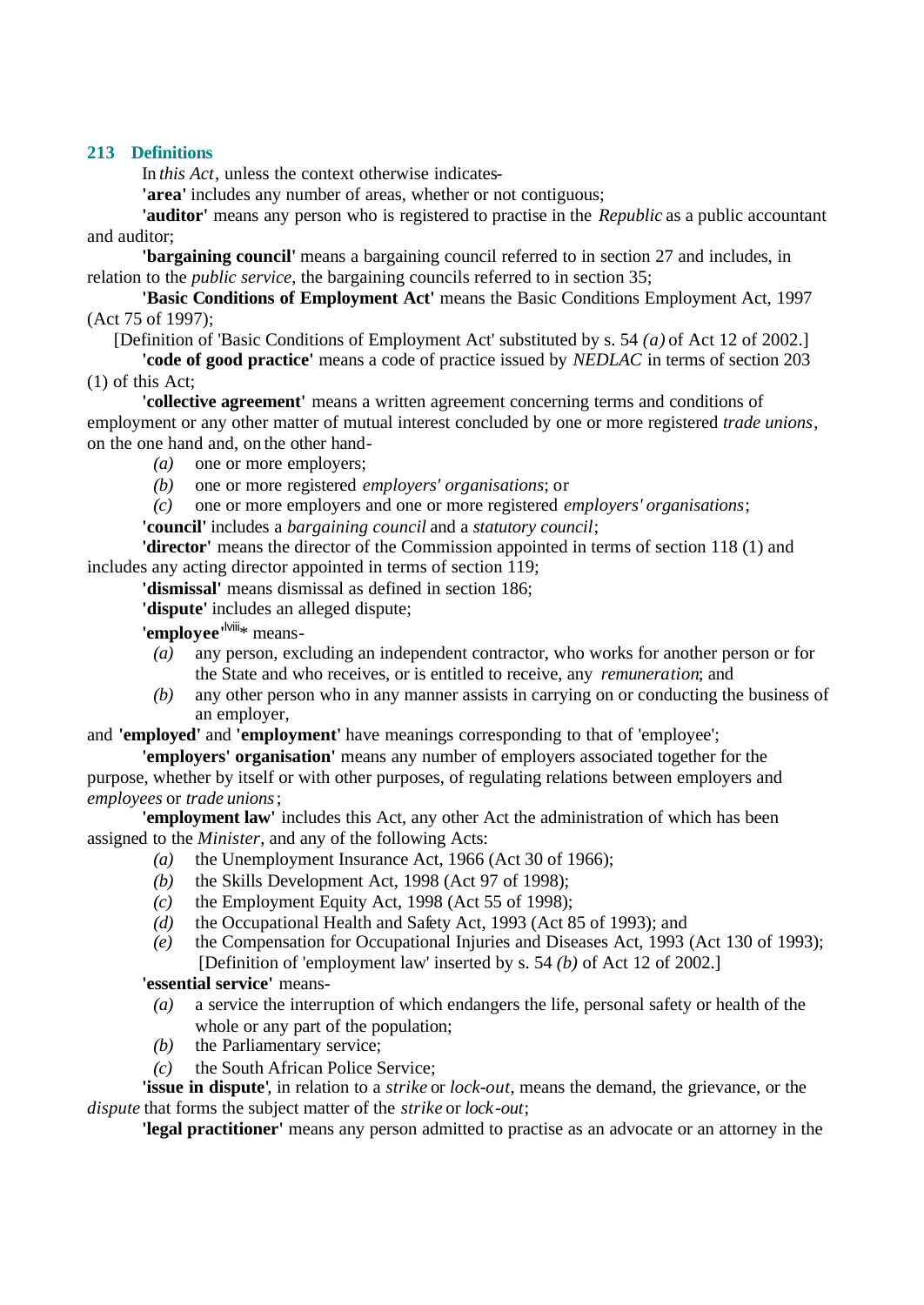#### *Republic*;

**'lock-out'** means the exclusion by an employer of *employees* from the employer's workplace, for the purpose of compelling the *employees* to accept a demand in respect of any matter of mutual interest between employer and *employee*, whether or not the employer breaches those *employees'* contracts of employment in the course of or for the purpose of that exclusion;

**'Minister'** means the Minister of Labour;

**'NEDLAC'** means the National Economic Development and Labour Council established by section 2 of the National Economic, Development and Labour Council Act, 1994 (Act 35 of 1994);

**'office-bearer'** means a person who holds office in a *trade union*, *employers' organisation*, federation of *trade unions*, federation of *employers' organisations* or *council* and who is not an *official*;

**'official'**, in relation to a *trade union*, *employers' organisation*, federation of *trade unions* or federation of *employers' organisations* means a person employed as the secretary, assistant secretary or organiser of a *trade union*, *employers' organisation* or federation, or in any other *prescribed* capacity, whether or not that person is employed in a full-time capacity. And, in relation to a *council* means a person employed by a *council* as secretary or in any other *prescribed* capacity, whether or not that person is employed in a full-time capacity;

**'operational requirements'** means requirements based on the economic, technological, structural or similar needs of an employer;

**'prescribed'** means prescribed from time to time by regulation in terms of section 208;

**'protest action'** means the partial or complete concerted refusal to work, or the retardation or obstruction of work, for the purpose of promoting or defending the socio-economic interests of workers, but not for a purpose referred to in the definition of *strike*;

**'public service'** means the national departments, provincial administrations, provincial departments and government components contemplated in section 7 (2) of the Public Service Act, 1994 (promulgated by Proclamation 103 of 1994), but excluding-

- *(a)* the members of the South African National Defence Force;
- *(b)* the National Intelligence Agency; and
- *(c)* the South African Secret Service.

[Definition of 'public service' substituted by s. 54 *(c)* of Act 12 of 2002 and amended by s. 42 of Act 30 of 2007.]

**'registered scope'** means-

- *(a)* in the case of the Public Service Co-ordinating Bargaining Council, the *public service* as a whole, subject to section 36;
- *(b)* in the case of *bargaining council*s established for *sectors* in the *public service*, the *sector* designated by the Public Service Co-ordinating Bargaining Council in terms of section 37 (1);
	- [Para. *(b)* substituted by s. 54 *(d)* of Act 12 of 2002.]
- *(c)* in the case of any other *council*, the *sector* and *area* in respect of which it is registered in terms of *this Act*;

**'registrar'** means the registrar of labour relations appointed in terms of section 108 and includes-

- *(a)* any deputy registrar appointed in terms of that section when acting on the direction or under a general or special delegation of the registrar; and
- *(b)* any acting registrar appointed in terms of that section;

**'remuneration'** means any payment in money or in kind, or both in money and in kind, made or owing to any person in return for that person working for any other person, including the State, and **'remunerate'** has a corresponding meaning;

**'Republic'**-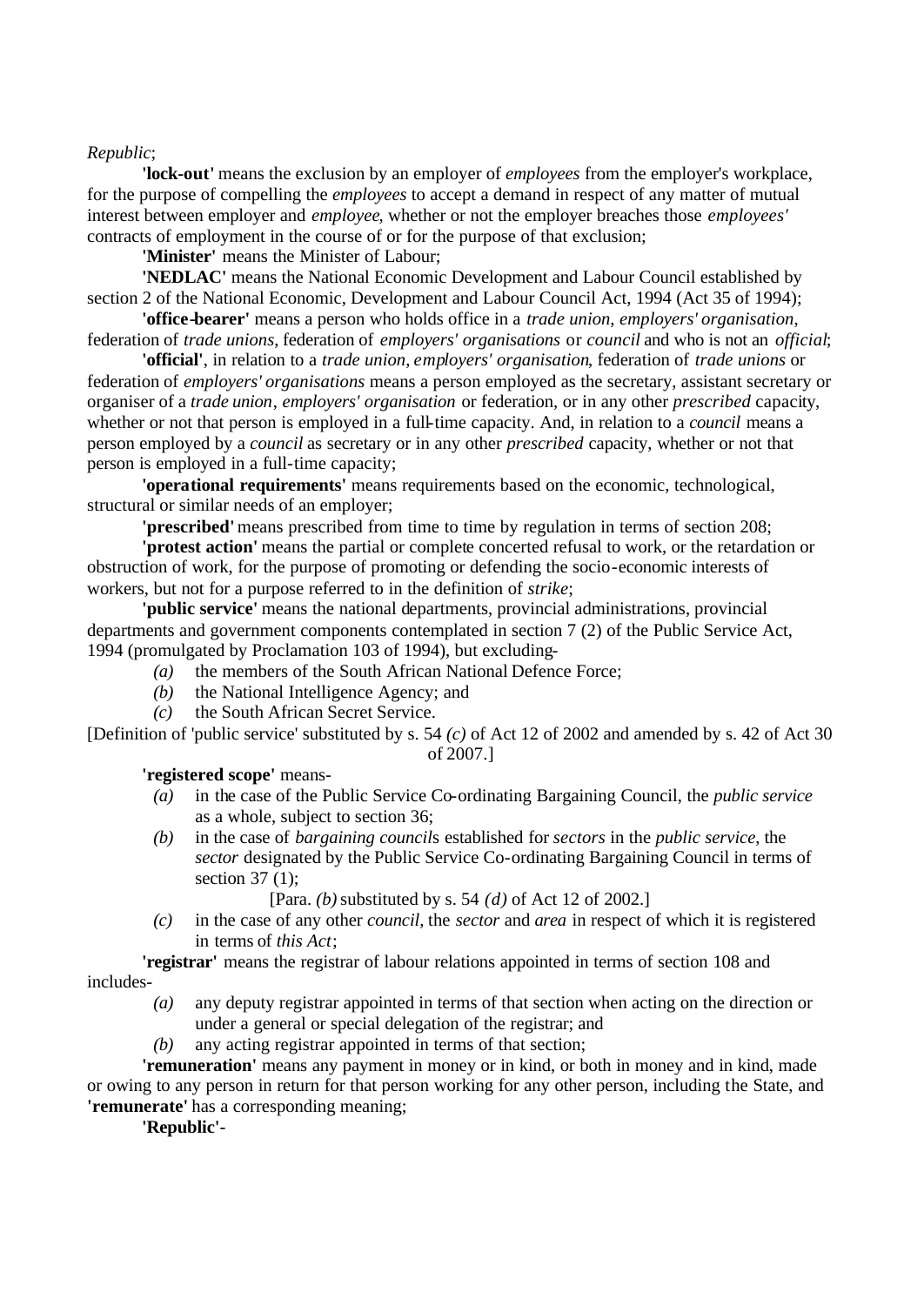- *(a)* when used to refer to the State as a constitutional entity, means the Republic of South Africa as defined in section 1 of the Constitution<sup>lix\*</sup>; and
- *(b)* when used in the territorial sense, means the national territory of the Republic as defined in section 1 of the Constitution<sup> $k*$ </sup>;

**'sector'** means, subject to section 37, an industry or a service;

**'serve'** means to send by registered post, telegram, telex, telefax or to deliver by hand; **'statutory council'** means a council established in terms of Part E of Chapter III;

**'strike'** means the partial or complete concerted refusal to work, or the retardation or obstruction of work, by persons who are or have been employed by the same employer or by different employers, for the purpose of remedying a grievance or resolving a *dispute* in respect of any matter of mutual interest between employer and *employee*, and eve ry reference to **'work'** in this definition includes overtime work, whether it is voluntary or compulsory;

**'this Act'** includes the section numbers, the Schedules, except Schedules 4 and 8, and any regulations made in terms of section 208, but does not include the page headers, the headings or footnotes;

**'trade union'** means an association of *employees* whose principal purpose is to regulate relations between *employees* and employers, including any *employers' organisations*;

**'trade union representative'** means a member of a *trade union* who is elected to represent *employees* in a *workplace*;

**'Wage Act'** means the Wage Act, 1957 (Act 5 of 1957);

**'working hours'** means those hours during which an *employee* is obliged to work; **'workplace'**-

- *(a)* in relation to the *public service*
	- (i) for the purposes of collective bargaining and *dispute* resolution, the *registered* scope of the Public Service Co-ordinating Bargaining Council or a *bargaining council* in a *sector* in the *public service*, as the case may be; or
	- (ii) for any other purpose, a national department, provincial administration, provincial department or organisational component contemplated in section 7 (2) of the Public Service Act, 1994 (promulgated by Proclamation 103 of 1994), or any other part of the *public service* that the Minister for Public Service and Administration, after consultation with the Public Service Co-ordinating Bargaining Council, demarcates as a workplace;

[Para. *(a)* substituted by s. 54 *(e)* of Act 12 of 2002.]

*(b)* ......

[Para. *(b)* deleted by s. 54 *(f)* of Act 12 of 2002.]

*(c)* in all other instances means the place or places where the *employees* of an employer work. If an employer carries on or conducts two or more operations that are independent of one another by reason of their size, function or organisation, the place or places where *employees* work in connection with each independent operation, constitutes the workplace for that operation; and

# **'workplace forum'** means a workplace forum established in terms of Chapter V.

# **214 Short title and commencement**

(1) *This Act* is called the Labour Relations Act, 1995.

(2) *This Act* will come into operation on a date to be determined by the President by proclamation in the *Government Gazette*, except in the case of any provision in relation to which some

other arrangement regarding commencement is made elsewhere in *this Act*.

[Sub-s. (2) substituted by s. 53 of Act 42 of 1996.]

# **Schedule 1**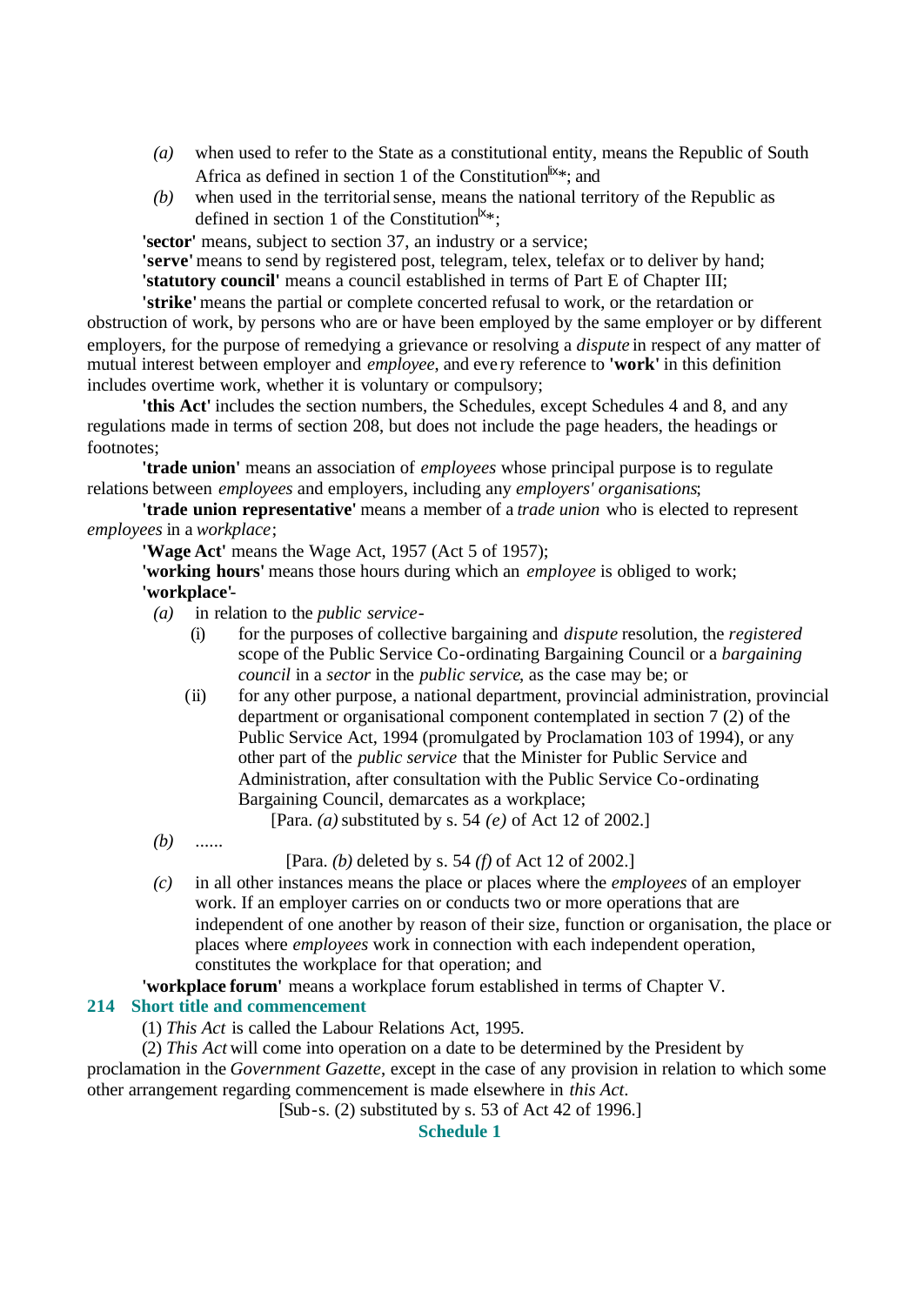### **ESTABLISHMENT OF BARGAINING COUNCILS FOR PUBLIC SERVICE**

### **1 Definitions for this Schedule**

In this Schedule, unless the context otherwise indicates-

**'Education Labour Relations Act'** means the Education Labour Relations Act, 1993 (Act 146 of 1993);

**'Education Labour Relations Council'** means the council established by section 6 (1) of the Education Labour Relations Act;

**'National Negotiating Forum'** means the National Negotiating Forum established for the South African Police Service by the South African Police Service Labour Relations Regulations, 1995;

**'Public Service Bargaining Council'** means the council referred to in section 5 (1) of the Public Service Labour Relations Act;

**'Public Service Labour Relations Act'** means the Public Service Labour Relations Act, 1994 (promulgated by Proclamation 105 of 1994).

**2 Establishment of Public Service Co-ordinating Bargaining Council**

(1) As soon as practicable after the commencement of *this Act*, the Commission, by notice in the *Government Gazette*, must invite the *employee* and employer representatives in the Education Labour Relations Council, the National Negotiating Forum and the central chamber of the Public Service Bargaining Council to attend a meeting, with a view to those representatives agreeing on a constitution for the Public Service Co-ordinating Bargaining Council.

(2) The Commission must appoint a commissioner to chair the meeting and facilitate the conclusion of an agreement on a constitution that meets the requirements of section 30, read with the changes required by the context.

(3) The parties to the Education Labour Relations Council, the National Negotiating Forum and the central chamber of the Public Service Bargaining Council will be the founding parties to the Public Service Co-ordinating Bargaining Council.

(4) If an agreement is concluded and the *registrar* is satisfied that the constitution meets the requirements of section 30, the *registrar* must register the Public Service Co-ordinating Bargaining Council by entering its name in the register of *councils*.

(5) If no agreement is concluded on a constitution, the *registrar* must-

- *(a)* determine the constitution for the Public Service Co-ordinating Bargaining Council;
- *(b)* register the Public Service Co-ordinating Bargaining Council by entering its name in the register of *councils*; and
- *(c)* certify the constitution as the constitution of the Public Service Co-ordinating Bargaining Council.

(6) After registering the Public Service Co-ordinating Bargaining Council, the *registrar* must-

*(a)* issue a certificate of registration that must specify the *registered scope* of the Public Service Co-ordinating Bargaining Council; and

[Para. *(a)* substituted by s. 54 of Act 42 of 1996.]

*(b)* send the certificate and a certified copy of the constitution to the Public Service Coordinating Bargaining Council.

# **3 Establishment of bargaining councils in sectors**

(1) The departmental and provincial chambers of the Public Service Bargaining Council are deemed to be *bargaining councils* established in terms of section 37 (3) *(a)* of *this Act*, subject to any designation in terms of section 37 (1) of *this Act*.

(2) The Education Labour Relations Council is deemed to be a *bargaining council* established in terms of section 37 (3) *(b)* of *this Act*.

(3) The National Negotiating Forum is deemed to be a *bargaining council* established for a sector designated in terms of section 37 (2).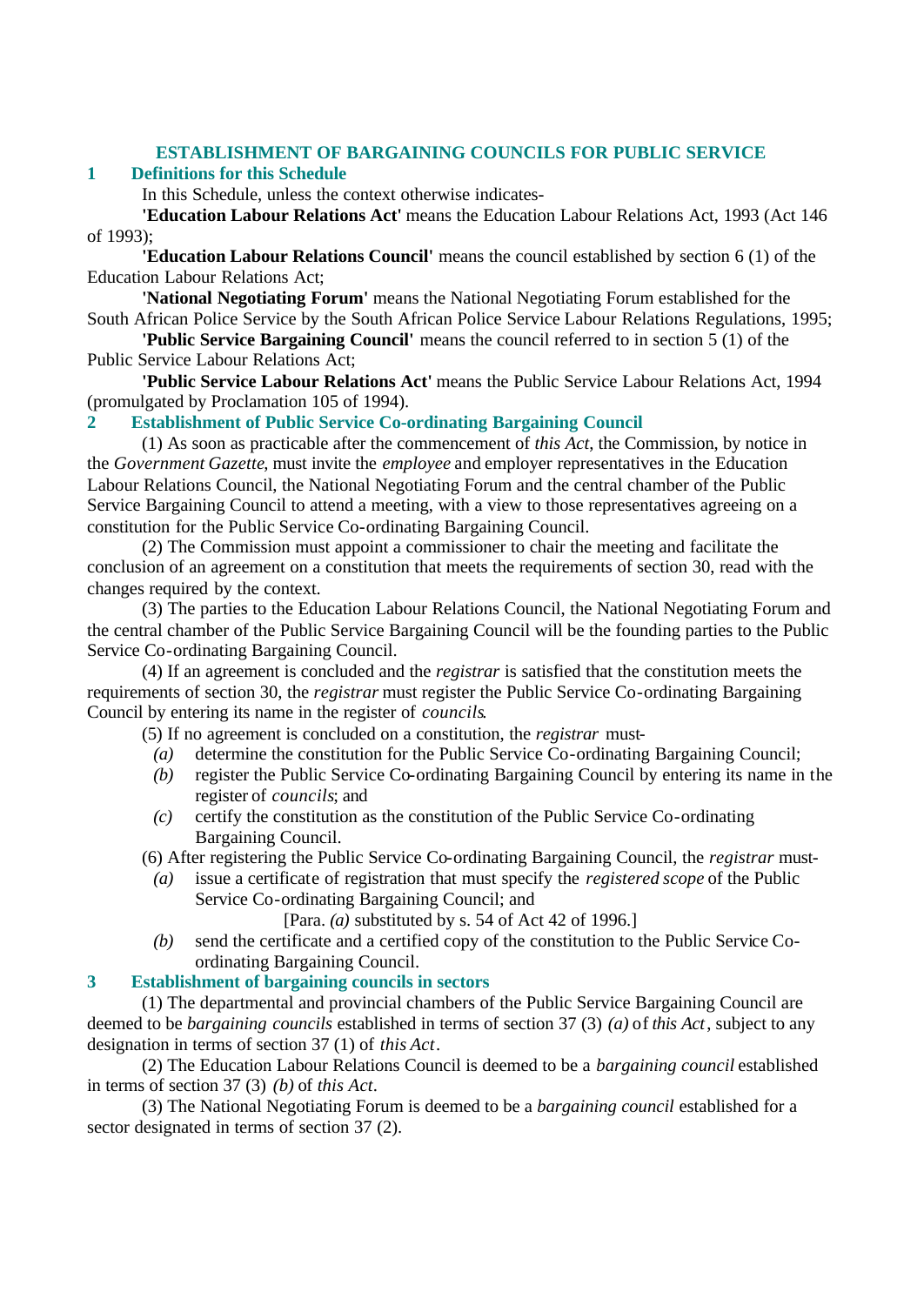(4) If the President designates a *sector* in terms of section 37 (2), the President must inform the Commission and instruct it to convene a meeting of the representatives of the registered *trade unions* with members employed in the *sector*.

(5) The Commission must publish a notice in the *Government Gazette* inviting registered *trade unions* with members employed in a *sector* to attend a meeting.

(6) The Commission must appoint a commissioner to chair the meeting and facilitate the conclusion of an agreement on-

- *(a)* the registered *trade unions* to be parties to the *bargaining council*; and
- *(b)* a constitution that meets the requirements of section 30, read with the changes required by the context.

(7) If agreement is concluded, the *registrar* must-

- *(a)* admit the registered *trade unions* as parties to the *bargaining council*; and
- *(b)* if satisfied that the constitution meets the requirements of section 30, register the *bargaining council* by entering its name in the register of *councils*.

(8) If no agreement is concluded on-

- *(a)* the registered *trade unions* to be admitted, the Commission must decide which *trade unions* should be admitted;
- *(b)* a constitution, the *registrar*, in accordance with the decisions made by the Commission in paragraph *(a)*, must determine a constitution that meets the requirements of section 30, read with the changes required by the context.

(9) The *registrar* must register the *bargaining council* for the *sector* by entering its name in the register of *councils*.

(10) After registering the *bargaining council*, the *registrar* must-

- *(a)* issue a certificate of registration that must specify the *registered scope* of the *bargaining council*; and
- *(b)* send the certificate and a certified copy of the constitution to the *bargaining council*. **Schedule 2**

# **GUIDELINES FOR CONSTITUTION OF WORKPLACE FORUM**

### **1 Introduction**

(1) This Schedule contains guidelines for the constitution of a *workplace forum*. It is intended to guide representative *trade unions* that wish to establish a *workplace forum*, employers and commissioners.

(2) *This Act* places the highest value on the establishment of *workplace forums* by agreement between a representative *trade union* and an employer. The role of the commissioner is to facilitate an agreement establishing the structure and functions of a *workplace forum*. If agreement is not possible, either in whole or in part, the commissioner must refer to this Schedule, using its guidelines in a manner that best suits the particular *workplace* involved.

(3) For convenience, the guidelines follow the sequence of the paragraphs in section 82 of *this Act*.

# **2 Number of seats in workplace forums (section 82 (1)**  $(a)$ **)**

The formula to determine the number of seats in the *workplace forum* should reflect the size, nature, occupational structure and physical location of the *workplace*. A guideline may be-

- *(a)* in a *workplace* in which 100 to 200 *employees* are employed, five members;
- *(b)* in a *workplace* in which 201 to 600 *employees* are employed, eight members;
- *(c)* in a *workplace* in which 601 to 1 000 *employees* are employed, 10 members;
- *(d)* in a *workplace* in which more than 1 000 *employees* are employed, 10 members for the first 1 000 *employees*, plus an additional member for every additional 500 *employees*, up to a maximum of 20 members.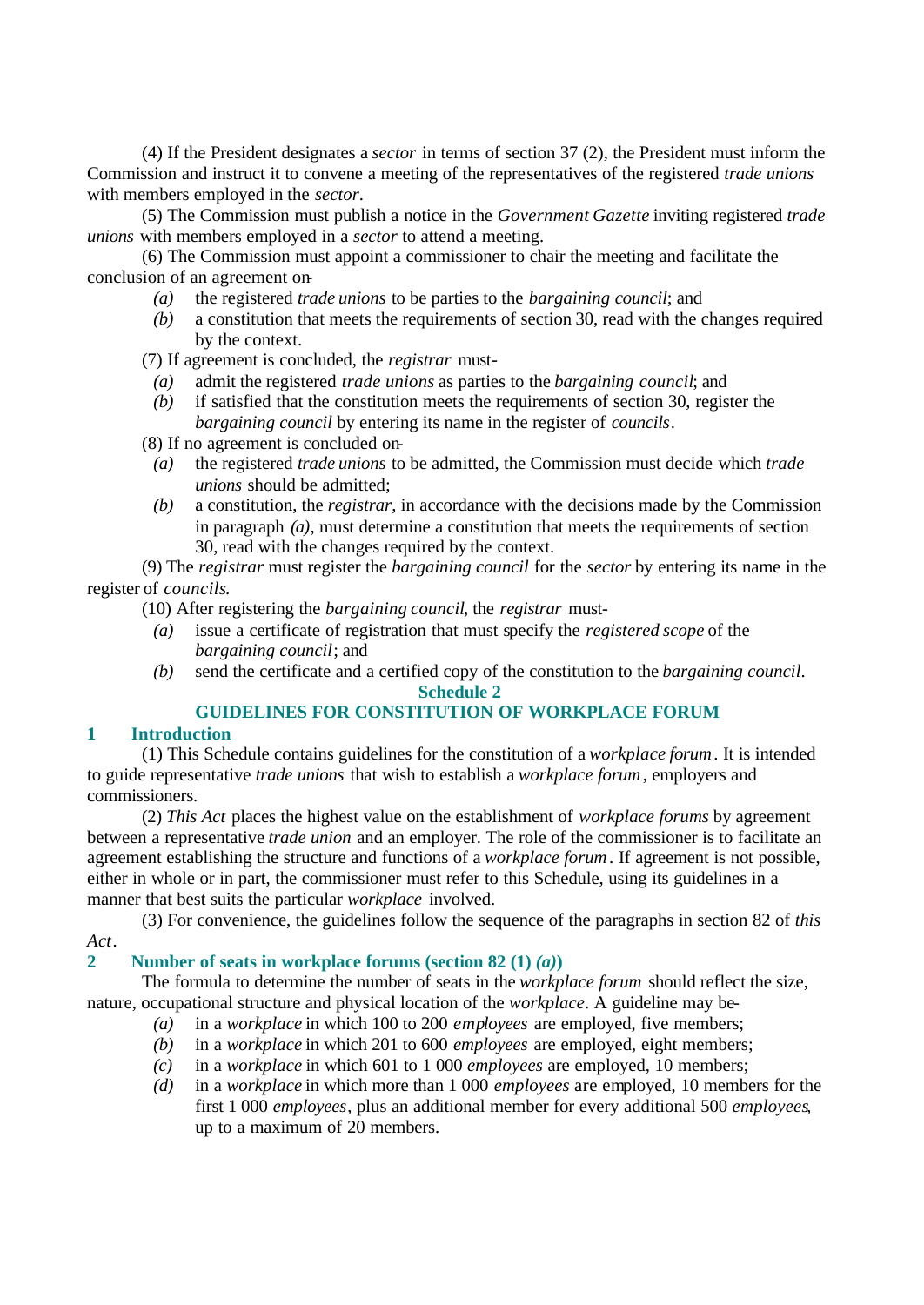# **3 Distribution of seats to reflect occupational structure (section 82 (1)** *(b)***)**

The formula to determine the distribution of seats in the *workplace forum* must reflect the occupational structure of the *workplace*.

### *Example*:

There are 300 *employees* in a *workplace*. The occupational structure is as follows: 200 *employees* are manual *employees*; 50 are administrative and clerical *employees*; and 50 are supervisory, managerial and technical *employees*. The six seats may be distributed as follows-

4 seats for members to be elected from candidates nominated from among the manual *employees*

1 seat for members to be elected from candidates nominated from among the administrative and clerical *employees*

1 seat for members to be elected from candidates nominated from among the supervisory, managerial and technical *employees*.

# **4 Elections (section 82 (1)** *(c)***,** *(d)***,** *(g)***,** *(h)***,** *(i)* **and** *(j)***)**

(1) The constitution must include provisions concerning the appointment of an election officer. *Example*:

- *(a)* Every election or by-election in relation to a *workplace forum* must be conducted by an election officer appointed by agreement between the representative *trade union* and the employer.
- *(b)* If the *trade union* and the employer cannot agree, the *trade union* may apply to the Commission to appoint an election officer.
- *(c)* The Commission must appoint an election officer to conduct a by-election only if it is satisfied that the *workplace forum* cannot function adequately without a by-election.

(2) The constitution must set out what the election officer should do and the procedure for an

election.

- *Example*:
	- *(a)* Thirty days before each election of members of the *workplace forum*, the election officer must-
		- (i) prepare a list of all *employees* in the *workplace*; and
		- (ii) call for nominations for members of the *workplace forum*.
	- *(b)* Any *employee* may be nominated as a candidate for election as a member of the *workplace forum* by-
		- (i) any registered *trade union* with members employed in the *workplace*;
		- (ii) a petition signed by not less than 20 per cent of the *employees* in the *workplace* or 100 *employees*, whichever number of *employees* is the smaller.
	- *(c)* Any *employee* who is a member or has previously *served* as a member of a *workplace forum* is eligible for re-election.
	- *(d)* Fourteen days before each election of members of the *workplace forum*, the election officer must-
		- (i) confirm that the nominated candidates qualify for election;
		- (ii) publish a list of all qualified candidates who have been properly nominated; and
		- (iii) prepare a ballot for the election, listing the nominated candidates in alphabetical order by surname.
	- *(e)* Voting must be by secret ballot.
	- *(f)* Every *employee* is entitled to vote in the election of the *workplace forum* during *working hours* at the employer's premises.
	- *(g)* Every *employee* in the *workplace* is entitled to cast a number of votes equal to the number of members to be elected to the *workplace forum*.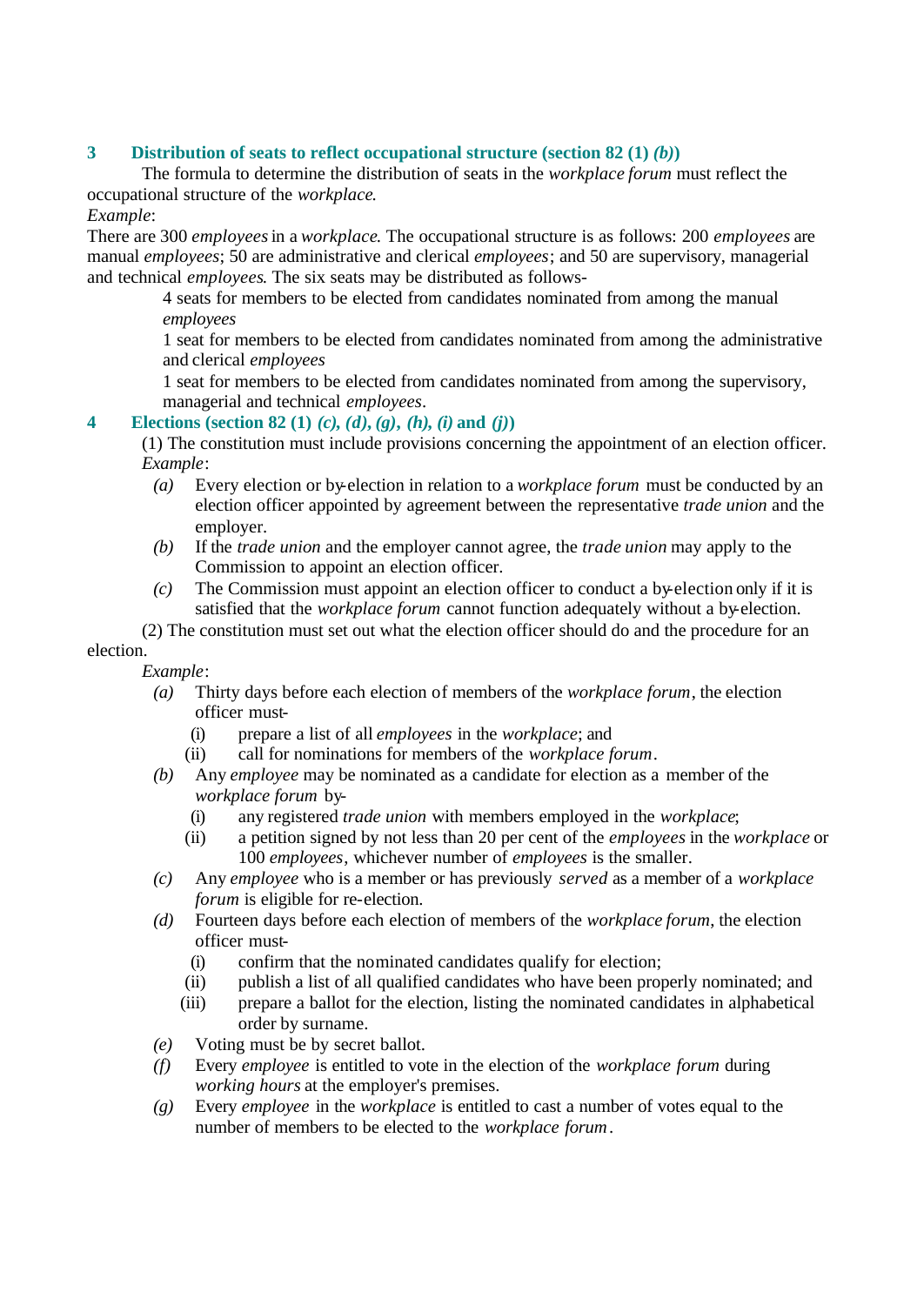*(h)* Every *employee* may cast one or more of those votes in favour of any candidate.

# **5 Terms of office (section 82 (1)**  $(k)$ **,**  $(l)$  **and**  $(m)$ **)**

(1) The constitution must provide that the members of a *workplace forum* remain in office until the first meeting of the newly elected *workplace forum*.

(2) The constitution must include provisions allowing the members to resign as well as provisions for the removal of members from office.

### *Example*:

- *(a)* A member of a *workplace forum* may resign by giving written notice to the chairperson.
- *(b)* A member of a *workplace forum* must vacate that office-
	- (i) when the member's resignation takes effect;
	- (ii) if the member is promoted to senior managerial status;
	- (iii) if the member is transferred from the *workplace*;
	- (iv) if the member's employment is terminated;
	- (v) as a result of an award of a commissioner; or
	- (vi) if the representative *trade union* that nominated a member removes the member.
- *(c)* The representative *trade union*, the employer, or the *workplace forum* may apply to the Commission to have a member of the *workplace forum* removed from office on the grounds of gross dereliction of the duties of office.
- *(d)* Twenty per cent of the *employees* in the *workplace* may submit a signed petition to the Commission applying for the removal from office of a member of the *workplace forum* on the grounds of gross dereliction of the duties of office.
- *(e)* An application to remove a member of a *workplace forum* from office must be decided by arbitration under the auspices of the Commission.
- *(f)* A by-election to fill any vacancy in the *workplace forum* must be conducted by an election officer.

# **6 Meetings of workplace forum (section 82 (1)**  $(n)$ **)**

The constitution must include provisions governing meetings of the *workplace forum*. *Example*:

- *(a)* The first meeting of a newly elected *workplace forum* must be convened by the election officer as soon as practicable after the election.
- *(b)* At that meeting the members of the *workplace forum* must elect from among their number a chairperson and a deputy chairperson.
- *(c)* The *workplace forum* must meet whenever necessary, but at least once a month.
- *(d)* A quorum of the *workplace forum* must be a majority of the members of the *workplace forum* holding office at any time.
- *(e)* A decision of the majority of the members of the *workplace forum* present at the meeting must be the decision of the *workplace forum*.
- *(f)* The meetings between members of the *workplace forum* and the *employees* should be at least four times a year.

### *Example 1*:

In a *workplace* that is a single place, the meetings with the *employees* should be with all the members of the *workplace forum*.

*Example 2*:

In a *workplace* that is geographically dispersed, the meetings with the *employees* need not be with all the members of the *workplace forum*, but with one or more members of the *workplace forum*.

# **7 Time off for members of workplace forum (section 82 (1)**  $(p)$ **)**

The constitution must include provisions governing time off for members to perform their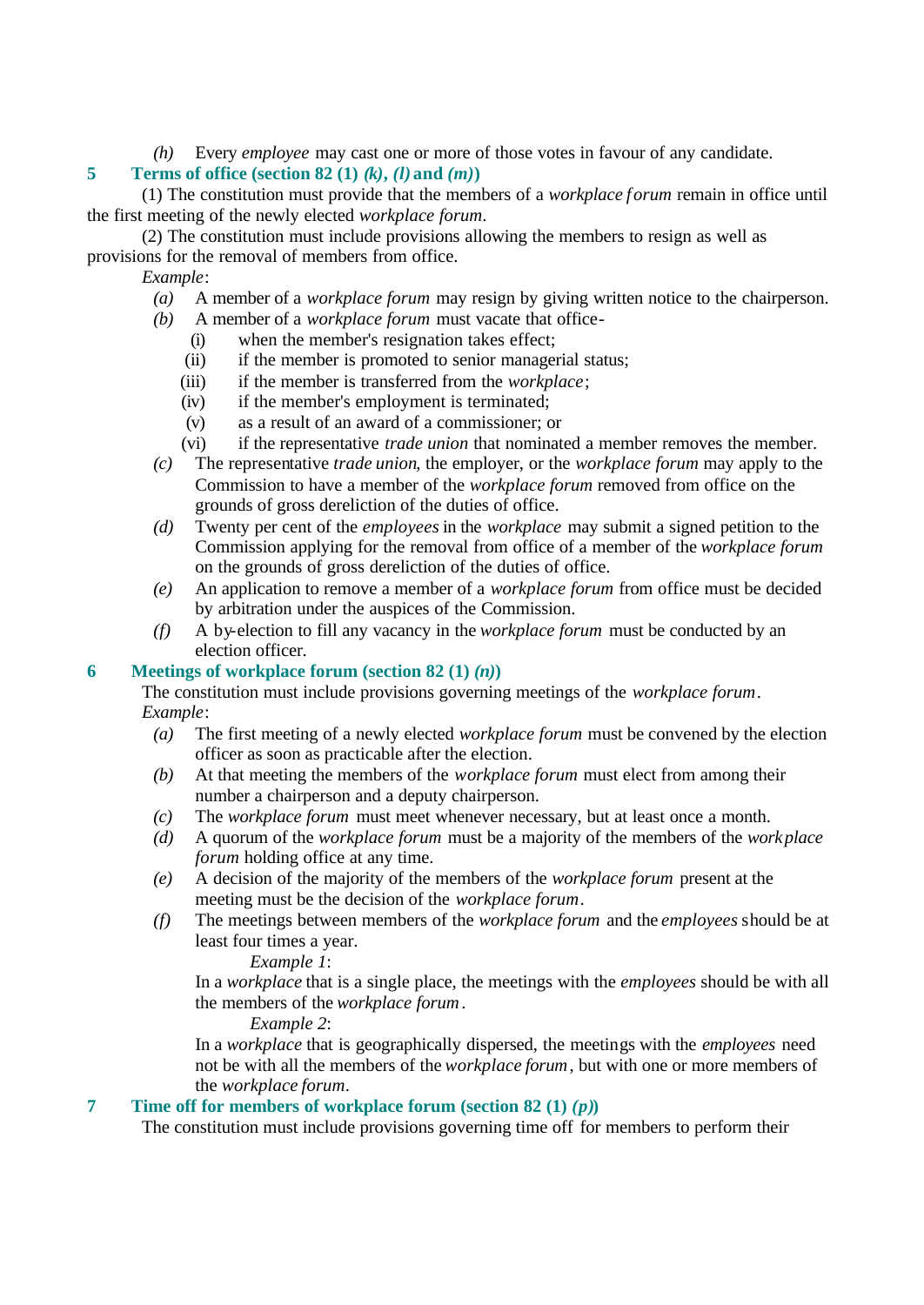### functions.

*Example*:

- *(a)* A member of a *workplace forum* is entitled to take reasonable time off during *working hours* with pay for the purpose of-
	- (i) performing the functions and duties of a member; and
	- (ii) undergoing training relevant to the performance of those functions and duties.
- *(b)* The right to time off is subject to conditions that are reasonable, so as to prevent the undue disruption of work.
- *(c)* The costs associated with the training must be paid by the employer, if those costs are reasonable, having regard to the size and capabilities of the employer.

# **8 Facilities to be provided to workplace forum (section 82 (1)** *(r)***)**

The constitution must require the employer to provide adequate facilities to the *workplace forum* to perform its functions.

*Example*:

- *(a)* The employer must provide, at its cost-
	- (i) fees, facilities and materials that are necessary for the conduct of elections and byelections of the *workplace forum*; and
	- (ii) administrative and secretarial facilities that are appropriate to enable the members of the *workplace forum* to perform their functions and duties.
- *(b)* These facilities must include, but are not limited to, a room in which the *workplace forum* may meet and access to a telephone.
- *(c)* The costs incurred by the employer in complying with the provisions of paragraphs *(a)* and *(b)* must be reasonable, having regard to the size and capabilities of the employer.

# **9 Experts (section 82 (1)** *(t)***)**

The constitution may provide for the use of experts. *Example*:

- *(a)* A *workplace forum* may ask experts to assist it in the performance of any of its functions.
- *(b)* An expert must ensure that there is no conflict of interest between the assistance given to one *workplace forum* and another.
- *(c)* An expert may attend any meeting of the *workplace forum* and, at its request, address any meetings of the *workplace forum* including a meeting with the employer or the *employees*.
- *(d)* An expert is entitled to any information to which the *workplace forum* is entitled and may inspect and copy any document.

# **10 Establishment of co-ordinating and subsidiary workplace forums (section 82 (2)** *(b)***)**

(1) Where an employer carries on or conducts two or more operations that are independent of each other by reason of their size, function or organisation, the constitution may provide for the establishment of a co-ordinating *workplace forum* with jurisdiction over those matters mentioned in sections 84 and 86 that affect the *employees* generally and for the establishment of a subsidiary *workplace forum* in each of the *workplaces* with jurisdiction over those matters that affect only the *employees* in that *workplace*.

(2) Where the employer has a *workplace* that is geographically dispersed and there are matters that are of local interest rather than general interest, the constitution may establish a co-ordinating *workplace forum* with general jurisdiction and subsidiary *workplace* forums with local interest jurisdiction.

# *Example*:

A bank with a head office may have many branches dispersed around the country. If the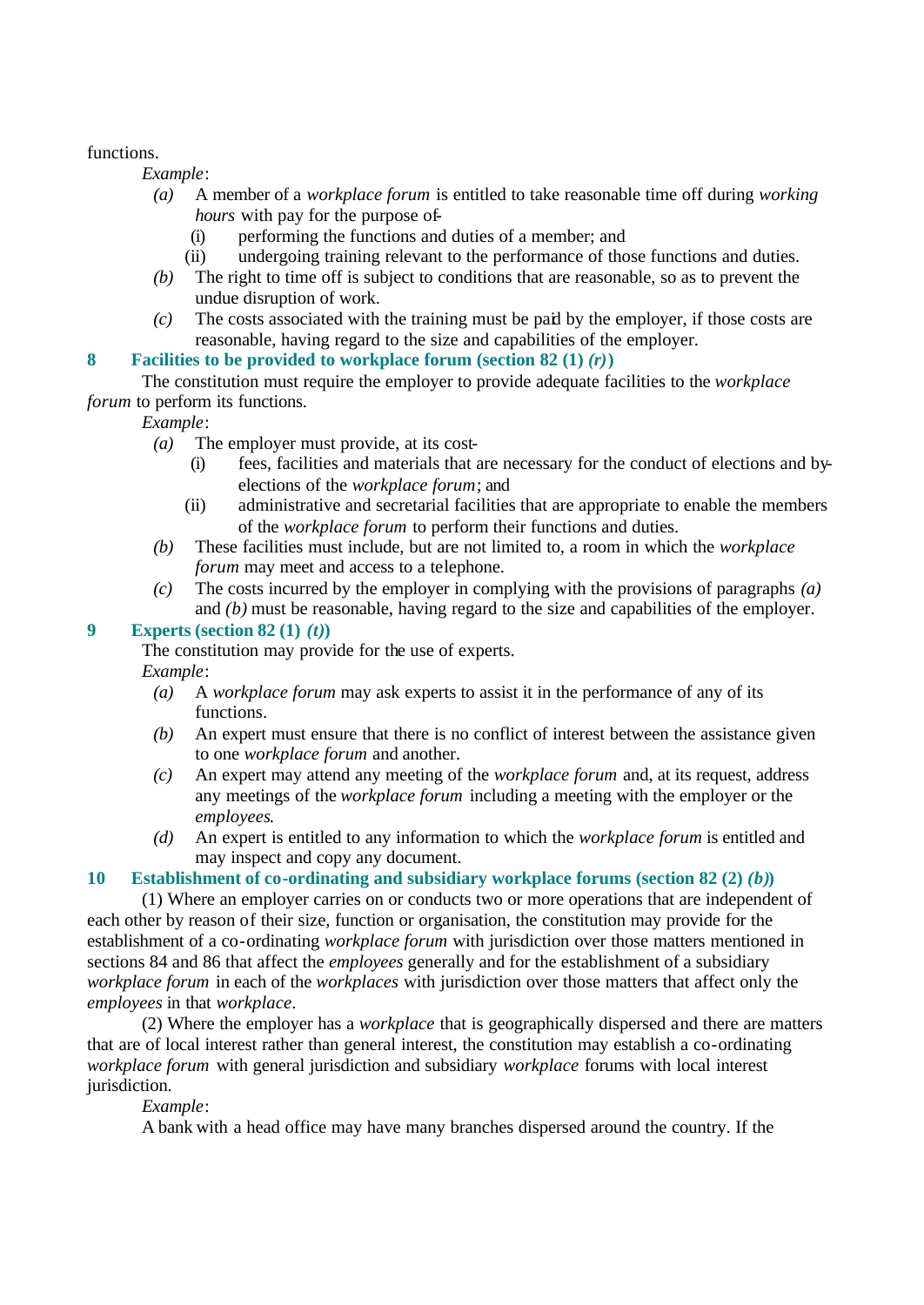branches are not regarded as separate *workplaces*, the bank may have one *workplace forum* for all its *employees* or the constitution may allow for the establishment of a co-ordinating *workplace forum* at head office level and in certain or all of the branches allow the establishment of subsidiary *workplace forums* that will deal with matters that affect only the *employees* in those branches.

### **Schedule 3**

# **COMMISSION FOR CONCILIATION, MEDIATION & ARBITRATION**

[Date of commencement of Schedule 3: 1 January 1996.]

### **1 Remuneration and allowances of members of governing body**

The *Minister*, after consulting the Minister of Finance, must determine the *remuneration* and allowances and any other terms and conditions of appointment of members of the governing body.

# **2 Resignation and removal from office of member of governing body**

(1) A member of the governing body may resign by giving notice to the governing body.

(2) The *Minister*, acting on the advice of *NEDLAC*, may remove a member of the governing body from office for-

- *(a)* serious misconduct;
- *(b)* incapacity; or
- *(c)* being absent from three consecutive meetings of the governing body without good cause or prior permission from the chairperson.

# **3 Vacancies in governing body**

(1) A vacancy in the governing body exists whenever-

- *(a)* a member's term of office ends;
- *(b)* a member's resignation takes effect;
- *(c)* a member is removed from office; or
- *(d)* a member dies.

(2) The *Minister* must fill a vacancy in the governing body as soon as is practicable. In the meantime, the Commission's proceedings and decisions continue to be valid.

(3) If a vacancy-

- *(a)* is owing to the end of a member's term of office, the *Minister* may reappoint the member, or appoint another person nominated by *NEDLAC* in accordance with section 116 (2) and 20 (3);
- *(b)* is owing to any other cause, the *Minister* must appoint another person nominated by *NEDLAC* in accordance with section 116 (2) and (3) to replace the member and serve the unexpired portion of the replaced member's term of office.

# **4 Proceedings of governing body**

(1) The governing body must determine procedures for its meetings.

(2) A quorum for a meeting of the governing body is three members of the governing body. The quorum must include-

- *(a)* one member who was nominated by those voting members of *NEDLAC* who represent organised business;
- *(b)* one member who was nominated by those voting members of *NEDLAC* who represent organised labour; and
- *(c)* one member who was nominated by those voting members of *NEDLAC* who represent the State.

(3) Despite sub-item (2), a meeting of the governing body may be held in the absence of any member representing organised business or organised labour or the State, if those members have agreed to the meeting proceeding in the absence of that member and to the issues which may be dealt with in the absence of that member.

(4) If the chairperson is absent from a meeting of the governing body, the members present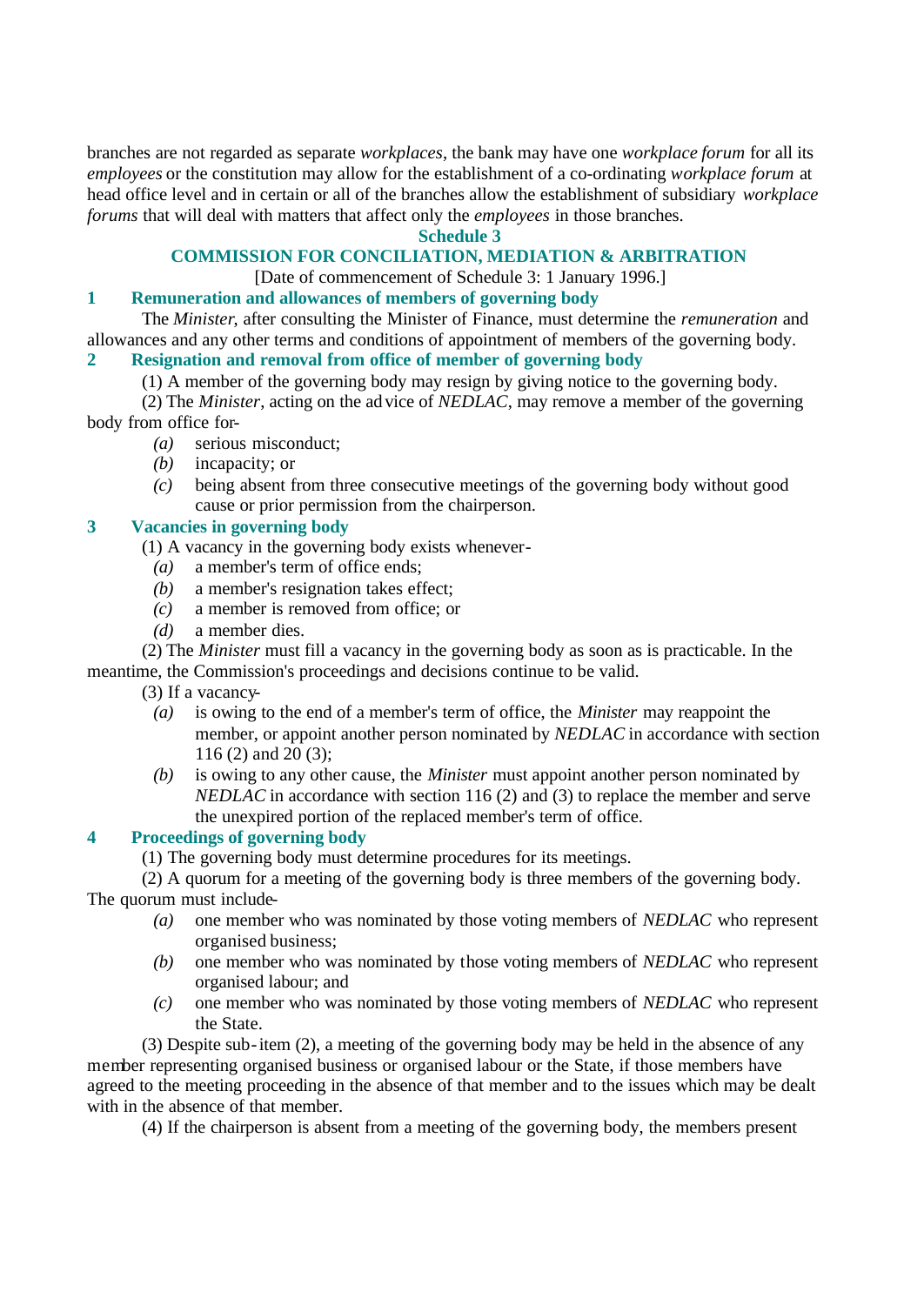must elect one of themselves to preside at that meeting, and at that meeting that member may exercise or perform any function of the chairperson.

(5) A defect or error in the appointment of a member of the Commission does not affect the validity of the Commission's proceedings or decisions.

# **5 Director of Commission**

(1) The *director* may resign by giving written notice to the governing body.

(2) The governing body may remove the *director* from office for-

- *(a)* serious misconduct;
- *(b)* incapacity;
- *(c)* a material violation of the Commission's code of conduct; or
- *(d)* being absent from three consecutive meetings of the governing body without good cause or prior permission from the chairperson.
- (3) A vacancy in the office of *director* exists whenever-
	- *(a)* the *director* reaches the age of 65;
	- *(b)* the *director's* resignation takes effect;
	- *(c)* the governing body removes the *director* from office; or
- *(d)* the *director* dies.

(4) The governing body must appoint a *director* in accordance with the provisions of section

118 as soon as practicable after the office of the *director* becomes vacant.

# **6 Bank account**

The governing body must open and maintain an account in the name of the Commission with a bank registered in the *Republic*, or with another registered financial institution approved by the Minister of Finance and, subject to item 7, must-

- *(a)* deposit to that account any money that the Commission receives; and
- *(b)* make all payments on behalf of the Commission from that account.

# **7 Investment of surplus money**

The governing body may resolve to invest any money that the Commission does not immediately require to meet current expenditure or contingencies-

- *(a)* on call or short-term deposit with any bank that meets the requirements stated in item 6;
- *(b)* if the *Minister*, with the concurrence of the Minister of Finance, gives written approval of the duration and other terms of the investment, in an investment account with the Corporation for Public Deposits.

# **8 Accounting and auditing**

The Commission must, to the standards of generally accepted accounting practice, principles and procedures-

- *(a)* keep books and records of its income, expenditure, assets and liabilities;
- *(b)* as soon as practicable after the end of each financial year, prepare financial statements, including at least a statement of income and expenditure for the previous financial year and a balance sheet showing its assets, liabilities and financial position as at the end of the previous financial year; and
- *(c)* each year, arrange for the Auditor-General to audit its books and records of account and its financial statements.

### **9 Annual report**

(1) As soon as practicable after the end of each financial year, the Commission must provide the *Minister* with a report concerning the activities and the financial position of the Commission during the previous financial year.

(2) The *Minister* must table the Commission's annual report in Parliament within 14 days of receiving it from the Commission, but if Parliament is not in session at that time, the *Minister* must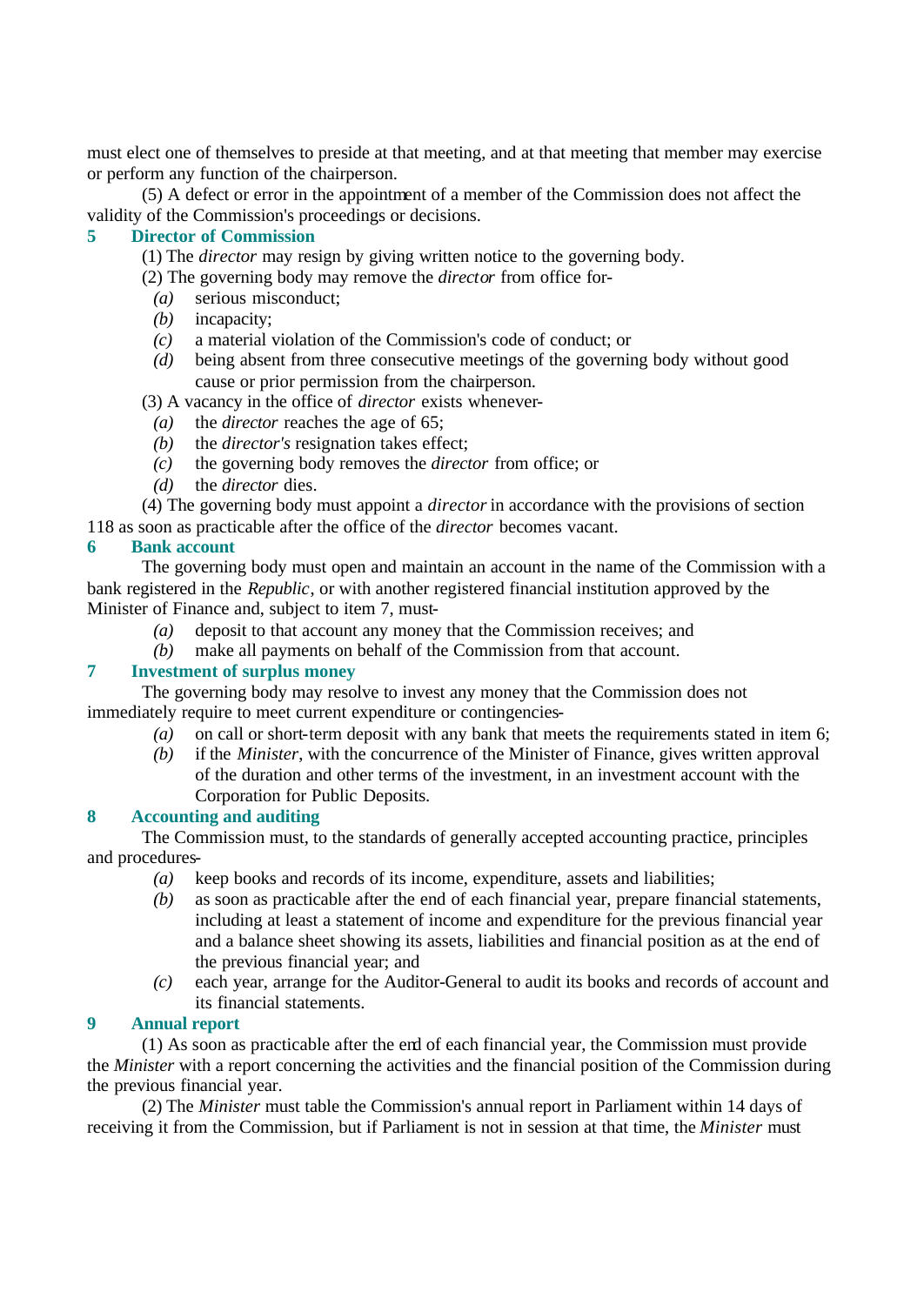table the report within 14 days of the beginning of the next session of Parliament.

**Schedule 4**

# **DISPUTE RESOLUTION: FLOW DIAGRAMS**

This Schedule contains flow diagrams that provide guidelines to the procedures for the resolution of some of the more important *disputes* that may arise under *this Act*. This Schedule is not part of *this Act*. It does not have the force of law. The flow diagrams are intended only to provide assistance to those parties who may become involved in a *dispute*.

The flow diagrams do not indicate the rights that parties may have to seek urgent interim relief, nor do they indicate the right of review or appeal that pa rties have to the Labour Court or the Labour Appeal Court in certain cases. *This Act* sets out the circumstances in which these rights are available.

Awards and determinations by arbitrators are enforceable ultimately by the Labour Court.

### **FLOW DIAGRAM 1 FREEDOM OF ASSOCIATION**



### **CHAPTER II (Section 9)**

### **FOOTNOTES:**

1. This procedure is relevant to the interpretation or application of Chapter II. For example, if an employee threatens to dismiss an employee unless the employee resigns from a trade union, that employee can enforce the rights conferred by this chapter in terms of this procedure. If a trade union threatens to boycott an employer, for example, because the employer institutes proceedings against the union, the employer can enforce its rights in the same way.

2. The dispute must be referred to a council if the parties to the dispute fall within the council's registered scope.

========================================================

# **FLOW DIAGRAM 2 ORGANISATIONAL RIGHTS**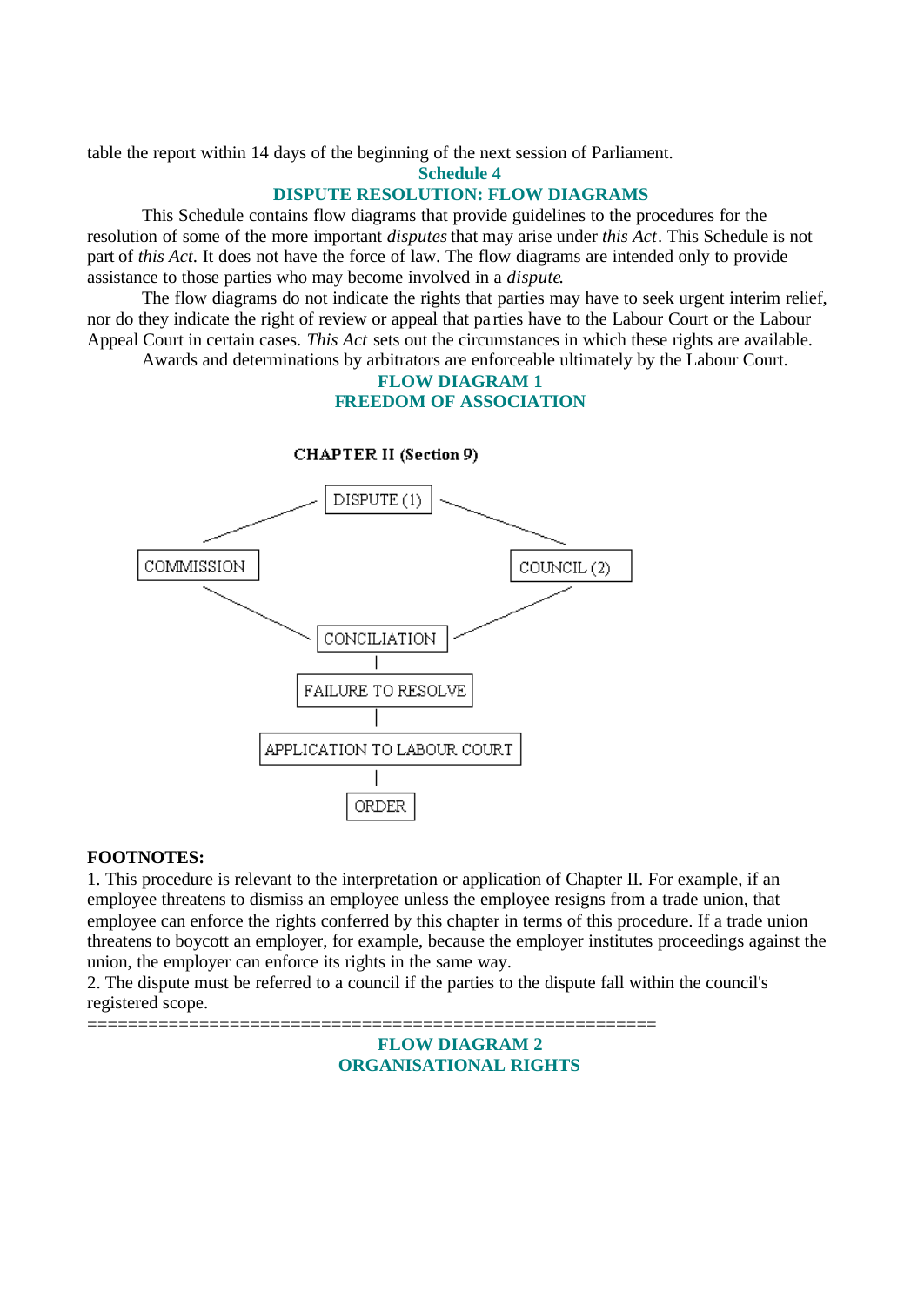**CHAPTER III (Section 21)** 



### **FOOTNOTES:**

1. A registered trade union may notify an employer that it intends to exercise organisational rights. The content of the notice is described in s. 21 (2). For example, if a registered trade union is sufficiently representative, it may notify the employer that it seeks to exercise the rights of access.

2. The object of the meeting is to conclude a collective agreement on the exercise of the organisational right. If there is no agreement, the trade union can elect to exercise a right to strike, or it can refer the dispute to the commission. If the trade union elects not to strike, it cannot refer a dispute over the organisational rights to the Commission for a period of 12 months.

3. The Act contemplates disputes and therefore determinations about the definition of a workplace, the representativeness of a union and the manner in which organisational rights are exercised.

======================================================== **FLOW DIAGRAM 3**

# **COLLECTIVE AGREEMENTS**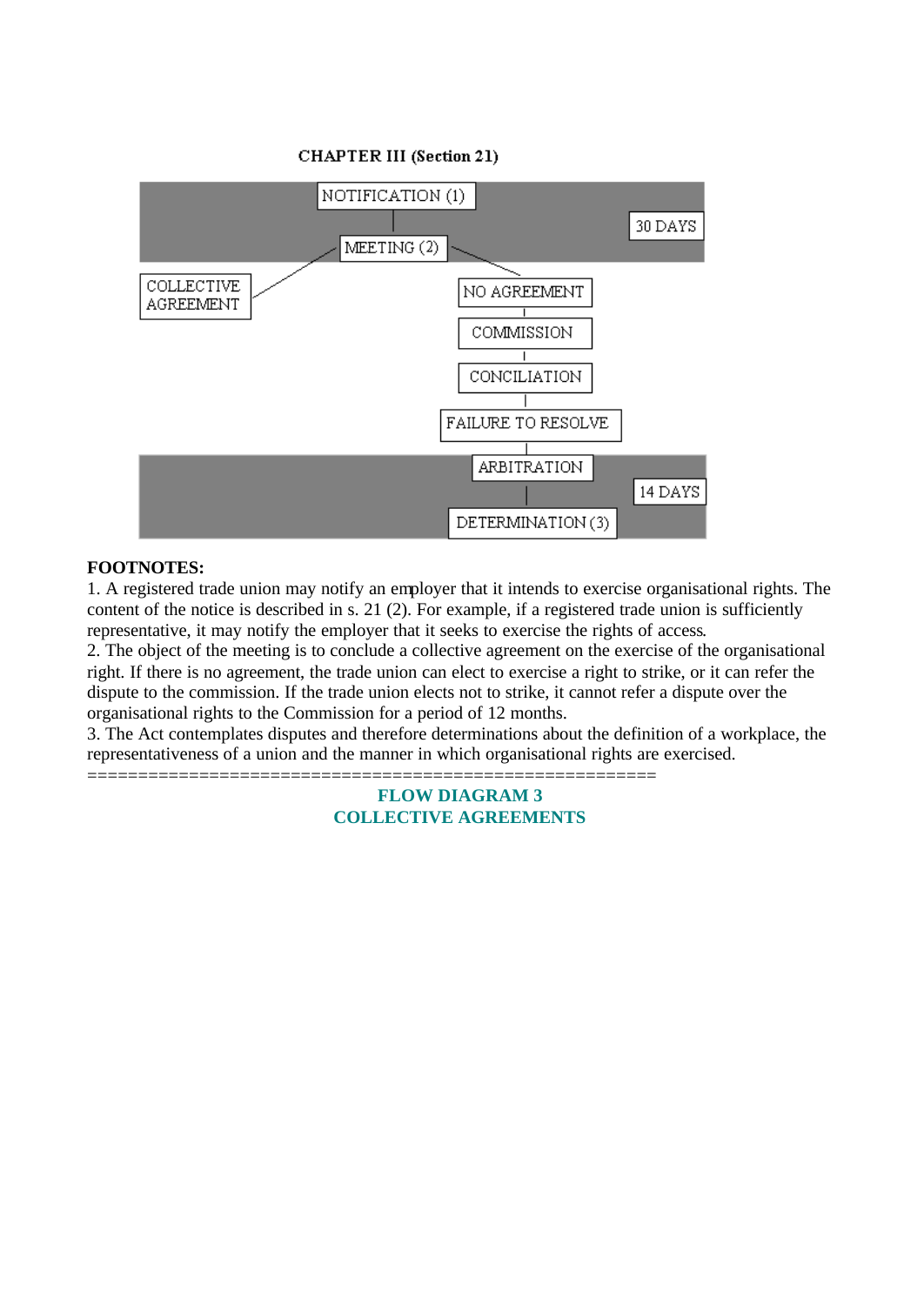

<sup>i</sup>Italicised words and phrases bear the same meaning as accorded to them by section 213 of the Labour Relations Act, 1995

 $\textsuperscript{ii}$ The Constitution referred to is the Constitution of the Republic of South Africa, 1993, which was repealed by the Constitution of the Republic of South Africa, 1996. The reference in this Act will remain until such time as the legislature shall amend it.

The Constitution of the Republic of South Africa, 1996 deals with labour relations in section 23.

<sup>iii</sup>The Constitution referred to is the Constitution of the Republic of South Africa, 1993, which was repealed by the Constitution of the Republic of South Africa, 1996. The reference in this Act will remain until such time as the legislature shall amend it.

 $N$ An italicised word or phrase indicates that the word or phrase is defined in section 213 of this Act.  $V$ Section 27, which is in the Chapter on Fundamental Rights in the Constitution The Constitution referred to is the Constitution of the Republic of South Africa, 1993, which was repealed by the Constitution of the Republic of South Africa, 1996. The reference in this Act will remain until such time as the legislature shall amend it.

The Constitution of the Republic of South Africa, 1996 deals with labour relations in section 23.\* entrenches the following rights:

'(1) Every person shall have the right to fair labour practices.

(2) Workers shall have the right to form and join trade unions, and employers shall have the right to form and join employers' organisations.

- (3) Workers and employers shall have the right to organise and bargain collectively.
- (4) Workers shall have the right to strike for the purpose of collective bargaining.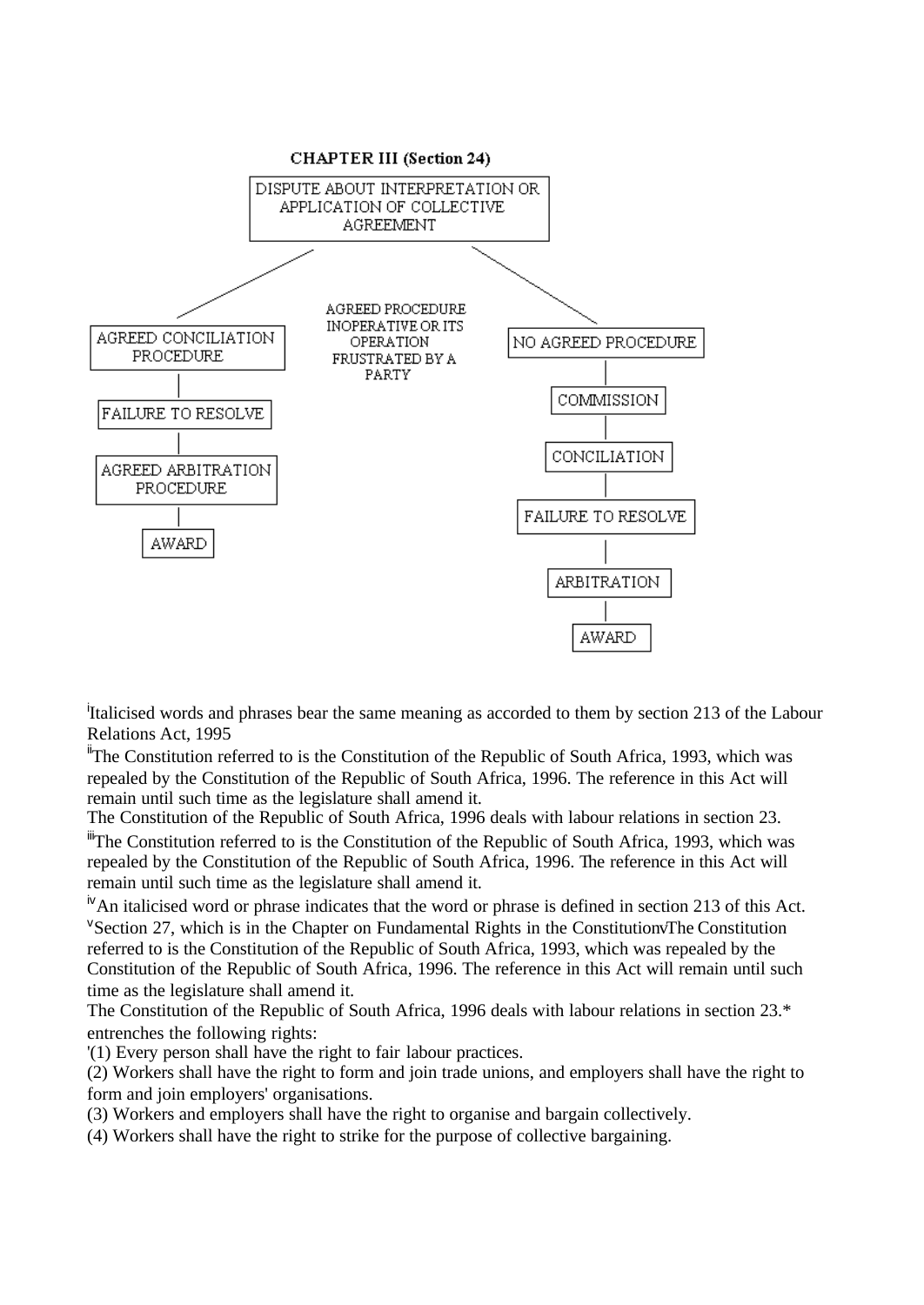(5) Employers' recourse to the lock-out for the purpose of collective bargaining shall not be impaired, subject to section 33 (1)'.

vi**See flow diagram 1 in Schedule 4.**

vii**See flow diagram 2 in Schedule 4.**

viiiSee flow diagram 3 in Schedule 4.

<sup>ix</sup>See flow diagram 4 in Schedule 4.

<sup>x</sup>Section 56 provides for a procedure for the admission of parties to a council.

<sup>xi</sup>Schedule 1 deals with the procedure for the establishment of the Public Service Co-ordinating Bargaining Council.

<sup>xii</sup>The provisions of section 29 deal with the procedure for the registration of a bargaining council.

xiiiSection 29 deals with the procedure for the registration of bargaining councils.

xivThe following disputes contemplated by subsection (3) must be referred to a council: disputes about the interpretation or application of the provisions of Chapter II (see section 9); disputes that form the subject matter of a proposed statutory council or lock-out (see section 64 (1)); disputes in essential services (see section 74); disputes about unfair dismissals (see section 191); disputes about severance pay (see section 196); and disputes about unfair labour practices (see item 2 in Schedule 7). The following disputes contemplated by subsection (3) may not be referred to a council: disputes about organisational rights (see sections 16, 21 and 22); disputes about collective agreements where the agreement does not provide for a procedure or the procedure is inoperative or any party frustrates the resolution of the dispute (see section 24 (2) to (5)); disputes about agency shops and closed shops (see section 24 (6) and (7) and section 26 (11)); disputes about determinations made by the Minister in respect of proposals made by a statutory council (see section 45); disputes about the interpretation or application of collective agreements of a council whose registration has been cancelled (see section 61 (5) to (8)); disputes about the demarcation of sectors and areas of councils (see section 62); disputes about the interpretation or application of Part C (bargaining councils), Part D (bargaining councils in the public service), Part E (statutory councils) and Part F (general provisions concerning councils) (see section 63); disputes concerning pickets (see section 69 (8) to (10)); disputes about proposals that are the subject of joint decision-making in workplace forums (see section 86); disputes about the disclosure of information to workplace forums (see section 89); and disputes about the interpretation or application of the provisions of Chapter V which deals with workplace forums (see section 94).[Footnote amended by Act 12 of 2002.]

xv**See flow diagram 5 in Schedule 4.**

xviEssential services, agreed minimum services and maintenance services are regulated in sections 71 to 75.

xviiThese sections deal with organisational rights.

xviiiSee flow diagram 6 in Schedule 4.

xix**See flow diagram 7 in Schedule 4.**

xxA maintenance service is defined in section 75.

xxi**See flow diagram 8 in Schedule 4.**

xxiiSee flow diagram 9 in Schedule 4.

xxiiiThese are the requirements relating to the name of a trade union or employers' organisation to be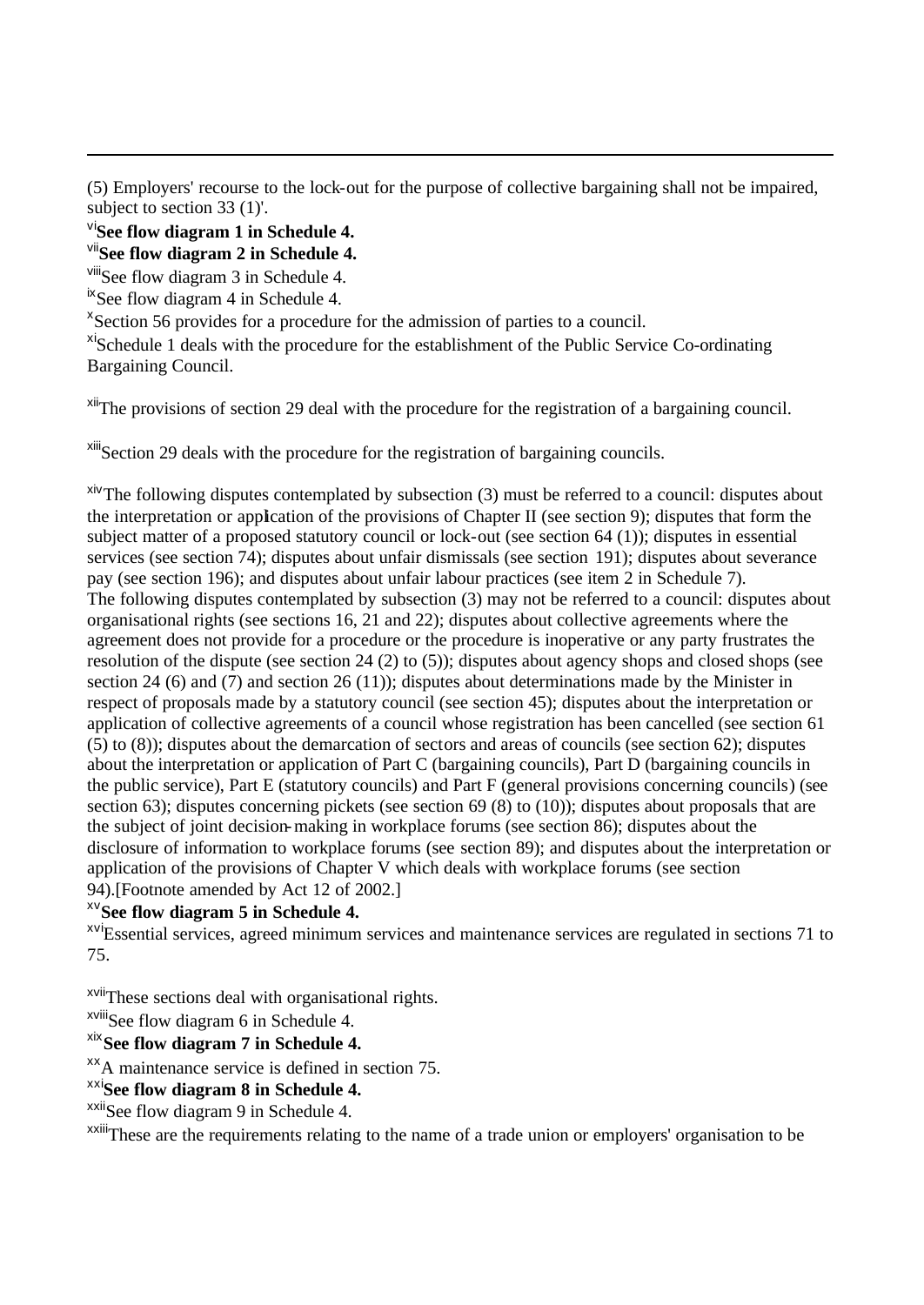registered.

xxiv See section 148 xxv<sub>See section 149</sub> xxvi<sub>See section 150</sub> xxviiSee item 4 of Schedule 3 for the governing body's rules of procedure. xxviiiSee items 1 to 3 of Schedule 3 for the terms of appointment of members of the governing body.

xxix These sections deal with disputes about organisational rights.

xxxThese subsections deal with disputes about collective agreements where the agreement does not provide for a procedure, the procedure is inoperative or any party frustrates the resolution of the dispute.

xxxi<sub>These</sub> sections deal with disputes about agency shops and closed shops. xxxii<sup>This</sup> section deals with disputes about determinations made by the Minister in respect of proposals made by a statutory council.

xxxiiiThese subsections deal with disputes about the interpretation or application of collective agreements of a council whose registration has been cancelled.

xxxiv<sub>This</sub> section deals with disputes about the demarcation of sectors and areas of councils.

 $xxxv$ This section deals with disputes about the interpretation or application of Parts C to F of Chapter III. Part C deals with bargaining councils, Part D with bargaining councils in the public service, Part E with statutory councils and Part F with general provisions concerning councils.

xxxviThis section concerns disputes about pickets during strikes and lock-outs. xxxvii<sup>This</sup> section deals with disputes about proposals that are the subject of joint decision-making.

xxxviii<sup></sup>This section deals with disputes about the disclosure of information to workplace forums.

xxxixThis section deals with disputes about the interpretation or application of Chapter V which deals with workplace forums.

 $x$ <sup>t</sup>The Constitution referred to is the Constitution of the Republic of South Africa, 1993, which was repealed by the Constitution of the Republic of South Africa, 1996. The reference in this Act will remain until such time as the legislature shall amend it.

The Constitution of the Republic of South Africa, 1996 deals with privacy in section 14.  $x^{\text{li}}$ Section 24 (1) states that every collective agreement must provide for a procedure to resolve any dispute about the interpretation or application of the collective agreement.

xliiThe Legal Aid Board established in terms of section 2 of the Legal Aid Act, 1969 (Act 22 of 1969).

<sup>xliii</sup>Scope and execution of process.

<sup>xliv</sup>Certified copies of court records admissible as evidence.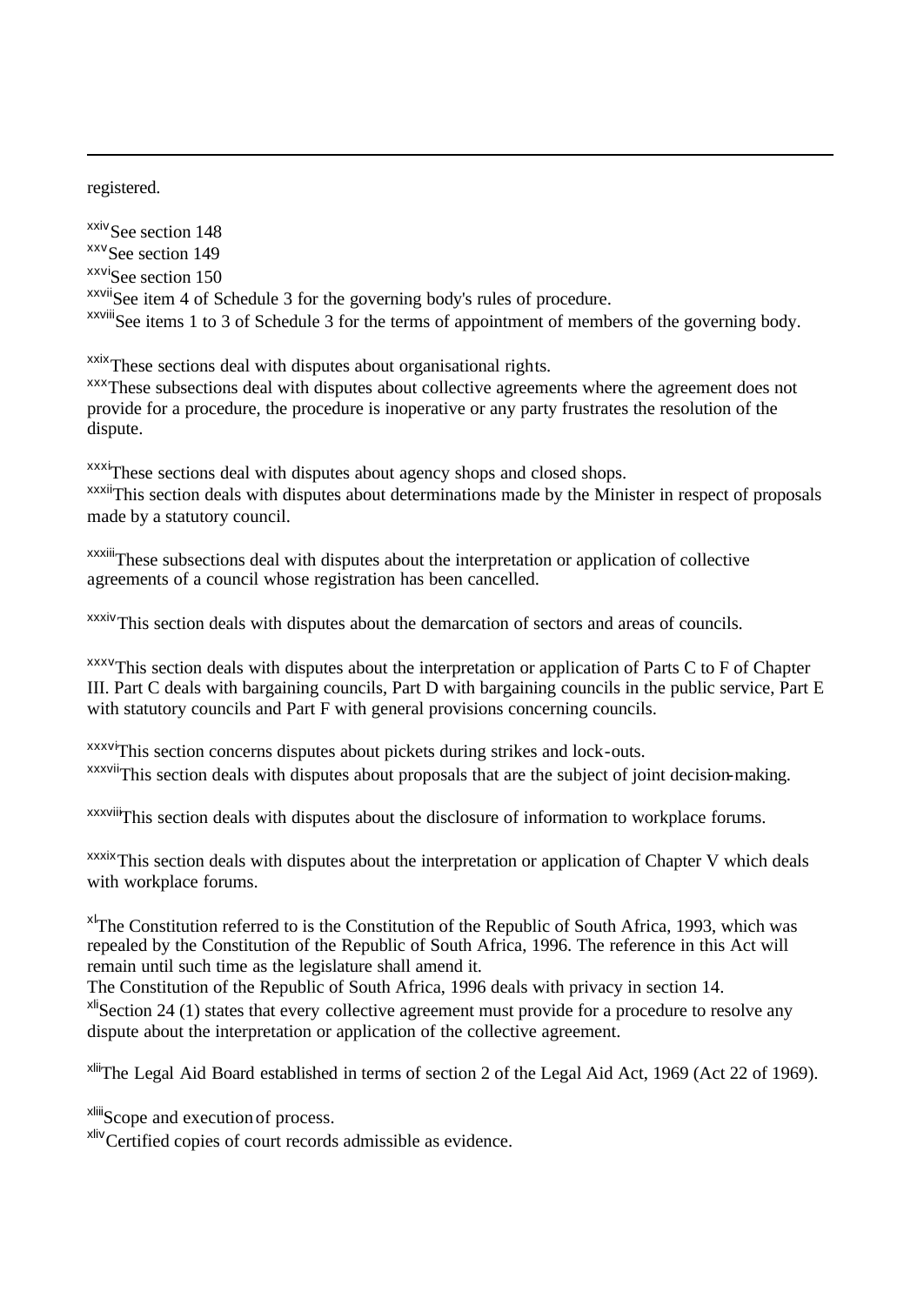xlvNo process to be issued against judge except with consent of court.

xlviManner of securing attendance of witnesses or the production of any document.

x<sup>Ivii</sup>Manner in which witness may be dealt with on refusal to give evidence or produce document.

xlviiiProperty not liable to be seized in execution.

xlixOffences relating to execution.

<sup>l</sup>Witness fees.

<sup>li</sup>Section 5 confers protections relating to the right to freedom of association and on members of workplace forums.

 $\ddot{=}$ Chapter IV deals with industrial action and conduct in support of industrial action. Section 67 (4) and (5) provide-

'(4) An employer may not dismiss an employee for participating in a protected strike or for any conduct in contemplation or in furtherance of a protected strike.

(5) Subsection (4) does not preclude an emplo yer from fairly dismissing an employee in accordance with the provisions of Chapter VIII for a reason related to the employee's conduct during the strike, or for a reason based on the employer's operational requirements.'

Section 77 (3) provides-

'A person who takes part in protest action or in any conduct in contemplation or in furtherance of protest action that complies with subsection (1), enjoys the protections conferred by section 67.'

liiiSee Schedule 8, the Code of Good Practice: Dismissal.

# liv**See flow diagrams 10, 11, 12 and 13 in Schedule 4.**

<sup>1</sup>W The Court, for example, in the case of a dismissal that constitutes an act of discrimination may wish to issue an interdict obliging the employer to stop the discriminatory practice in addition to one of the other remedies it may grant.

<sup>lvi</sup>Section 14 (1) *(c)* of the Pension Funds Act requires the registrar to be satisfied that any scheme to amalgamate or transfer funds is reasonable and equitable, and accords full recognition to the rights and reasonable benefit expectations of the persons concerned in term of the fund rules, and to additional benefits which have become established practice.

<sup>lvii</sup>Section (14) (1) *(c)* of the Pension Funds Act requires the registrar to be satisfied that any scheme to amalgamate or transfer funds is reasonable and equitable, and accords full recognition to the rights and reasonable benefit expectations of the persons concerned in terms of the fund rules, and to additional benefits which have become established practice.

lviii'Employee' is given a different and specific meaning in section 78 in Chapter V.

 $\frac{fix}{if}$ The Constitution referred to is the Constitution of the Republic of South Africa, 1993, which was repealed by the Constitution of the Republic of South Africa, 1996. The reference in this Act will remain until such time as the legislature shall amend it.

<sup>1x</sup>The Constitution referred to is the Constitution of the Republic of South Africa, 1993, which was